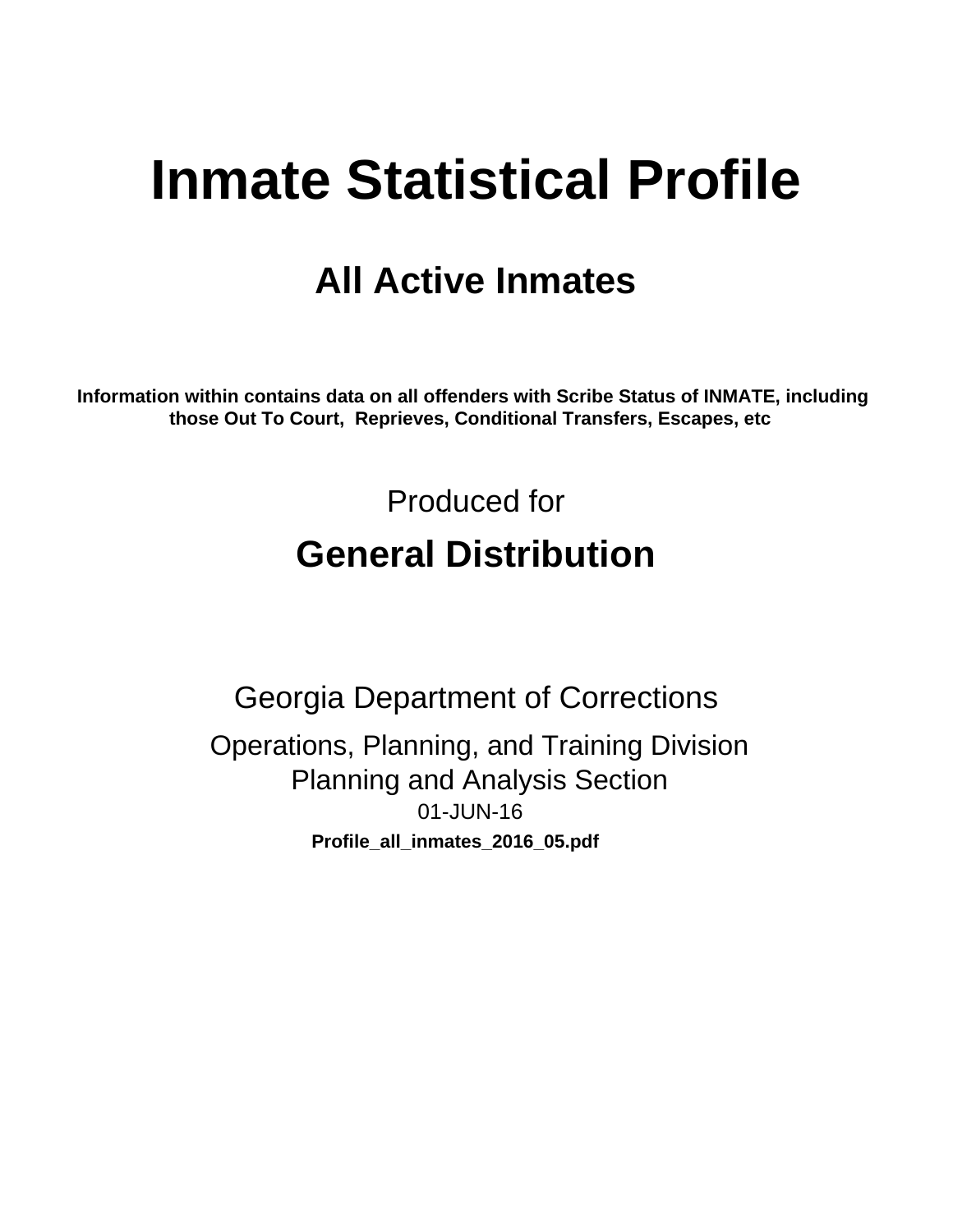# **Inmate Statistical Profile 01-JUN-16**

Contents

**All Active Inmates** 

Produced for General Distribution

# **Table of Contents**

| <b>Demographic information</b>                                       |
|----------------------------------------------------------------------|
| 4 Current age, broken out in ten year age groups                     |
| 5 Race group                                                         |
| 6 Marital status, self-reported at entry to prison                   |
| 7 Number of children, self-reported at entry to prison               |
| 8 Religious affiliation, self-reported at entry to prison            |
| 9 Home county - self-reported at entry to prison                     |
| 14 Employment status before prison, self-reported at entry to prison |
| 15 Age at admission                                                  |
| $17$ Age at admission                                                |
| 20 Height, measured at entry to prison                               |
| 22 Weight, measured at entry to prison                               |
| 23 Military service                                                  |
| <b>Correctional information</b>                                      |
| 24 Type of admission to prison                                       |
| 25 Current / last supervision level                                  |
| 26 Current / last institution type                                   |
| 27 Institution type - transitional centers                           |
| 28 Institution type - county prisons                                 |
| 30 Institution type - state prisons                                  |
| 32 Institution type - private prisons                                |
| 33 Institution type - inmate boot camp                               |
| 34 Number of disciplinary reports                                    |
| 35 Number of transfers                                               |
| 36 Number of escapes                                                 |
| 37 Split sentence - Probation to follow                              |
| 38 Probable future release type of still active inmates              |
| 39 Time served in current (or last) institution                      |
| Educational, psychological and physical information                  |
| 40 Highest grade level attained                                      |
| 41 Culture fair IQ scores                                            |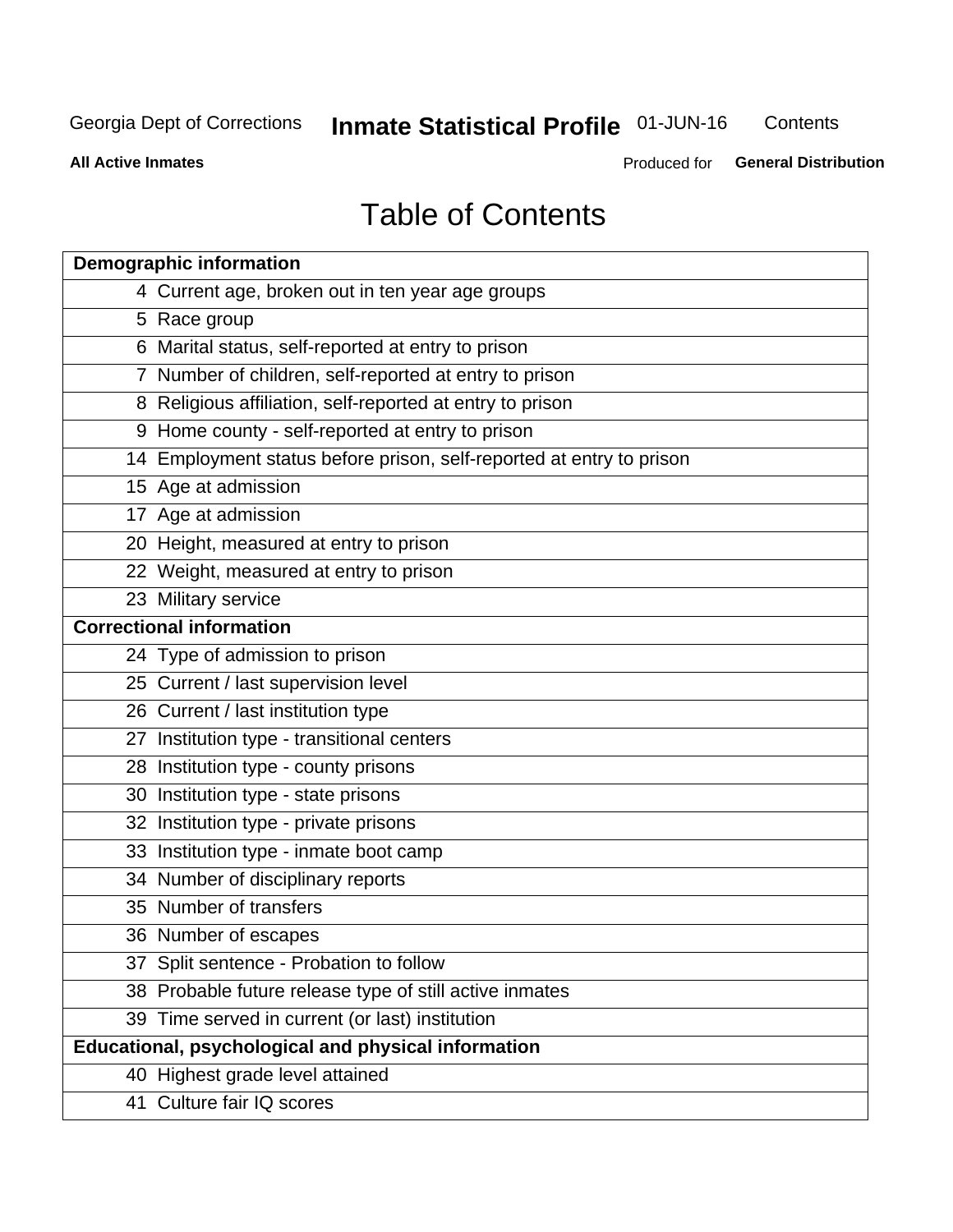# **Inmate Statistical Profile 01-JUN-16**

Contents

**All Active Inmates** 

Produced for General Distribution

# **Table of Contents**

| Educational, psychological and physical information              |
|------------------------------------------------------------------|
| 42 Wide Range Achievement Test (WRAT) reading score              |
| 43 Wide Range Achievement Test (WRAT) math score                 |
| 44 Wide Range Achievement Test (WRAT) spelling score             |
| 45 Current / last mental health treatment level                  |
| 46 PULHESDWIT medical scale - 'P' overall condition ('P'hysical) |
| 47 PULHESDWIT medical scale - 'U' upper body                     |
| 48 PULHESDWIT medical scale - 'L' lower body                     |
| 49 PULHESDWIT medical scale - 'H' hearing                        |
| 50 PULHESDWIT medical scale - 'E' vision                         |
| 51 PULHESDWIT medical scale -'S' psychiatric                     |
| 52 PULHESDWIT medical scale - 'D' dental                         |
| 53 PULHESDWIT medical scale - 'W' work ability                   |
| 54 PULHESDWIT medical scale - 'I' impairment                     |
| 55 PULHESDWIT medical scale - 'T' transportability               |
| <b>Crimes and criminal history information</b>                   |
| 56 Number of prior Georgia incarcerations                        |
| 57 Prison sentence in years                                      |
| 58 Primary offense, broken out into felonies vs misdemeanors     |
| 59 Primary offense, broken out into six broad crime categories   |
| 60 Primary offense, detailed offense code                        |
| 68 County of conviction of primary offense                       |
| 73 Circuit of conviction of primary offense                      |
| 75 Years served (jail + prison) in this incarceration            |
| <b>Medical information</b>                                       |
| 76 Results of most recent HIV test                               |
| 77 Results of most recent tuberculosis test                      |
| 78 Results of most recent syphilis test                          |
| 79 Results of most recent Hepatitis-C test                       |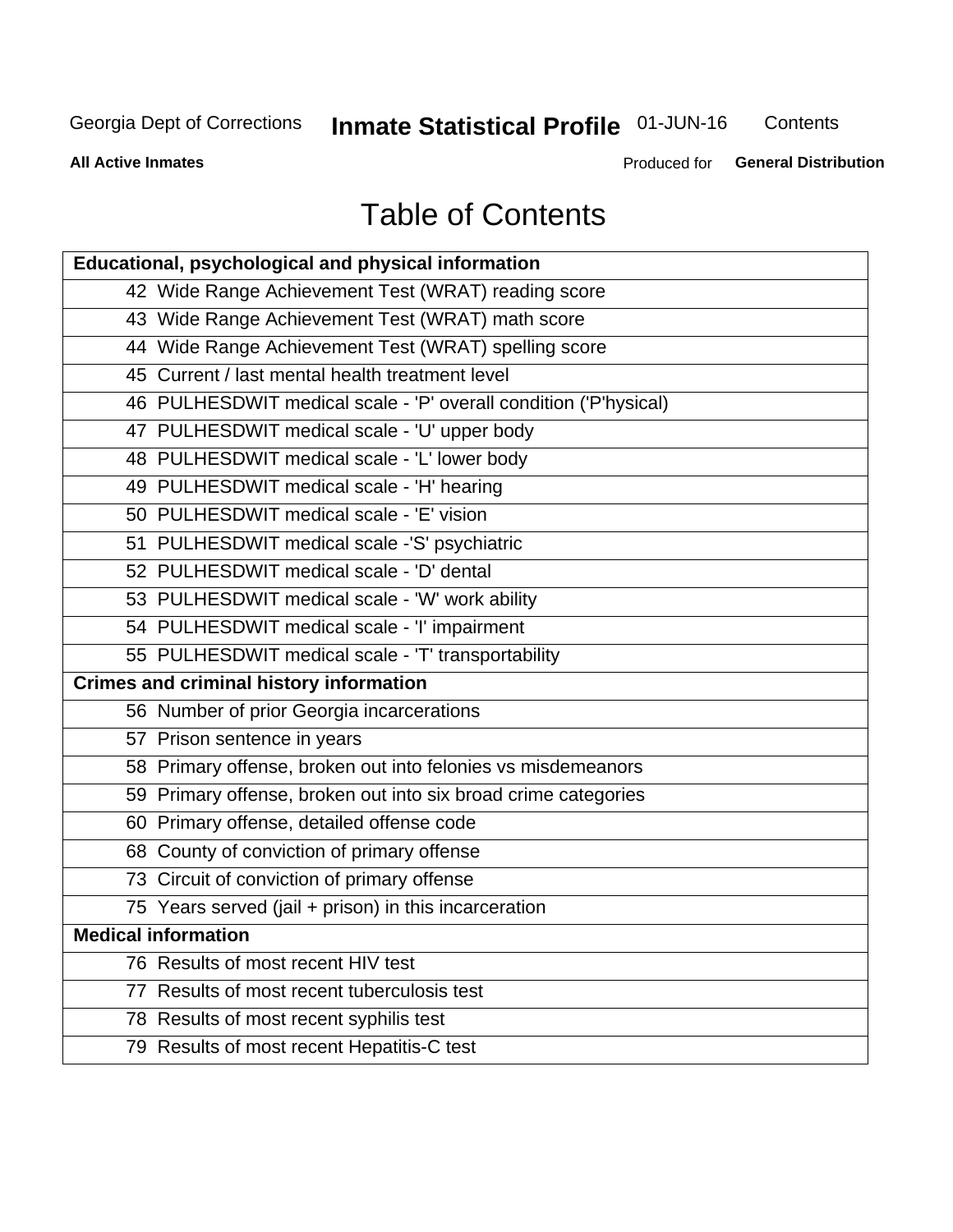### **All Active Inmates**

### Produced for General Distribution

# Current age, broken out in ten-year age groups

COL % - percent each COUNT is of its particular column

|                          | <b>Male</b>  |          |        | <b>Female</b> |          |       | <b>Total</b> |        |
|--------------------------|--------------|----------|--------|---------------|----------|-------|--------------|--------|
| <b>Current Age</b>       | <b>Count</b> | Col %    | Row %  | <b>Count</b>  | Col %    | Row % | <b>Total</b> | Col %  |
| <b>Teens (1-19)</b>      | 729          | $1.46\%$ | 97.20% | 21            | $0.56\%$ | 2.80% | 750          | 1.40%  |
| <b>Twenties (20-29)</b>  | 14,632       | 29.35%   | 93.47% | 1,022         | 27.24%   | 6.53% | 15,654       | 29.20% |
| Thirties (30-39)         | 14,916       | 29.92%   | 92.01% | 1,296         | 34.54%   | 7.99% | 16,212       | 30.25% |
| <b>Forties (40-49)</b>   | 10,141       | 20.34%   | 92.13% | 866           | 23.08%   | 7.87% | 11,007       | 20.53% |
| <b>Fifties (50-59)</b>   | 6,695        | 13.43%   | 93.86% | 438           | 11.67%   | 6.14% | 7,133        | 13.31% |
| <b>Sixties (60-69)</b>   | 2,182        | 4.38%    | 95.83% | 95            | 2.53%    | 4.17% | 2,277        | 4.25%  |
| Seventy + (70 and above) | 555          | 1.11%    | 97.54% | 14            | 0.37%    | 2.46% | 569          | 1.06%  |
| <b>Total Reported</b>    | 49,850       | 100%     | 93.00% | 3,752         | 100%     | 7.00% | 53,602       | 100%   |

| <b>Not Reported</b> | 159    |                 | 160    |
|---------------------|--------|-----------------|--------|
| <b>Total</b>        | 50,009 | ? フド?<br>ט, ו ט | 53,762 |

| <b>Mean</b><br>(average)       | 37.78 | 37.24 | 37.74     |
|--------------------------------|-------|-------|-----------|
| Median (middle)                | 36    | 36    | 36        |
| <b>Mode</b><br>(most frequent) | 26    |       | ^7<br>. . |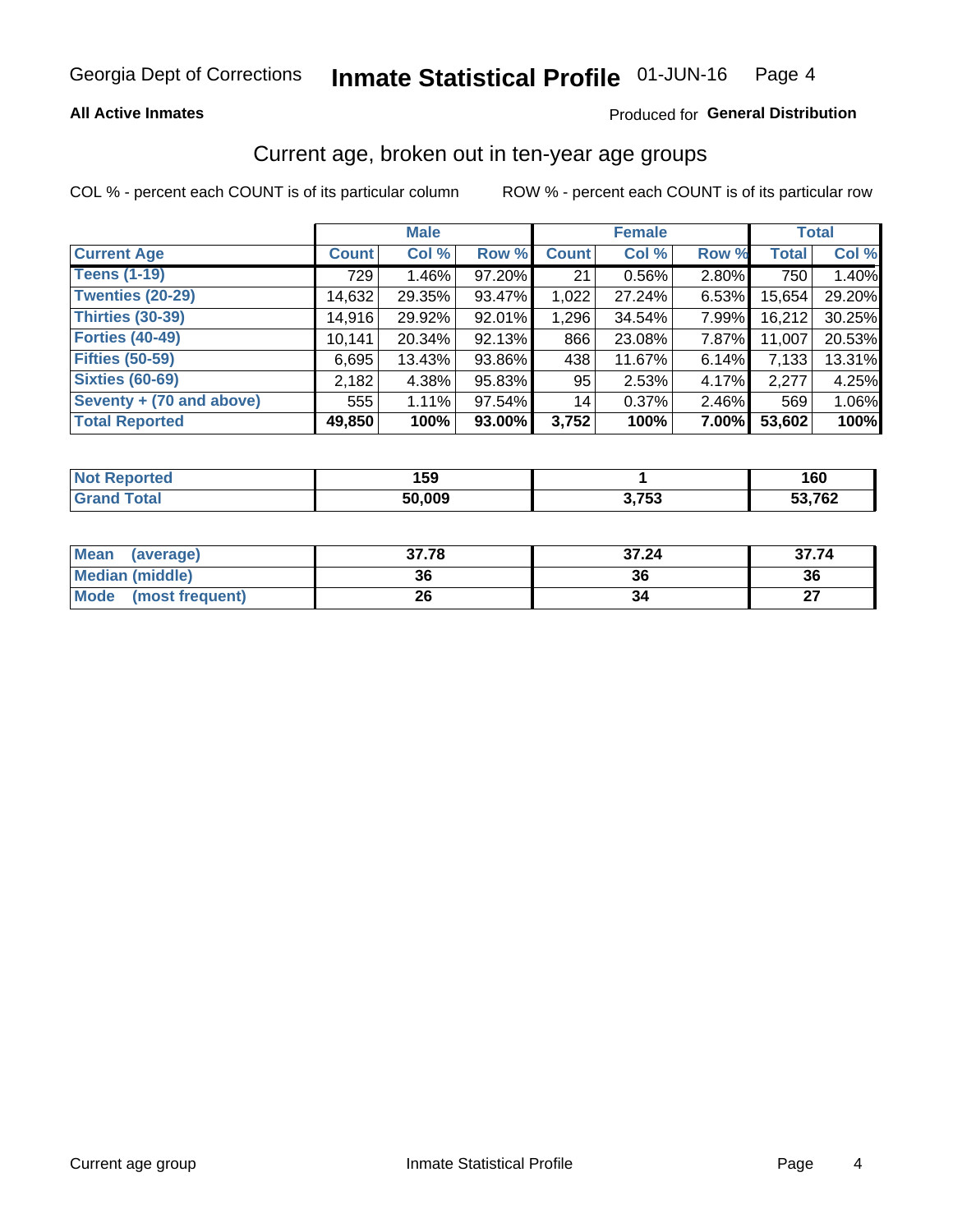#### Inmate Statistical Profile 01-JUN-16 Page 5

### **All Active Inmates**

### **Produced for General Distribution**

# Race group

COL % - percent each COUNT is of its particular column

|                                   |              | <b>Male</b> |             |       | <b>Female</b> |        |              | <b>Total</b> |  |
|-----------------------------------|--------------|-------------|-------------|-------|---------------|--------|--------------|--------------|--|
| <b>Race Group</b>                 | <b>Count</b> | Col %       | Row % Count |       | Col %         | Row %  | <b>Total</b> | Col %        |  |
| <b>White</b>                      | 16,685       | 33.36%      | 88.59%      | 2,149 | 57.26%        | 11.41% | 18,834       | 35.03%       |  |
| <b>Black</b><br>2                 | 31,114       | 62.22%      | 95.30%      | 1,534 | 40.87%        | 4.70%  | 32,648       | 60.73%       |  |
| <b>Other</b><br>5.                | 51           | .10%        | 92.73%      | 4     | $.11\%$       | 7.27%  | 55           | .10%         |  |
| <b>Asian</b><br>6                 | 160          | $.32\%$     | 94.67%      | 9     | .24%          | 5.33%  | 169          | .31%         |  |
| <b>Unknown</b><br>9               | 8            | $.02\%$     | 88.89%      |       | .03%          | 11.11% | 9            | .02%         |  |
| <b>Hispanic</b><br>10             | .967         | 3.93%       | 97.28%      | 55    | 1.47%         | 2.72%  | 2,022        | 3.76%        |  |
| <b>Native American</b><br>$12 \,$ | 24           | .05%        | 96.00%      |       | .03%          | 4.00%  | 25           | .05%         |  |
| <b>Total Reported</b>             | 50,009       | 100%        | 93.02%      | 3,753 | 100%          | 6.98%  | 53,762       | 100%         |  |

| orted<br>N  |        |                  |                       |
|-------------|--------|------------------|-----------------------|
| <b>otal</b> | 50,009 | ヘ フロヘ<br>ง. เ งง | <b>52762</b><br>1 Q.Z |

| IМ | - - -- |  |
|----|--------|--|
|    |        |  |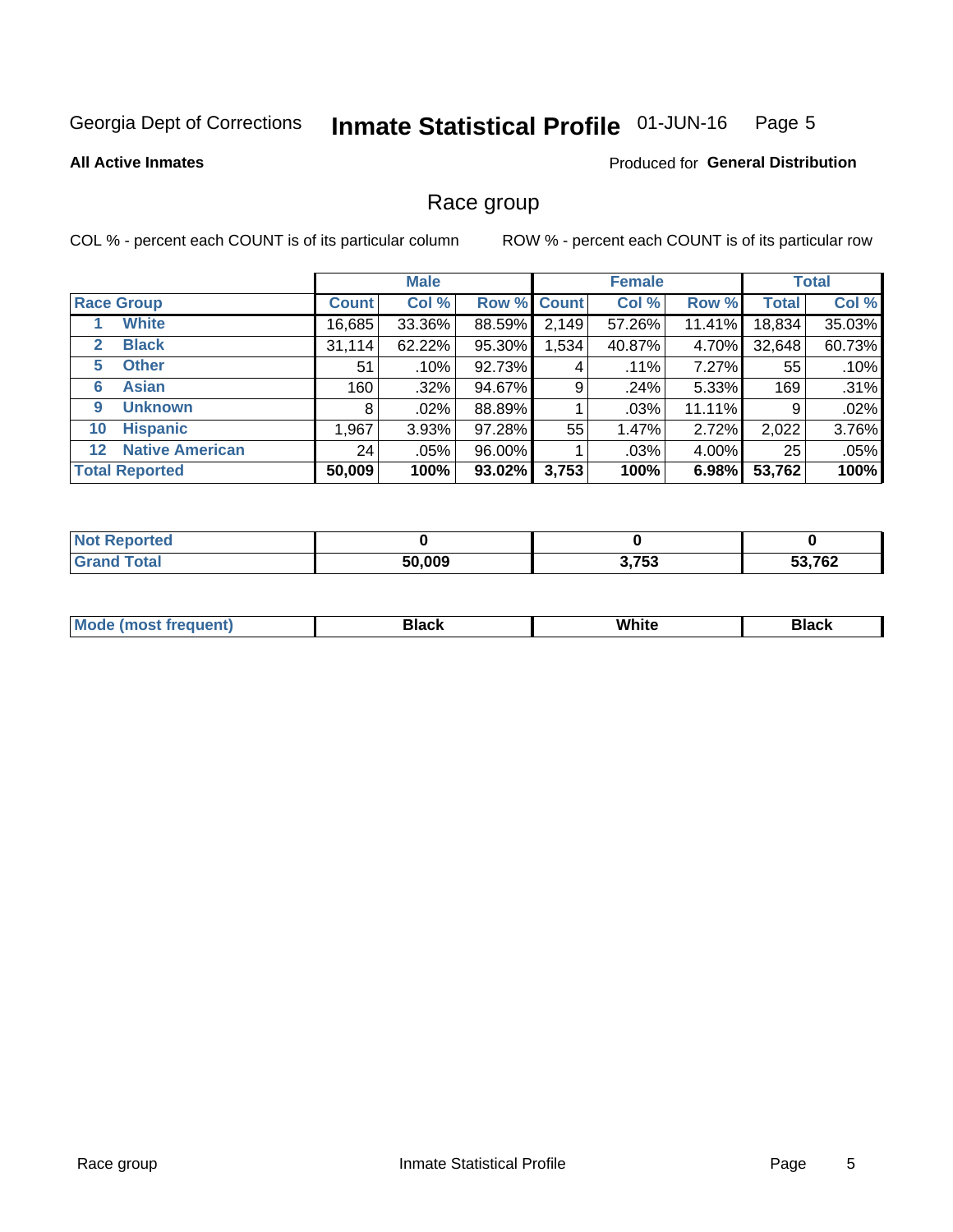#### Inmate Statistical Profile 01-JUN-16 Page 6

**All Active Inmates** 

### Produced for General Distribution

# Marital status, self-reported at entry to prison

COL % - percent each COUNT is of its particular column

|                            | <b>Male</b>  |          |        |              | <b>Female</b> | <b>Total</b> |              |        |
|----------------------------|--------------|----------|--------|--------------|---------------|--------------|--------------|--------|
| <b>Marital Status</b>      | <b>Count</b> | Col %    | Row %  | <b>Count</b> | Col %         | Row %        | <b>Total</b> | Col %  |
| <b>Unknown</b><br>$\bf{0}$ | 615          | 1.23%    | 94.91% | 33           | .88%          | 5.09%        | 648          | 1.21%  |
| <b>Divorced</b><br>D       | 4,710        | 9.42%    | 88.38% | 619          | 16.49%        | 11.62%       | 5,329        | 9.91%  |
| <b>Married</b><br>М        | 6,555        | 13.11%   | 91.35% | 621          | 16.55%        | 8.65%        | 7,176        | 13.35% |
| <b>Separated</b><br>S.     | 1,799        | $3.60\%$ | 83.95% | 344          | 9.17%         | 16.05%       | 2,143        | 3.99%  |
| <b>Unmarried</b><br>U      | 35,834       | 71.66%   | 94.71% | 2,000        | 53.29%        | 5.29%        | 37,834       | 70.37% |
| <b>Widow</b><br>W          | 496          | .99%     | 78.48% | 136          | 3.62%         | 21.52%       | 632          | 1.18%  |
| <b>Total Reported</b>      | 50,009       | 100%     | 93.02% | 3,753        | 100%          | 6.98%        | 53,762       | 100%   |

| orted<br>NO |        |                 |        |
|-------------|--------|-----------------|--------|
| $\sim$ 100  | 50,009 | יידי ה<br>ა, ია | 53,762 |

|--|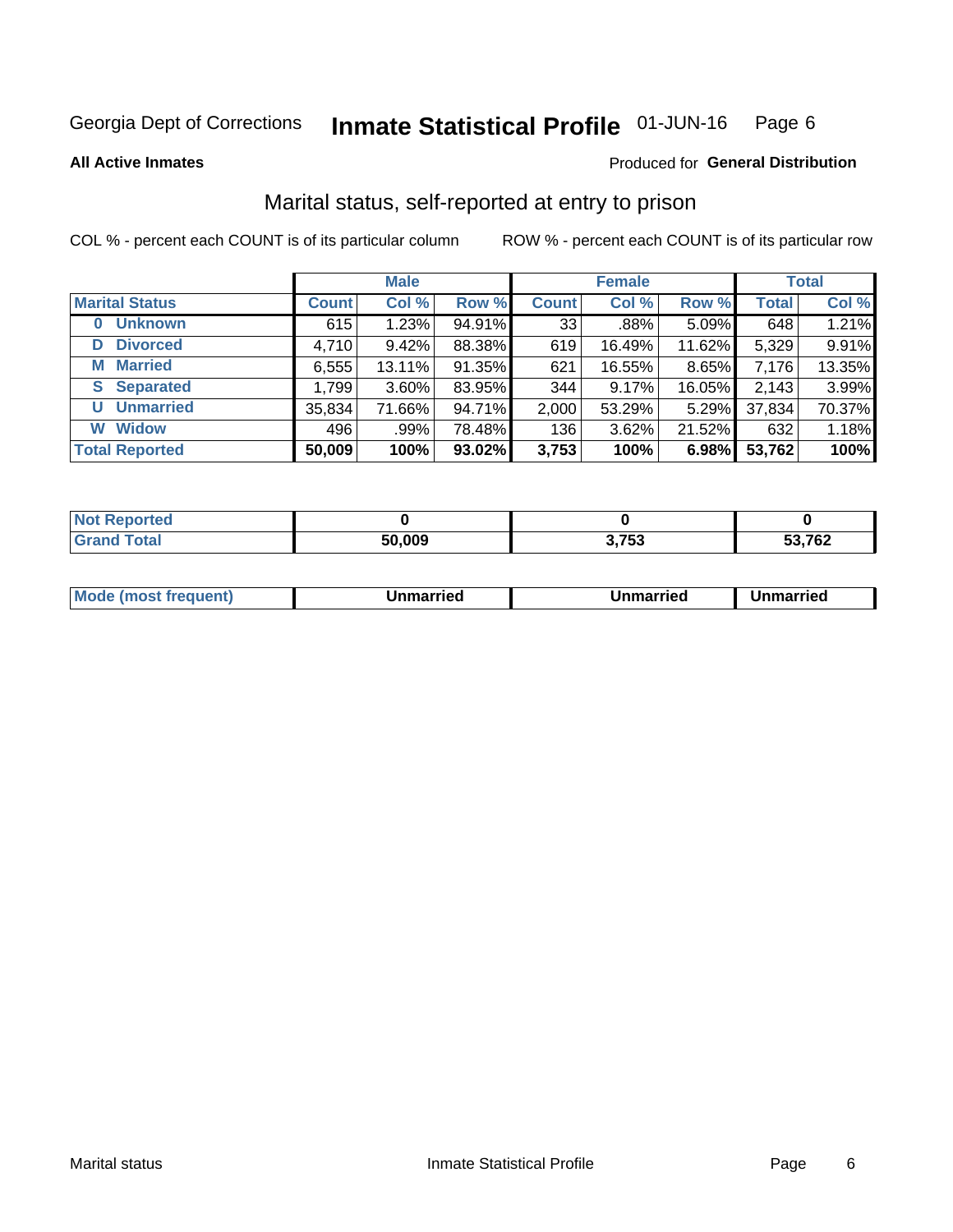#### Inmate Statistical Profile 01-JUN-16 Page 7

**All Active Inmates** 

### **Produced for General Distribution**

# Number of children, self reported at entry to prison

COL % - percent each COUNT is of its particular column

|                           |              | <b>Male</b> |        |              | <b>Female</b> |       |              | <b>Total</b> |
|---------------------------|--------------|-------------|--------|--------------|---------------|-------|--------------|--------------|
| <b>Number of Children</b> | <b>Count</b> | Col %       | Row %  | <b>Count</b> | Col %         | Row % | <b>Total</b> | Col %        |
| $\bf{0}$                  | 20,121       | 40.64%      | 93.64% | 1,367        | 36.46%        | 6.36% | 21,488       | 40.35%       |
|                           | 11,179       | 22.58%      | 94.02% | 711          | 18.97%        | 5.98% | 11,890       | 22.32%       |
| $\overline{2}$            | 8,138        | 16.44%      | 91.47% | 759          | 20.25%        | 8.53% | 8,897        | 16.71%       |
| 3                         | 4,906        | 9.91%       | 90.38% | 522          | 13.92%        | 9.62% | 5,428        | 10.19%       |
| 4                         | 2,511        | 5.07%       | 92.08% | 216          | 5.76%         | 7.92% | 2,727        | 5.12%        |
| 5                         | 1,251        | 2.53%       | 93.01% | 94           | 2.51%         | 6.99% | 1,345        | 2.53%        |
| 6                         | 658          | 1.33%       | 93.33% | 47           | 1.25%         | 6.67% | 705          | 1.32%        |
| 7                         | 312          | 0.63%       | 95.71% | 14           | 0.37%         | 4.29% | 326          | 0.61%        |
| 8                         | 160          | 0.32%       | 93.57% | 11           | 0.29%         | 6.43% | 171          | 0.32%        |
| 9                         | 96           | 0.19%       | 96.00% | 4            | 0.11%         | 4.00% | 100          | 0.19%        |
| 10                        | 87           | 0.18%       | 96.67% | 3            | 0.08%         | 3.33% | 90           | 0.17%        |
| Over 10                   | 91           | 0.18%       | 98.91% |              | 0.03%         | 1.09% | 92           | 0.17%        |
| <b>Total Reported</b>     | 49,510       | 100%        | 92.96% | 3,749        | 100%          | 7.04% | 53,259       | 100%         |

| ៱៱៱<br>45. |            | 503    |
|------------|------------|--------|
| 50.009     | フロウ<br>ึงง | 53,762 |

| Mean<br>(average)       | 1.39 | 1 51<br>ו ט.ו | 1.40 |
|-------------------------|------|---------------|------|
| <b>Median (middle)</b>  |      |               |      |
| Mode<br>(most frequent) |      |               |      |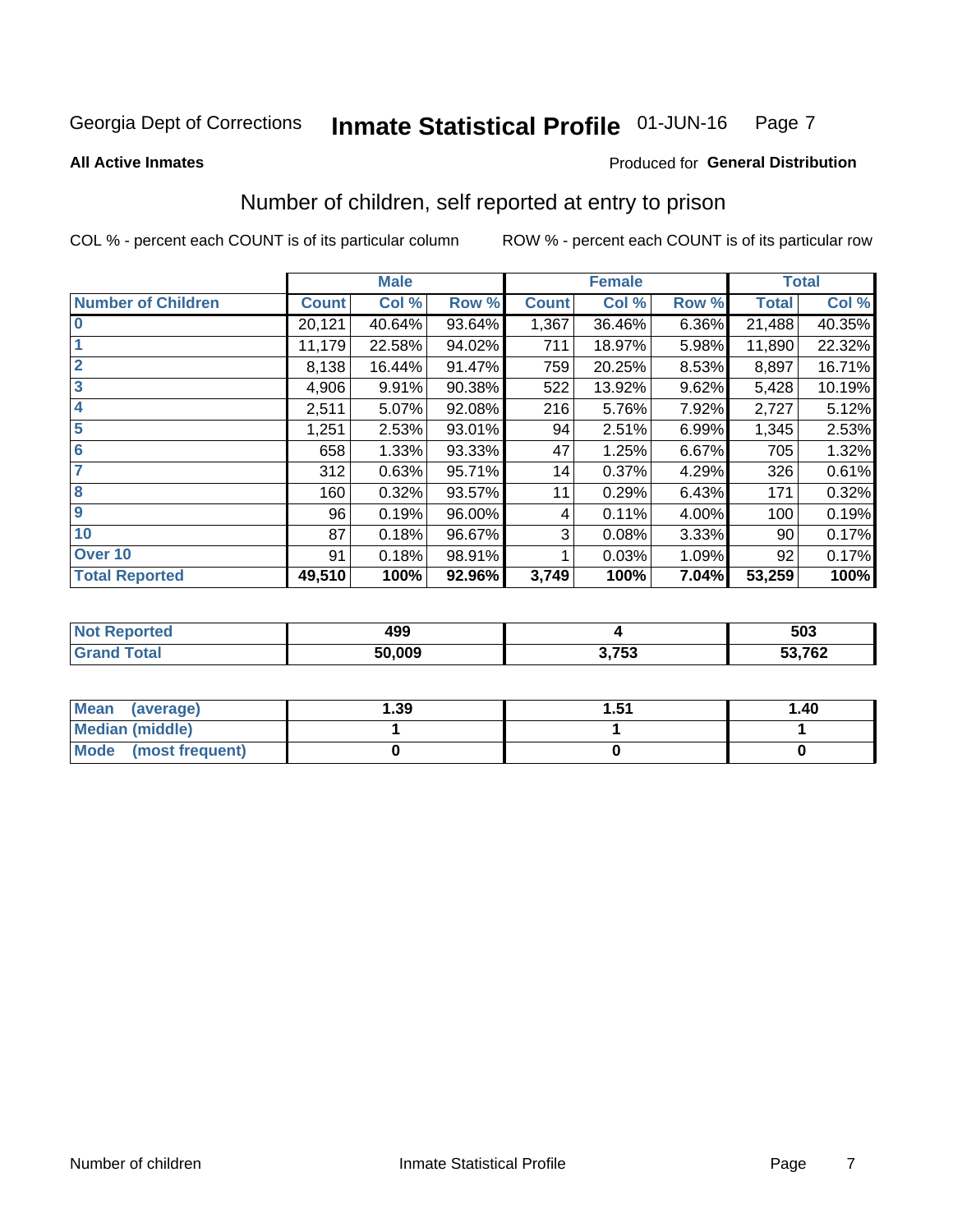#### Inmate Statistical Profile 01-JUN-16 Page 8

#### **All Active Inmates**

### Produced for General Distribution

# Religious affiliation, self-reported at entry to prison

COL % - percent each COUNT is of its particular column

|                |                              |              | <b>Male</b> |         |                | <b>Female</b>             |        |              | <b>Total</b> |
|----------------|------------------------------|--------------|-------------|---------|----------------|---------------------------|--------|--------------|--------------|
|                | <b>Religious Affiliation</b> | <b>Count</b> | Col %       | Row %   | <b>Count</b>   | $\overline{\text{Col}}$ % | Row %  | <b>Total</b> | Col %        |
| 1              | <b>Islam</b>                 | 1,137        | 5.21%       | 96.85%  | 37             | 1.32%                     | 3.15%  | 1,174        | 4.77%        |
| $\overline{2}$ | <b>Catholic</b>              | 1,107        | 5.08%       | 87.30%  | 161            | 5.74%                     | 12.70% | 1,268        | 5.15%        |
| 3              | <b>Baptist</b>               | 13,014       | 59.68%      | 86.08%  | 2,105          | 74.99%                    | 13.92% | 15,119       | 61.43%       |
| 4              | <b>Methodist</b>             | 420          | 1.93%       | 86.24%  | 67             | 2.39%                     | 13.76% | 487          | 1.98%        |
| 5              | <b>EpiscopIn</b>             | 48           | .22%        | 92.31%  | 4              | .14%                      | 7.69%  | 52           | .21%         |
| $6\phantom{a}$ | <b>Presbytrn</b>             | 65           | .30%        | 89.04%  | 8              | .29%                      | 10.96% | 73           | .30%         |
| 7              | <b>Chc Of God</b>            | 353          | 1.62%       | 86.52%  | 55             | 1.96%                     | 13.48% | 408          | 1.66%        |
| 8              | <b>Holiness</b>              | 612          | 2.81%       | 81.06%  | 143            | 5.09%                     | 18.94% | 755          | 3.07%        |
| 9              | <b>Jewish</b>                | 49           | .22%        | 81.67%  | 11             | .39%                      | 18.33% | 60           | .24%         |
| 10             | <b>Anglican</b>              | 21           | .10%        | 91.30%  | 2              | .07%                      | 8.70%  | 23           | .09%         |
| 11             | <b>Grk Orthdx</b>            | 5            | .02%        | 71.43%  | $\overline{2}$ | .07%                      | 28.57% | 7            | .03%         |
| 12             | <b>Hindu</b>                 | 9            | .04%        | 100.00% |                |                           |        | 9            | .04%         |
| 13             | <b>Buddhist</b>              | 47           | .22%        | 82.46%  | 10             | .36%                      | 17.54% | 57           | .23%         |
| 14             | <b>Taoist</b>                | 4            | .02%        | 100.00% |                |                           |        | 4            | .02%         |
| 15             | <b>Shintoist</b>             | 6            | .03%        | 100.00% |                |                           |        | 6            | .02%         |
| 16             | <b>Seven D Ad</b>            | 65           | .30%        | 81.25%  | 15             | .53%                      | 18.75% | 80           | .33%         |
| 17             | <b>Jehovah Wt</b>            | 270          | 1.24%       | 88.82%  | 34             | 1.21%                     | 11.18% | 304          | 1.24%        |
| 18             | <b>Latr Day S</b>            | 22           | .10%        | 88.00%  | 3              | .11%                      | 12.00% | 25           | .10%         |
| 19             | <b>Quaker</b>                |              | .01%        | 100.00% |                |                           |        |              | .01%         |
| 20             | <b>Other Prot</b>            | 2,391        | 10.97%      | 94.81%  | 131            | 4.67%                     | 5.19%  | 2,522        | 10.25%       |
| 96             | <b>None</b>                  | 2,159        | 9.90%       | 99.13%  | 19             | .68%                      | .87%   | 2,178        | 8.85%        |
|                | <b>Total Reported</b>        | 21,805       | 100%        | 88.59%  | 2,807          | 100%                      | 11.41% | 24,612       | 100%         |

| N | 28,204 | 946          | 29,150        |
|---|--------|--------------|---------------|
|   | 50.009 | 2.752<br>⊍ ∪ | 53,762<br>- - |

|  | <b>Mode (most frequent)</b> | ıntist<br>ິ | <b>'a</b> ptist | aptist |
|--|-----------------------------|-------------|-----------------|--------|
|--|-----------------------------|-------------|-----------------|--------|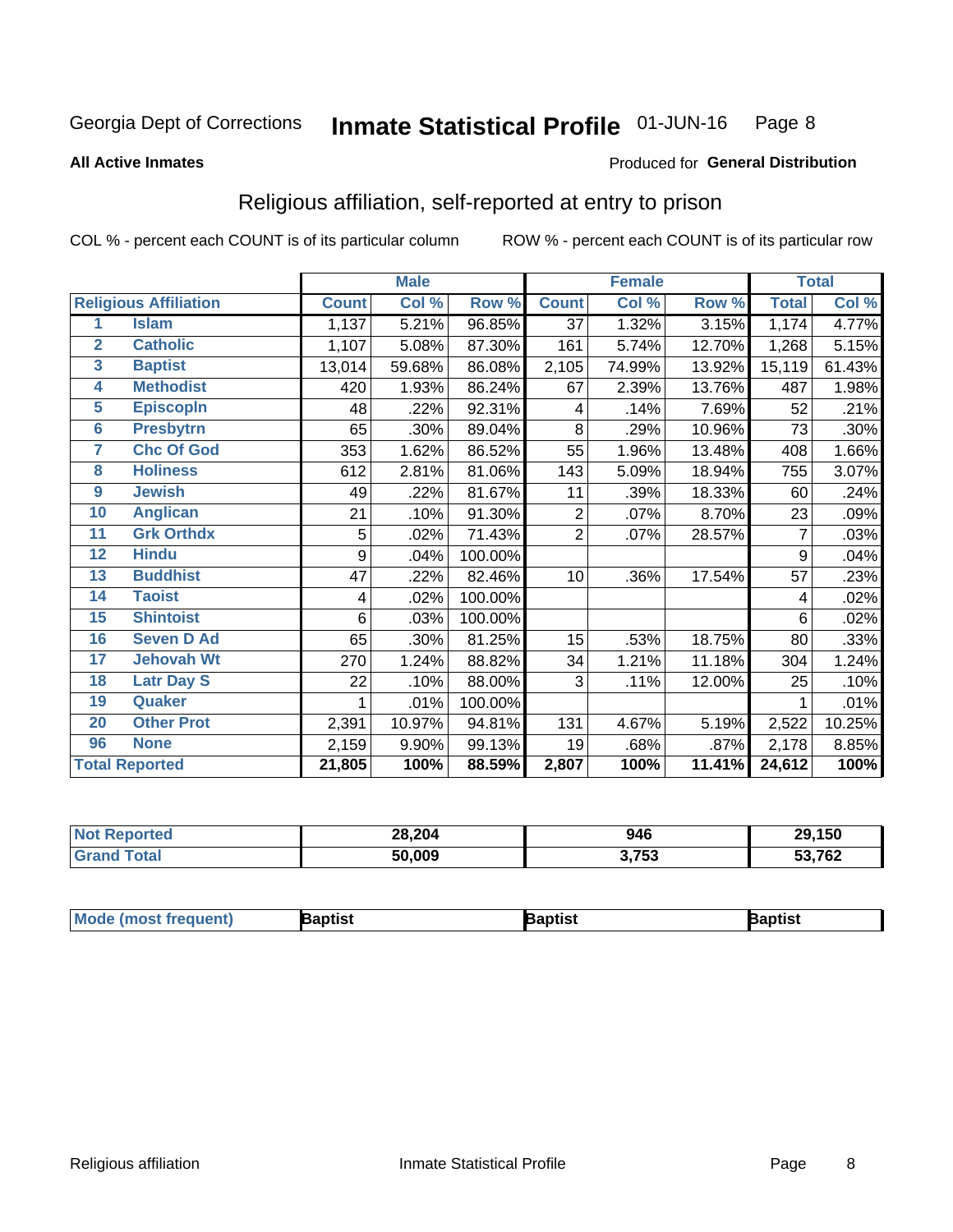#### Inmate Statistical Profile 01-JUN-16 Page 9

#### **All Active Inmates**

### Produced for General Distribution

# Home county, self-reported at entry to prison

COL % - percent each COUNT is of its particular column

|     |                             |              | <b>Male</b> |                  |                  | <b>Female</b> |                    | <b>Total</b> |        |
|-----|-----------------------------|--------------|-------------|------------------|------------------|---------------|--------------------|--------------|--------|
|     | <b>Home County</b>          | <b>Count</b> | Col %       | Row <sup>%</sup> | <b>Count</b>     | Col %         | Row %              | <b>Total</b> | Col %  |
| 000 | <b>Unknown</b>              | 5,342        | 10.68%      | 93.18%           | 391              | 10.42%        | 6.82%              | 5,733        | 10.66% |
| 001 | <b>Appling County</b>       | 128          | .26%        | 96.97%           | 4                | .11%          | 3.03%              | 132          | .25%   |
| 002 | <b>Atkinson County</b>      | 39           | .08%        | 95.12%           | $\overline{2}$   | .05%          | 4.88%              | 41           | .08%   |
| 003 | <b>Bacon County</b>         | 64           | .13%        | 88.89%           | 8                | .21%          | 11.11%             | 72           | .13%   |
| 004 | <b>Baker County</b>         | 20           | .04%        | 95.24%           | 1                | .03%          | 4.76%              | 21           | .04%   |
| 005 | <b>Baldwin County</b>       | 224          | .45%        | 92.56%           | 18               | .48%          | 7.44%              | 242          | .45%   |
| 006 | <b>Banks County</b>         | 61           | .12%        | 88.41%           | 8                | .21%          | 11.59%             | 69           | .13%   |
| 007 | <b>Barrow County</b>        | 247          | .49%        | 88.85%           | 31               | .83%          | 11.15%             | 278          | .52%   |
| 008 | <b>Bartow County</b>        | 559          | 1.12%       | 88.17%           | 75               | 2.00%         | 11.83%             | 634          | 1.18%  |
| 009 | <b>Ben Hill County</b>      | 203          | .41%        | 95.75%           | $\boldsymbol{9}$ | .24%          | 4.25%              | 212          | .39%   |
| 010 | <b>Berrien County</b>       | 73           | .15%        | 93.59%           | 5                | .13%          | 6.41%              | 78           | .15%   |
| 011 | <b>Bibb County</b>          | 1,118        | 2.24%       | 95.39%           | 54               | 1.44%         | 4.61%              | 1,172        | 2.18%  |
| 012 | <b>Bleckley County</b>      | 61           | .12%        | 91.04%           | 6                | .16%          | 8.96%              | 67           | .12%   |
| 013 | <b>Brantley County</b>      | 52           | .10%        | 86.67%           | $\bf 8$          | .21%          | 13.33%             | 60           | .11%   |
| 014 | <b>Brooks County</b>        | 213          | .43%        | 99.07%           | $\overline{2}$   | .05%          | .93%               | 215          | .40%   |
| 015 | <b>Bryan County</b>         | 99           | .20%        | 94.29%           | 6                | .16%          | $\frac{1}{5.71\%}$ | 105          | .20%   |
| 016 | <b>Bulloch County</b>       | 380          | .76%        | 95.48%           | 18               | .48%          | 4.52%              | 398          | .74%   |
| 017 | <b>Burke County</b>         | 232          | .46%        | 95.87%           | 10               | .27%          | 4.13%              | 242          | .45%   |
| 018 | <b>Butts County</b>         | 116          | .23%        | 92.06%           | 10               | .27%          | 7.94%              | 126          | .23%   |
| 019 | <b>Calhoun County</b>       | 63           | .13%        | 90.00%           | $\overline{7}$   | .19%          | 10.00%             | 70           | .13%   |
| 020 | <b>Camden County</b>        | 120          | .24%        | 90.91%           | 12               | .32%          | 9.09%              | 132          | .25%   |
| 021 | <b>Candler County</b>       | 106          | .21%        | 87.60%           | 15               | .40%          | 12.40%             | 121          | .23%   |
| 022 | <b>Carroll County</b>       | 524          | 1.05%       | 92.91%           | 40               | 1.07%         | 7.09%              | 564          | 1.05%  |
| 023 | <b>Catoosa County</b>       | 211          | .42%        | 91.74%           | 19               | .51%          | 8.26%              | 230          | .43%   |
| 024 | <b>Charlton County</b>      | 43           | .09%        | 93.48%           | 3                | .08%          | 6.52%              | 46           | .09%   |
| 025 | <b>Chatham County</b>       | 1,750        | 3.50%       | 96.05%           | $\overline{72}$  | 1.92%         | 3.95%              | 1,822        | 3.39%  |
| 026 | <b>Chattahoochee County</b> | 35           | .07%        | 92.11%           | 3                | .08%          | 7.89%              | 38           | .07%   |
| 027 | <b>Chattooga County</b>     | 253          | .51%        | 88.46%           | 33               | .88%          | 11.54%             | 286          | .53%   |
| 028 | <b>Cherokee County</b>      | 413          | .83%        | 89.20%           | 50               | 1.33%         | 10.80%             | 463          | .86%   |
| 029 | <b>Clarke County</b>        | 472          | .94%        | 93.28%           | 34               | .91%          | 6.72%              | 506          | .94%   |
| 030 | <b>Clay County</b>          | 35           | .07%        | 94.59%           | $\overline{2}$   | .05%          | 5.41%              | 37           | .07%   |
| 031 | <b>Clayton County</b>       | 1,532        | 3.06%       | 93.13%           | 113              | 3.01%         | 6.87%              | 1,645        | 3.06%  |
| 032 | <b>Clinch County</b>        | 40           | .08%        | 88.89%           | 5                | .13%          | 11.11%             | 45           | .08%   |
| 033 | <b>Cobb County</b>          | 1,941        | 3.88%       | 91.26%           | 186              | 4.96%         | 8.74%              | 2,127        | 3.96%  |
| 034 | <b>Coffee County</b>        | 252          | .50%        | 93.33%           | 18               | .48%          | 6.67%              | 270          | .50%   |
| 035 | <b>Colquitt County</b>      | 211          | .42%        | 95.05%           | 11               | .29%          | 4.95%              | 222          | .41%   |
| 036 | <b>Columbia County</b>      | 297          | .59%        | 91.95%           | 26               | .69%          | 8.05%              | 323          | .60%   |
| 037 | <b>Cook County</b>          | 138          | .28%        | 93.24%           | 10               | .27%          | 6.76%              | 148          | .28%   |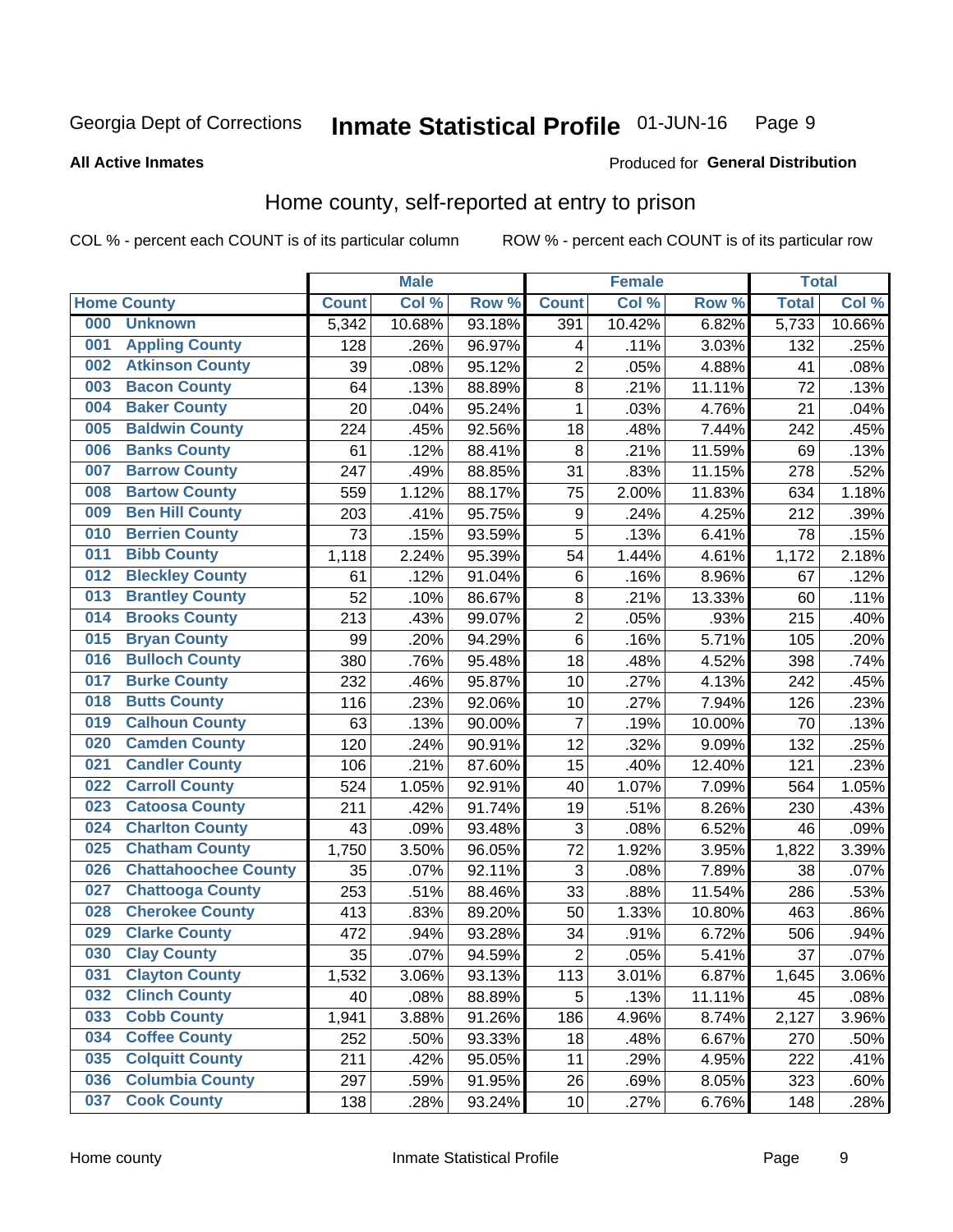#### **Inmate Statistical Profile 01-JUN-16** Page 10

**All Active Inmates** 

### Produced for General Distribution

# Home county, self-reported at entry to prison

COL % - percent each COUNT is of its particular column

|     |                         |                    | <b>Male</b> |                  |                | <b>Female</b> |        | <b>Total</b> |       |
|-----|-------------------------|--------------------|-------------|------------------|----------------|---------------|--------|--------------|-------|
|     | <b>Home County</b>      | <b>Count</b>       | Col%        | Row <sup>%</sup> | <b>Count</b>   | Col %         | Row %  | <b>Total</b> | Col % |
| 038 | <b>Coweta County</b>    | 490                | .98%        | 93.69%           | 33             | .88%          | 6.31%  | 523          | .97%  |
| 039 | <b>Crawford County</b>  | 42                 | .08%        | 97.67%           | 1              | .03%          | 2.33%  | 43           | .08%  |
| 040 | <b>Crisp County</b>     | 221                | .44%        | 95.67%           | 10             | .27%          | 4.33%  | 231          | .43%  |
| 041 | <b>Dade County</b>      | 63                 | .13%        | 90.00%           | $\overline{7}$ | .19%          | 10.00% | 70           | .13%  |
| 042 | <b>Dawson County</b>    | 80                 | .16%        | 88.89%           | 10             | .27%          | 11.11% | 90           | .17%  |
| 043 | <b>Decatur County</b>   | 228                | .46%        | 93.06%           | 17             | .45%          | 6.94%  | 245          | .46%  |
| 044 | <b>Dekalb County</b>    | 3,029              | 6.06%       | 94.45%           | 178            | 4.74%         | 5.55%  | 3,207        | 5.97% |
| 045 | <b>Dodge County</b>     | 136                | .27%        | 92.52%           | 11             | .29%          | 7.48%  | 147          | .27%  |
| 046 | <b>Dooly County</b>     | 85                 | .17%        | 95.51%           | 4              | .11%          | 4.49%  | 89           | .17%  |
| 047 | <b>Dougherty County</b> | 828                | 1.66%       | 95.17%           | 42             | 1.12%         | 4.83%  | 870          | 1.62% |
| 048 | <b>Douglas County</b>   | 585                | 1.17%       | 91.55%           | 54             | 1.44%         | 8.45%  | 639          | 1.19% |
| 049 | <b>Early County</b>     | 83                 | .17%        | 89.25%           | 10             | .27%          | 10.75% | 93           | .17%  |
| 050 | <b>Echols County</b>    | 11                 | .02%        | 91.67%           | 1              | .03%          | 8.33%  | 12           | .02%  |
| 051 | <b>Effingham County</b> | 217                | .43%        | 91.18%           | 21             | .56%          | 8.82%  | 238          | .44%  |
| 052 | <b>Elbert County</b>    | 106                | .21%        | 90.60%           | 11             | .29%          | 9.40%  | 117          | .22%  |
| 053 | <b>Emanuel County</b>   | 160                | .32%        | 91.43%           | 15             | .40%          | 8.57%  | 175          | .33%  |
| 054 | <b>Evans County</b>     | 75                 | .15%        | 89.29%           | 9              | .24%          | 10.71% | 84           | .16%  |
| 055 | <b>Fannin County</b>    | 83                 | .17%        | 87.37%           | 12             | .32%          | 12.63% | 95           | .18%  |
| 056 | <b>Fayette County</b>   | 193                | .39%        | 91.04%           | 19             | .51%          | 8.96%  | 212          | .39%  |
| 057 | <b>Floyd County</b>     | 757                | 1.51%       | 90.44%           | 80             | 2.13%         | 9.56%  | 837          | 1.56% |
| 058 | <b>Forsyth County</b>   | 257                | .51%        | 88.32%           | 34             | .91%          | 11.68% | 291          | .54%  |
| 059 | <b>Franklin County</b>  | 116                | .23%        | 90.63%           | 12             | .32%          | 9.38%  | 128          | .24%  |
| 060 | <b>Fulton County</b>    | 5,049              | 10.10%      | 95.57%           | 234            | 6.24%         | 4.43%  | 5,283        | 9.83% |
| 061 | <b>Gilmer County</b>    | 97                 | .19%        | 91.51%           | 9              | .24%          | 8.49%  | 106          | .20%  |
| 062 | <b>Glascock County</b>  | 15                 | .03%        | 88.24%           | $\overline{2}$ | .05%          | 11.76% | 17           | .03%  |
| 063 | <b>Glynn County</b>     | 424                | .85%        | 91.97%           | 37             | .99%          | 8.03%  | 461          | .86%  |
| 064 | <b>Gordon County</b>    | 307                | .61%        | 86.48%           | 48             | 1.28%         | 13.52% | 355          | .66%  |
| 065 | <b>Grady County</b>     | 123                | .25%        | 96.09%           | 5              | .13%          | 3.91%  | 128          | .24%  |
| 066 | <b>Greene County</b>    | 114                | .23%        | 93.44%           | 8              | .21%          | 6.56%  | 122          | .23%  |
| 067 | <b>Gwinnett County</b>  | $\overline{1,709}$ | 3.42%       | 92.88%           | 131            | 3.49%         | 7.12%  | 1,840        | 3.42% |
| 068 | <b>Habersham County</b> | 101                | .20%        | 86.32%           | 16             | .43%          | 13.68% | 117          | .22%  |
| 069 | <b>Hall County</b>      | 609                | 1.22%       | 91.03%           | 60             | 1.60%         | 8.97%  | 669          | 1.24% |
| 070 | <b>Hancock County</b>   | 55                 | .11%        | 91.67%           | 5              | .13%          | 8.33%  | 60           | .11%  |
| 071 | <b>Haralson County</b>  | 155                | .31%        | 92.81%           | 12             | .32%          | 7.19%  | 167          | .31%  |
| 072 | <b>Harris County</b>    | 113                | .23%        | 90.40%           | 12             | .32%          | 9.60%  | 125          | .23%  |
| 073 | <b>Hart County</b>      | 133                | .27%        | 95.00%           | $\overline{7}$ | .19%          | 5.00%  | 140          | .26%  |
| 074 | <b>Heard County</b>     | 46                 | .09%        | 92.00%           | 4              | .11%          | 8.00%  | 50           | .09%  |
| 075 | <b>Henry County</b>     | 577                | 1.15%       | 91.44%           | 54             | 1.44%         | 8.56%  | 631          | 1.17% |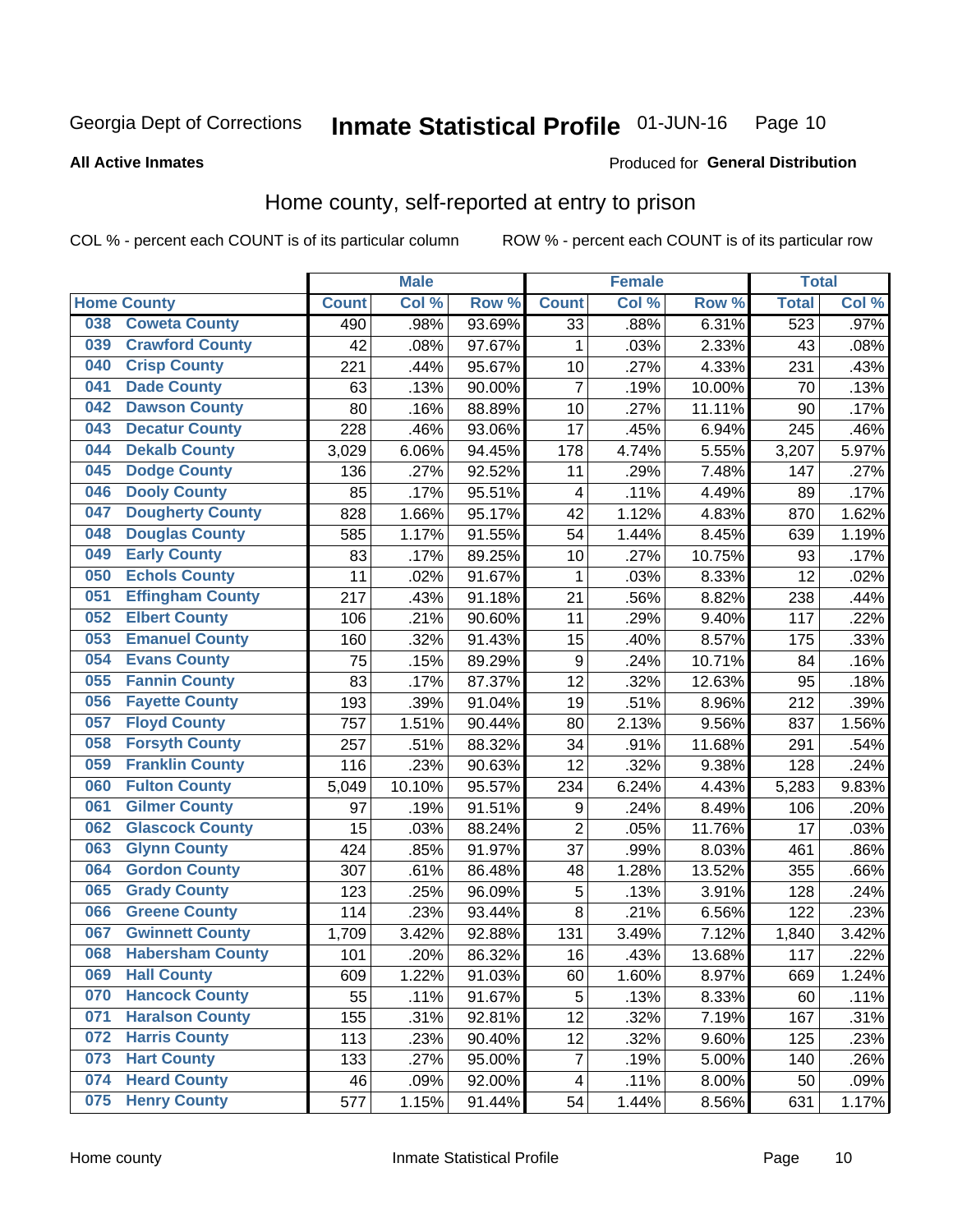#### Inmate Statistical Profile 01-JUN-16 Page 11

**All Active Inmates** 

### Produced for General Distribution

# Home county, self-reported at entry to prison

COL % - percent each COUNT is of its particular column

|                  |                          |              | <b>Male</b> |                  |                         | <b>Female</b> |        | <b>Total</b> |       |
|------------------|--------------------------|--------------|-------------|------------------|-------------------------|---------------|--------|--------------|-------|
|                  | <b>Home County</b>       | <b>Count</b> | Col %       | Row <sup>%</sup> | <b>Count</b>            | Col %         | Row %  | <b>Total</b> | Col % |
| 076              | <b>Houston County</b>    | 562          | 1.12%       | 91.68%           | 51                      | 1.36%         | 8.32%  | 613          | 1.14% |
| 077              | <b>Irwin County</b>      | 63           | .13%        | 94.03%           | 4                       | .11%          | 5.97%  | 67           | .12%  |
| 078              | <b>Jackson County</b>    | 217          | .43%        | 90.79%           | 22                      | .59%          | 9.21%  | 239          | .44%  |
| 079              | <b>Jasper County</b>     | 83           | .17%        | 93.26%           | 6                       | .16%          | 6.74%  | 89           | .17%  |
| 080              | <b>Jeff Davis County</b> | 79           | .16%        | 95.18%           | $\overline{\mathbf{4}}$ | .11%          | 4.82%  | 83           | .15%  |
| 081              | <b>Jefferson County</b>  | 175          | .35%        | 96.69%           | 6                       | .16%          | 3.31%  | 181          | .34%  |
| 082              | <b>Jenkins County</b>    | 72           | .14%        | 92.31%           | 6                       | .16%          | 7.69%  | 78           | .15%  |
| 083              | <b>Johnson County</b>    | 44           | .09%        | 91.67%           | $\overline{\mathbf{4}}$ | .11%          | 8.33%  | 48           | .09%  |
| 084              | <b>Jones County</b>      | 113          | .23%        | 91.13%           | 11                      | .29%          | 8.87%  | 124          | .23%  |
| 085              | <b>Lamar County</b>      | 61           | .12%        | 89.71%           | $\overline{7}$          | .19%          | 10.29% | 68           | .13%  |
| 086              | <b>Lanier County</b>     | 37           | .07%        | 94.87%           | $\overline{2}$          | .05%          | 5.13%  | 39           | .07%  |
| 087              | <b>Laurens County</b>    | 282          | .56%        | 93.38%           | 20                      | .53%          | 6.62%  | 302          | .56%  |
| 088              | <b>Lee County</b>        | 105          | .21%        | 94.59%           | 6                       | .16%          | 5.41%  | 111          | .21%  |
| 089              | <b>Liberty County</b>    | 213          | .43%        | 96.82%           | 7                       | .19%          | 3.18%  | 220          | .41%  |
| 090              | <b>Lincoln County</b>    | 28           | .06%        | 96.55%           | 1                       | .03%          | 3.45%  | 29           | .05%  |
| 091              | <b>Long County</b>       | 48           | .10%        | 87.27%           | $\overline{7}$          | .19%          | 12.73% | 55           | .10%  |
| 092              | <b>Lowndes County</b>    | 468          | .94%        | 97.70%           | 11                      | .29%          | 2.30%  | 479          | .89%  |
| 093              | <b>Lumpkin County</b>    | 97           | .19%        | 92.38%           | 8                       | .21%          | 7.62%  | 105          | .20%  |
| 094              | <b>Macon County</b>      | 76           | .15%        | 95.00%           | 4                       | .11%          | 5.00%  | 80           | .15%  |
| 095              | <b>Madison County</b>    | 169          | .34%        | 94.41%           | 10                      | .27%          | 5.59%  | 179          | .33%  |
| 096              | <b>Marion County</b>     | 52           | .10%        | 91.23%           | 5                       | .13%          | 8.77%  | 57           | .11%  |
| 097              | <b>Mcduffie County</b>   | 160          | .32%        | 95.24%           | 8                       | .21%          | 4.76%  | 168          | .31%  |
| 098              | <b>Mcintosh County</b>   | 55           | .11%        | 98.21%           | $\mathbf 1$             | .03%          | 1.79%  | 56           | .10%  |
| 099              | <b>Meriwether County</b> | 166          | .33%        | 89.73%           | 19                      | .51%          | 10.27% | 185          | .34%  |
| 100              | <b>Miller County</b>     | 31           | .06%        | 86.11%           | 5                       | .13%          | 13.89% | 36           | .07%  |
| 101              | <b>Mitchell County</b>   | 147          | .29%        | 93.63%           | 10                      | .27%          | 6.37%  | 157          | .29%  |
| 102              | <b>Monroe County</b>     | 111          | .22%        | 94.07%           | $\overline{7}$          | .19%          | 5.93%  | 118          | .22%  |
| 103              | <b>Montgomery County</b> | 75           | .15%        | 90.36%           | 8                       | .21%          | 9.64%  | 83           | .15%  |
| 104              | <b>Morgan County</b>     | 93           | .19%        | 95.88%           | $\overline{\mathbf{4}}$ | .11%          | 4.12%  | 97           | .18%  |
| 105              | <b>Murray County</b>     | 175          | .35%        | 87.06%           | 26                      | .69%          | 12.94% | 201          | .37%  |
| 106              | <b>Muscogee County</b>   | 1,028        | 2.06%       | 94.14%           | 64                      | 1.71%         | 5.86%  | 1,092        | 2.03% |
| 107              | <b>Newton County</b>     | 563          | 1.13%       | 91.25%           | 54                      | 1.44%         | 8.75%  | 617          | 1.15% |
| 108              | <b>Oconee County</b>     | 49           | .10%        | 84.48%           | 9                       | .24%          | 15.52% | 58           | .11%  |
| 109              | <b>Oglethorpe County</b> | 71           | .14%        | 89.87%           | 8                       | .21%          | 10.13% | 79           | .15%  |
| 110              | <b>Paulding County</b>   | 313          | .63%        | 88.67%           | 40                      | 1.07%         | 11.33% | 353          | .66%  |
| 111              | <b>Peach County</b>      | 132          | .26%        | 97.06%           | $\overline{\mathbf{4}}$ | .11%          | 2.94%  | 136          | .25%  |
| $\overline{112}$ | <b>Pickens County</b>    | 125          | .25%        | 89.93%           | 14                      | .37%          | 10.07% | 139          | .26%  |
| 113              | <b>Pierce County</b>     | 79           | .16%        | 89.77%           | $\boldsymbol{9}$        | .24%          | 10.23% | 88           | .16%  |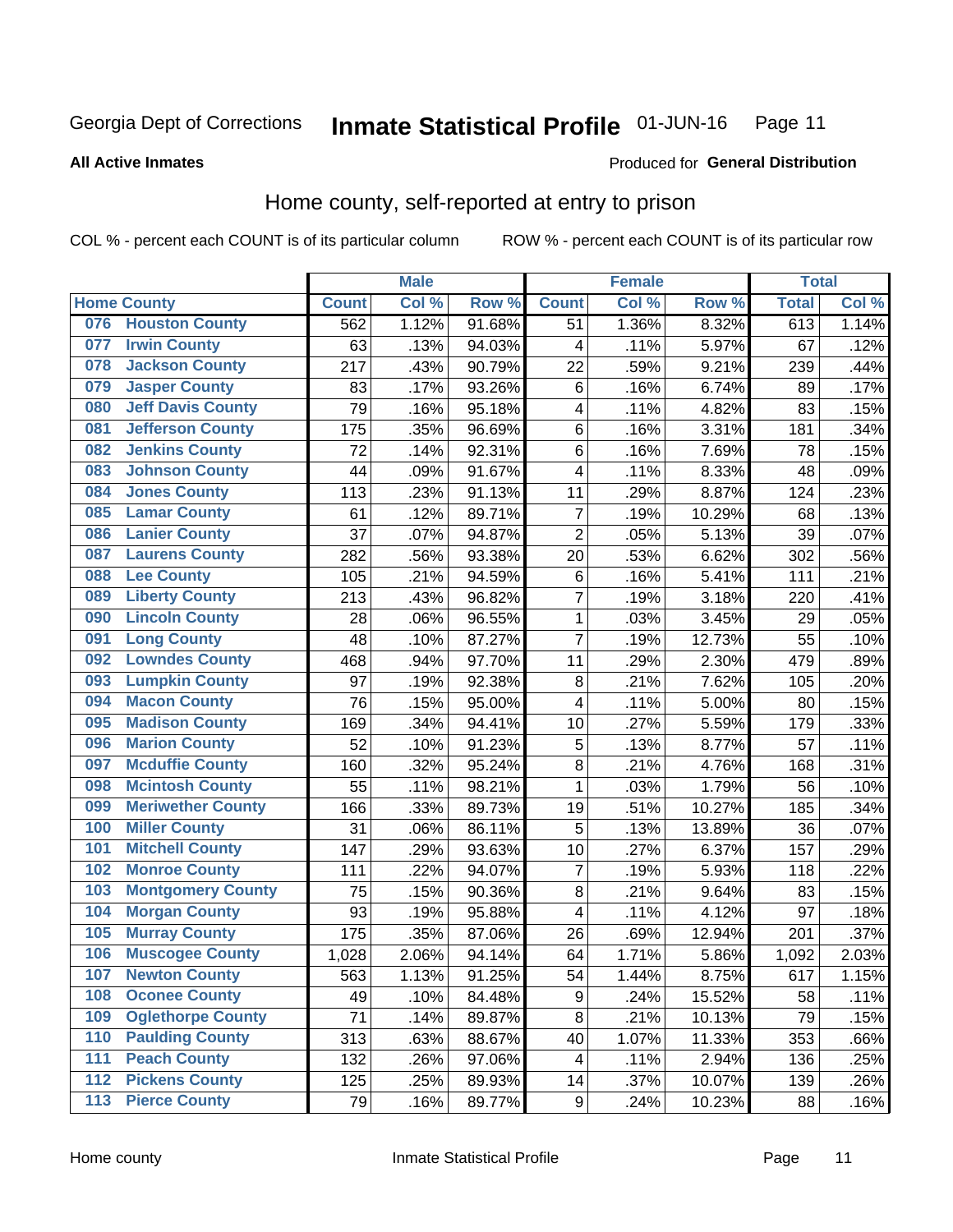#### Inmate Statistical Profile 01-JUN-16 Page 12

**All Active Inmates** 

### Produced for General Distribution

# Home county, self-reported at entry to prison

COL % - percent each COUNT is of its particular column

|                  |                          |              | <b>Male</b> |                  |                           | <b>Female</b> |        | <b>Total</b>    |       |
|------------------|--------------------------|--------------|-------------|------------------|---------------------------|---------------|--------|-----------------|-------|
|                  | <b>Home County</b>       | <b>Count</b> | Col %       | Row <sup>%</sup> | <b>Count</b>              | Col %         | Row %  | <b>Total</b>    | Col % |
| 114              | <b>Pike County</b>       | 43           | .09%        | 91.49%           | 4                         | .11%          | 8.51%  | $\overline{47}$ | .09%  |
| 115              | <b>Polk County</b>       | 249          | .50%        | 90.22%           | 27                        | .72%          | 9.78%  | 276             | .51%  |
| 116              | <b>Pulaski County</b>    | 64           | .13%        | 94.12%           | 4                         | .11%          | 5.88%  | 68              | .13%  |
| 117              | <b>Putnam County</b>     | 147          | .29%        | 92.45%           | 12                        | .32%          | 7.55%  | 159             | .30%  |
| 118              | <b>Quitman County</b>    | 13           | .03%        | 100.00%          |                           |               |        | 13              | .02%  |
| 119              | <b>Rabun County</b>      | 42           | .08%        | 89.36%           | 5                         | .13%          | 10.64% | 47              | .09%  |
| 120              | <b>Randolph County</b>   | 72           | .14%        | 96.00%           | 3                         | .08%          | 4.00%  | 75              | .14%  |
| 121              | <b>Richmond County</b>   | 1,750        | 3.50%       | 94.29%           | 106                       | 2.82%         | 5.71%  | 1,856           | 3.45% |
| 122              | <b>Rockdale County</b>   | 346          | .69%        | 91.29%           | 33                        | .88%          | 8.71%  | 379             | .70%  |
| 123              | <b>Schley County</b>     | 21           | .04%        | 95.45%           | 1                         | .03%          | 4.55%  | 22              | .04%  |
| 124              | <b>Screven County</b>    | 132          | .26%        | 94.96%           | 7                         | .19%          | 5.04%  | 139             | .26%  |
| 125              | <b>Seminole County</b>   | 69           | .14%        | 88.46%           | $\boldsymbol{9}$          | .24%          | 11.54% | 78              | .15%  |
| 126              | <b>Spalding County</b>   | 473          | .95%        | 91.84%           | 42                        | 1.12%         | 8.16%  | 515             | .96%  |
| 127              | <b>Stephens County</b>   | 140          | .28%        | 89.74%           | 16                        | .43%          | 10.26% | 156             | .29%  |
| 128              | <b>Stewart County</b>    | 35           | .07%        | 100.00%          |                           |               |        | 35              | .07%  |
| 129              | <b>Sumter County</b>     | 180          | .36%        | 95.24%           | 9                         | .24%          | 4.76%  | 189             | .35%  |
| 130              | <b>Talbot County</b>     | 38           | .08%        | 90.48%           | 4                         | .11%          | 9.52%  | 42              | .08%  |
| 131              | <b>Taliaferro County</b> | 12           | .02%        | 100.00%          |                           |               |        | 12              | .02%  |
| 132              | <b>Tattnall County</b>   | 159          | .32%        | 98.15%           | $\ensuremath{\mathsf{3}}$ | .08%          | 1.85%  | 162             | .30%  |
| 133              | <b>Taylor County</b>     | 58           | .12%        | 95.08%           | 3                         | .08%          | 4.92%  | 61              | .11%  |
| 134              | <b>Telfair County</b>    | 108          | .22%        | 93.10%           | 8                         | .21%          | 6.90%  | 116             | .22%  |
| 135              | <b>Terrell County</b>    | 92           | .18%        | 90.20%           | 10                        | .27%          | 9.80%  | 102             | .19%  |
| 136              | <b>Thomas County</b>     | 209          | .42%        | 92.07%           | 18                        | .48%          | 7.93%  | 227             | .42%  |
| 137              | <b>Tift County</b>       | 322          | .64%        | 96.70%           | 11                        | .29%          | 3.30%  | 333             | .62%  |
| 138              | <b>Toombs County</b>     | 293          | .59%        | 91.56%           | 27                        | .72%          | 8.44%  | 320             | .60%  |
| 139              | <b>Towns County</b>      | 19           | .04%        | 73.08%           | $\overline{7}$            | .19%          | 26.92% | 26              | .05%  |
| 140              | <b>Treutlen County</b>   | 53           | .11%        | 91.38%           | 5                         | .13%          | 8.62%  | 58              | .11%  |
| 141              | <b>Troup County</b>      | 461          | .92%        | 92.57%           | 37                        | .99%          | 7.43%  | 498             | .93%  |
| $\overline{142}$ | <b>Turner County</b>     | 68           | .14%        | 94.44%           | 4                         | .11%          | 5.56%  | 72              | .13%  |
| 143              | <b>Twiggs County</b>     | 58           | .12%        | 93.55%           | 4                         | .11%          | 6.45%  | 62              | .12%  |
| 144              | <b>Union County</b>      | 57           | .11%        | 81.43%           | 13                        | .35%          | 18.57% | 70              | .13%  |
| 145              | <b>Upson County</b>      | 142          | .28%        | 93.42%           | 10                        | .27%          | 6.58%  | 152             | .28%  |
| 146              | <b>Walker County</b>     | 380          | .76%        | 86.17%           | 61                        | 1.63%         | 13.83% | 441             | .82%  |
| 147              | <b>Walton County</b>     | 437          | .87%        | 90.66%           | 45                        | 1.20%         | 9.34%  | 482             | .90%  |
| 148              | <b>Ware County</b>       | 286          | .57%        | 93.77%           | 19                        | .51%          | 6.23%  | 305             | .57%  |
| 149              | <b>Warren County</b>     | 28           | .06%        | 96.55%           | 1                         | .03%          | 3.45%  | 29              | .05%  |
| 150              | <b>Washington County</b> | 191          | .38%        | 91.83%           | 17                        | .45%          | 8.17%  | 208             | .39%  |
| 151              | <b>Wayne County</b>      | 175          | .35%        | 95.11%           | $\boldsymbol{9}$          | .24%          | 4.89%  | 184             | .34%  |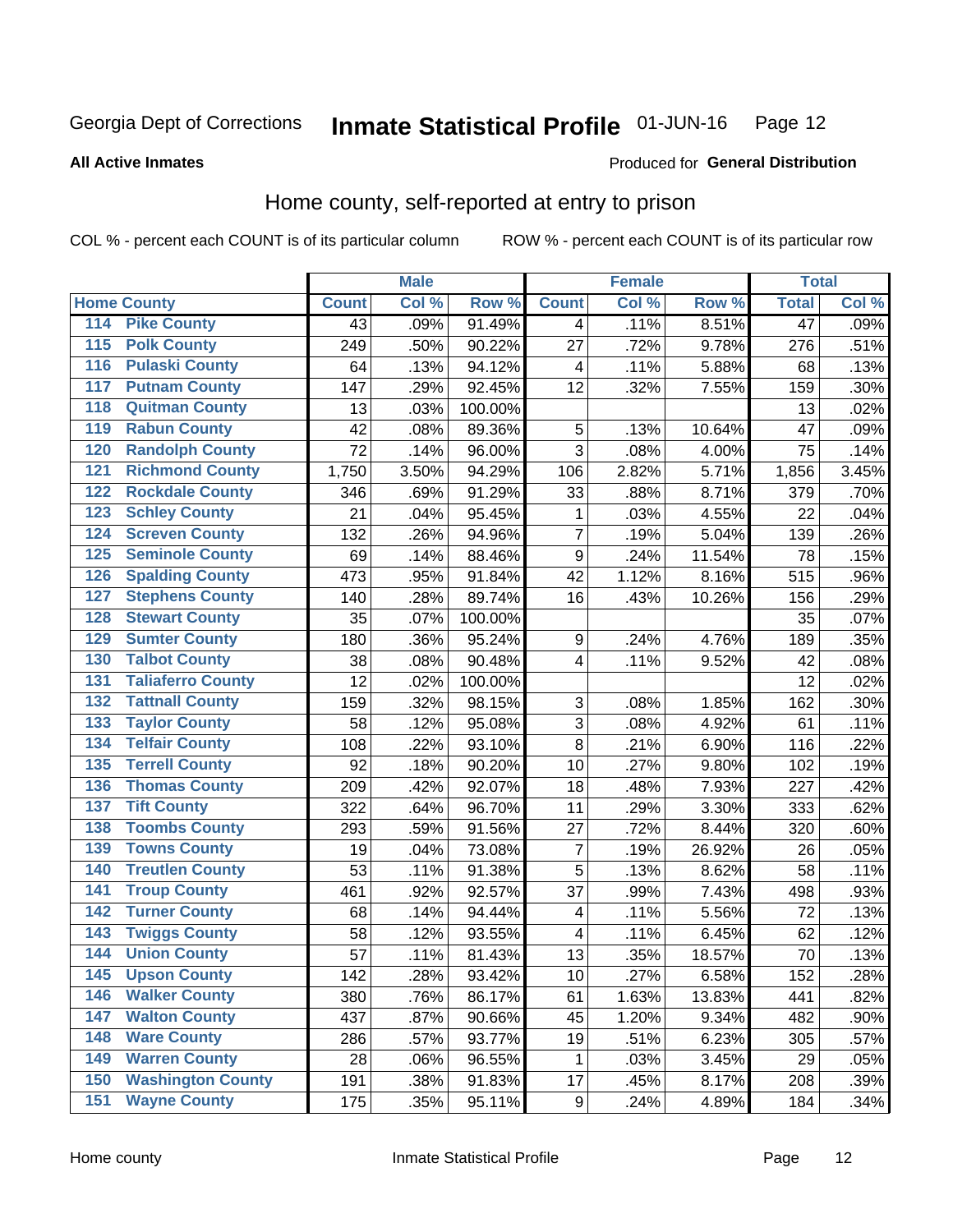#### Inmate Statistical Profile 01-JUN-16 Page 13

**All Active Inmates** 

### Produced for General Distribution

# Home county, self-reported at entry to prison

COL % - percent each COUNT is of its particular column

|     |                             |              | <b>Male</b> |         |              | <b>Female</b> |          | <b>Total</b> |       |
|-----|-----------------------------|--------------|-------------|---------|--------------|---------------|----------|--------------|-------|
|     | <b>Home County</b>          | <b>Count</b> | Col %       | Row %   | <b>Count</b> | Col %         | Row %    | <b>Total</b> | Col % |
| 152 | <b>Webster County</b>       | 9            | .02%        | 100.00% |              |               |          | 9            | .02%  |
| 153 | <b>Wheeler County</b>       | 25           | .05%        | 100.00% |              |               |          | 25           | .05%  |
| 154 | <b>White County</b>         | 89           | .18%        | 89.00%  | 11           | .29%          | 11.00%   | 100          | .19%  |
| 155 | <b>Whitfield County</b>     | 467          | .93%        | 87.45%  | 67           | 1.79%         | 12.55%   | 534          | .99%  |
| 156 | <b>Wilcox County</b>        | 57           | .11%        | 95.00%  | 3            | .08%          | $5.00\%$ | 60           | .11%  |
| 157 | <b>Wilkes County</b>        | 60           | .12%        | 92.31%  | 5            | .13%          | 7.69%    | 65           | .12%  |
| 158 | <b>Wilkinson County</b>     | 52           | .10%        | 98.11%  |              | .03%          | 1.89%    | 53           | .10%  |
| 159 | <b>Worth County</b>         | 116          | .23%        | 90.63%  | 12           | .32%          | $9.38\%$ | 128          | .24%  |
| 999 | <b>Other Custody/Out Of</b> | 156          | .31%        | 95.12%  | 8            | .21%          | 4.88%    | 164          | .31%  |
|     | <b>State</b>                |              |             |         |              |               |          |              |       |
|     | <b>Total Rported</b>        | 50,009       | 100%        | 93.02%  | 3,753        | 100%          | 6.98%    | 53,762       | 100%  |

| Reported |        |             |        |
|----------|--------|-------------|--------|
| `otal    | 50,009 | 753<br>. JJ | 53,762 |

|  | Mode (most frequent) | <b>Fulton County</b> | <b>Fulton County</b> | <b>Fulton County</b> |
|--|----------------------|----------------------|----------------------|----------------------|
|--|----------------------|----------------------|----------------------|----------------------|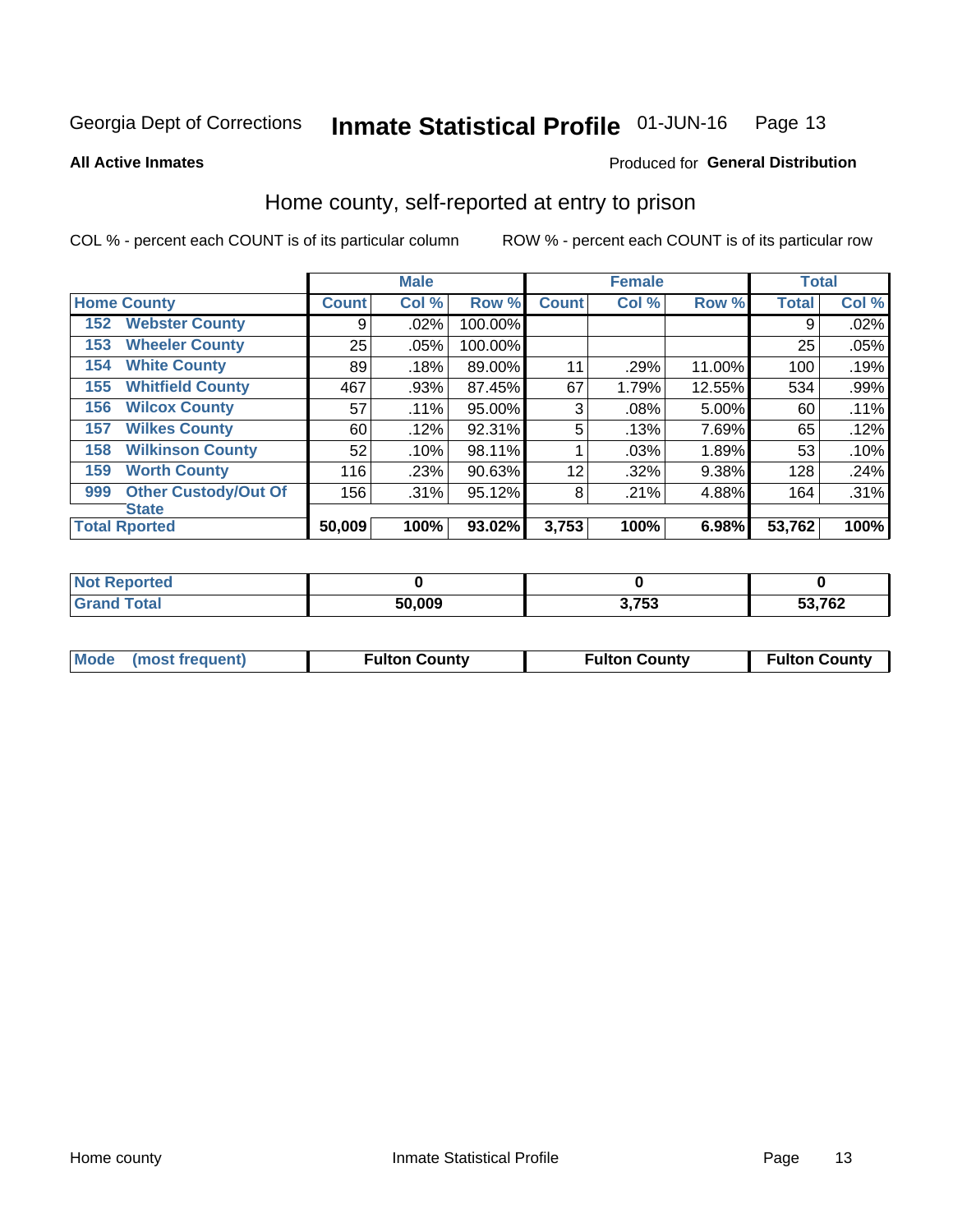#### Inmate Statistical Profile 01-JUN-16 Page 14

### **All Active Inmates**

### Produced for General Distribution

# Employment status before prison, self-reported at entry to prison

COL % - percent each COUNT is of its particular column

|                                    | <b>Male</b>           |        |         | <b>Female</b> |        |          |        | <b>Total</b> |
|------------------------------------|-----------------------|--------|---------|---------------|--------|----------|--------|--------------|
| <b>Employment Status</b>           | <b>Count</b>          | Col %  | Row %   | <b>Count</b>  | Col %  | Row %    | Total  | Col %        |
| <b>Full Time</b><br>0 <sub>1</sub> | 18,239                | 45.42% | 94.08%  | 1,148         | 33.45% | 5.92%    | 19,387 | 44.48%       |
| <b>Part Time</b><br>02             | 3,021                 | 7.52%  | 90.99%  | 299           | 8.71%  | $9.01\%$ | 3,320  | 7.62%        |
| Unempl $<$ 6M<br>03                | 2,462                 | 6.13%  | 97.89%  | 53            | 1.54%  | 2.11%    | 2,515  | 5.77%        |
| Unempl > 6M<br>04                  | 9,327                 | 23.23% | 88.73%  | 1,185         | 34.53% | 11.27%   | 10,512 | 24.12%       |
| <b>Never Worked</b><br>05          | 4,114                 | 10.25% | 94.25%  | 251           | 7.31%  | 5.75%    | 4,365  | 10.01%       |
| <b>Student</b><br>06               | 1,176                 | 2.93%  | 96.63%  | 41            | 1.19%  | 3.37%    | 1,217  | 2.79%        |
| <b>Incapable</b><br>07             | 1,814                 | 4.52%  | 79.95%  | 455           | 13.26% | 20.05%   | 2,269  | 5.21%        |
| <b>UNKNOWN</b><br>20               | $\mathbf{2}^{\prime}$ | .01%   | 100.00% |               |        |          | 2      | .01%         |
| <b>Total Reported</b>              | 40,155                | 100%   | 92.13%  | 3,432         | 100%   | 7.87%    | 43,587 | 100%         |

| <b>Not Reported</b> | 9,856  | 321   | 10,177 |
|---------------------|--------|-------|--------|
| <b>Grand Total</b>  | 50,011 | 3,753 | 53,764 |

| <b>Mode (most frequent)</b> | Unempl > 6M | <b>Full Time</b> |
|-----------------------------|-------------|------------------|
|                             |             |                  |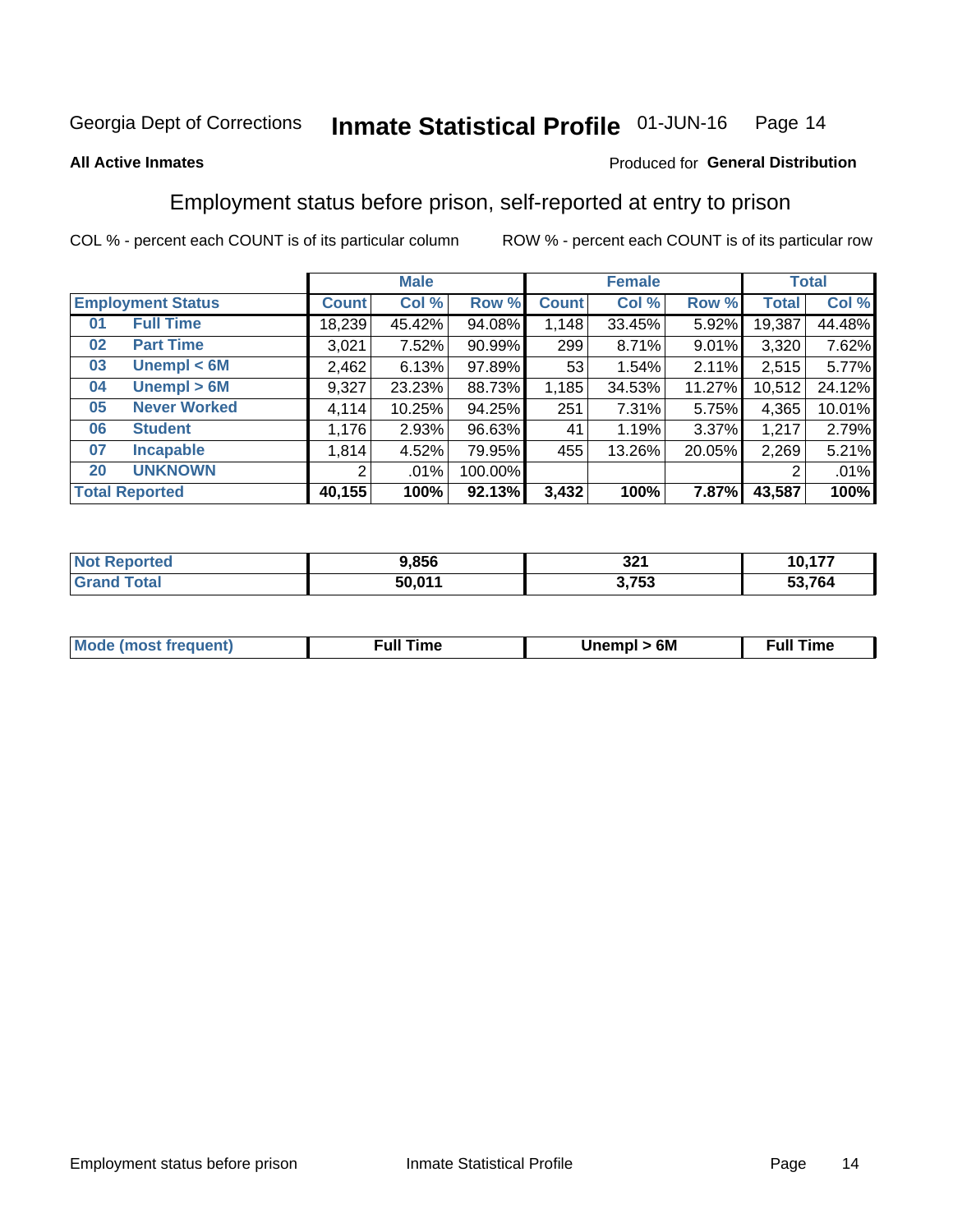### **All Active Inmates**

Produced for General Distribution

# Age at admission

COL % - percent each COUNT is of its particular column

|                         |                    | <b>Male</b> |        |              | <b>Female</b> |        |              | <b>Total</b> |
|-------------------------|--------------------|-------------|--------|--------------|---------------|--------|--------------|--------------|
| <b>Age At Admission</b> | <b>Count</b>       | Col %       | Row %  | <b>Count</b> | Col %         | Row %  | <b>Total</b> | Col %        |
| 14                      | 14                 | 0.03%       | 87.50% | 2            | 0.05%         | 12.50% | 16           | 0.03%        |
| 15                      | 53                 | 0.11%       | 98.15% | 1            | 0.03%         | 1.85%  | 54           | 0.10%        |
| 16                      | 170                | 0.34%       | 98.27% | 3            | 0.08%         | 1.73%  | 173          | 0.32%        |
| 17                      | 693                | 1.39%       | 95.85% | 30           | 0.80%         | 4.15%  | 723          | 1.34%        |
| 18                      | 1,299              | 2.60%       | 97.38% | 35           | 0.93%         | 2.62%  | 1,334        | 2.48%        |
| 19                      | 1,930              | 3.86%       | 96.84% | 63           | 1.68%         | 3.16%  | 1,993        | 3.71%        |
| 20                      | 2,122              | 4.24%       | 95.54% | 99           | 2.64%         | 4.46%  | 2,221        | 4.13%        |
| 21                      | 2,212              | 4.42%       | 95.51% | 104          | 2.77%         | 4.49%  | 2,316        | 4.31%        |
| $\overline{22}$         | 2,281              | 4.56%       | 95.16% | 116          | 3.09%         | 4.84%  | 2,397        | 4.46%        |
| 23                      | 2,030              | 4.06%       | 93.94% | 131          | 3.49%         | 6.06%  | 2,161        | 4.02%        |
| 24                      | 2,077              | 4.15%       | 93.18% | 152          | 4.05%         | 6.82%  | 2,229        | 4.15%        |
| 25                      | 1,959              | 3.92%       | 93.64% | 133          | 3.54%         | 6.36%  | 2,092        | 3.89%        |
| 26                      | 1,860              | 3.72%       | 92.91% | 142          | 3.78%         | 7.09%  | 2,002        | 3.72%        |
| $\overline{27}$         | 1,784              | 3.57%       | 92.63% | 142          | 3.78%         | 7.37%  | 1,926        | 3.58%        |
| 28                      | 1,722              | 3.44%       | 92.83% | 133          | 3.54%         | 7.17%  | 1,855        | 3.45%        |
| 29                      | 1,712              | 3.42%       | 92.39% | 141          | 3.76%         | 7.61%  | 1,853        | 3.45%        |
| 30                      | $\overline{1,707}$ | 3.41%       | 93.08% | 127          | 3.38%         | 6.92%  | 1,834        | 3.41%        |
| 31                      | 1,540              | 3.08%       | 92.77% | 120          | 3.20%         | 7.23%  | 1,660        | 3.09%        |
| 32                      | 1,416              | 2.83%       | 91.00% | 140          | 3.73%         | 9.00%  | 1,556        | 2.89%        |
| 33                      | 1,462              | 2.92%       | 90.75% | 149          | 3.97%         | 9.25%  | 1,611        | 3.00%        |
| $\overline{34}$         | 1,377              | 2.75%       | 90.71% | 141          | 3.76%         | 9.29%  | 1,518        | 2.82%        |
| 35                      | 1,384              | 2.77%       | 92.21% | 117          | 3.12%         | 7.79%  | 1,501        | 2.79%        |
| 36                      | 1,326              | 2.65%       | 92.21% | 112          | 2.99%         | 7.79%  | 1,438        | 2.67%        |
| 37                      | 1,220              | 2.44%       | 91.52% | 113          | 3.01%         | 8.48%  | 1,333        | 2.48%        |
| 38                      | 1,069              | 2.14%       | 92.55% | 86           | 2.29%         | 7.45%  | 1,155        | 2.15%        |
| 39                      | 1,027              | 2.05%       | 90.17% | 112          | 2.99%         | 9.83%  | 1,139        | 2.12%        |
| 40                      | 970                | 1.94%       | 91.17% | 94           | 2.51%         | 8.83%  | 1,064        | 1.98%        |
| 41                      | 954                | 1.91%       | 93.07% | 71           | 1.89%         | 6.93%  | 1,025        | 1.91%        |
| 42                      | 922                | 1.84%       | 93.04% | 69           | 1.84%         | 6.96%  | 991          | 1.84%        |
| 43                      | 882                | 1.76%       | 91.49% | 82           | 2.19%         | 8.51%  | 964          | 1.79%        |
| 44                      | 843                | 1.69%       | 89.97% | 94           | 2.51%         | 10.03% | 937          | 1.74%        |
| 45                      | 751                | 1.50%       | 91.03% | 74           | 1.97%         | 8.97%  | 825          | 1.53%        |
| 46                      | 720                | 1.44%       | 89.66% | 83           | 2.21%         | 10.34% | 803          | 1.49%        |
| 47                      | 694                | 1.39%       | 92.04% | 60           | 1.60%         | 7.96%  | 754          | 1.40%        |
| 48                      | 673                | 1.35%       | 90.46% | 71           | 1.89%         | 9.54%  | 744          | 1.38%        |
| 49                      | 626                | 1.25%       | 91.12% | 61           | 1.63%         | 8.88%  | 687          | 1.28%        |
| 50                      | 556                | 1.11%       | 91.45% | 52           | 1.39%         | 8.55%  | 608          | 1.13%        |
| 51                      | 456                | 0.91%       | 91.20% | 44           | 1.17%         | 8.80%  | 500          | 0.93%        |
| 52                      | 490                | 0.98%       | 90.91% | 49           | 1.31%         | 9.09%  | 539          | 1.00%        |
| 53                      | 439                | 0.88%       | 90.33% | 47           | 1.25%         | 9.67%  | 486          | 0.90%        |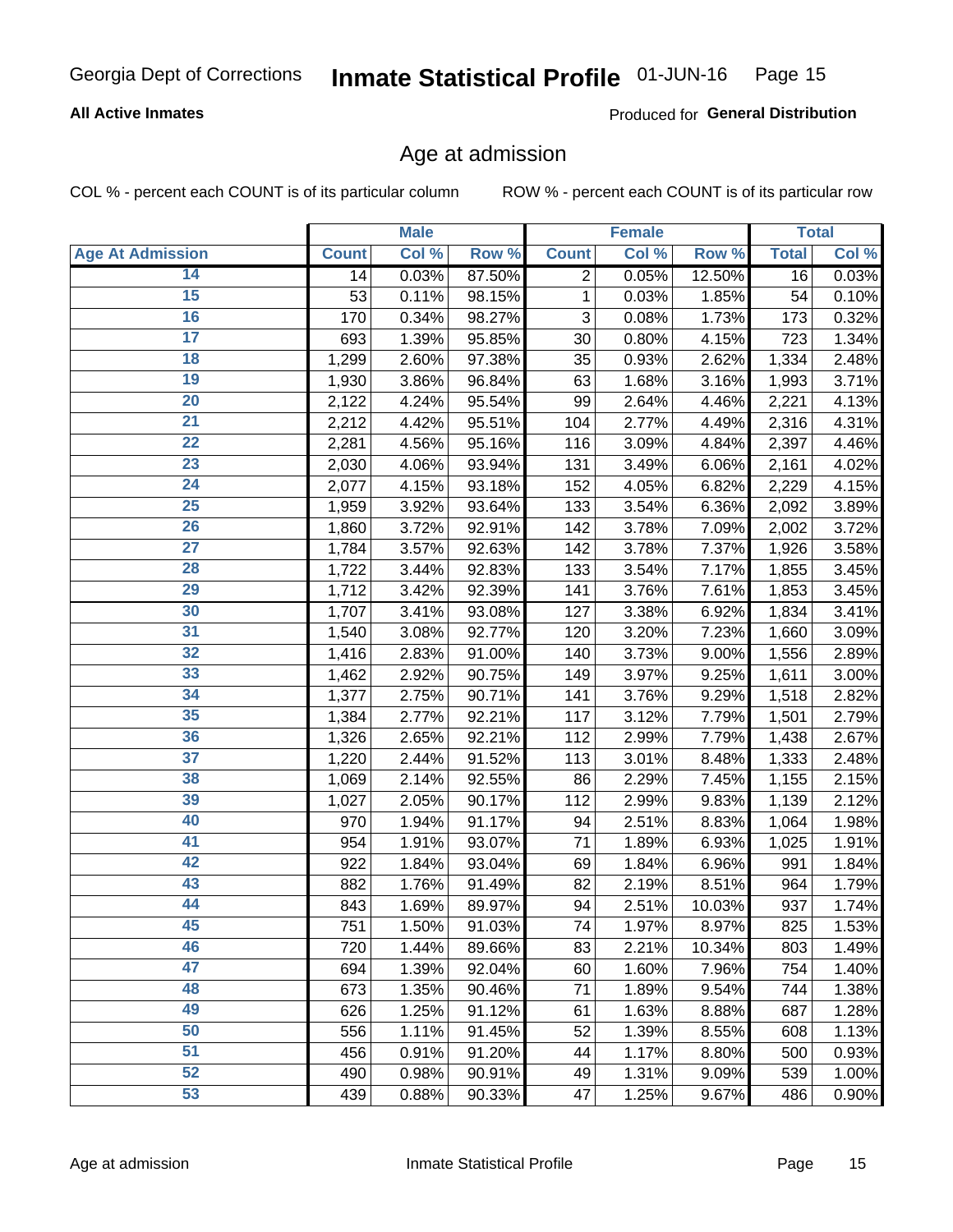### **All Active Inmates**

Produced for General Distribution

# Age at admission

COL % - percent each COUNT is of its particular column

|                         |                  | <b>Male</b> |         |                         | <b>Female</b> |                  |                 | <b>Total</b> |
|-------------------------|------------------|-------------|---------|-------------------------|---------------|------------------|-----------------|--------------|
| <b>Age At Admission</b> | <b>Count</b>     | Col %       | Row %   | <b>Count</b>            | Col %         | Row <sup>%</sup> | <b>Total</b>    | Col %        |
| 54                      | 405              | 0.81%       | 92.05%  | $\overline{35}$         | 0.93%         | 7.95%            | 440             | 0.82%        |
| 55                      | $\overline{3}47$ | 0.69%       | 95.86%  | 15                      | 0.40%         | 4.14%            | 362             | 0.67%        |
| 56                      | 318              | 0.64%       | 93.81%  | 21                      | 0.56%         | 6.19%            | 339             | 0.63%        |
| 57                      | 236              | 0.47%       | 93.28%  | 17                      | 0.45%         | 6.72%            | 253             | 0.47%        |
| 58                      | 215              | 0.43%       | 94.71%  | $\overline{12}$         | 0.32%         | 5.29%            | 227             | 0.42%        |
| 59                      | 184              | 0.37%       | 91.54%  | 17                      | 0.45%         | 8.46%            | 201             | 0.37%        |
| 60                      | 140              | 0.28%       | 93.96%  | 9                       | 0.24%         | 6.04%            | 149             | 0.28%        |
| 61                      | 133              | 0.27%       | 97.08%  | $\overline{\mathbf{4}}$ | 0.11%         | 2.92%            | 137             | 0.25%        |
| 62                      | 110              | 0.22%       | 94.83%  | 6                       | 0.16%         | 5.17%            | 116             | 0.22%        |
| 63                      | 80               | 0.16%       | 95.24%  | $\overline{\mathbf{4}}$ | 0.11%         | 4.76%            | 84              | 0.16%        |
| 64                      | 92               | 0.18%       | 94.85%  | 5                       | 0.13%         | 5.15%            | 97              | 0.18%        |
| 65                      | 56               | 0.11%       | 91.80%  | $\overline{5}$          | 0.13%         | 8.20%            | 61              | 0.11%        |
| 66                      | 44               | 0.09%       | 97.78%  | $\mathbf 1$             | 0.03%         | 2.22%            | 45              | 0.08%        |
| 67                      | 44               | 0.09%       | 100.00% |                         |               |                  | 44              | 0.08%        |
| 68                      | 35               | 0.07%       | 97.22%  | 1                       | 0.03%         | 2.78%            | 36              | 0.07%        |
| 69                      | 30               | 0.06%       | 100.00% |                         |               |                  | 30              | 0.06%        |
| 70                      | 25               | 0.05%       | 92.59%  | $\overline{2}$          | 0.05%         | 7.41%            | 27              | 0.05%        |
| $\overline{71}$         | 13               | 0.03%       | 100.00% |                         |               |                  | 13              | 0.02%        |
| $\overline{72}$         | 19               | 0.04%       | 95.00%  | 1                       | 0.03%         | 5.00%            | 20              | 0.04%        |
| $\overline{73}$         | 11               | 0.02%       | 100.00% |                         |               |                  | $\overline{11}$ | 0.02%        |
| 74                      | $\,6$            | 0.01%       | 75.00%  | $\overline{2}$          | 0.05%         | 25.00%           | 8               | 0.01%        |
| 75                      | 8                | 0.02%       | 100.00% |                         |               |                  | 8               | 0.01%        |
| 76                      | 12               | 0.02%       | 100.00% |                         |               |                  | 12              | 0.02%        |
| $\overline{77}$         | $\,6$            | 0.01%       | 100.00% |                         |               |                  | 6               | 0.01%        |
| 78                      | $\overline{2}$   | 0.01%       | 100.00% |                         |               |                  | $\overline{2}$  | 0.01%        |
| 79                      | $\overline{2}$   | 0.01%       | 100.00% |                         |               |                  | $\overline{2}$  | 0.01%        |
| 80                      | $\mathbf{1}$     | 0.01%       | 100.00% |                         |               |                  | $\mathbf{1}$    | 0.01%        |
| 81                      | $\overline{3}$   | 0.01%       | 100.00% |                         |               |                  | $\overline{3}$  | 0.01%        |
| $\overline{82}$         | $\overline{3}$   | 0.01%       | 100.00% |                         |               |                  | $\overline{3}$  | 0.01%        |
| 83                      | 1                | 0.01%       | 100.00% |                         |               |                  | 1               | 0.01%        |
| 84                      | 3                | 0.01%       | 100.00% |                         |               |                  | 3               | 0.01%        |
| 85                      | $\mathbf{1}$     | 0.01%       | 100.00% |                         |               |                  | $\mathbf{1}$    | 0.01%        |
| <b>Total Reported</b>   | 50,007           | 100%        | 93.02%  | 3,752                   | 100%          | 6.98%            | 53,759          | 100%         |

| ำrted<br>NOT F |        |                 |        |
|----------------|--------|-----------------|--------|
| fota'          | 50.009 | התת ה<br>נט ו,נ | 53,762 |

| <b>Mean</b><br>(average) | 32.44 | 34.31 | 00 FT<br>32.J <i>I</i> |
|--------------------------|-------|-------|------------------------|
| Me                       | 30    | აა    | 30                     |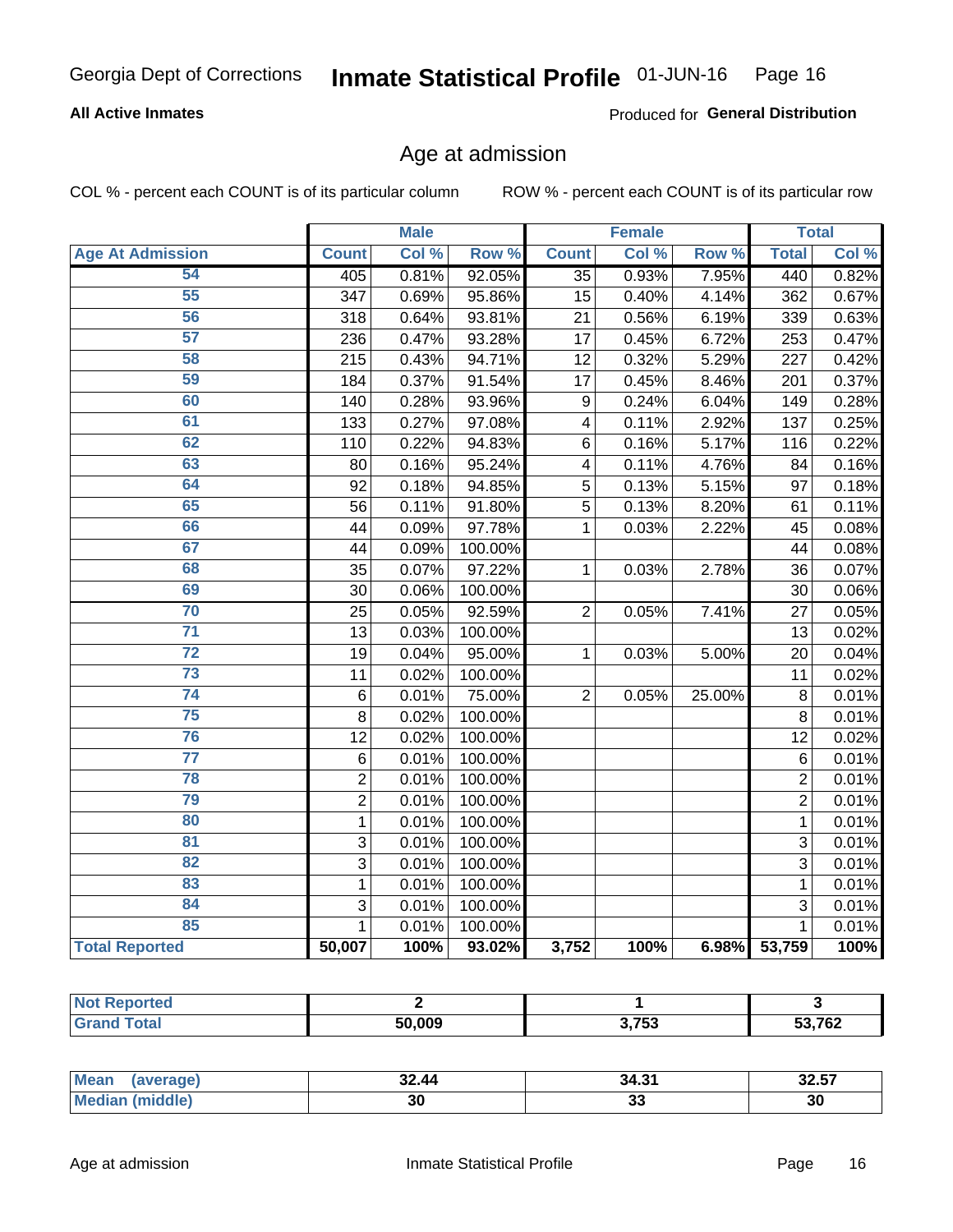#### Georgia Dept of Corrections Inmate Statistical Profile 01-JUN-16

# **All Active Inmates**

Produced for General Distribution

Page 17

# Age at admission

COL % - percent each COUNT is of its particular column

|                                   | <b>Male</b> | <b>Female</b> | Total |
|-----------------------------------|-------------|---------------|-------|
| <b>Mediae 22 viest29e)</b> quent) |             |               |       |
| <b>Grand Total</b>                |             |               |       |
|                                   |             |               |       |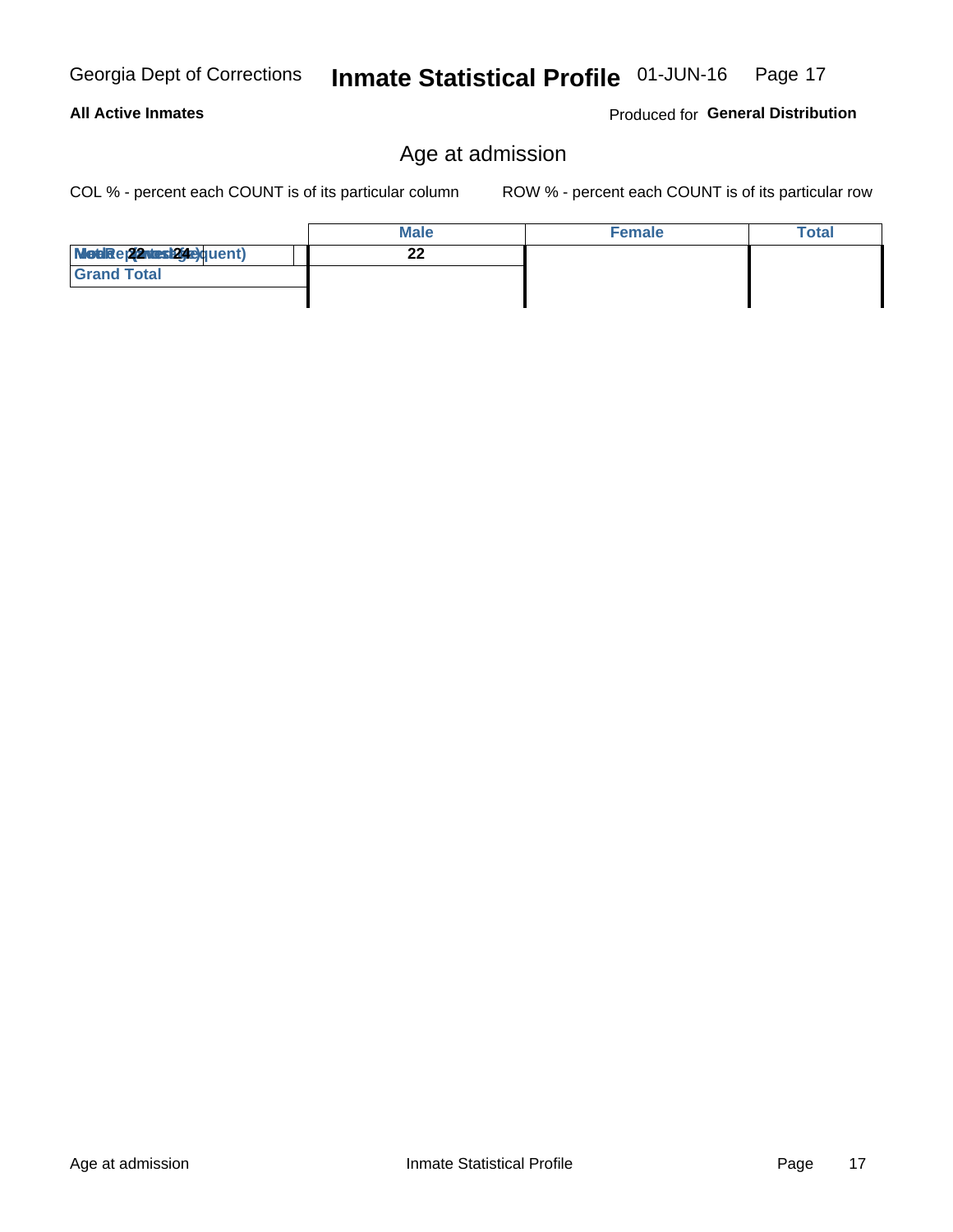### **All Active Inmates**

### Produced for General Distribution

# Height, measured at entry to prison

COL % - percent each COUNT is of its particular column

|                         |                | <b>Male</b> |         |                | <b>Female</b> |        |                | <b>Total</b> |
|-------------------------|----------------|-------------|---------|----------------|---------------|--------|----------------|--------------|
| <b>Height</b>           | <b>Count</b>   | Col %       | Row %   | <b>Count</b>   | Col %         | Row %  | <b>Total</b>   | Col %        |
| $\overline{\mathbf{0}}$ | 561            | 1.12%       | 98.42%  | 9              | 0.24%         | 1.58%  | 570            | 1.06%        |
| 4'00"                   | 3              | 0.01%       | 75.00%  | $\mathbf{1}$   | 0.03%         | 25.00% | 4              | 0.01%        |
| 4'02"                   | $\mathbf 1$    | 0.01%       | 100.00% |                |               |        | 1              | 0.01%        |
| 4'03''                  | $\overline{2}$ | 0.01%       | 100.00% |                |               |        | 2              | 0.01%        |
| 4'04"                   | 1              | 0.01%       | 100.00% |                |               |        | $\mathbf{1}$   | 0.01%        |
| 4'05"                   | 1              | 0.01%       | 50.00%  | $\mathbf{1}$   | 0.03%         | 50.00% | $\overline{2}$ | 0.01%        |
| 4'06"                   | 1              | 0.01%       | 33.33%  | $\overline{c}$ | 0.05%         | 66.67% | $\overline{3}$ | 0.01%        |
| 4'07"                   | 1              | 0.01%       | 33.33%  | $\overline{c}$ | 0.05%         | 66.67% | $\overline{3}$ | 0.01%        |
| 4'08"                   | 7              | 0.01%       | 70.00%  | 3              | 0.08%         | 30.00% | 10             | 0.02%        |
| 4'09"                   | 3              | 0.01%       | 20.00%  | 12             | 0.32%         | 80.00% | 15             | 0.03%        |
| 4'10"                   | 5              | 0.01%       | 26.32%  | 14             | 0.37%         | 73.68% | 19             | 0.04%        |
| 4'11''                  | 11             | 0.02%       | 15.07%  | 62             | 1.65%         | 84.93% | 73             | 0.14%        |
| 5'00''                  | 102            | 0.20%       | 41.13%  | 146            | 3.89%         | 58.87% | 248            | 0.46%        |
| 5'01"                   | 96             | 0.19%       | 32.11%  | 203            | 5.41%         | 67.89% | 299            | 0.56%        |
| 5'02"                   | 250            | 0.50%       | 37.94%  | 409            | 10.90%        | 62.06% | 659            | 1.23%        |
| 5'03''                  | 378            | 0.76%       | 47.55%  | 417            | 11.11%        | 52.45% | 795            | 1.48%        |
| 5'04"                   | 981            | 1.96%       | 63.13%  | 573            | 15.27%        | 36.87% | 1,554          | 2.89%        |
| 5'05"                   | 1,649          | 3.30%       | 78.90%  | 441            | 11.75%        | 21.10% | 2,090          | 3.89%        |
| 5'06''                  | 3,409          | 6.82%       | 87.52%  | 486            | 12.95%        | 12.48% | 3,895          | 7.24%        |
| 5'07''                  | 4,030          | 8.06%       | 90.34%  | 431            | 11.48%        | 9.66%  | 4,461          | 8.30%        |
| 5'08''                  | 5,000          | 10.00%      | 96.19%  | 198            | 5.28%         | 3.81%  | 5,198          | 9.67%        |
| 5'09''                  | 6,418          | 12.83%      | 97.40%  | 171            | 4.56%         | 2.60%  | 6,589          | 12.26%       |
| 5'10''                  | 5,436          | 10.87%      | 98.50%  | 83             | 2.21%         | 1.50%  | 5,519          | 10.27%       |
| 5'11"                   | 5,940          | 11.88%      | 99.15%  | 51             | 1.36%         | 0.85%  | 5,991          | 11.14%       |
| 6'00''                  | 5,488          | 10.97%      | 99.65%  | 19             | 0.51%         | 0.35%  | 5,507          | 10.24%       |
| 6'01''                  | 4,076          | 8.15%       | 99.66%  | 14             | 0.37%         | 0.34%  | 4,090          | 7.61%        |
| 6'02"                   | 3,005          | 6.01%       | 99.93%  | 2              | 0.05%         | 0.07%  | 3,007          | 5.59%        |
| 6'03''                  | 1,631          | 3.26%       | 99.82%  | 3              | 0.08%         | 0.18%  | 1,634          | 3.04%        |
| 6'04"                   | 874            | 1.75%       | 100.00% |                |               |        | 874            | 1.63%        |
| 6'05"                   | 369            | 0.74%       | 100.00% |                |               |        | 369            | 0.69%        |
| 6'06''                  | 150            | 0.30%       | 100.00% |                |               |        | 150            | 0.28%        |
| 6'07"                   | 48             | 0.10%       | 100.00% |                |               |        | 48             | 0.09%        |
| 6'08"                   | 34             | 0.07%       | 100.00% |                |               |        | 34             | 0.06%        |
| 6'09''                  | 29             | 0.06%       | 100.00% |                |               |        | 29             | 0.05%        |
| 6'10''                  | 7              | 0.01%       | 100.00% |                |               |        | $\overline{7}$ | 0.01%        |
| 6'11''                  | 7              | 0.01%       | 100.00% |                |               |        | 7              | 0.01%        |
| 7'00"                   | 3              | 0.01%       | 100.00% |                |               |        | 3              | 0.01%        |
| 7'03''                  |                |             |         |                |               |        |                |              |
| 7'05''                  | 1              | 0.01%       | 100.00% |                |               |        | 1              | 0.01%        |
|                         | $\mathbf{1}$   | 0.01%       | 100.00% |                |               |        | 1              | 0.01%        |
| <b>Total Reported</b>   | 50,009         | 100%        | 93.02%  | 3,753          | 100%          | 6.98%  | 53,762         | 100%         |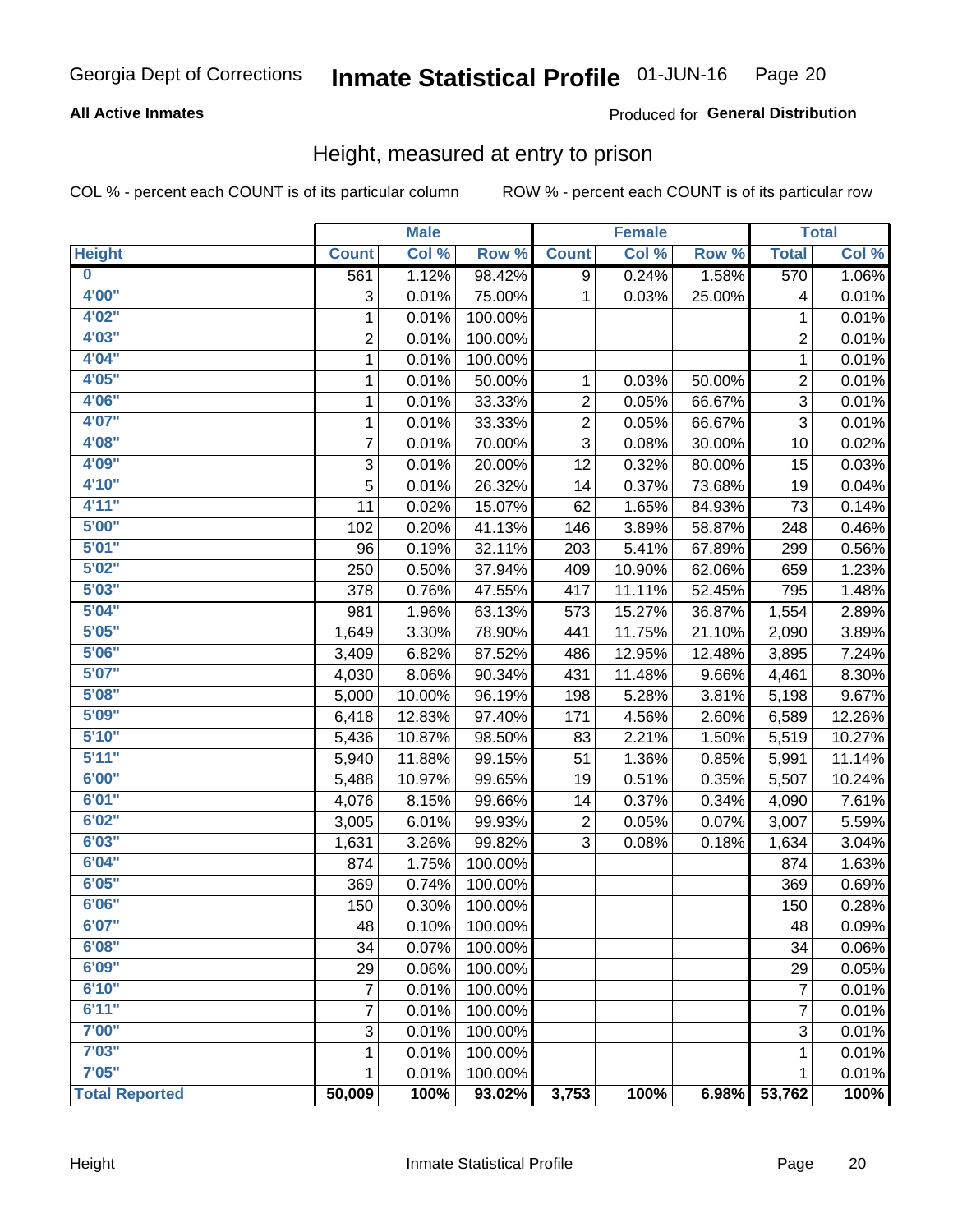### **All Active Inmates**

Produced for General Distribution

# Height, measured at entry to prison

COL % - percent each COUNT is of its particular column

|                     | <b>Male</b> | Female | Total  |
|---------------------|-------------|--------|--------|
| <b>Not Reported</b> |             |        |        |
| <b>Grand Total</b>  | 50,009      | 3,753  | 53,762 |

| <b>Mean</b> | erage) | 5'10" | 5'05" | <b>CIA AIL</b><br>. . |
|-------------|--------|-------|-------|-----------------------|
|             |        |       |       |                       |
| <b>Mode</b> |        | 5'09" | 5'04" | 5'09"                 |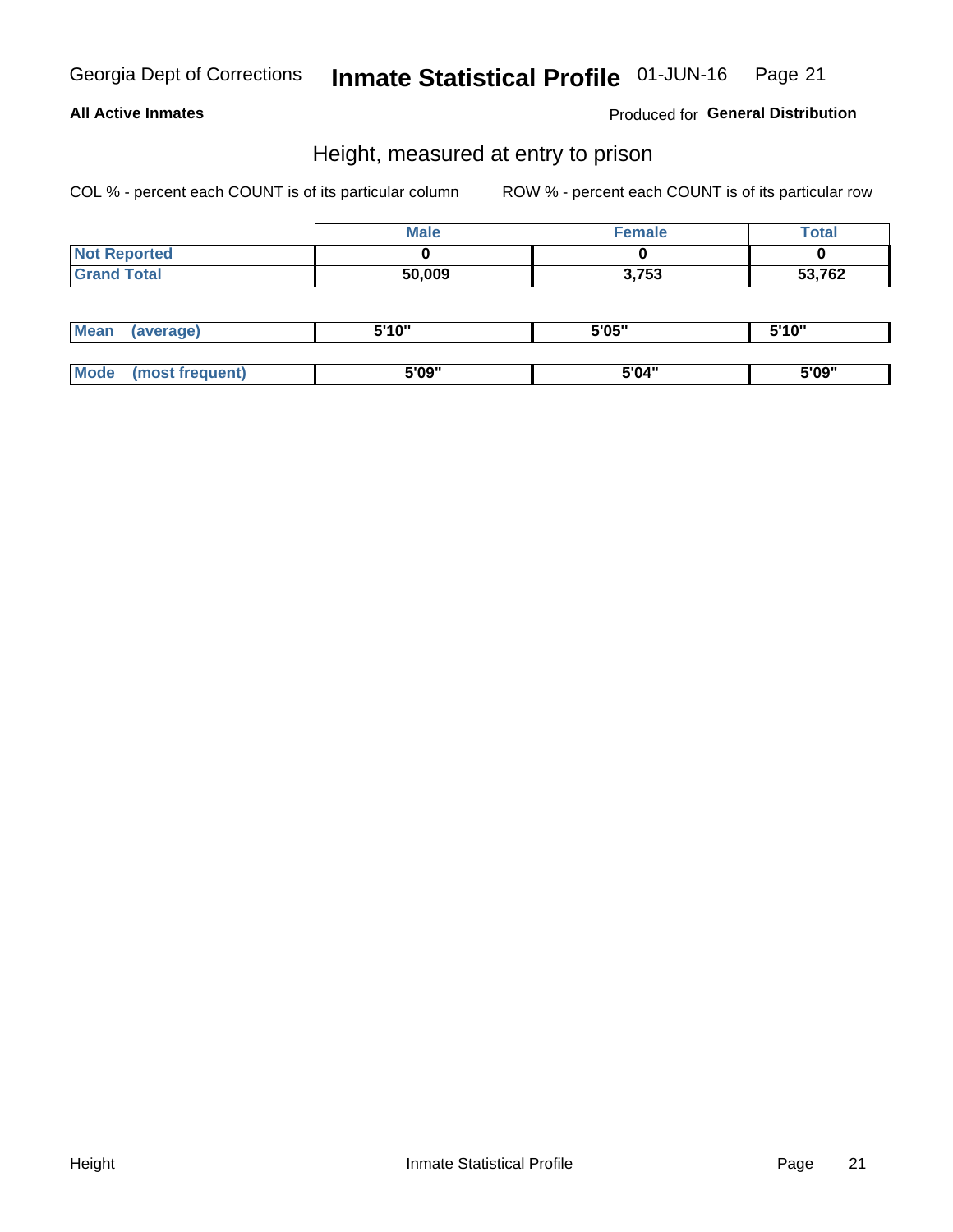**All Active Inmates** 

Produced for General Distribution

# Weight, measured at entry to prison

COL % - percent each COUNT is of its particular column

|                                |              | <b>Male</b> |         |                | <b>Female</b>   |        |                | <b>Total</b> |
|--------------------------------|--------------|-------------|---------|----------------|-----------------|--------|----------------|--------------|
| Weight                         | <b>Count</b> | Col %       | Row %   | <b>Count</b>   | Col %           | Row %  | <b>Total</b>   | Col %        |
| <b>Under 80 pounds</b>         | 6            | 0.01%       | 85.71%  | 1              | 0.03%           | 14.29% | $\overline{7}$ | 0.01%        |
| 80 - 89 pounds                 | 1            | 0.01%       | 100.00% |                |                 |        | 1              | 0.01%        |
| 90 - 99 pounds                 | 5            | 0.01%       | 41.67%  | 7              | 0.19%           | 58.33% | 12             | 0.02%        |
| 100 - 109 pounds               | 33           | 0.07%       | 48.53%  | 35             | 0.94%           | 51.47% | 68             | 0.13%        |
| 110 - 119 pounds               | 115          | 0.23%       | 53.24%  | 101            | 2.70%           | 46.76% | 216            | 0.41%        |
| 120 - 129 pounds               | 512          | 1.04%       | 74.42%  | 176            | 4.71%           | 25.58% | 688            | 1.29%        |
| 130 - 139 pounds               | 1,620        | 3.28%       | 81.90%  | 358            | 9.58%           | 18.10% | 1,978          | 3.72%        |
| 140 - 149 pounds               | 3,414        | 6.91%       | 88.86%  | 428            | 11.46%          | 11.14% | 3,842          | 7.23%        |
| 150 - 159 pounds               | 5,119        | 10.36%      | 92.17%  | 435            | 11.64%          | 7.83%  | 5,554          | 10.45%       |
| 160 - 169 pounds               | 6,653        | 13.46%      | 94.16%  | 413            | 11.05%          | 5.84%  | 7,066          | 13.30%       |
| 170 - 179 pounds               | 6,219        | 12.59%      | 94.06%  | 393            | 10.52%          | 5.94%  | 6,612          | 12.44%       |
| 180 - 189 pounds               | 6,530        | 13.22%      | 95.05%  | 340            | 9.10%           | 4.95%  | 6,870          | 12.93%       |
| 190 - 199 pounds               | 4,492        | 9.09%       | 95.13%  | 230            | 6.16%           | 4.87%  | 4,722          | 8.88%        |
| 200 - 209 pounds               | 3,920        | 7.93%       | 94.78%  | 216            | 5.78%           | 5.22%  | 4,136          | 7.78%        |
| 210 - 219 pounds               | 2,962        | 5.99%       | 95.89%  | 127            | 3.40%           | 4.11%  | 3,089          | 5.81%        |
| 220 - 229 pounds               | 2,321        | 4.70%       | 95.36%  | 113            | 3.02%           | 4.64%  | 2,434          | 4.58%        |
| 230 - 239 pounds               | 1,521        | 3.08%       | 94.00%  | 97             | 2.60%           | 6.00%  | 1,618          | 3.04%        |
| 240 - 249 pounds               | 1,193        | 2.41%       | 95.44%  | 57             | 1.53%           | 4.56%  | 1,250          | 2.35%        |
| 250 - 259 pounds               | 863          | 1.75%       | 93.50%  | 60             | 1.61%           | 6.50%  | 923            | 1.74%        |
| 260 - 269 pounds               | 549          | 1.11%       | 92.89%  | 42             | 1.12%           | 7.11%  | 591            | 1.11%        |
| 270 - 279 pounds               | 409          | 0.83%       | 95.78%  | 18             | 0.48%           | 4.22%  | 427            | 0.80%        |
| 280 - 289 pounds               | 287          | 0.58%       | 90.25%  | 31             | 0.83%           | 9.75%  | 318            | 0.60%        |
| 290 - 299 pounds               | 166          | 0.34%       | 93.79%  | 11             | 0.29%           | 6.21%  | 177            | 0.33%        |
| 300 - 309 pounds               | 137          | 0.28%       | 84.57%  | 25             | 0.67%           | 15.43% | 162            | 0.30%        |
| 310 - 319 pounds               | 87           | 0.18%       | 94.57%  | 5              | 0.13%           | 5.43%  | 92             | 0.17%        |
| 320 - 329 pounds               | 81           | 0.16%       | 91.01%  | 8              | 0.21%           | 8.99%  | 89             | 0.17%        |
| 330 - 339 pounds               | 54           | 0.11%       | 100.00% |                |                 |        | 54             | 0.10%        |
| 340 - 349 pounds               | 32           | 0.06%       | 94.12%  | $\overline{2}$ | 0.05%           | 5.88%  | 34             | 0.06%        |
| 350 - 359 pounds               | 37           | 0.07%       | 92.50%  | 3              | 0.08%           | 7.50%  | 40             | 0.08%        |
| 360 - 369 pounds               | 16           | 0.03%       | 94.12%  | 1              | 0.03%           | 5.88%  | 17             | 0.03%        |
| 370 - 379 pounds               | 12           | 0.02%       | 92.31%  | 1              | 0.03%           | 7.69%  | 13             | 0.02%        |
| 380 - 389 pounds               | 13           | 0.03%       | 92.86%  | 1              | 0.03%           | 7.14%  | 14             | 0.03%        |
| 390 - 399 pounds               | 4            | 0.01%       | 80.00%  | 1              | 0.03%           | 20.00% | 5              | 0.01%        |
| 400 pounds and over            | 28           | 0.06%       | 100.00% |                |                 |        | 28             | 0.05%        |
| <b>Total Reported</b>          | 49,411       | 100%        | 92.97%  | 3,736          | 100%            | 7.03%  | 53,147         | 100%         |
|                                |              |             |         |                |                 |        |                |              |
| <b>Not Reported</b>            |              | 598         |         |                | $\overline{17}$ |        |                | 615          |
| <b>Grand Total</b>             |              | 50,009      |         |                | 3,753           |        | 53,762         |              |
|                                |              |             |         |                |                 |        |                |              |
| <b>Mean</b><br>(average)       |              | 185         |         |                | 172             |        |                | 184          |
| <b>Median (middle)</b>         |              | 180         |         |                | 165             |        |                | 180          |
| <b>Mode</b><br>(most frequent) |              | 180         |         |                | 150             |        |                | 180          |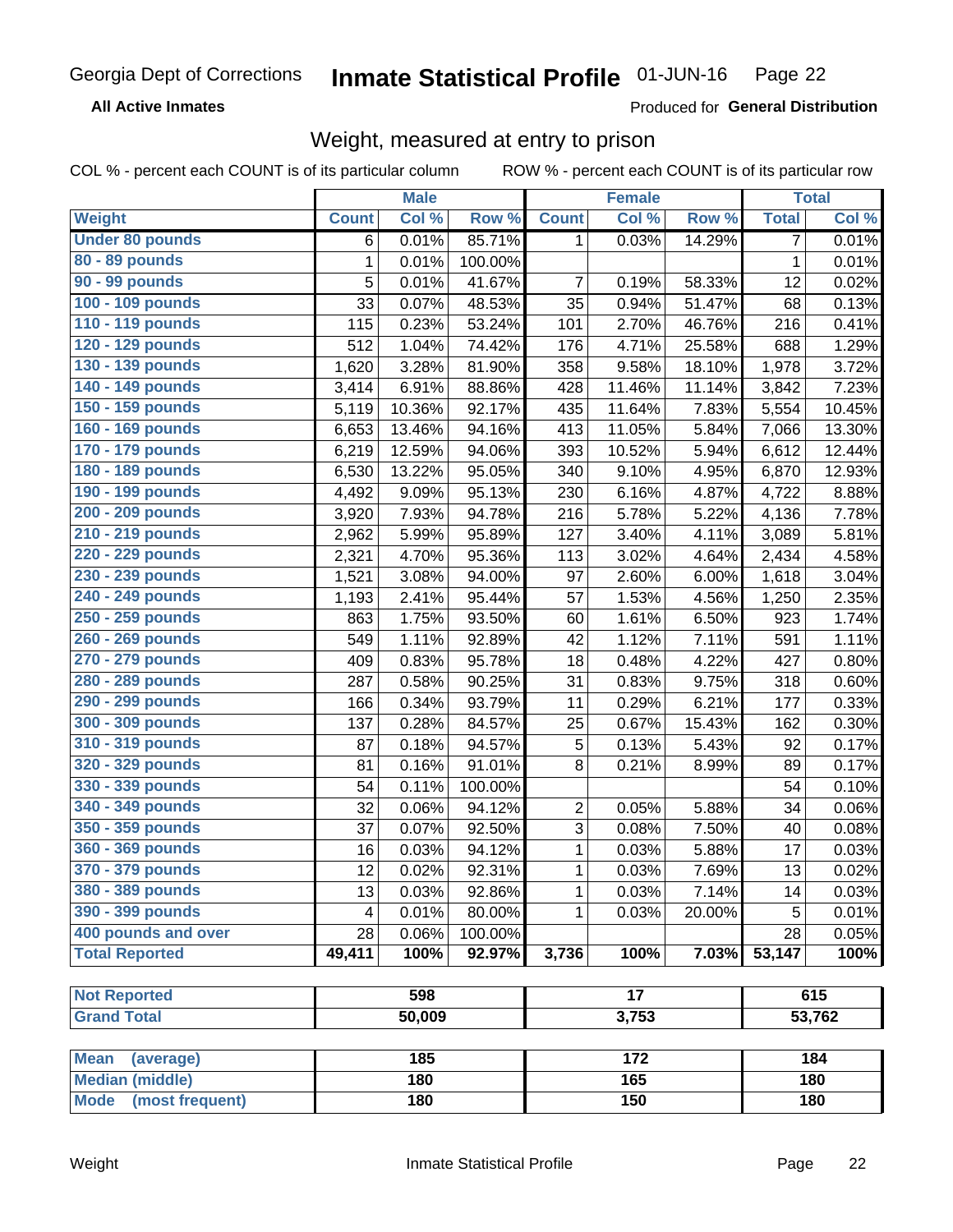#### Inmate Statistical Profile 01-JUN-16 Page 23

**All Active Inmates** 

### Produced for General Distribution

# Veterans validated by Veteran's Administration

COL % - percent each COUNT is of its particular column

|                             |                 | <b>Male</b> |             |    | <b>Female</b> |         |              | <b>Total</b> |
|-----------------------------|-----------------|-------------|-------------|----|---------------|---------|--------------|--------------|
| <b>Military service</b>     | <b>Count</b>    | Col %       | Row % Count |    | Col %         | Row %   | <b>Total</b> | Col %        |
| <b>Others</b><br>0          | 958             | 32.61%      | 97.85%      | 21 | 47.73%        | 2.15%   | 979          | 32.83%       |
| <b>Air Force</b>            | .165            | 39.65%      | 98.40%      | 19 | 43.18%        | 1.60%   | 1,184        | 39.70%       |
| <b>Army</b><br>$\mathbf{2}$ | 169             | 5.75%       | 98.83%      | 2  | 4.55%         | 1.17%   | 171          | 5.73%        |
| <b>Navy</b><br>3            | 364             | 12.39%      | 99.73%      |    | 2.27%         | .27%    | 365          | 12.24%       |
| <b>Marines</b><br>4         | 13 <sub>1</sub> | $.44\%$     | 100.00%     |    |               |         | 13           | .44%         |
| <b>Coast Guard</b><br>5.    | 269             | 9.16%       | 99.63%      |    | 2.27%         | $.37\%$ | 270          | 9.05%        |
| <b>Total Reported</b>       | 2,938           | 100%        | 98.52%      | 44 | 100%          | 1.48%   | 2,982        | 100%         |

| тес | 47.071 | 3,709          | 50,780 |
|-----|--------|----------------|--------|
|     | 50.009 | ? フら?<br>ני וי | 53,762 |

|  |  | <b>Mode (most frequent)</b> | <b>Force</b><br>Aır | วthers | orce |
|--|--|-----------------------------|---------------------|--------|------|
|--|--|-----------------------------|---------------------|--------|------|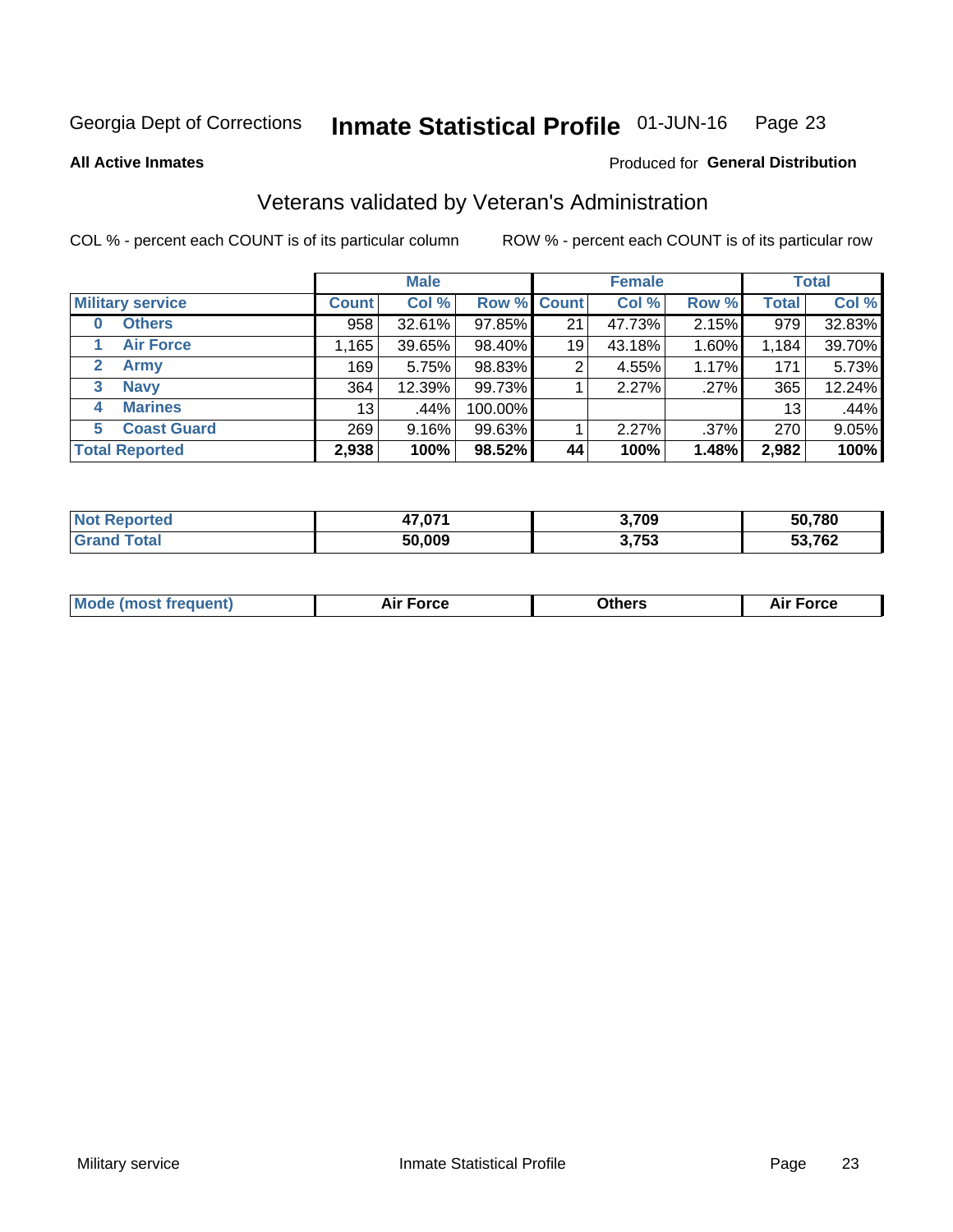#### Inmate Statistical Profile 01-JUN-16 Page 24

**All Active Inmates** 

### Produced for General Distribution

# Type of admission to prison

COL % - percent each COUNT is of its particular column

|    |                                  |                | <b>Male</b> |                    |           | <b>Female</b> |        |              | <b>Total</b> |
|----|----------------------------------|----------------|-------------|--------------------|-----------|---------------|--------|--------------|--------------|
|    | <b>Type of Admission</b>         | <b>Count</b>   | Col %       | <b>Row % Count</b> |           | Col %         | Row %  | <b>Total</b> | Col %        |
| 16 | <b>Population Redistribution</b> | 8              | .02%        | 100.00%            |           |               |        | 8            | .01%         |
| 27 | <b>Boot Camp Plus</b>            |                | .01%        | 100.00%            |           |               |        |              | .01%         |
| 28 | <b>Initial Assignment</b>        | 15             | .03%        | 100.00%            |           |               |        | 15           | .03%         |
| 52 | <b>New Sentence</b>              | 40,587         | 81.55%      | 93.21% 2,958       |           | 78.99%        | 6.79%  | 43,545       | 81.37%       |
| 53 | <b>Probation Rev Partial</b>     | 1,995          | 4.01%       | 88.98%             | 247       | 6.60%         | 11.02% | 2,242        | 4.19%        |
| 54 | <b>Probation Rev Remainder</b>   | 2,787          | 5.60%       | 89.36%             | 332       | 8.87%         | 10.64% | 3,119        | 5.83%        |
| 55 | <b>Parole Rev New Sentence</b>   | 2,159          | 4.34%       | 94.98%             | 114       | 3.04%         | 5.02%  | 2,273        | 4.25%        |
| 56 | <b>Parole Rev No New</b>         | 2,142          | 4.30%       | 95.80%             | 94        | 2.51%         | 4.20%  | 2,236        | 4.18%        |
|    | <b>Sentence</b>                  |                |             |                    |           |               |        |              |              |
| 57 | <b>Released In Error</b>         | 14             | .03%        | 100.00%            |           |               |        | 14           | .03%         |
| 65 | <b>Return Appeal/Bond</b>        | $\overline{2}$ | .01%        | 100.00%            |           |               |        | 2            | .01%         |
| 66 | <b>Prob Viol/Total Rev</b>       |                | .01%        | 100.00%            |           |               |        |              | .01%         |
| 67 | <b>Admit Fm Other Cust</b>       | 6              | .01%        | 100.00%            |           |               |        | 6            | .01%         |
| 69 | <b>New Sent/Par Rev Pnd</b>      | 5              | .01%        | 100.00%            |           |               |        | 5            | .01%         |
| 70 | <b>Life W/O Parole</b>           | 14             | .03%        | 100.00%            |           |               |        | 14           | .03%         |
| 72 | <b>Par Rev/Rsn Unknown</b>       | 29             | .06%        | 100.00%            |           |               |        | 29           | .05%         |
| 74 | <b>Pb Parole Rescinded</b>       |                | .01%        | 100.00%            |           |               |        |              | .01%         |
| 76 | <b>Par Rev/Revoc Center</b>      |                | .01%        | 100.00%            |           |               |        |              | .01%         |
|    | <b>Total Reported</b>            | 49,767         | 100%        |                    | 93% 3,745 | 100%          | 7%     | 53,512       | 100%         |

| N<br>тет | າ 12<br>47Ł |       | 250  |
|----------|-------------|-------|------|
|          | 50.009      | 3,753 | ,762 |

| <b>Mode (most frequent)</b> | New Sentence | <b>New Sentence</b> | <b>New Sentence</b> |
|-----------------------------|--------------|---------------------|---------------------|
|                             |              |                     |                     |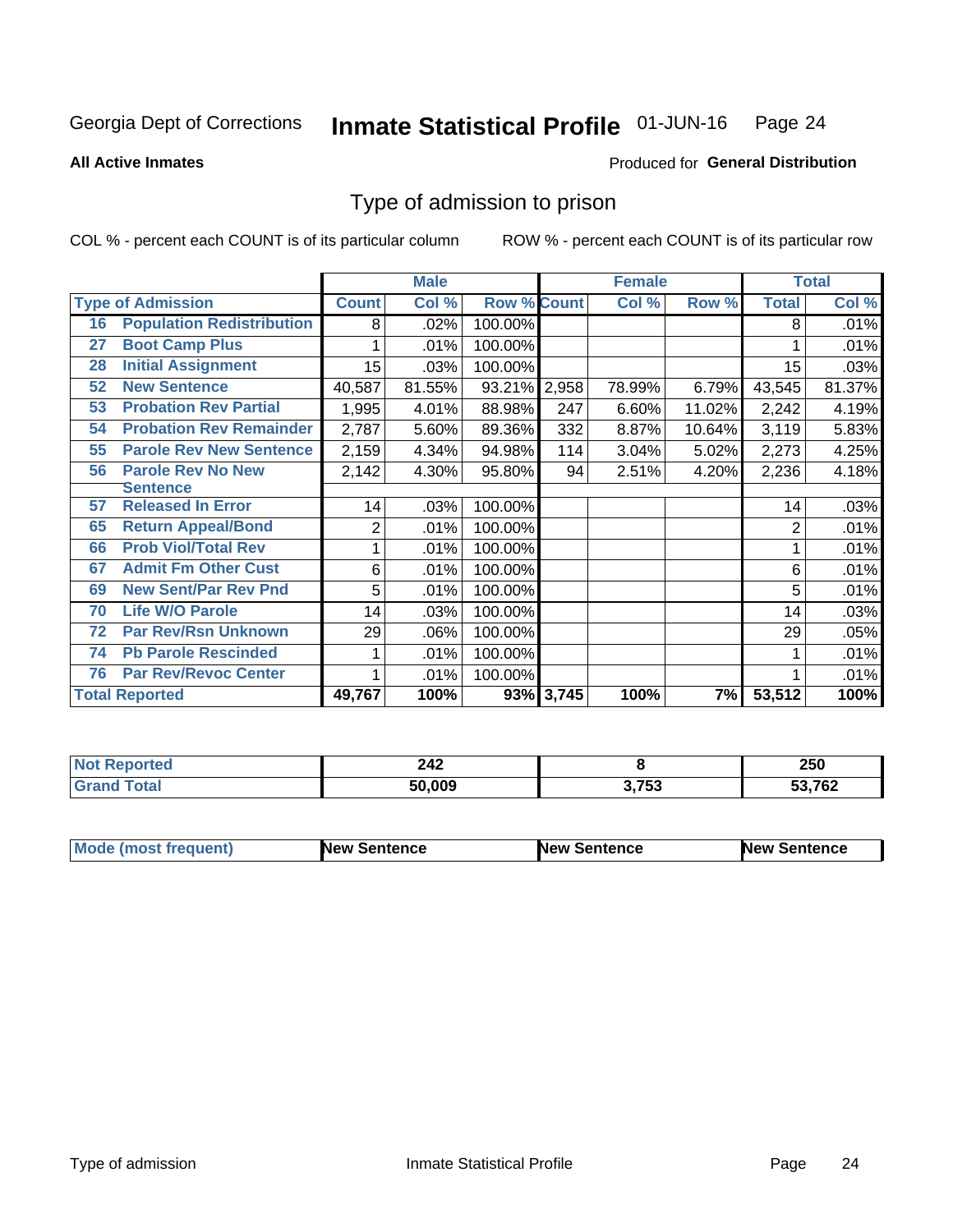#### Inmate Statistical Profile 01-JUN-16 Page 25

**All Active Inmates** 

### Produced for General Distribution

# Current / last supervision level

COL % - percent each COUNT is of its particular column

|                        |              | <b>Male</b> |                    |       | <b>Female</b> |          |        | <b>Total</b> |
|------------------------|--------------|-------------|--------------------|-------|---------------|----------|--------|--------------|
| <b>Security Status</b> | <b>Count</b> | Col %       | <b>Row % Count</b> |       | Col %         | Row %    | Total  | Col %        |
| 3 Minimum              | 3.384        | $6.77\%$    | 69.13%             | 1,511 | 40.27%        | 30.87%   | 4,895  | 9.11%        |
| 4 Medium               | 37.575       | 75.16%      | 94.89%             | 2,022 | 53.89%        | $5.11\%$ | 39,597 | 73.67%       |
| 5 Close                | 9,037        | 18.08%      | $97.63\%$          | 219   | 5.84%         | $2.37\%$ | 9,256  | 17.22%       |
| <b>Total Reported</b>  | 49,996       | 100%        | $93.02\%$          | 3,752 | 100%          | $6.98\%$ | 53,748 | 100%         |

| <b>Still being diagnosed</b> |        |       |        |
|------------------------------|--------|-------|--------|
| <b>Not Reported</b>          |        |       | 14     |
| <b>Grand Total</b>           | 50,009 | 3,753 | 53,762 |

| M | . | -- |
|---|---|----|
|   |   |    |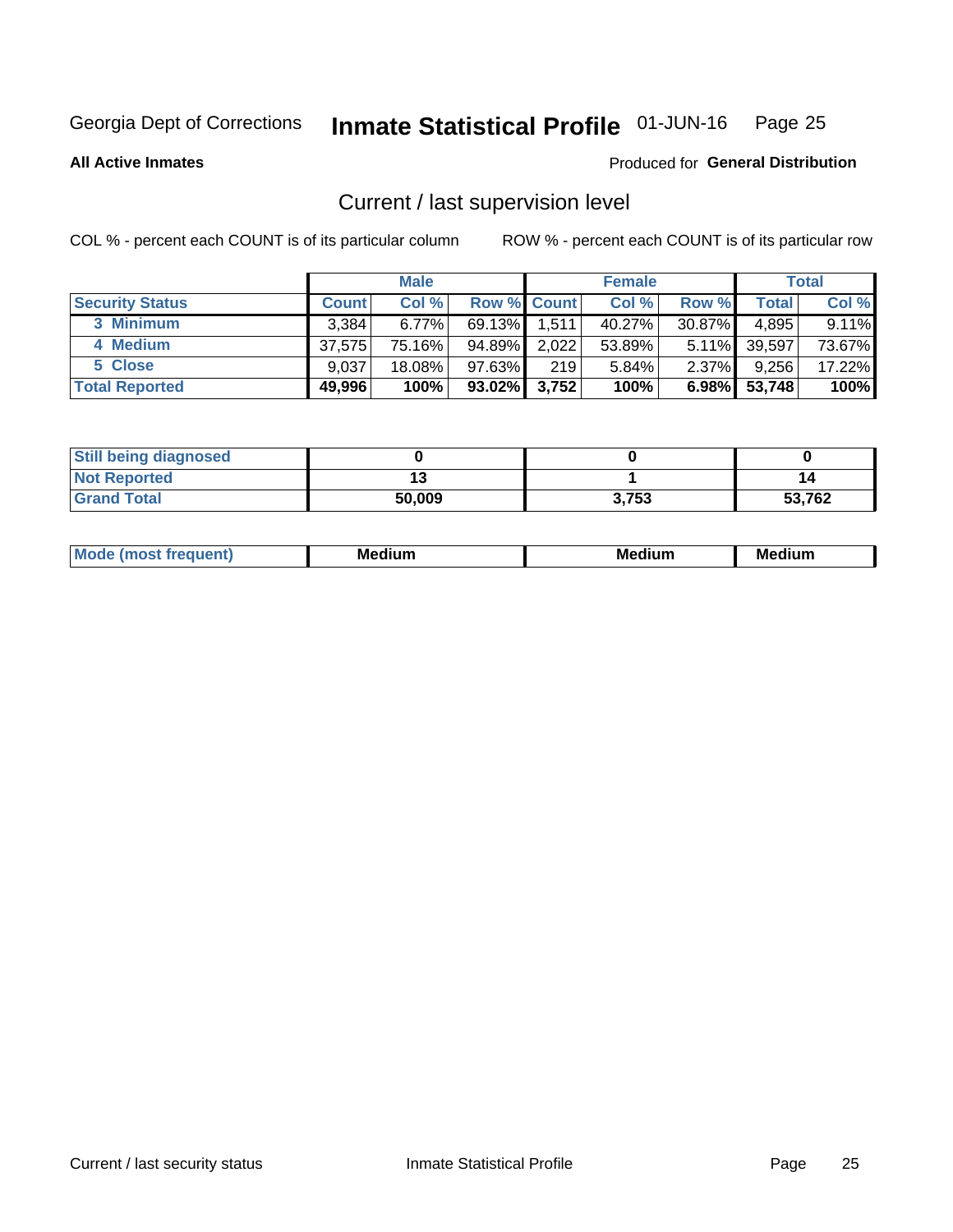#### Inmate Statistical Profile 01-JUN-16 Page 26

**All Active Inmates** 

# Produced for General Distribution

# Current / last type of institution

COL % - percent each COUNT is of its particular column

|                                   |                | <b>Male</b> |             |       | <b>Female</b> |        |              | <b>Total</b> |
|-----------------------------------|----------------|-------------|-------------|-------|---------------|--------|--------------|--------------|
| <b>Type of Institution</b>        | <b>Count</b>   | Col %       | Row % Count |       | Col %         | Row %  | <b>Total</b> | Col %        |
| <b>County Ci</b>                  | 5,061          | 10.17%      | 99.98%      |       | .03%          | .02%   | 5,062        | 9.45%        |
| <b>Probation Detention Center</b> | 2              | .01%        | 100.00%     |       |               |        |              | .01%         |
| <b>State Prison</b>               | 34,514         | 69.32%      | 90.74%      | 3,521 | 93.82%        | 9.26%  | 38,035       | 71.04%       |
| <b>Transitional Center</b>        | 2,103          | 4.22%       | $90.18\%$   | 229   | 6.10%         | 9.82%  | 2,332        | 4.36%        |
| <b>Private Prison</b>             | 8,092          | 16.25%      | 100.00%     |       |               |        | 8,092        | 15.11%       |
| <b>County Jail</b>                | 11             | $.02\%$     | 91.67%      |       | $.03\%$       | 8.33%  | 12           | .02%         |
| <b>Rsat - Center</b>              |                | $.01\%$     | 100.00%     |       |               |        |              | .01%         |
| <b>State Hospital</b>             | 3 <sup>1</sup> | .01%        | 75.00%      |       | .03%          | 25.00% | 4            | .01%         |
| <b>Total Reported</b>             | 49,787         | 100%        | 92.99%      | 3,753 | 100%          | 7.01%  | 53,540       | 100%         |

| oorted<br><b>NOT</b> |                    |       |        |
|----------------------|--------------------|-------|--------|
| `otal<br>Gr2         | 49 787<br>49. LO L | 3,753 | 53,540 |

| <b>Mode (most frequent)</b> | <b>State Prison</b> | <b>State Prison</b> | <b>State Prisonl</b> |
|-----------------------------|---------------------|---------------------|----------------------|
|                             |                     |                     |                      |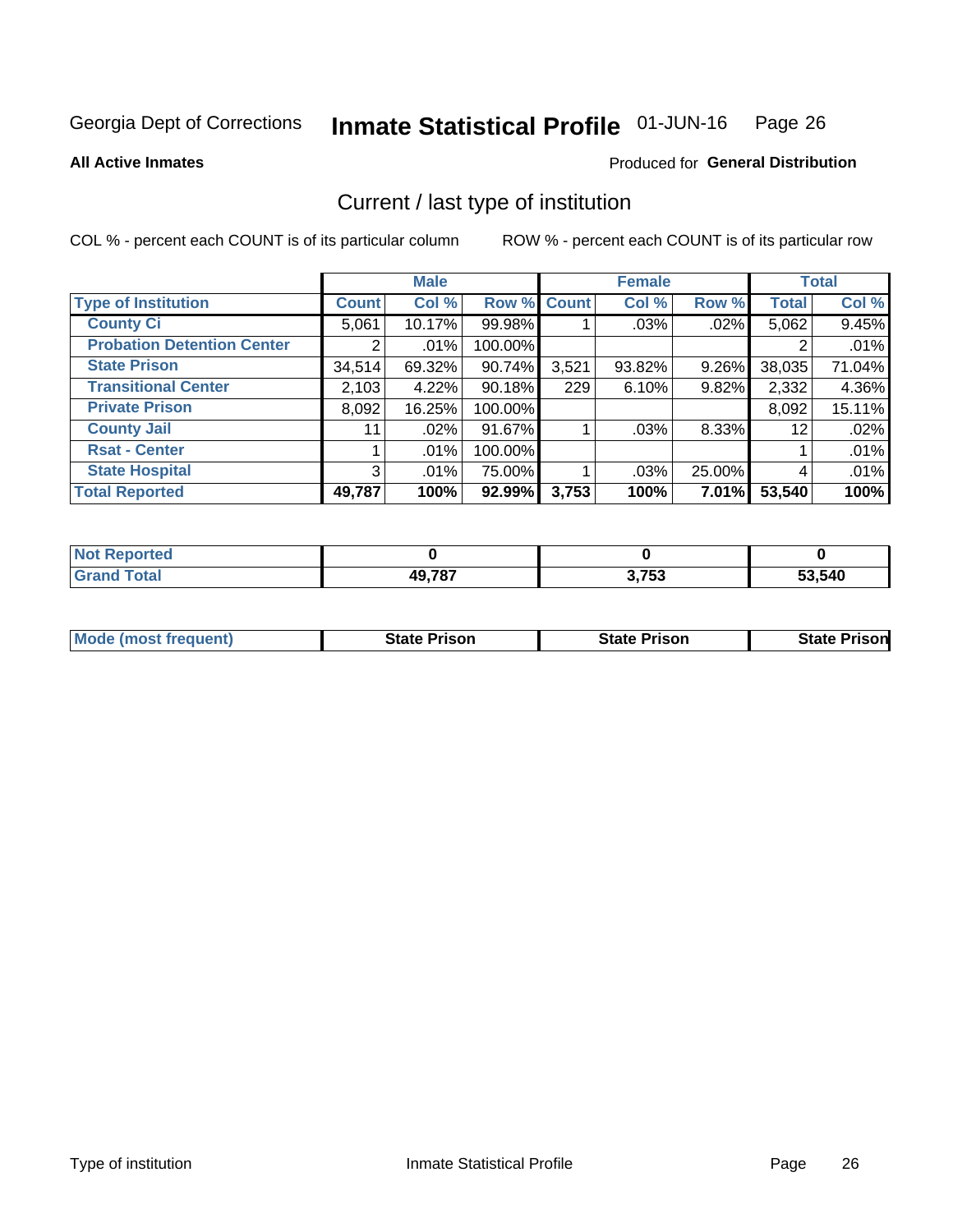#### Inmate Statistical Profile 01-JUN-16 Page 27

Produced for General Distribution

### **All Active Inmates**

# Institution type - transitional centers

COL % - percent each COUNT is of its particular column

|                                          |              | <b>Male</b> |         |              | <b>Female</b> |         |              | <b>Total</b> |
|------------------------------------------|--------------|-------------|---------|--------------|---------------|---------|--------------|--------------|
| <b>Institution Type - Trans. Centers</b> | <b>Count</b> | Col %       | Row %   | <b>Count</b> | Col %         | Row %   | <b>Total</b> | Col %        |
| <b>Albany Tc</b>                         | 152          | 6.62%       | 100.00% |              |               |         | 152          | 5.78%        |
| <b>Arrendale State Prison</b>            |              |             |         | 106          | 31.64%        | 100.00% | 106          | 4.03%        |
| <b>Atlanta Tc</b>                        | 273          | 11.90%      | 100.00% |              |               |         | 273          | 10.38%       |
| <b>Augusta Tc</b>                        | 226          | 9.85%       | 100.00% |              |               |         | 226          | 8.59%        |
| <b>Charles D. Hudson Tc</b>              | 153          | 6.67%       | 100.00% |              |               |         | 153          | 5.82%        |
| <b>Clayton Tc</b>                        | 380          | 16.56%      | 100.00% |              |               |         | 380          | 14.45%       |
| <b>Coastal Tc</b>                        | 263          | 11.46%      | 100.00% |              |               |         | 263          | 10.00%       |
| <b>Columbus Tc</b>                       | 134          | 5.84%       | 100.00% |              |               |         | 134          | 5.10%        |
| <b>Macon Tc</b>                          | 153          | 6.67%       | 100.00% |              |               |         | 153          | 5.82%        |
| <b>Macon Womens Tc</b>                   |              |             |         | 2            | .60%          | 100.00% | 2            | .08%         |
| <b>Metro Tc</b>                          |              |             |         | 227          | 67.76%        | 100.00% | 227          | 8.63%        |
| <b>Phillips State Prison</b>             | 192          | 8.37%       | 100.00% |              |               |         | 192          | 7.30%        |
| <b>Savannah Mens Tc</b>                  |              | .04%        | 100.00% |              |               |         |              | .04%         |
| <b>Smith Tc</b>                          | 209          | 9.11%       | 100.00% |              |               |         | 209          | 7.95%        |
| <b>Valdosta Tc</b>                       | 159          | 6.93%       | 100.00% |              |               |         | 159          | 6.05%        |
| <b>Total Reported</b>                    | 2,295        | 100%        | 87.26%  | 335          | 100%          | 12.74%  | 2,630        | 100%         |

| NOT<br>rtea |       |            |       |
|-------------|-------|------------|-------|
|             | 2,295 | 22E<br>ააა | 2,630 |

| Mode (most frequent) | <b>Clayton Tc</b> | <b>Metro Tc</b> | <b>Clayton Tc</b> |
|----------------------|-------------------|-----------------|-------------------|
|                      |                   |                 |                   |
|                      |                   |                 |                   |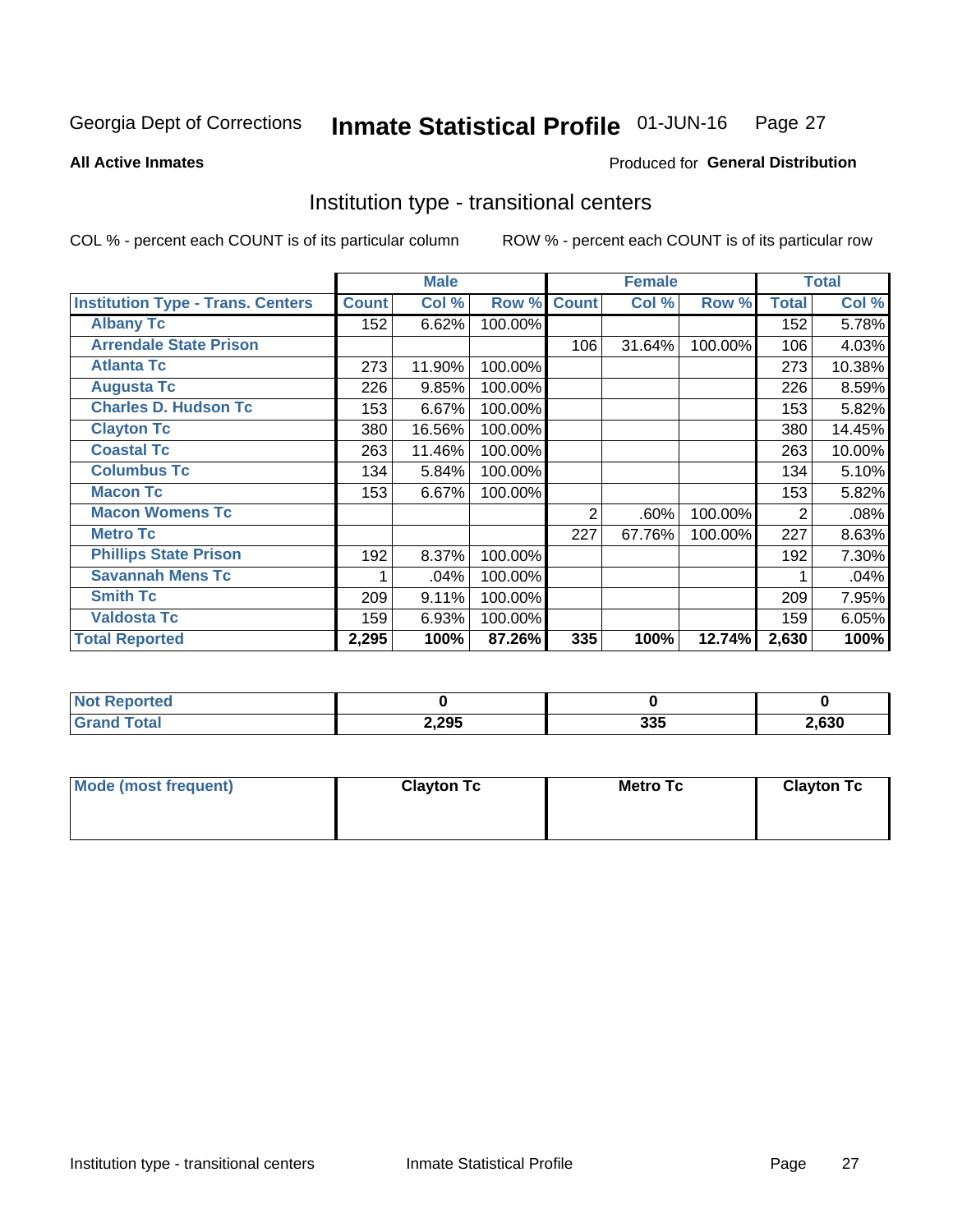#### Inmate Statistical Profile 01-JUN-16 Page 28

### **All Active Inmates**

# Produced for General Distribution

## Institution type - county prisons

COL % - percent each COUNT is of its particular column

|                                          |                | <b>Male</b> |         |              | <b>Female</b> |       |                  | <b>Total</b> |
|------------------------------------------|----------------|-------------|---------|--------------|---------------|-------|------------------|--------------|
| <b>Institution Type - County Prisons</b> | <b>Count</b>   | Col %       | Row %   | <b>Count</b> | Col %         | Row % | <b>Total</b>     | Col %        |
| <b>Baldwin County Ci</b>                 | $\mathbf 1$    | .02%        | 100.00% |              |               |       | 1                | .02%         |
| <b>Bulloch County Ci</b>                 | 152            | 3.00%       | 100.00% |              |               |       | 152              | 3.00%        |
| <b>Carroll County Ci</b>                 | 247            | 4.88%       | 100.00% |              |               |       | 247              | 4.88%        |
| <b>Clarke County Ci</b>                  | 110            | 2.17%       | 100.00% |              |               |       | 110              | 2.17%        |
| <b>Clayton County Ci</b>                 | 232            | 4.58%       | 100.00% |              |               |       | 232              | 4.58%        |
| <b>Colquitt County Ci</b>                | 184            | 3.64%       | 100.00% |              |               |       | 184              | 3.63%        |
| <b>Coweta County Ci</b>                  | 219            | 4.33%       | 100.00% |              |               |       | 219              | 4.33%        |
| <b>Decatur County Ci</b>                 | 133            | 2.63%       | 100.00% |              |               |       | 133              | 2.63%        |
| <b>Dougherty County Ci</b>               | $\mathbf{1}$   | .02%        | 100.00% |              |               |       | 1                | .02%         |
| <b>Effingham County Ci</b>               | 187            | 3.69%       | 100.00% |              |               |       | 187              | 3.69%        |
| <b>Floyd County Ci</b>                   | 429            | 8.48%       | 100.00% |              |               |       | 429              | 8.47%        |
| <b>Fulton County Ci</b>                  | 9              | .18%        | 100.00% |              |               |       | $\boldsymbol{9}$ | .18%         |
| <b>Gilmer County Ci</b>                  | 3              | .06%        | 100.00% |              |               |       | 3                | .06%         |
| <b>Grady County Ci</b>                   | $\overline{2}$ | .04%        | 100.00% |              |               |       | $\overline{2}$   | .04%         |
| <b>Gwinnett County Ci</b>                | 151            | 2.98%       | 100.00% |              |               |       | 151              | 2.98%        |
| <b>Hall County Ci</b>                    | 180            | 3.56%       | 100.00% |              |               |       | 180              | 3.56%        |
| <b>Hancock County Ci</b>                 | 1              | .02%        | 100.00% |              |               |       | 1                | .02%         |
| Harris County Ci                         | 141            | 2.79%       | 100.00% |              |               |       | 141              | 2.79%        |
| <b>Hart County Ci</b>                    | 5              | .10%        | 100.00% |              |               |       | 5                | .10%         |
| <b>Jackson County Ci</b>                 | 151            | 2.98%       | 100.00% |              |               |       | 151              | 2.98%        |
| Jefferson County Ci                      | 137            | 2.71%       | 100.00% |              |               |       | 137              | 2.71%        |
| <b>Meriwether County Ci</b>              | 3              | .06%        | 100.00% |              |               |       | 3                | .06%         |
| <b>Miller County Ci</b>                  | 1              | .02%        | 100.00% |              |               |       | 1                | .02%         |
| <b>Mitchell County Ci</b>                | 126            | 2.49%       | 100.00% |              |               |       | 126              | 2.49%        |
| <b>Morgan County Ci</b>                  | $\mathbf{1}$   | .02%        | 100.00% |              |               |       | 1                | .02%         |
| <b>Muscogee County Ci</b>                | 527            | 10.41%      | 100.00% |              |               |       | 527              | 10.41%       |
| <b>Richmond County Ci</b>                | 238            | 4.70%       | 100.00% |              |               |       | 238              | 4.70%        |
| <b>Screven County Ci</b>                 | 146            | 2.88%       | 100.00% |              |               |       | 146              | 2.88%        |
| <b>Spalding County Ci</b>                | 377            | 7.45%       | 100.00% |              |               |       | 377              | 7.45%        |
| <b>Stewart County Ci</b>                 | $\overline{2}$ | .04%        | 100.00% |              |               |       | $\overline{2}$   | .04%         |
| <b>Sumter County Ci</b>                  | 356            | 7.03%       | 100.00% |              |               |       | 356              | 7.03%        |
| Terrell County Ci                        | 143            | 2.83%       | 100.00% |              |               |       | 143              | 2.82%        |
| <b>Thomas County Ci</b>                  | 185            | 3.66%       | 100.00% |              |               |       | 185              | 3.65%        |
| <b>Tift County Ci</b>                    | $\overline{2}$ | .04%        | 100.00% |              |               |       | $\overline{2}$   | .04%         |
| <b>Troup County Ci</b>                   | 270            | 5.33%       | 100.00% |              |               |       | 270              | 5.33%        |
| <b>Upson County Ci</b>                   | 1              | .02%        | 100.00% |              |               |       | 1                | .02%         |
| <b>Walker County Ci</b>                  | 3              | .06%        | 100.00% |              |               |       | $\mathfrak{S}$   | .06%         |
| <b>Walton County Ci</b>                  | 3              | .06%        | 100.00% |              |               |       | 3                | .06%         |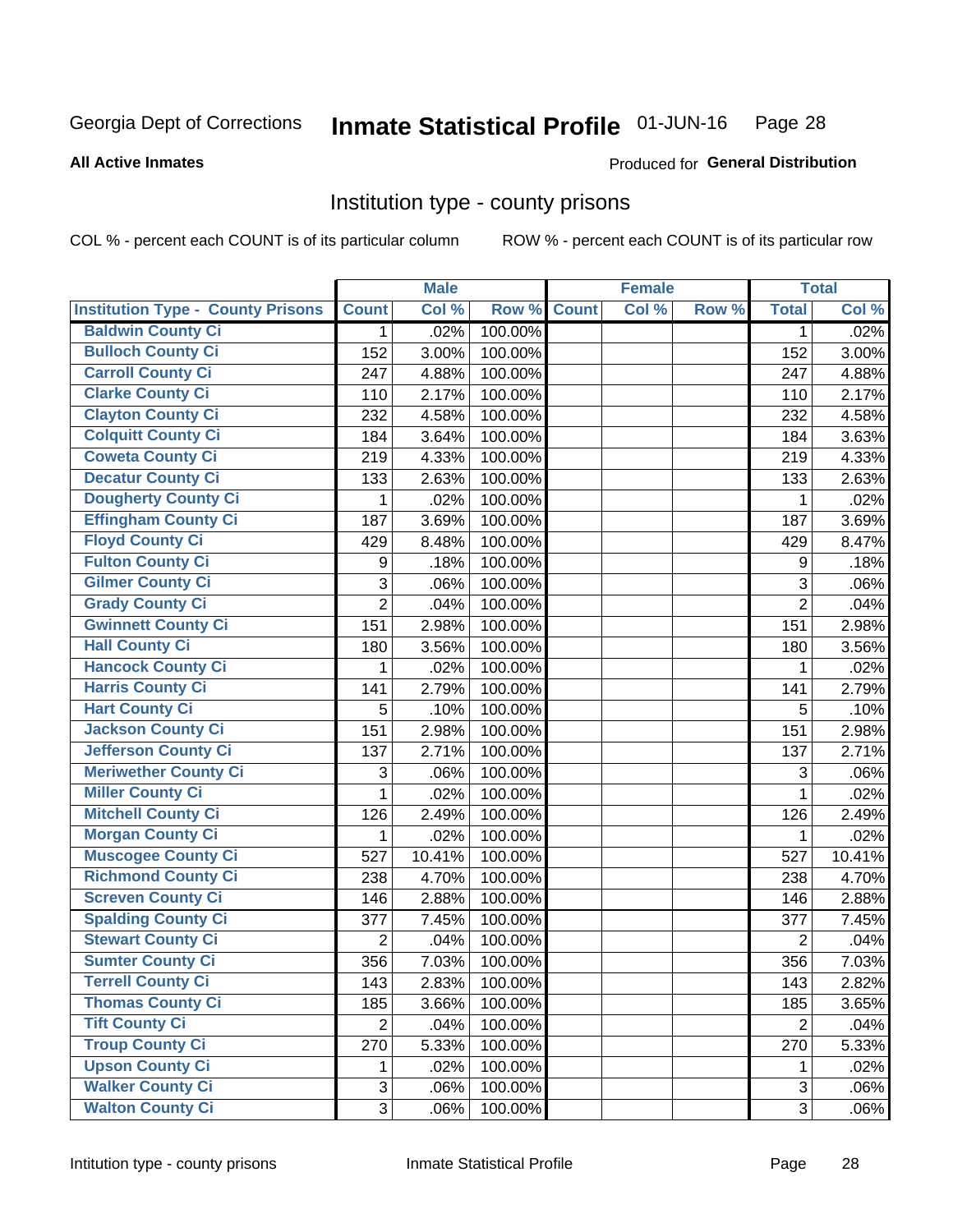#### Inmate Statistical Profile 01-JUN-16 Page 29

**All Active Inmates** 

### Produced for General Distribution

# Institution type - county prisons

COL % - percent each COUNT is of its particular column

|                                          |              | <b>Male</b> |                    | <b>Female</b> |         |       | <b>Total</b> |
|------------------------------------------|--------------|-------------|--------------------|---------------|---------|-------|--------------|
| <b>Institution Type - County Prisons</b> | <b>Count</b> | Col%        | <b>Row % Count</b> | Col%          | Row %   | Total | Col %        |
| <b>Wilkes County Ci</b>                  |              | .02%        | 100.00%            |               |         |       | $.02\%$      |
| <b>Womens Ci</b>                         |              |             |                    | 100.00%       | 100.00% |       | .02%         |
| <b>Worth County Ci</b>                   |              | $.02\%$     | 100.00%            |               |         |       | $.02\%$      |
| <b>Total Reported</b>                    | 5,061        | 100%        | $99.98\%$          | 100%          | $.02\%$ | 5,062 | 100%         |

| เចน                                |                   |       |
|------------------------------------|-------------------|-------|
| $\sim$ $\sim$ $\sim$ $\sim$ $\sim$ | E OC <sub>4</sub> | 5,062 |

| Mode (most frequent)<br><b>Muscogee County Ci</b> |  | <b>Womens CilMuscogee County</b> |
|---------------------------------------------------|--|----------------------------------|
|---------------------------------------------------|--|----------------------------------|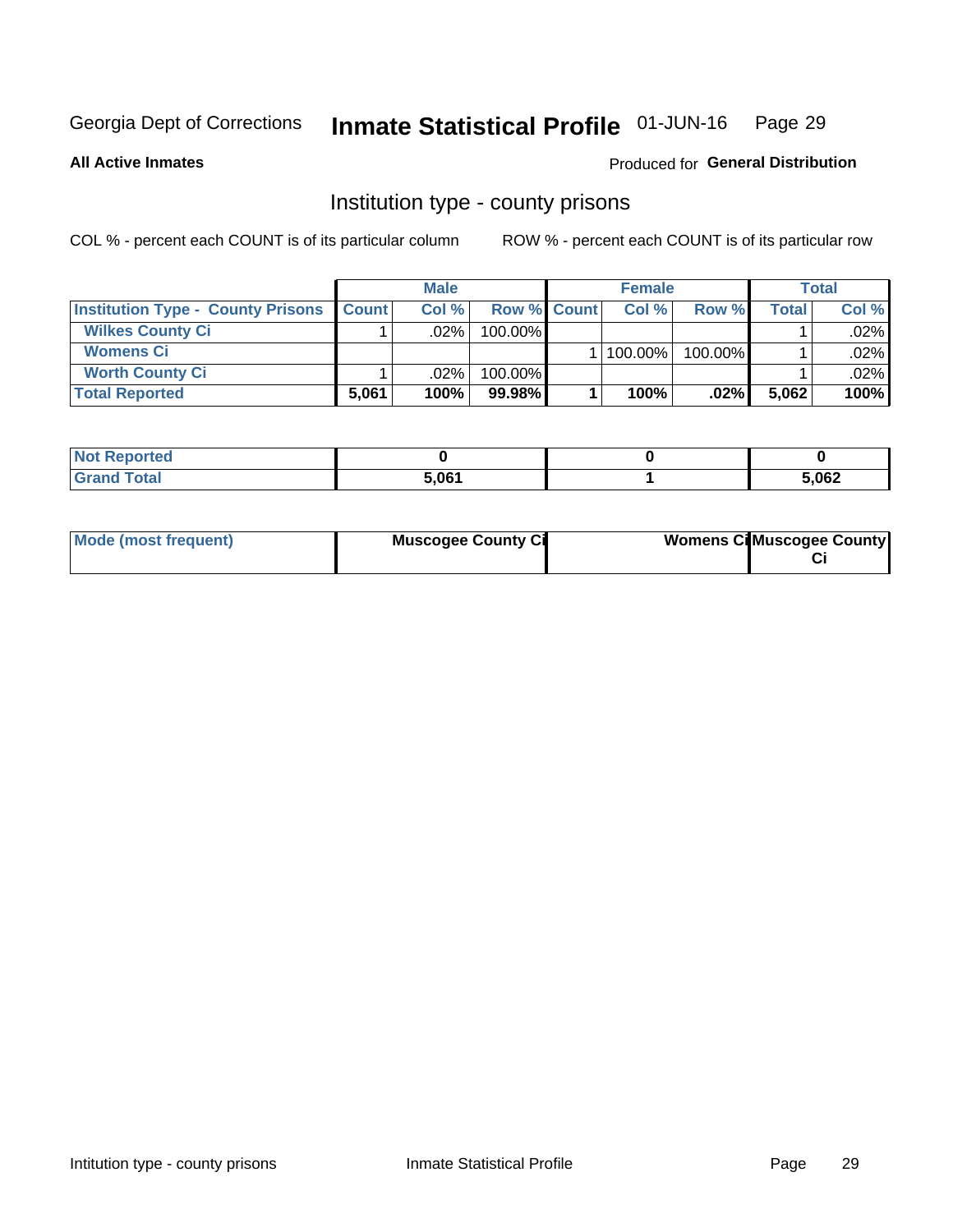#### Inmate Statistical Profile 01-JUN-16 Page 30

### **All Active Inmates**

### Produced for General Distribution

# Institution type - state prisons

COL % - percent each COUNT is of its particular column

|                                         |                | <b>Male</b> |         |              | <b>Female</b> |         | <b>Total</b>   |       |
|-----------------------------------------|----------------|-------------|---------|--------------|---------------|---------|----------------|-------|
| <b>Institution Type - State Prisons</b> | <b>Count</b>   | Col %       | Row %   | <b>Count</b> | Col %         | Row %   | <b>Total</b>   | Col % |
| <b>Arrendale State Prison</b>           |                |             |         | 1,505        | 42.74%        | 100.00% | 1,505          | 3.96% |
| <b>Augusta State Med. Prison</b>        | 1,231          | 3.57%       | 100.00% |              |               |         | 1,231          | 3.24% |
| <b>Autry State Prison</b>               | 1,697          | 4.92%       | 100.00% |              |               |         | 1,697          | 4.46% |
| <b>Baldwin State Prison</b>             | 946            | 2.74%       | 100.00% |              |               |         | 946            | 2.49% |
| <b>Burruss Correctional Training</b>    | 681            | 1.97%       | 100.00% |              |               |         | 681            | 1.79% |
| <b>Ctr</b>                              |                |             |         |              |               |         |                |       |
| <b>Calhoun State Prison</b>             | 1,612          | 4.67%       | 100.00% |              |               |         | 1,612          | 4.24% |
| <b>Central State Prison</b>             | 1,110          | 3.22%       | 100.00% |              |               |         | 1,110          | 2.92% |
| <b>Chatham State Prison</b>             | 6              | .02%        | 100.00% |              |               |         | 6              | .02%  |
| <b>Coastal State Prison</b>             | 1,192          | 3.45%       | 100.00% |              |               |         | 1,192          | 3.13% |
| <b>Dodge State Prison</b>               | 1,236          | 3.58%       | 100.00% |              |               |         | 1,236          | 3.25% |
| <b>Dooly State Prison</b>               | 1,689          | 4.89%       | 100.00% |              |               |         | 1,689          | 4.44% |
| <b>Emanuel - Swainsboro</b>             |                |             |         | 407          | 11.56%        | 100.00% | 407            | 1.07% |
| <b>Ga Diag Class Prison</b>             | 2,995          | 8.68%       | 100.00% |              |               |         | 2,995          | 7.87% |
| <b>Ga State Prison</b>                  | 1,479          | 4.29%       | 100.00% |              |               |         | 1,479          | 3.89% |
| <b>Hancock State Prison</b>             | 1,169          | 3.39%       | 100.00% |              |               |         | 1,169          | 3.07% |
| <b>Hays State Prison</b>                | 1,077          | 3.12%       | 100.00% |              |               |         | 1,077          | 2.83% |
| <b>Helms Facility</b>                   | 18             | .05%        | 60.00%  | 12           | .34%          | 40.00%  | 30             | .08%  |
| <b>Johnson State Prison</b>             | 1,536          | 4.45%       | 100.00% |              |               |         | 1,536          | 4.04% |
| <b>Lee State Prison</b>                 | 737            | 2.14%       | 100.00% |              |               |         | 737            | 1.94% |
| Long                                    | 203            | .59%        | 100.00% |              |               |         | 203            | .53%  |
| <b>Lowndes Unit</b>                     | 5              | .01%        | 100.00% |              |               |         | 5              | .01%  |
| <b>Macon State Prison</b>               | 1,718          | 4.98%       | 100.00% |              |               |         | 1,718          | 4.52% |
| <b>Metro State Prison (W)</b>           |                |             |         | 1            | .03%          | 100.00% | 1              | .01%  |
| <b>Montgomery State Prison</b>          | 408            | 1.18%       | 100.00% |              |               |         | 408            | 1.07% |
| <b>Phillips State Prison</b>            | 1,011          | 2.93%       | 100.00% |              |               |         | 1,011          | 2.66% |
| <b>Pulaski State Prison</b>             |                |             |         | 1,156        | 32.83%        | 100.00% | 1,156          | 3.04% |
| <b>Putnam State Prison</b>              | $\overline{2}$ | .01%        | 100.00% |              |               |         | 2              | .01%  |
| <b>Rivers State Prison</b>              | $\mathbf{1}$   | .01%        | 100.00% |              |               |         | 1              | .01%  |
| <b>Rogers State Prison</b>              | 1,390          | 4.03%       | 100.00% |              |               |         | 1,390          | 3.65% |
| <b>Rutledge State Prison</b>            | 603            | 1.75%       | 100.00% |              |               |         | 603            | 1.59% |
| <b>Smith State Prison</b>               | 1,504          | 4.36%       | 100.00% |              |               |         | 1,504          | 3.95% |
| <b>Telfair State Prison</b>             | 1,284          | 3.72%       | 100.00% |              |               |         | 1,284          | 3.38% |
| <b>Valdosta State Prison</b>            | 1,030          | 2.98%       | 100.00% |              |               |         | 1,030          | 2.71% |
| <b>Walker State Prison</b>              | 409            | 1.19%       | 100.00% |              |               |         | 409            | 1.08% |
| <b>Ware State Prison</b>                | 1,454          | 4.21%       | 100.00% |              |               |         | 1,454          | 3.82% |
| <b>Washington State Prison</b>          | 1,280          | 3.71%       | 100.00% |              |               |         | 1,280          | 3.37% |
| <b>Wayne State Prison</b>               | $\overline{2}$ | .01%        | 100.00% |              |               |         | $\overline{2}$ | .01%  |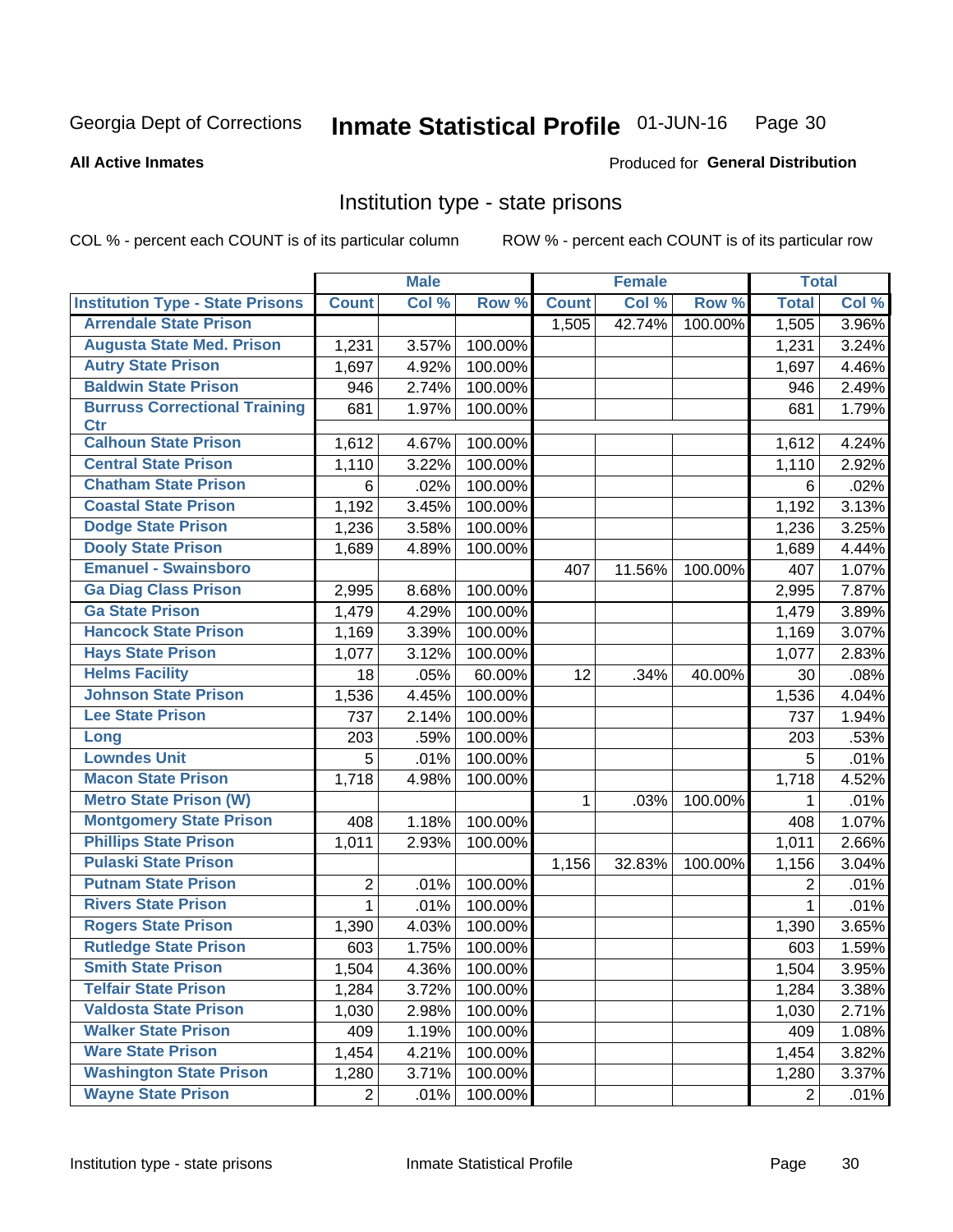#### Inmate Statistical Profile 01-JUN-16 Page 31

**All Active Inmates** 

Produced for General Distribution

# Institution type - state prisons

COL % - percent each COUNT is of its particular column

|                                         |                             | <b>Male</b> |                               | <b>Female</b> |           |                                | <b>Total</b> |        |  |
|-----------------------------------------|-----------------------------|-------------|-------------------------------|---------------|-----------|--------------------------------|--------------|--------|--|
| <b>Institution Type - State Prisons</b> | <b>Count</b>                | Col %       | Row %                         | <b>Count</b>  | Col %     | Row %                          | <b>Total</b> | Col %  |  |
| <b>Whitworth Facility</b>               |                             |             |                               | 440           | $12.50\%$ | 100.00%                        | 440          | 1.16%  |  |
| <b>Wilcox State Prison</b>              | 1,799                       | 5.21%       | 100.00%                       |               |           |                                | 1,799        | 4.73%  |  |
| <b>Total Reported</b>                   | 34,514                      | 100%        | 90.74%                        | 3,521         | 100%      | 9.26%                          | 38,035       | 100%   |  |
| <b>Not Reported</b>                     |                             | 0           |                               |               | 0         |                                | 0            |        |  |
|                                         |                             |             |                               |               |           |                                |              |        |  |
| <b>Grand Total</b>                      |                             | 34,514      |                               |               | 3,521     |                                |              | 38,035 |  |
| <b>Mode (most frequent)</b>             | <b>Ga Diag Class Prison</b> |             | <b>Arrendale State Prison</b> |               |           | <b>Ga Diag Class</b><br>Prison |              |        |  |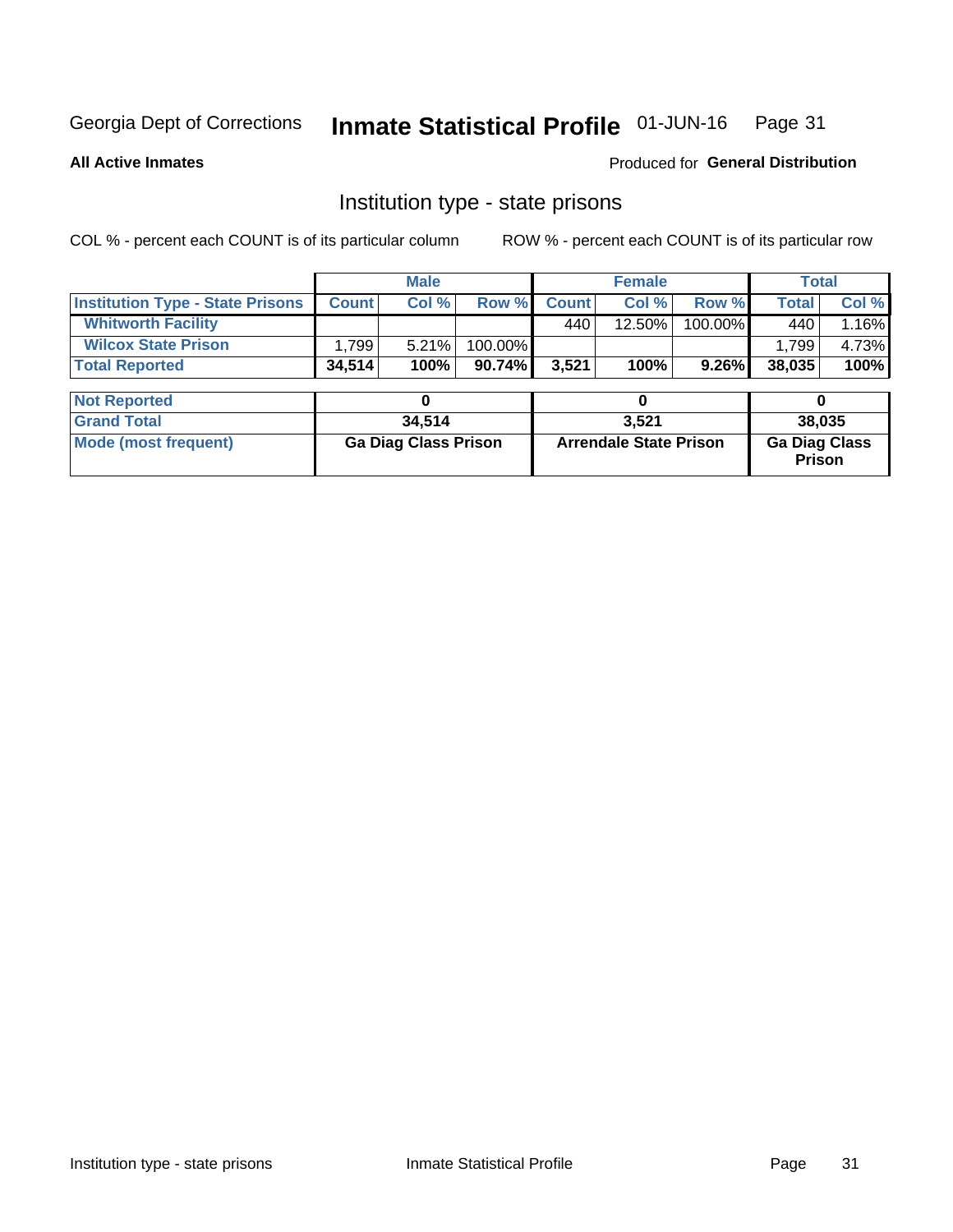#### Inmate Statistical Profile 01-JUN-16 Page 32

**All Active Inmates** 

### Produced for General Distribution

# Institution type - private prisons

COL % - percent each COUNT is of its particular column

|                                           |                    | <b>Male</b> |                    | <b>Female</b> |       |       | <b>Total</b> |
|-------------------------------------------|--------------------|-------------|--------------------|---------------|-------|-------|--------------|
| <b>Institution Type - Private Prisons</b> | <b>Count</b>       | Col %       | <b>Row % Count</b> | Col %         | Row % | Total | Col %        |
| <b>Coffee Corr Facility</b>               | 2.669              | 32.98%      | 100.00%            |               |       | 2,669 | 32.98%       |
| <b>Jenkins Corr Facility</b>              | $.166+$            | $14.41\%$   | $100.00\%$         |               |       | 1,166 | 14.41%       |
| <b>Riverbend Corr Facility</b>            | 1.511 <sub>1</sub> | 18.67%      | 100.00%            |               |       | 1,511 | 18.67%       |
| <b>Wheeler Corr Facility</b>              | 2.746              | 33.93%      | 100.00%            |               |       | 2,746 | 33.93%       |
| <b>Total Reported</b>                     | 8,092              | 100%        | 100%               |               | %     | 8,092 | 100%         |

| <b>Not</b><br>Reported |       |       |
|------------------------|-------|-------|
| <b>Total</b>           | 8,092 | 8,092 |

| <b>Mode (most frequent)</b> | <b>Wheeler Corr Facility</b> | <b>Null</b> | <b>Wheeler Corr</b><br><b>Facility</b> |
|-----------------------------|------------------------------|-------------|----------------------------------------|
|-----------------------------|------------------------------|-------------|----------------------------------------|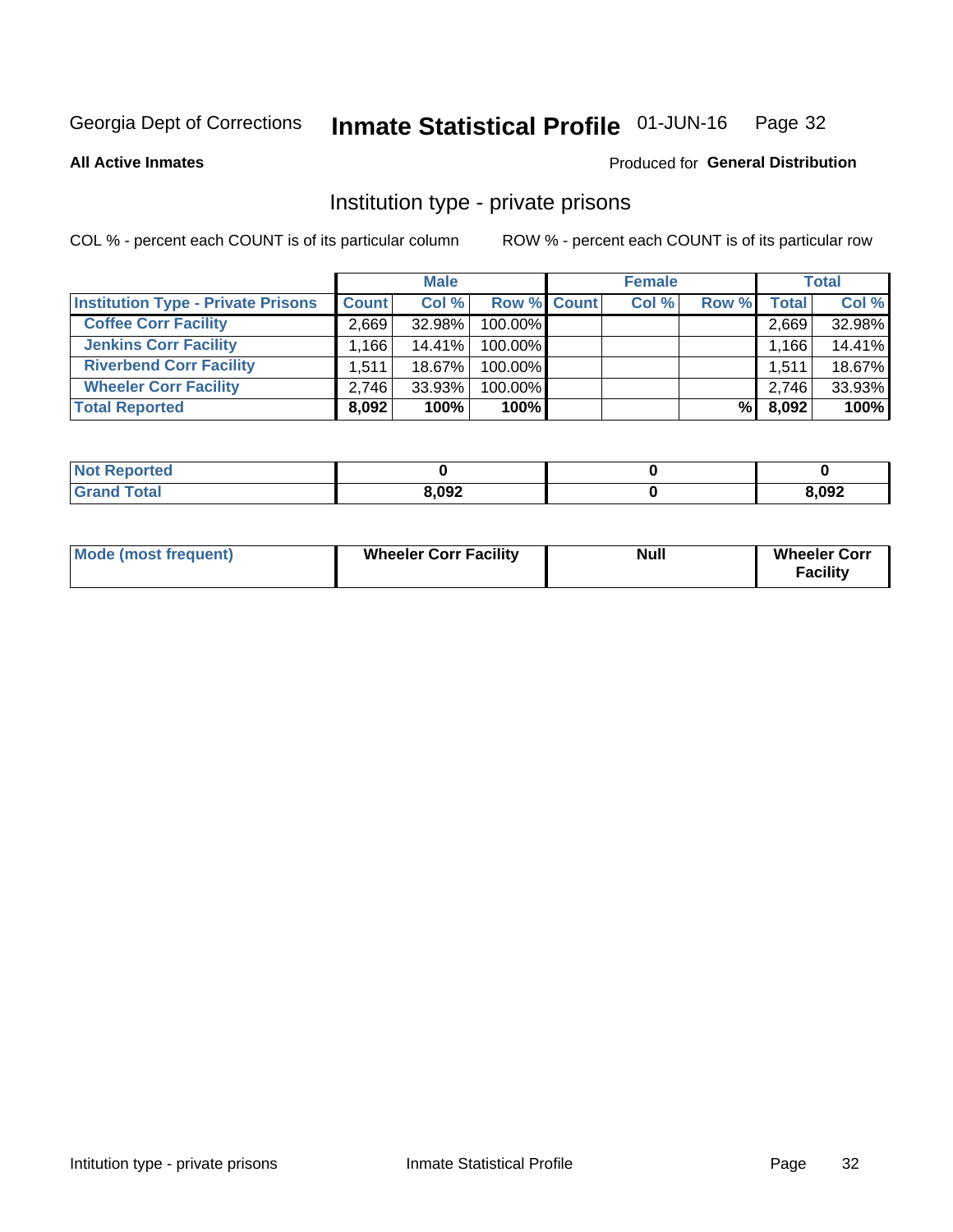#### Inmate Statistical Profile 01-JUN-16 Page 33

**All Active Inmates** 

### Produced for General Distribution

# Institution type - inmate boot camp

COL % - percent each COUNT is of its particular column

|                                      |              | <b>Male</b> |               |              | <b>Female</b> |             | <b>Total</b> |
|--------------------------------------|--------------|-------------|---------------|--------------|---------------|-------------|--------------|
| <b>Institution Type - Boot Camps</b> | <b>Count</b> | Col %       | <b>Row %I</b> | <b>Count</b> | Col %         | Row % Total | Col %        |
| <b>Total Rported</b>                 |              |             |               |              |               |             |              |

| <b>Not Reported</b>            |  |  |
|--------------------------------|--|--|
| <b>Total</b><br>C <sub>r</sub> |  |  |

| Mod<br>uamo | Nul.<br>$- - - - - -$ | <b>Null</b> | <br>uu.<br>------ |
|-------------|-----------------------|-------------|-------------------|
|             |                       |             |                   |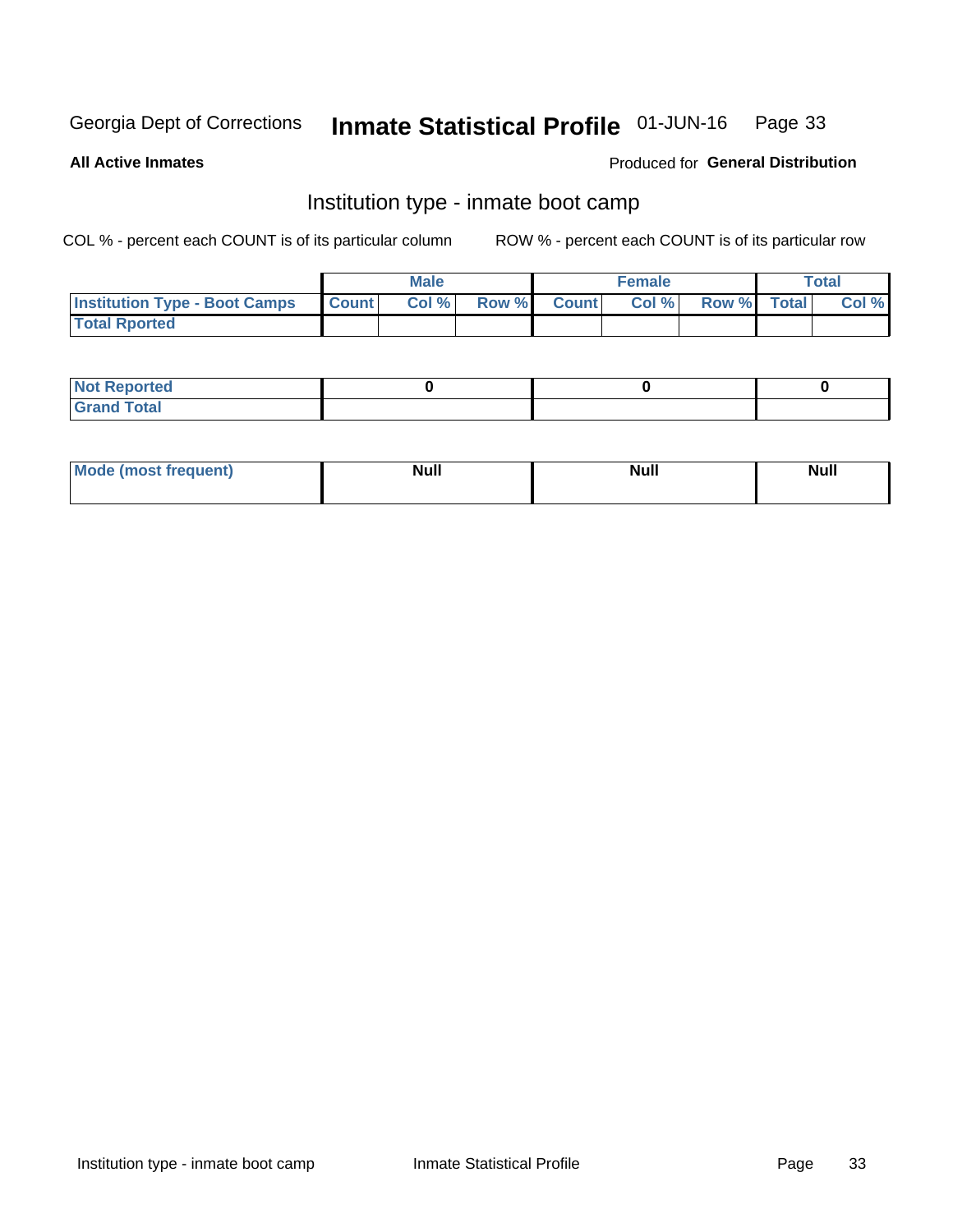#### Inmate Statistical Profile 01-JUN-16 Page 34

#### **All Active Inmates**

### Produced for General Distribution

# Number of disciplinary reports

COL % - percent each COUNT is of its particular column

|                                       |              | <b>Male</b> |        |       | <b>Female</b> |           |              | <b>Total</b> |
|---------------------------------------|--------------|-------------|--------|-------|---------------|-----------|--------------|--------------|
| <b>Number of Disciplinary Reports</b> | <b>Count</b> | Col %       | Row %  | Count | Col %         | Row %     | <b>Total</b> | Col %        |
|                                       | 20,210       | 40.41%      | 89.97% | 2,253 | 60.03%        | $10.03\%$ | 22,463       | 41.78%       |
|                                       | 6,473        | 12.94%      | 93.06% | 483   | 12.87%        | 6.94%     | 6,956        | 12.94%       |
|                                       | 4,075        | 8.15%       | 95.05% | 212   | 5.65%         | 4.95%     | 4,287        | 7.97%        |
| 3                                     | 2,934        | 5.87%       | 95.57% | 136   | 3.62%         | $4.43\%$  | 3,070        | 5.71%        |
| 4                                     | 2,137        | 4.27%       | 94.68% | 120   | 3.20%         | 5.32%     | 2,257        | 4.20%        |
| 5                                     | 1,764        | 3.53%       | 95.66% | 80    | 2.13%         | 4.34%     | 1,844        | 3.43%        |
| <b>More Than 5</b>                    | 12,416       | 24.83%      | 96.36% | 469   | 12.50%        | $3.64\%$  | 12,885       | 23.97%       |
| <b>Total Reported</b>                 | 50,009       | 100%        | 93.02% | 3,753 | 100%          | 6.98%     | 53,762       | 100%         |

| งrted<br>NO  |        |       |        |
|--------------|--------|-------|--------|
| <b>Total</b> | 50.009 | 3,753 | 53,762 |

| Mean (average)       | 5.51 | 2.84 | 5.33 |
|----------------------|------|------|------|
| Median (middle)      |      |      |      |
| Mode (most frequent) |      |      |      |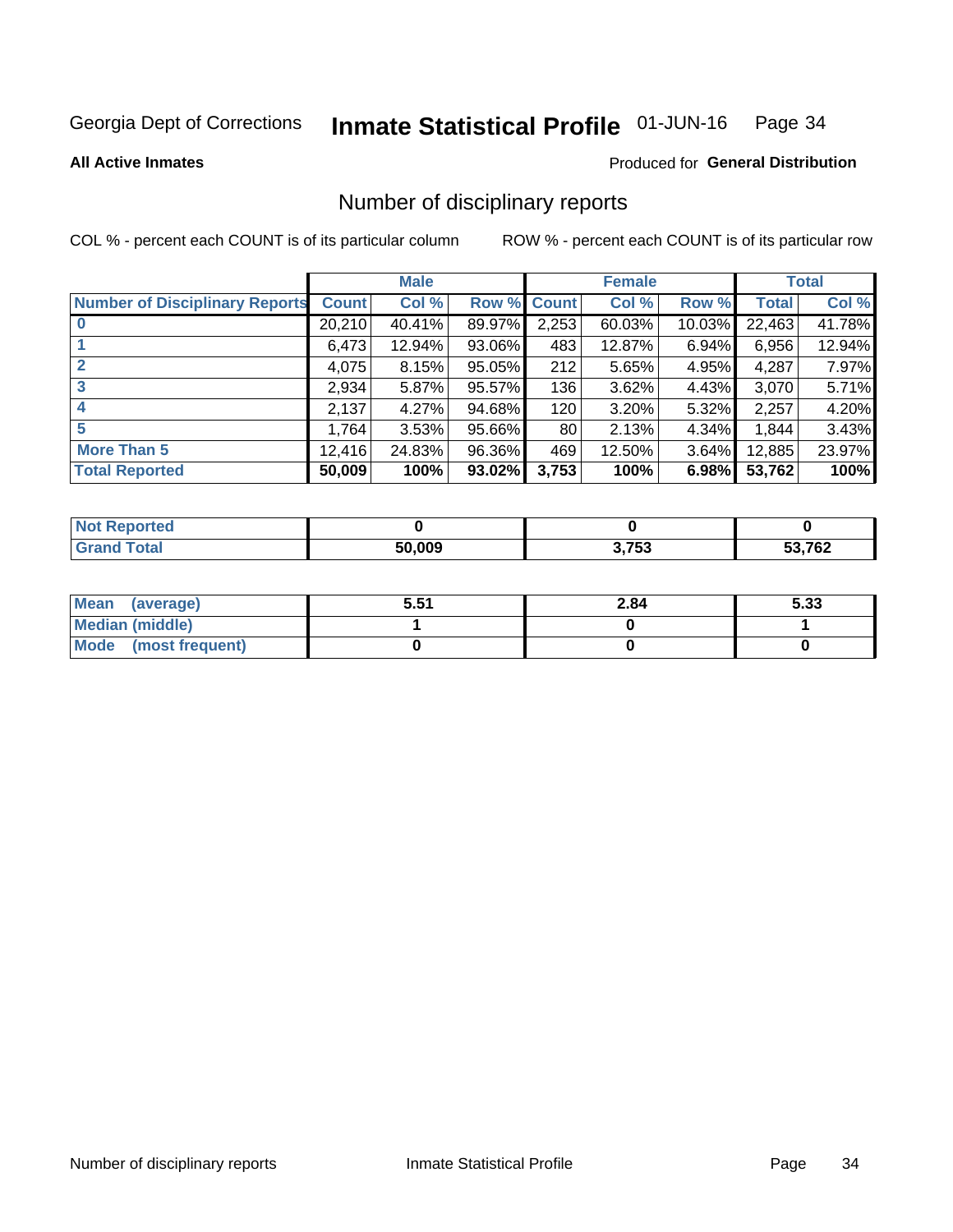#### Inmate Statistical Profile 01-JUN-16 Page 35

### **All Active Inmates**

### **Produced for General Distribution**

# Number of transfers

COL % - percent each COUNT is of its particular column

|                            |         | <b>Male</b> |        |              | <b>Female</b> |          |              | <b>Total</b> |
|----------------------------|---------|-------------|--------|--------------|---------------|----------|--------------|--------------|
| <b>Number of Transfers</b> | Count l | Col %       | Row %  | <b>Count</b> | Col %         | Row %    | <b>Total</b> | Col %        |
|                            | 3,673   | 7.34%       | 81.08% | 857          | 22.84%        | 18.92%   | 4,530        | 8.43%        |
|                            | 15,334  | 30.66%      | 91.05% | 1,508        | 40.18%        | 8.95%    | 16,842       | 31.33%       |
| $\mathbf{2}$               | 8,519   | 17.03%      | 92.85% | 656          | 17.48%        | $7.15\%$ | 9,175        | 17.07%       |
| 3                          | 5,025   | 10.05%      | 94.88% | 271          | 7.22%         | $5.12\%$ | 5,296        | 9.85%        |
| 4                          | 3,264   | 6.53%       | 95.47% | 155          | 4.13%         | 4.53%    | 3,419        | 6.36%        |
| 5                          | 2,463   | 4.93%       | 96.10% | 100          | 2.66%         | 3.90%    | 2,563        | 4.77%        |
| <b>More Than 5</b>         | 11,731  | 23.46%      | 98.27% | 206          | 5.49%         | $1.73\%$ | 11,937       | 22.20%       |
| <b>Total Reported</b>      | 50,009  | 100%        | 93.02% | 3,753        | 100%          | 6.98%    | 53,762       | 100.0%       |

| <b>rted</b><br>NO |        |       |        |
|-------------------|--------|-------|--------|
| Total             | 50.009 | 3.753 | 53,762 |

| Mean (average)         | ົາາ<br>4.ZL | . | 4.05 |
|------------------------|-------------|---|------|
| <b>Median (middle)</b> |             |   |      |
| Mode (most frequent)   |             |   |      |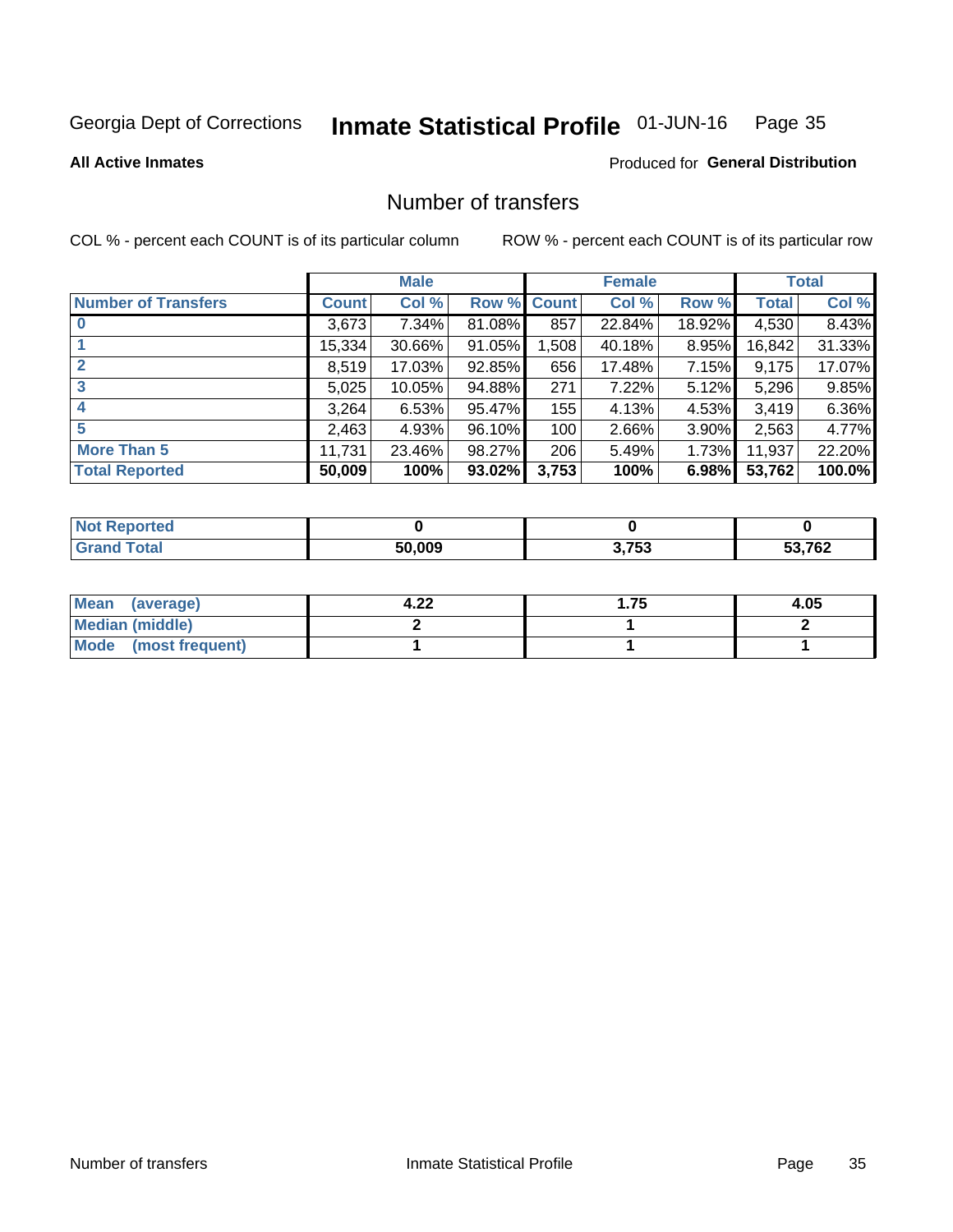#### Inmate Statistical Profile 01-JUN-16 Page 36

**All Active Inmates** 

**Produced for General Distribution** 

# Number of escapes

COL % - percent each COUNT is of its particular column

|                          |              | <b>Male</b> |                    |       | <b>Female</b> |       |        | <b>Total</b> |
|--------------------------|--------------|-------------|--------------------|-------|---------------|-------|--------|--------------|
| <b>Number of Escapes</b> | <b>Count</b> | Col %       | <b>Row % Count</b> |       | Col %         | Row % | Total  | Col %        |
|                          | 49,476       | 98.93%      | 92.97%             | 3,744 | 99.76%        | 7.03% | 53,220 | 98.99%       |
|                          | 496          | 0.99%       | 98.22%             | 9     | 0.24%         | 1.78% | 505    | 0.94%        |
|                          | 31           | 0.06%       | 100.00%            |       |               |       | 31     | 0.06%        |
|                          | 5            | 0.01%       | $100.00\%$         |       |               |       | 5      | 0.01%        |
|                          |              | 0.01%       | 100.00%            |       |               |       |        | 0.01%        |
| <b>Total Reported</b>    | 50,009       | 100%        | $93.02\%$          | 3,753 | 100%          | 6.98% | 53,762 | 100.0%       |

| <b>Not Reported</b> |        |       |        |
|---------------------|--------|-------|--------|
| Total               | 50.009 | 3,753 | 53,762 |

| Mean<br>(average)    |  | .0 |
|----------------------|--|----|
| Median (middle)      |  |    |
| Mode (most frequent) |  |    |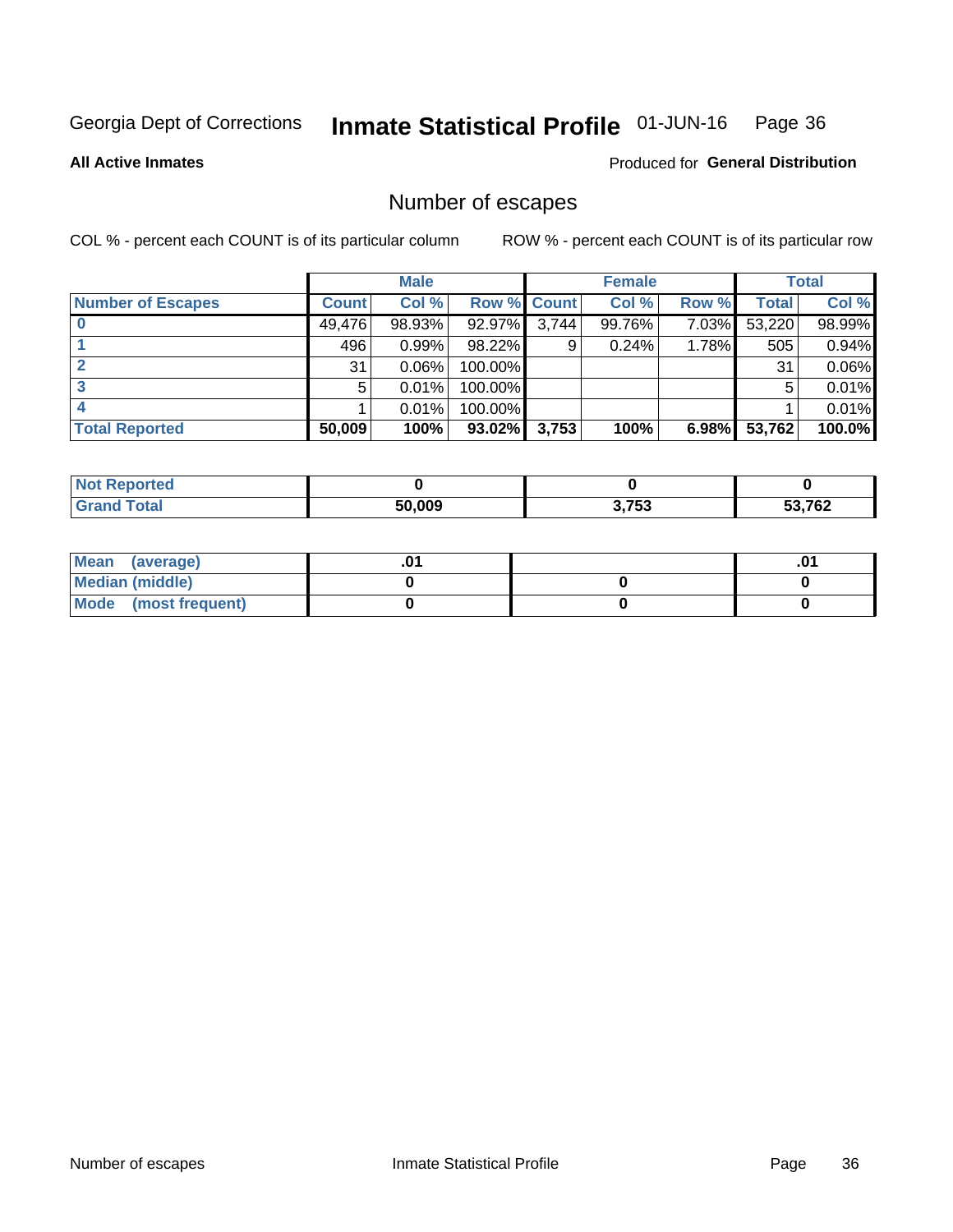#### Inmate Statistical Profile 01-JUN-16 Page 37

**All Active Inmates** 

### Produced for General Distribution

# Split sentences - Probation to follow

COL % - percent each COUNT is of its particular column

|                            |              | <b>Male</b> |                    |     | <b>Female</b> |       |              | <b>Total</b> |
|----------------------------|--------------|-------------|--------------------|-----|---------------|-------|--------------|--------------|
| <b>Probation to follow</b> | <b>Count</b> | Col%        | <b>Row % Count</b> |     | Col %         | Row % | Total        | Col %        |
| <b>Yes</b>                 | 36.625       | 73.24%      | $92.64\%$ 2.910    |     | 77.54%        |       | 7.36% 39,535 | 73.54%       |
| <b>No</b>                  | 13.384       | 26.76%      | 94.07%             | 843 | 22.46%        |       | 5.93% 14,227 | 26.46%       |
| <b>Total Reported</b>      | 50,009       | 100%        | $93.02\%$ 3,753    |     | 100%          |       | 6.98% 53,762 | 100%         |

| $\overline{\phantom{a}}$<br>__ |
|--------------------------------|
|--------------------------------|

| $Moo$<br>requent<br>′es<br>Yes<br><b>YAC</b><br>. |
|---------------------------------------------------|
|---------------------------------------------------|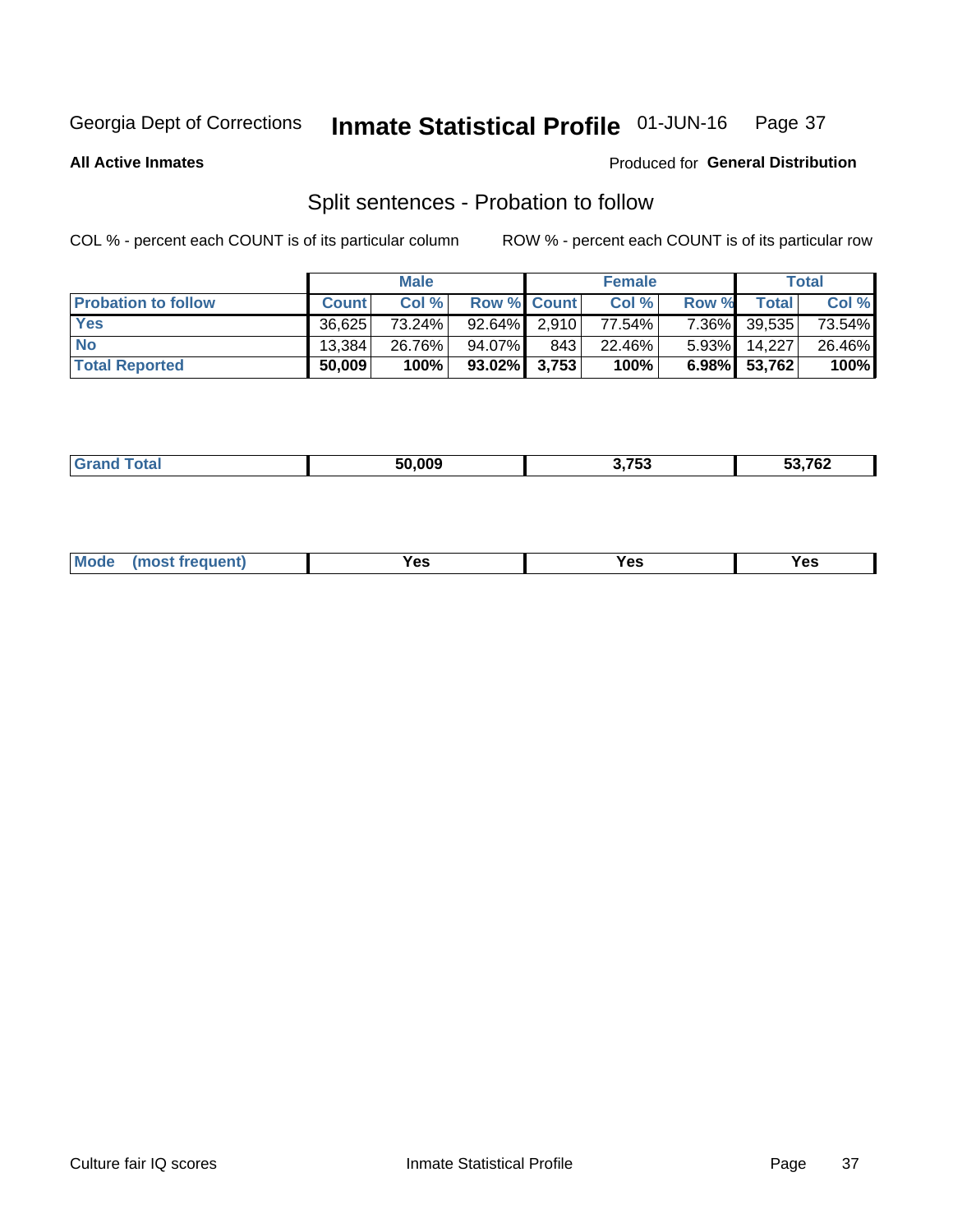#### Inmate Statistical Profile 01-JUN-16 Page 38

**All Active Inmates** 

### Produced for General Distribution

# Probable future release type of still active inmates

COL % - percent each COUNT is of its particular column

|                                         |              | <b>Male</b> |                    |     | <b>Female</b> |          | <b>Total</b> |        |
|-----------------------------------------|--------------|-------------|--------------------|-----|---------------|----------|--------------|--------|
| <b>Probable Future Release Type</b>     | <b>Count</b> | Col %       | <b>Row % Count</b> |     | Col %         | Row %    | <b>Total</b> | Col %  |
| <b>Paroled with probation to follow</b> | 19,569       | 40.47%      | 91.56% 1,803       |     | 49.42%        | 8.44%    | 21,372       | 41.09% |
| Paroled w/o probation to follow         | 6,377        | 13.19%      | 92.61%             | 509 | 13.95%        | 7.39%    | 6,886        | 13.24% |
| <b>Maxout with probation to follow</b>  | 14,619       | 30.23%      | 93.62%             | 997 | 27.33%        | 6.38%    | 15,616       | 30.03% |
| <b>Maxout w/o probation to follow</b>   | 2,872        | $5.94\%$    | 94.94%             | 153 | 4.19%         | 5.06%    | 3,025        | 5.82%  |
| Life, LWOP or death sentence            | 4,923        | 10.18%      | 96.36%             | 186 | 5.10%         | 3.64%    | 5,109        | 9.82%  |
| <b>Total Reported</b>                   | 48,360       | 100%        | $92.99\%$ 3,648    |     | 100%          | $7.01\%$ | 52,008       | 100%   |

| .eleased    |        |      |        |
|-------------|--------|------|--------|
| <b>otal</b> | 48,360 | 3648 | 52,008 |

| <b>Mode (most frequent)</b> | <b>PAR with PROB follow</b> | <b>PAR with PROB follow</b> | <b>PAR with PROB</b> |  |
|-----------------------------|-----------------------------|-----------------------------|----------------------|--|
|                             |                             |                             | follow               |  |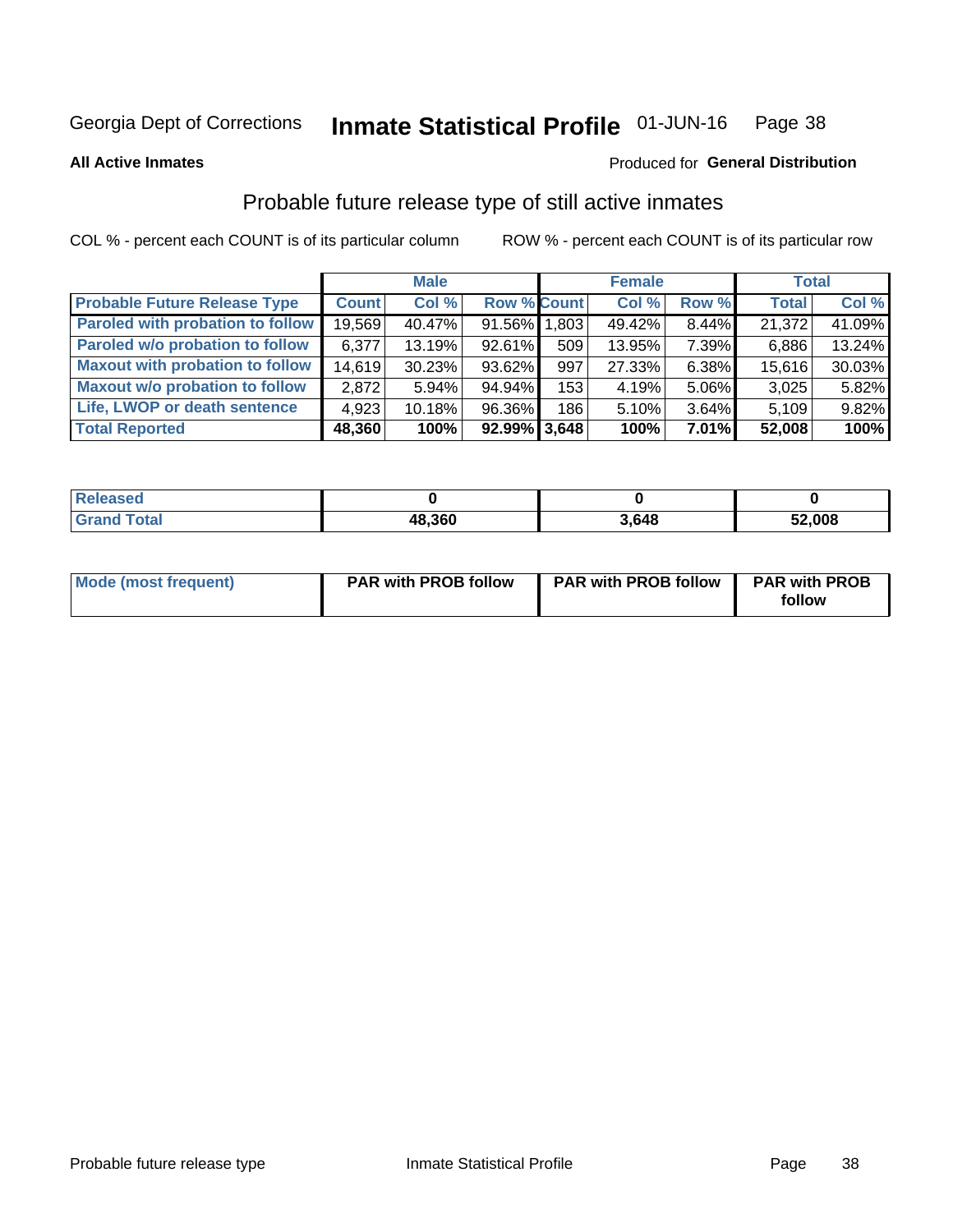## **All Active Inmates**

## Produced for General Distribution

## Time served in current (or last) institution

COL % - percent each COUNT is of its particular column

|                            |              | <b>Male</b> |        |              | <b>Female</b> |        |              | <b>Total</b> |
|----------------------------|--------------|-------------|--------|--------------|---------------|--------|--------------|--------------|
| <b>Time In Institution</b> | <b>Count</b> | Col %       | Row %  | <b>Count</b> | Col %         | Row %  | <b>Total</b> | Col %        |
| 0 to 3 months              | 12,165       | 24.33%      | 91.56% | 1,122        | 29.90%        | 8.44%  | 13,287       | 24.71%       |
| 3.01 to 6 months           | 7,410        | 14.82%      | 92.38% | 611          | 16.28%        | 7.62%  | 8,021        | 14.92%       |
| 6.01 to 9 months           | 5,633        | 11.26%      | 93.98% | 361          | 9.62%         | 6.02%  | 5,994        | 11.15%       |
| 9.01 to 12 months          | 4,026        | 8.05%       | 92.81% | 312          | 8.31%         | 7.19%  | 4,338        | 8.07%        |
| <b>12.01 to 18 months</b>  | 5,901        | 11.80%      | 94.92% | 316          | 8.42%         | 5.08%  | 6,217        | 11.56%       |
| <b>18.01 to 24 months</b>  | 3,950        | 7.90%       | 94.72% | 220          | 5.86%         | 5.28%  | 4,170        | 7.76%        |
| $2.01$ to 3 years          | 3,954        | 7.91%       | 94.50% | 230          | 6.13%         | 5.50%  | 4,184        | 7.78%        |
| $3.01$ to 4 years          | 2,345        | 4.69%       | 93.06% | 175          | 4.66%         | 6.94%  | 2,520        | 4.69%        |
| 4.01 to 5 years            | 1,595        | 3.19%       | 95.05% | 83           | 2.21%         | 4.95%  | 1,678        | 3.12%        |
| 5.01 to 6 years            | 912          | 1.82%       | 85.39% | 156          | 4.16%         | 14.61% | 1,068        | 1.99%        |
| 6.01 to 7 years            | 553          | 1.11%       | 93.41% | 39           | 1.04%         | 6.59%  | 592          | 1.10%        |
| 7.01 to 8 years            | 440          | 0.88%       | 91.67% | 40           | 1.07%         | 8.33%  | 480          | 0.89%        |
| $8.01$ to 9 years          | 211          | 0.42%       | 93.78% | 14           | 0.37%         | 6.22%  | 225          | 0.42%        |
| 9.01 to 10 years           | 133          | 0.27%       | 93.01% | 10           | 0.27%         | 6.99%  | 143          | 0.27%        |
| Over 10 years              | 781          | 1.56%       | 92.43% | 64           | 1.71%         | 7.57%  | 845          | 1.57%        |
| <b>Total Reported</b>      | 50,009       | 100%        | 93.02% | 3,753        | 100%          | 6.98%  | 53,762       | 100%         |

| orted            |        |       |        |
|------------------|--------|-------|--------|
| n <sub>eta</sub> | 50.009 | 3,753 | 53,762 |

| <b>Mean</b><br>(average) | 22 months | 18 months | 22 months |
|--------------------------|-----------|-----------|-----------|
| Median (middle)          | 9 months  | 7 months  | 9 months  |
| Mode (most frequent)     | 0 months  | months    | l months  |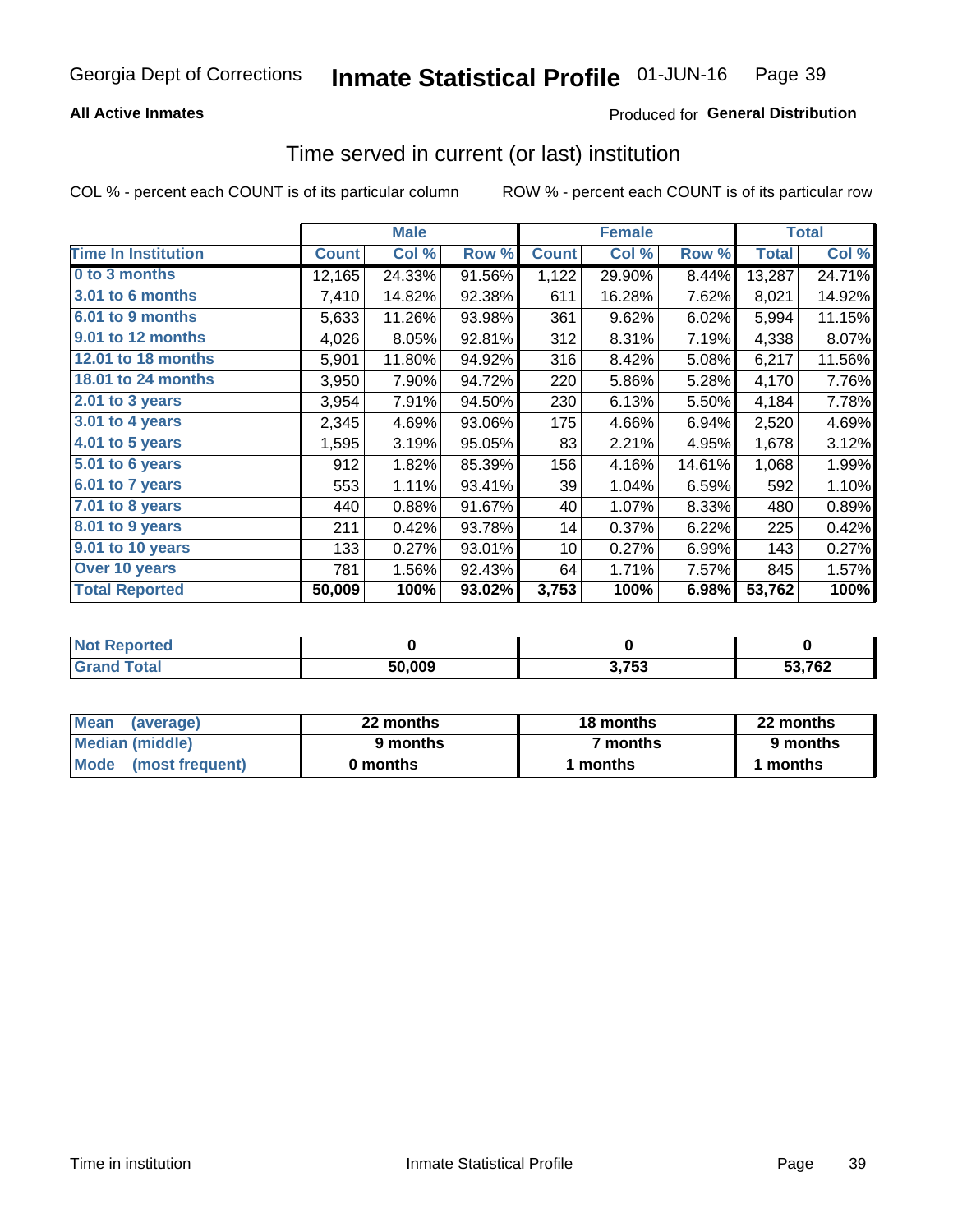### Inmate Statistical Profile 01-JUN-16 Page 40

### **All Active Inmates**

### Produced for General Distribution

## Highest grade level attained

COL % - percent each COUNT is of its particular column

|                              |                 | <b>Male</b> |         |                | <b>Female</b> |        |                 | <b>Total</b> |
|------------------------------|-----------------|-------------|---------|----------------|---------------|--------|-----------------|--------------|
| <b>Grade Level</b>           | <b>Count</b>    | Col %       | Row %   | <b>Count</b>   | Col %         | Row %  | <b>Total</b>    | Col %        |
| No school at all             | $\overline{16}$ | 0.04%       | 100.00% |                |               |        | $\overline{16}$ | 0.04%        |
| <b>Grade 1</b>               | 18              | 0.05%       | 100.00% |                |               |        | 18              | 0.04%        |
| <b>Grade 2</b>               | 39              | 0.10%       | 90.70%  | 4              | 0.15%         | 9.30%  | 43              | 0.10%        |
| Grade 3                      | 86              | 0.22%       | 98.85%  | $\mathbf{1}$   | 0.04%         | 1.15%  | 87              | 0.20%        |
| Grade 4                      | 96              | 0.24%       | 96.00%  | 4              | 0.15%         | 4.00%  | 100             | 0.23%        |
| Grade 5                      | 117             | 0.29%       | 97.50%  | $\overline{3}$ | 0.11%         | 2.50%  | 120             | 0.28%        |
| Grade 6                      | 411             | 1.03%       | 95.36%  | 20             | 0.73%         | 4.64%  | 431             | 1.01%        |
| <b>Grade 7</b>               | 756             | 1.89%       | 95.33%  | 37             | 1.34%         | 4.67%  | 793             | 1.86%        |
| Grade 8                      | 2,739           | 6.86%       | 94.03%  | 174            | 6.32%         | 5.97%  | 2,913           | 6.82%        |
| Grade 9                      | 5,182           | 12.98%      | 95.38%  | 251            | 9.11%         | 4.62%  | 5,433           | 12.73%       |
| Grade 10                     | 7,140           | 17.88%      | 95.74%  | 318            | 11.54%        | 4.26%  | 7,458           | 17.47%       |
| Grade 11                     | 6,981           | 17.48%      | 94.70%  | 391            | 14.19%        | 5.30%  | 7,372           | 17.27%       |
| <b>Grade 12 or GED</b>       | 12,458          | 31.19%      | 92.66%  | 987            | 35.83%        | 7.34%  | 13,445          | 31.49%       |
| <b>Some tech school</b>      | 300             | 0.75%       | 81.52%  | 68             | 2.47%         | 18.48% | 368             | 0.86%        |
| <b>Completed tech school</b> | 320             | 0.80%       | 84.43%  | 59             | 2.14%         | 15.57% | 379             | 0.89%        |
| College, 1 year              | 1,052           | 2.63%       | 88.78%  | 133            | 4.83%         | 11.22% | 1,185           | 2.78%        |
| College, 2 year              | 1,320           | 3.31%       | 88.83%  | 166            | 6.03%         | 11.17% | 1,486           | 3.48%        |
| College, 3 year              | 333             | 0.83%       | 87.86%  | 46             | 1.67%         | 12.14% | 379             | 0.89%        |
| <b>Bachelor's degree</b>     | 453             | 1.13%       | 85.47%  | 77             | 2.79%         | 14.53% | 530             | 1.24%        |
| <b>Master's degree</b>       | 79              | 0.20%       | 86.81%  | 12             | 0.44%         | 13.19% | 91              | 0.21%        |
| Ph.D. degree                 | 16              | 0.04%       | 94.12%  | 1              | 0.04%         | 5.88%  | 17              | 0.04%        |
| Law degree                   | 13              | 0.03%       | 81.25%  | 3              | 0.11%         | 18.75% | 16              | 0.04%        |
| <b>Some medical school</b>   | 1               | 0.01%       | 100.00% |                |               |        | 1               | 0.01%        |
| <b>Medical degree</b>        | 10              | 0.03%       | 100.00% |                |               |        | 10              | 0.02%        |
|                              | 1               | 0.01%       | 100.00% |                |               |        | 1               | 0.01%        |
| <b>Total Reported</b>        | 39,937          | 100%        | 93.55%  | 2,755          | 100.0%        | 6.45%  | 42,692          | 100.0%       |

| הדה הו | 998   | 070, |
|--------|-------|------|
| 50.009 | 3,753 | ,762 |

| Mean<br>(average)    | 10.78           | 11.39           | 10.81           |
|----------------------|-----------------|-----------------|-----------------|
| Median (middle)      | Grade 11        | Grade 12 or GED | Grade 11        |
| Mode (most frequent) | Grade 12 or GED | Grade 12 or GED | Grade 12 or GED |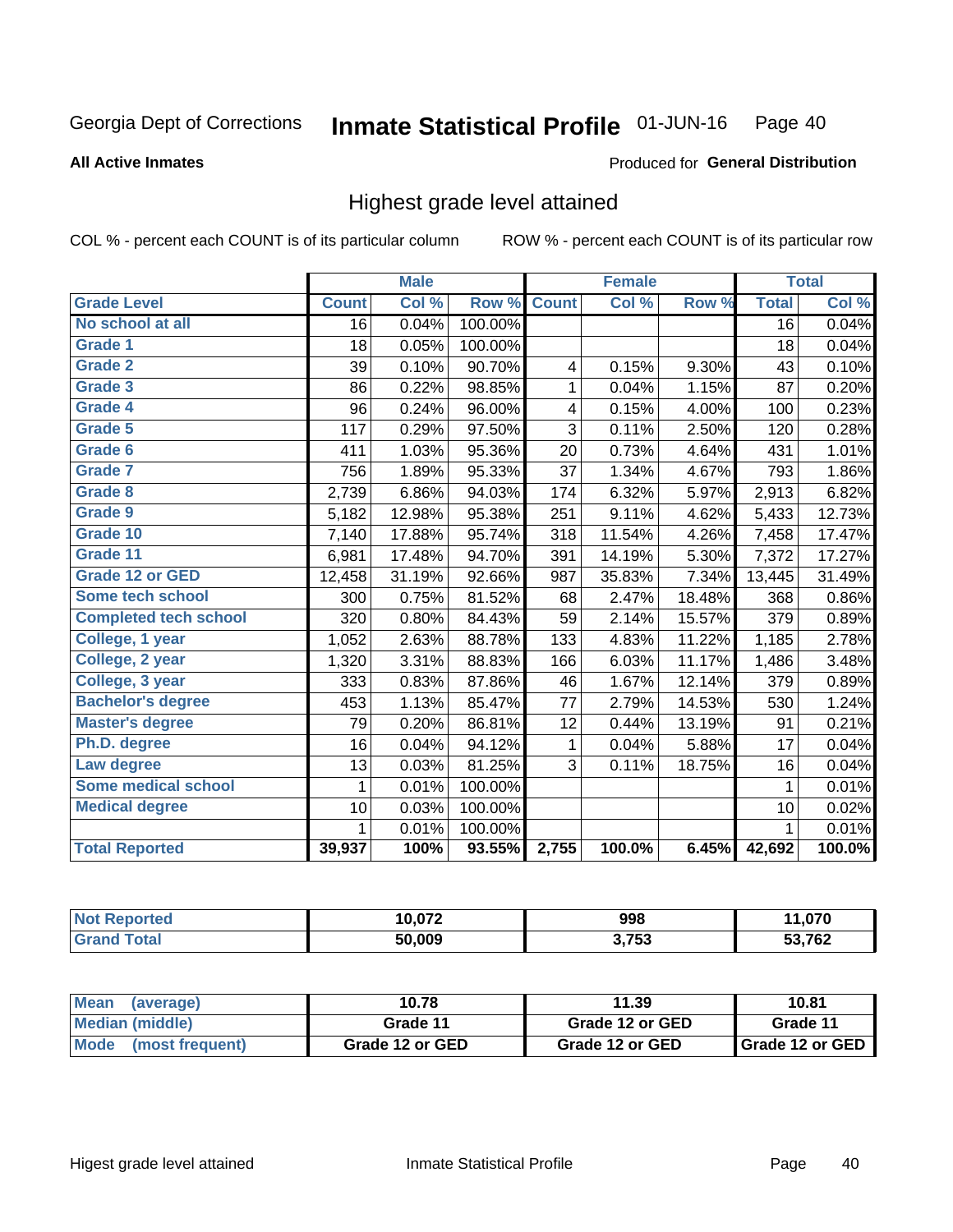### Inmate Statistical Profile 01-JUN-16 Page 41

### **All Active Inmates**

### **Produced for General Distribution**

# Culture fair IQ scores

COL % - percent each COUNT is of its particular column

|                       |                 | <b>Male</b> |             |       | <b>Female</b> |        |              | <b>Total</b> |
|-----------------------|-----------------|-------------|-------------|-------|---------------|--------|--------------|--------------|
| <b>IQ Scores</b>      | <b>Count</b>    | Col %       | Row % Count |       | Col %         | Row %  | <b>Total</b> | Col %        |
| $60 - 69$             | 966             | 2.20%       | 93.51%      | 67    | 2.12%         | 6.49%  | 1,033        | 2.20%        |
| $70 - 79$             | 2,937           | 6.70%       | 93.00%      | 221   | 6.99%         | 7.00%  | 3,158        | 6.72%        |
| $80 - 89$             | 6,437           | 14.69%      | 89.81%      | 730   | 23.10%        | 10.19% | 7,167        | 15.26%       |
| $90 - 99$             | 12,221          | 27.89%      | 91.34%      | 1,159 | 36.68%        | 8.66%  | 13,380       | 28.48%       |
| $100 - 109$           | 12,220          | 27.89%      | 95.78%      | 539   | 17.06%        | 4.22%  | 12,759       | 27.16%       |
| $110 - 119$           | 7,529           | 17.18%      | 97.07%      | 227   | 7.18%         | 2.93%  | 7,756        | 16.51%       |
| $120 - 129$           | 1,443           | 3.29%       | 91.56%      | 133   | 4.21%         | 8.44%  | 1,576        | 3.35%        |
| $130 - 139$           | 58 <sup>1</sup> | 0.13%       | 50.00%      | 58    | 1.84%         | 50.00% | 116          | 0.25%        |
| 140 & Up              | 8               | 0.02%       | 23.53%      | 26    | 0.82%         | 76.47% | 34           | 0.07%        |
| <b>Total Reported</b> | 43,819          | 100%        | 93.27%      | 3,160 | 100%          | 6.73%  | 46,979       | 100%         |

| <b>Not Reported</b>         | 5,328  | 473   | 5,801  |
|-----------------------------|--------|-------|--------|
| <b>Not Valid (under 60)</b> | 862    | 120   | 982    |
| <b>Grand Total</b>          | 50,009 | 3,753 | 53,762 |

| <b>Mean</b><br>(average)       | 98  | 96 | 98 |
|--------------------------------|-----|----|----|
| Median (middle)                | 99  | 96 | 99 |
| <b>Mode</b><br>(most frequent) | 103 | 96 | 99 |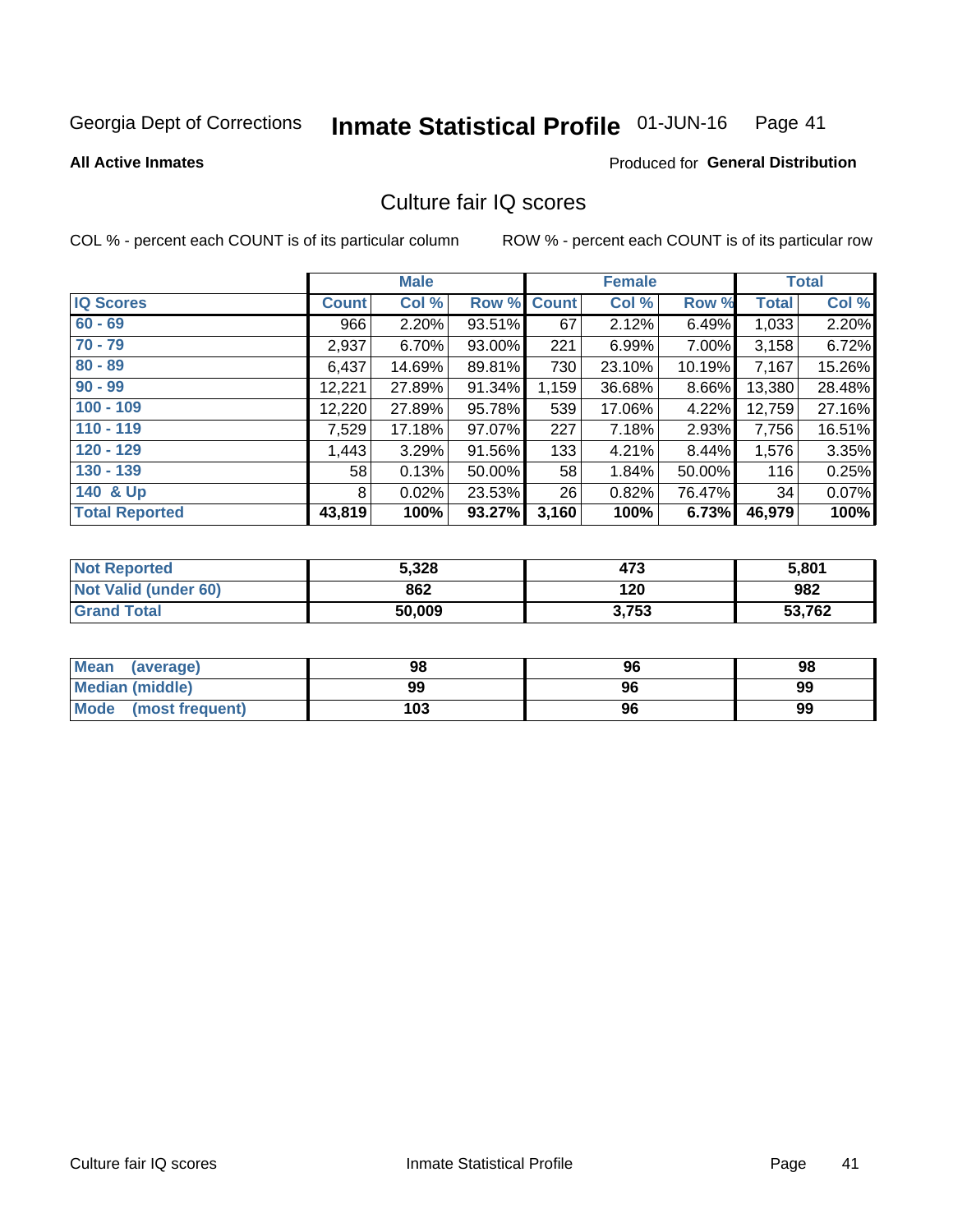### Inmate Statistical Profile 01-JUN-16 Page 42

**All Active Inmates** 

### Produced for General Distribution

# Wide Range Achievement Test (WRAT) reading score

COL % - percent each COUNT is of its particular column

|                           |              | <b>Male</b> |        |              | <b>Female</b> |        |              | <b>Total</b> |
|---------------------------|--------------|-------------|--------|--------------|---------------|--------|--------------|--------------|
| <b>WRAT Reading Score</b> | <b>Count</b> | Col %       | Row %  | <b>Count</b> | Col %         | Row %  | <b>Total</b> | Col %        |
| $0.1$ to $0.9$            | 954          | 2.11%       | 99.48% | 5            | 0.15%         | 0.52%  | 959          | 1.98%        |
| 1.0 to 1.9                | 864          | 1.91%       | 98.63% | 12           | 0.37%         | 1.37%  | 876          | 1.81%        |
| 2.0 to 2.9                | 1,599        | 3.54%       | 97.14% | 47           | 1.43%         | 2.86%  | 1,646        | 3.40%        |
| 3.0 to 3.9                | 3,614        | 8.00%       | 96.84% | 118          | 3.59%         | 3.16%  | 3,732        | 7.70%        |
| 4.0 to 4.9                | 4,181        | 9.25%       | 94.98% | 221          | 6.73%         | 5.02%  | 4,402        | 9.08%        |
| 5.0 to 5.9                | 3,659        | 8.10%       | 94.69% | 205          | 6.24%         | 5.31%  | 3,864        | 7.97%        |
| 6.0 to 6.9                | 4,193        | 9.28%       | 93.91% | 272          | 8.28%         | 6.09%  | 4,465        | 9.21%        |
| 7.0 to 7.9                | 1,634        | 3.62%       | 93.16% | 120          | 3.65%         | 6.84%  | 1,754        | 3.62%        |
| 8.0 to 8.9                | 3,277        | 7.25%       | 92.62% | 261          | 7.95%         | 7.38%  | 3,538        | 7.30%        |
| 9.0 to 9.9                | 2,058        | 4.55%       | 93.46% | 144          | 4.38%         | 6.54%  | 2,202        | 4.54%        |
| 10.0 to 10.9              | 2,780        | 6.15%       | 91.12% | 271          | 8.25%         | 8.88%  | 3,051        | 6.29%        |
| 11.0 to 11.9              | 4,202        | 9.30%       | 89.94% | 470          | 14.31%        | 10.06% | 4,672        | 9.64%        |
| 12.0 to 12.9              | 11,431       | 25.29%      | 91.64% | 1,043        | 31.76%        | 8.36%  | 12,474       | 25.73%       |
| 13                        | 750          | 1.66%       | 88.76% | 95           | 2.89%         | 11.24% | 845          | 1.74%        |
| <b>Total Reported</b>     | 45,196       | 100%        | 93.23% | 3,284        | 100%          | 6.77%  | 48,480       | 100.0%       |

| <b>orted</b><br>' NOT<br>3 E I K | 042<br>1.O I J | 469   | 5,282  |
|----------------------------------|----------------|-------|--------|
| ™otal<br>'Grand                  | 50,009         | 3,753 | 53,762 |

| Mean<br>(average)              | 8.32 | 9.64 | 8.41 |
|--------------------------------|------|------|------|
| Median (middle)                | 8.5  | 10.8 | 8.9  |
| <b>Mode</b><br>(most frequent) | 12.9 | 12.9 | 12.9 |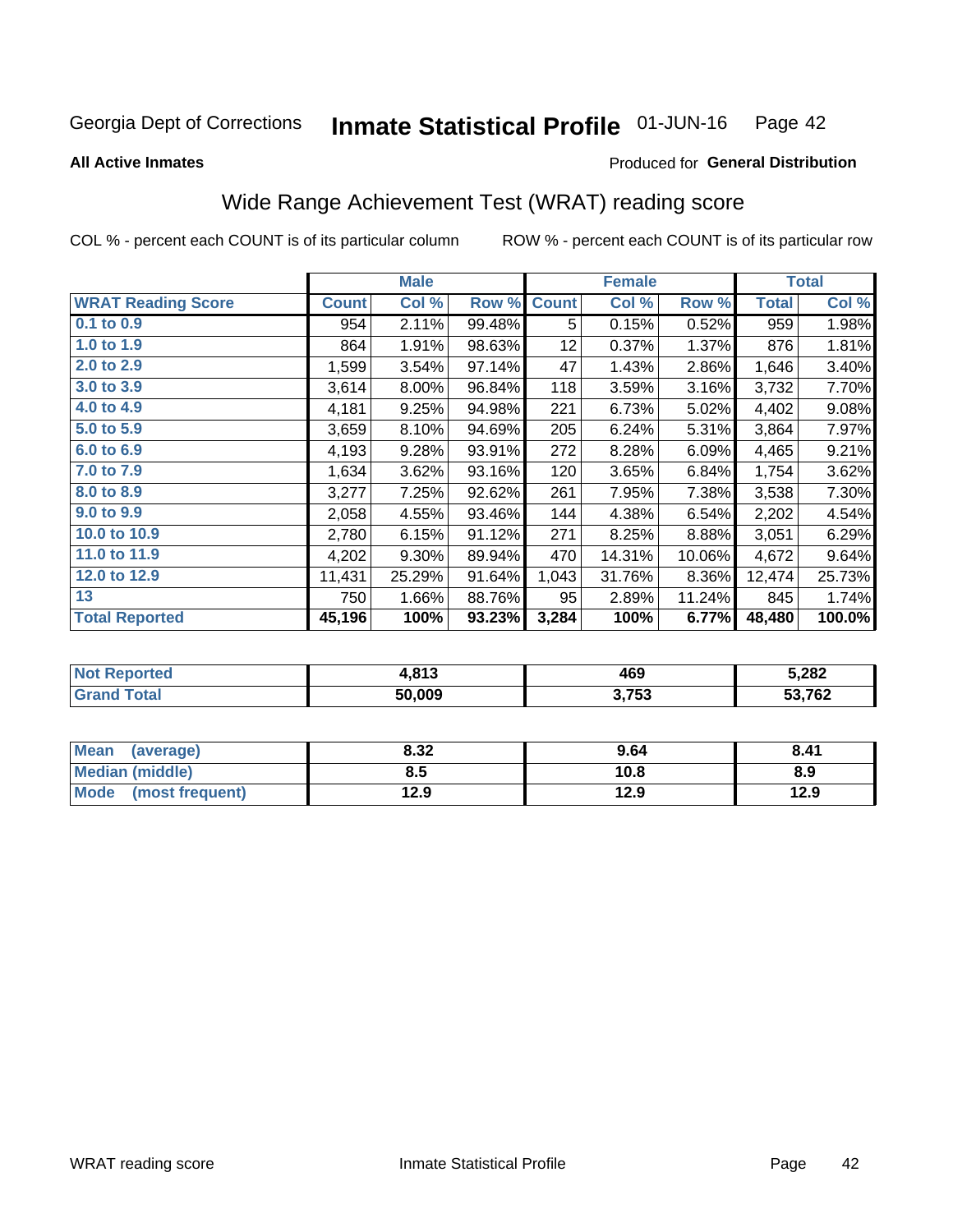### Inmate Statistical Profile 01-JUN-16 Page 43

**All Active Inmates** 

### Produced for General Distribution

# Wide Range Achievement Test (WRAT) math score

COL % - percent each COUNT is of its particular column

|                              |              | <b>Male</b> |        |              | <b>Female</b> |        |              | <b>Total</b> |
|------------------------------|--------------|-------------|--------|--------------|---------------|--------|--------------|--------------|
| <b>WRAT Mathematic Score</b> | <b>Count</b> | Col %       | Row %  | <b>Count</b> | Col %         | Row %  | <b>Total</b> | Col %        |
| $0.1$ to $0.9$               | 83           | 0.18%       | 96.51% | 3            | 0.09%         | 3.49%  | 86           | 0.18%        |
| 1.0 to 1.9                   | 306          | 0.68%       | 97.45% | 8            | 0.24%         | 2.55%  | 314          | 0.65%        |
| 2.0 to 2.9                   | 916          | 2.03%       | 97.24% | 26           | 0.79%         | 2.76%  | 942          | 1.94%        |
| 3.0 to 3.9                   | 2,191        | 4.85%       | 96.27% | 85           | 2.59%         | 3.73%  | 2,276        | 4.69%        |
| 4.0 to 4.9                   | 5,450        | 12.06%      | 95.01% | 286          | 8.71%         | 4.99%  | 5,736        | 11.83%       |
| 5.0 t0 5.9                   | 7,065        | 15.63%      | 94.41% | 418          | 12.73%        | 5.59%  | 7,483        | 15.43%       |
| 6.0 to 6.9                   | 9,406        | 20.81%      | 93.88% | 613          | 18.67%        | 6.12%  | 10,019       | 20.66%       |
| 7.0 to 7.9                   | 3,799        | 8.40%       | 93.71% | 255          | 7.77%         | 6.29%  | 4,054        | 8.36%        |
| 8.0 to 8.9                   | 4,813        | 10.65%      | 91.94% | 422          | 12.85%        | 8.06%  | 5,235        | 10.80%       |
| 9.0 to 9.9                   | 2,597        | 5.75%       | 91.90% | 229          | 6.98%         | 8.10%  | 2,826        | 5.83%        |
| 10.0 to 10.9                 | 548          | 1.21%       | 97.16% | 16           | 0.49%         | 2.84%  | 564          | 1.16%        |
| 11.0 to 11.9                 | 1,855        | 4.10%       | 91.38% | 175          | 5.33%         | 8.62%  | 2,030        | 4.19%        |
| 12.0 to 12.9                 | 6,081        | 13.45%      | 89.31% | 728          | 22.17%        | 10.69% | 6,809        | 14.04%       |
| 13                           | 93           | 0.21%       | 83.04% | 19           | 0.58%         | 16.96% | 112          | 0.23%        |
| <b>Total Reported</b>        | 45,203       | 100%        | 93.23% | 3,283        | 100%          | 6.77%  | 48,486       | 100%         |

| rtea<br>NO | .806   | 470   | $^{\circ}$ 276 |
|------------|--------|-------|----------------|
| $\sim$     | 50.009 | 3,753 | 53,762         |

| <b>Mean</b><br>(average) | 7.39 | 8.30 | 7.45 |
|--------------------------|------|------|------|
| Median (middle)          | 6.9  |      | 6.9  |
| Mode (most frequent)     | 12.9 | 12.9 | 12.9 |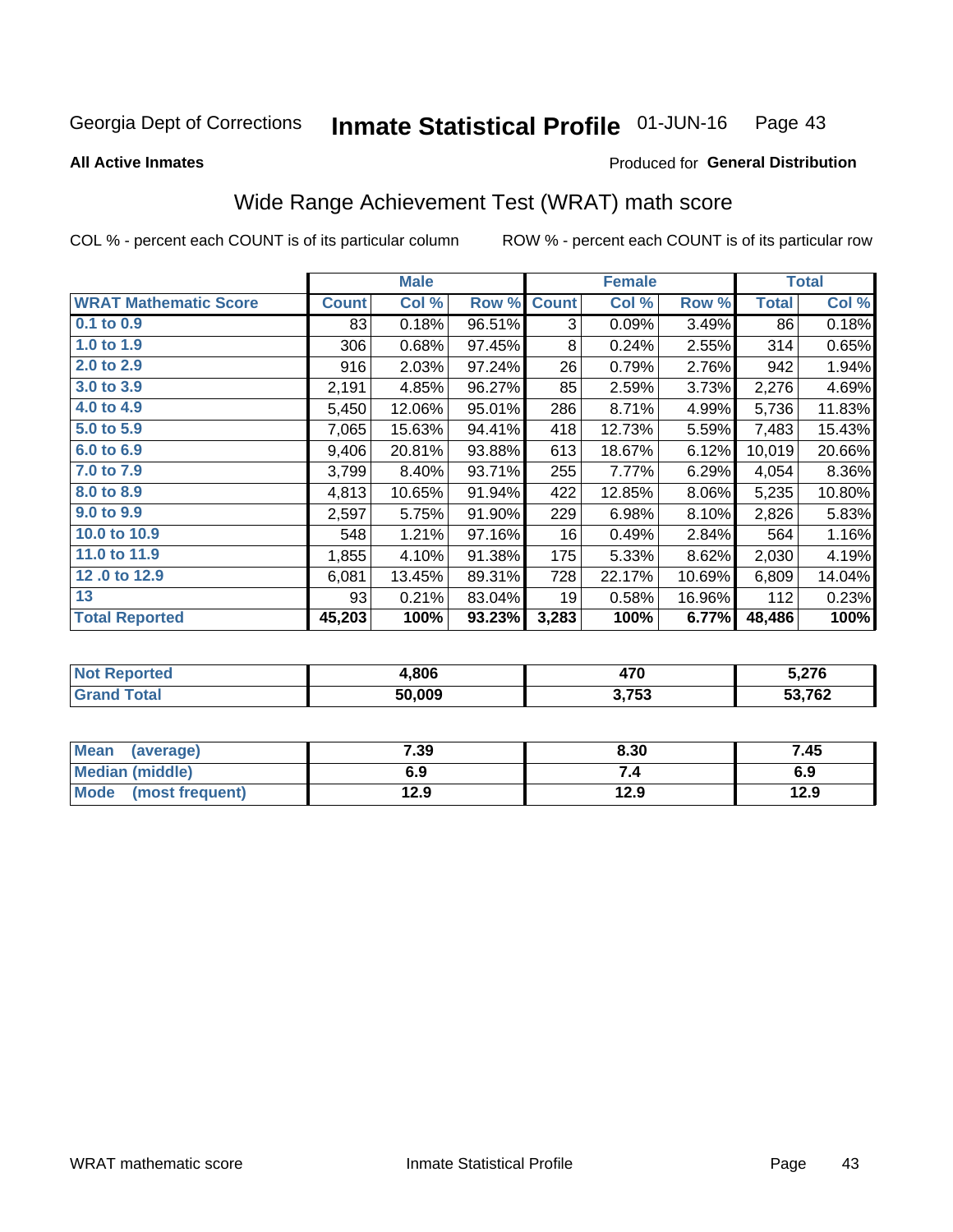### Inmate Statistical Profile 01-JUN-16 Page 44

### **All Active Inmates**

### Produced for General Distribution

# Wide Range Achievement Test (WRAT) spelling score

COL % - percent each COUNT is of its particular column

|                            |              | <b>Male</b> |        |              | <b>Female</b> |        |              | <b>Total</b> |
|----------------------------|--------------|-------------|--------|--------------|---------------|--------|--------------|--------------|
| <b>WRAT Spelling Score</b> | <b>Count</b> | Col %       | Row %  | <b>Count</b> | Col %         | Row %  | <b>Total</b> | Col %        |
| $0.1$ to $0.9$             | 982          | 2.17%       | 99.59% | 4            | 0.12%         | 0.41%  | 986          | 2.03%        |
| 1.0 to 1.9                 | 1,195        | 2.64%       | 99.25% | 9            | 0.27%         | 0.75%  | 1,204        | 2.48%        |
| 2.0 to 2.9                 | 2,162        | 4.78%       | 98.14% | 41           | 1.25%         | 1.86%  | 2,203        | 4.54%        |
| 3.0 to 3.9                 | 3,268        | 7.23%       | 97.70% | 77           | 2.34%         | 2.30%  | 3,345        | 6.90%        |
| 4.0 to 4.9                 | 3,112        | 6.88%       | 96.74% | 105          | 3.20%         | 3.26%  | 3,217        | 6.63%        |
| 5.0 to 5.9                 | 5,179        | 11.45%      | 96.55% | 185          | 5.63%         | 3.45%  | 5,364        | 11.06%       |
| 6.0 to 6.9                 | 4,349        | 9.62%       | 95.62% | 199          | 6.06%         | 4.38%  | 4,548        | 9.38%        |
| 7.0 to 7.9                 | 3,943        | 8.72%       | 94.04% | 250          | 7.61%         | 5.96%  | 4,193        | 8.65%        |
| 8.0 to 8.9                 | 3,826        | 8.46%       | 93.77% | 254          | 7.73%         | 6.23%  | 4,080        | 8.41%        |
| 9.0 to 9.9                 | 2,273        | 5.03%       | 93.73% | 152          | 4.63%         | 6.27%  | 2,425        | 5.00%        |
| 10.0 to 10.9               | 2,156        | 4.77%       | 93.82% | 142          | 4.32%         | 6.18%  | 2,298        | 4.74%        |
| 11.0 to 11.9               | 3,280        | 7.25%       | 92.24% | 276          | 8.40%         | 7.76%  | 3,556        | 7.33%        |
| 12.0 to 12.9               | 9,131        | 20.20%      | 85.58% | 1,538        | 46.82%        | 14.42% | 10,669       | 22.00%       |
| 13                         | 358          | 0.79%       | 87.10% | 53           | 1.61%         | 12.90% | 411          | 0.85%        |
| <b>Total Reported</b>      | 45,214       | 100%        | 93.23% | 3,285        | 100%          | 6.77%  | 48,499       | 100%         |

| w. | 4,795  | 468   | 5,263        |
|----|--------|-------|--------------|
|    | 50.009 | 3,753 | E270<br>' ∪∠ |

| <b>Mean</b><br>7.83<br>(average) |      | 10.24 | 7.99 |
|----------------------------------|------|-------|------|
| Median (middle)                  | .    | 11.6  | .    |
| Mode (most frequent)             | 12.9 | 12.9  | 12.9 |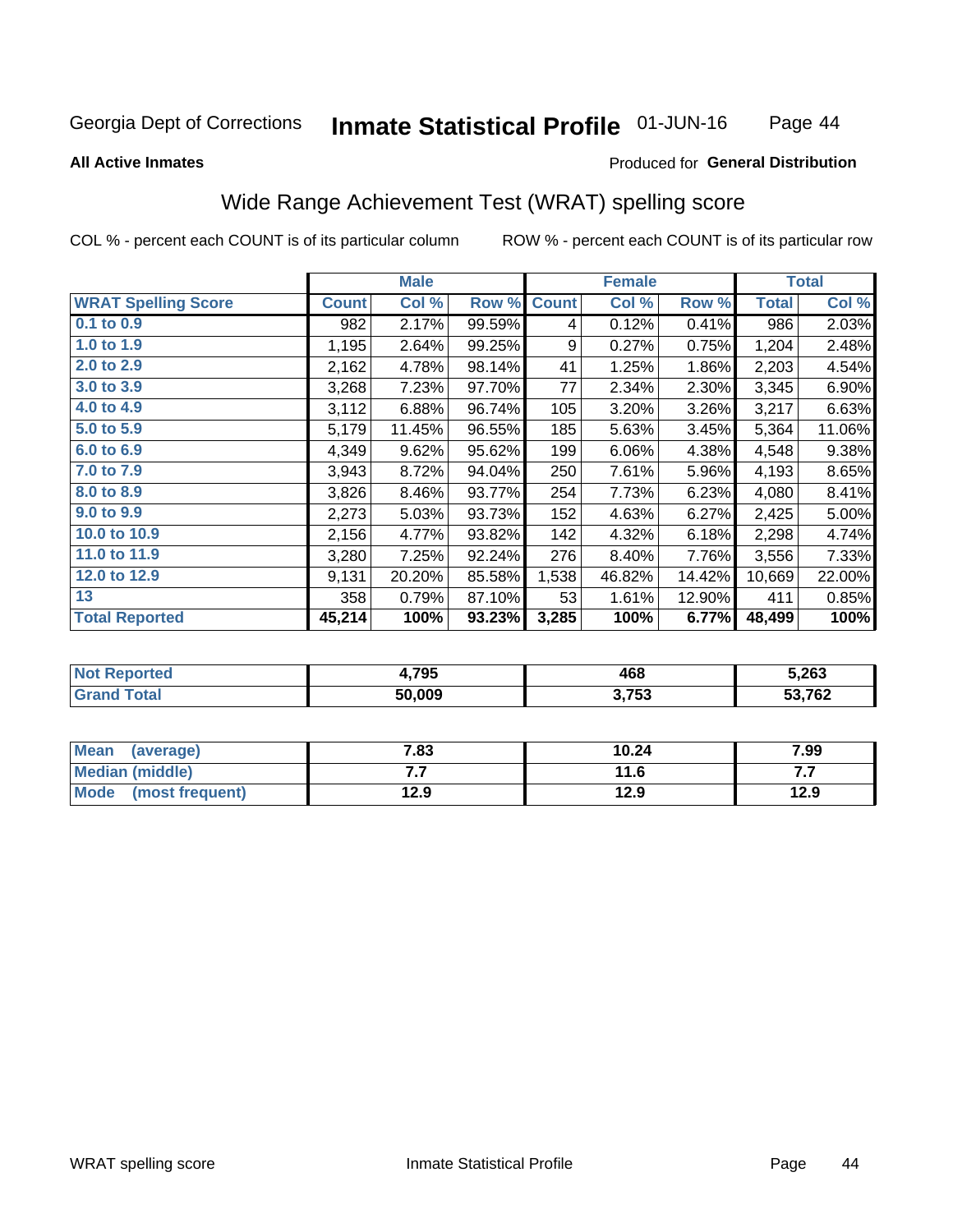### Inmate Statistical Profile 01-JUN-16 Page 45

**All Active Inmates** 

## **Produced for General Distribution**

# Current / last mental health treatment level

COL % - percent each COUNT is of its particular column

|                                    |                 | <b>Male</b> |         |              | <b>Female</b> |        |              | <b>Total</b> |
|------------------------------------|-----------------|-------------|---------|--------------|---------------|--------|--------------|--------------|
| <b>Mental Health Treatment Lev</b> | <b>Count</b>    | Col %       | Row %   | <b>Count</b> | Col %         | Row %  | <b>Total</b> | Col %        |
| 1 No problem at current time       | 8,442           | 53.05%      | 92.68%  | 667          | 25.12%        | 7.32%  | 9,109        | 49.06%       |
| 2 Receiving outpatient             | 5,649           | 35.50%      | 74.60%  | 1,923        | 72.43%        | 25.40% | 7,572        | 40.78%       |
| <b>Treatment</b>                   |                 |             |         |              |               |        |              |              |
| 3 Inpatient, moderate              | 1,481           | 9.31%       | 96.61%  | 52           | 1.96%         | 3.39%  | 1,533        | 8.26%        |
| <b>Treatment</b>                   |                 |             |         |              |               |        |              |              |
| 4 Inpatient, intensive             | 310             | 1.95%       | 95.98%  | 13           | 0.49%         | 4.02%  | 323          | 1.74%        |
| <b>Treatment</b>                   |                 |             |         |              |               |        |              |              |
| <b>5 Undergoing crisis</b>         | 30 <sup>2</sup> | 0.19%       | 100.00% |              |               |        | 30           | 0.16%        |
| <b>stabilization</b>               |                 |             |         |              |               |        |              |              |
| <b>6 Hospital for criminally</b>   |                 | 0.01%       | 100.00% |              |               |        |              | 0.01%        |
| <b>Tinsane</b>                     |                 |             |         |              |               |        |              |              |
| <b>Total Evaluated</b>             | 15,913          | 100%        | 85.70%  | 2,655        | 100%          | 14.30% | 18,568       | 100.0%       |

| Never had MH evaluation | 34.096 | ,098  | 35.194       |
|-------------------------|--------|-------|--------------|
| $\tau$ otal             | 50,009 | 3.753 | 53,762<br>53 |

| Median (middle) | No problem at current time | <b>Receiving outpatient</b><br>treatment | <b>Receiving</b><br>outpatient<br>treatment |
|-----------------|----------------------------|------------------------------------------|---------------------------------------------|
| <b>Mode</b>     | No problem at current time | <b>Receiving outpatient</b>              | No problem at                               |
| (most frequent) |                            | treatment                                | current time                                |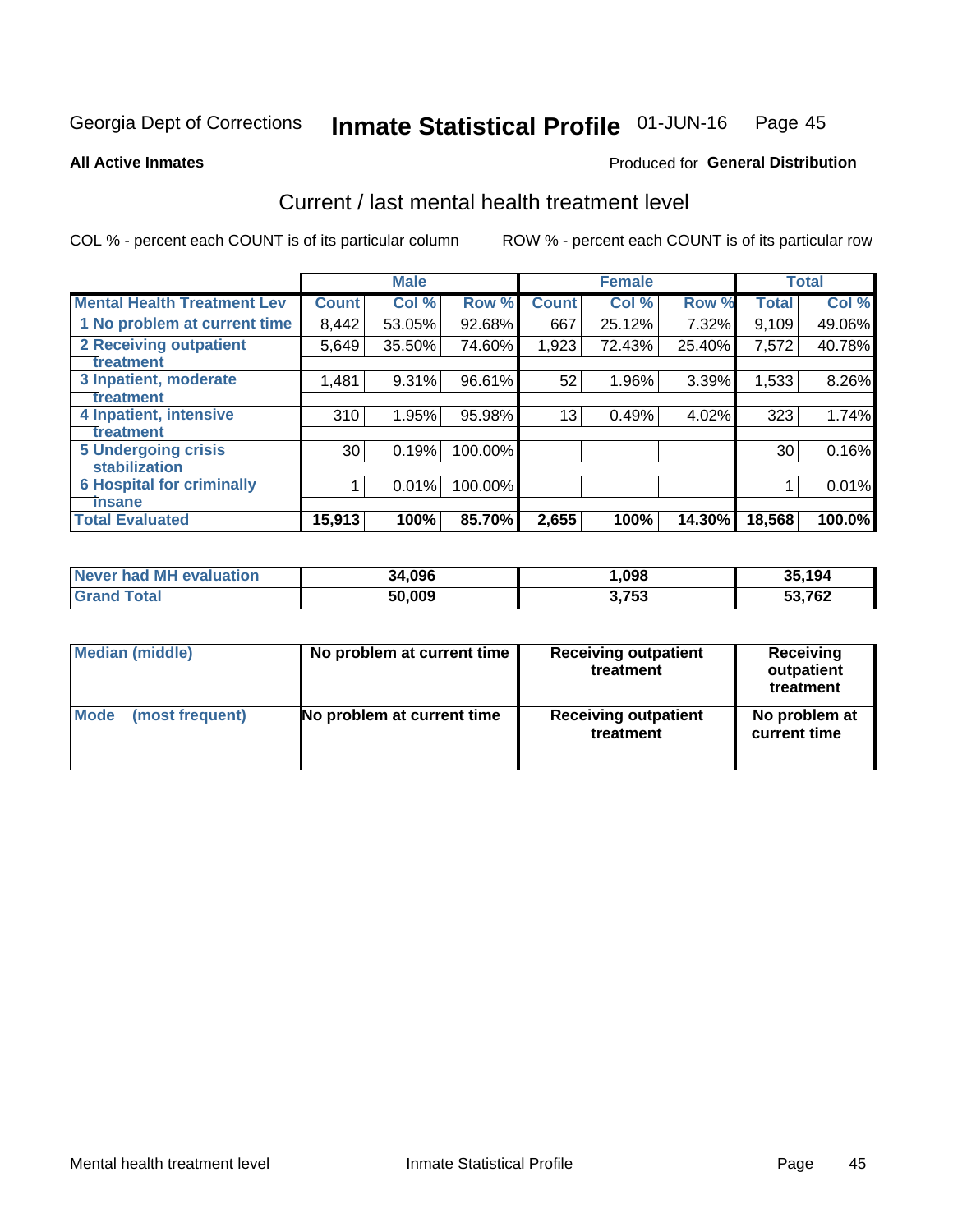## **All Active Inmates**

## Produced for General Distribution

# PULHESDWIT medical scale - 'P' overall condition ('P'hysical)

COL % - percent each COUNT is of its particular column

|                                  |              | <b>Male</b> |         |              | <b>Female</b> |         |              | <b>Total</b> |
|----------------------------------|--------------|-------------|---------|--------------|---------------|---------|--------------|--------------|
| 'P' Overall Condition            | <b>Count</b> | Col %       | Row %   | <b>Count</b> | Col %         | Row %   | <b>Total</b> | Col %        |
| 1 No medical illness             | 34,300       | 74.52%      | 93.93%  | 2,216        | 62.71%        | 6.07%   | 36,516       | 73.67%       |
| 2 Well-controlled chronic        | 10,854       | 23.58%      | 90.23%  | 1,175        | 33.25%        | 9.77%   | 12,029       | 24.27%       |
| <b>illness</b>                   |              |             |         |              |               |         |              |              |
| 3 Poorly-controlled chronic      | 803          | 1.74%       | 90.94%  | 80           | 2.26%         | 9.06%   | 883          | 1.78%        |
| <b>illness</b>                   |              |             |         |              |               |         |              |              |
| 4 Significant problems requiring | 69           | 0.15%       | 75.00%  | 23           | 0.65%         | 25.00%  | 92           | 0.19%        |
| special housing                  |              |             |         |              |               |         |              |              |
| 5 Terminal illness, < 6 months   | 5            | 0.01%       | 100.00% |              |               |         | 5            | 0.01%        |
| to live                          |              |             |         |              |               |         |              |              |
| 6 Inmate is pregnant             |              |             |         | 40           | 1.13%         | 100.00% | 40           | 0.08%        |
| <b>Total Reported</b>            | 46,031       | 100%        | 92.87%  | 3,534        | 100%          | 7.13%   | 49,565       | 100%         |

| тео | 2.070  | 219       | 107<br>. J. |
|-----|--------|-----------|-------------|
|     | 50.009 | 750<br>J. | 53,762      |

| Mode | (most frequent) | 1 No medical illness | 1 No medical illness | 1 No medical<br>illness |
|------|-----------------|----------------------|----------------------|-------------------------|
|------|-----------------|----------------------|----------------------|-------------------------|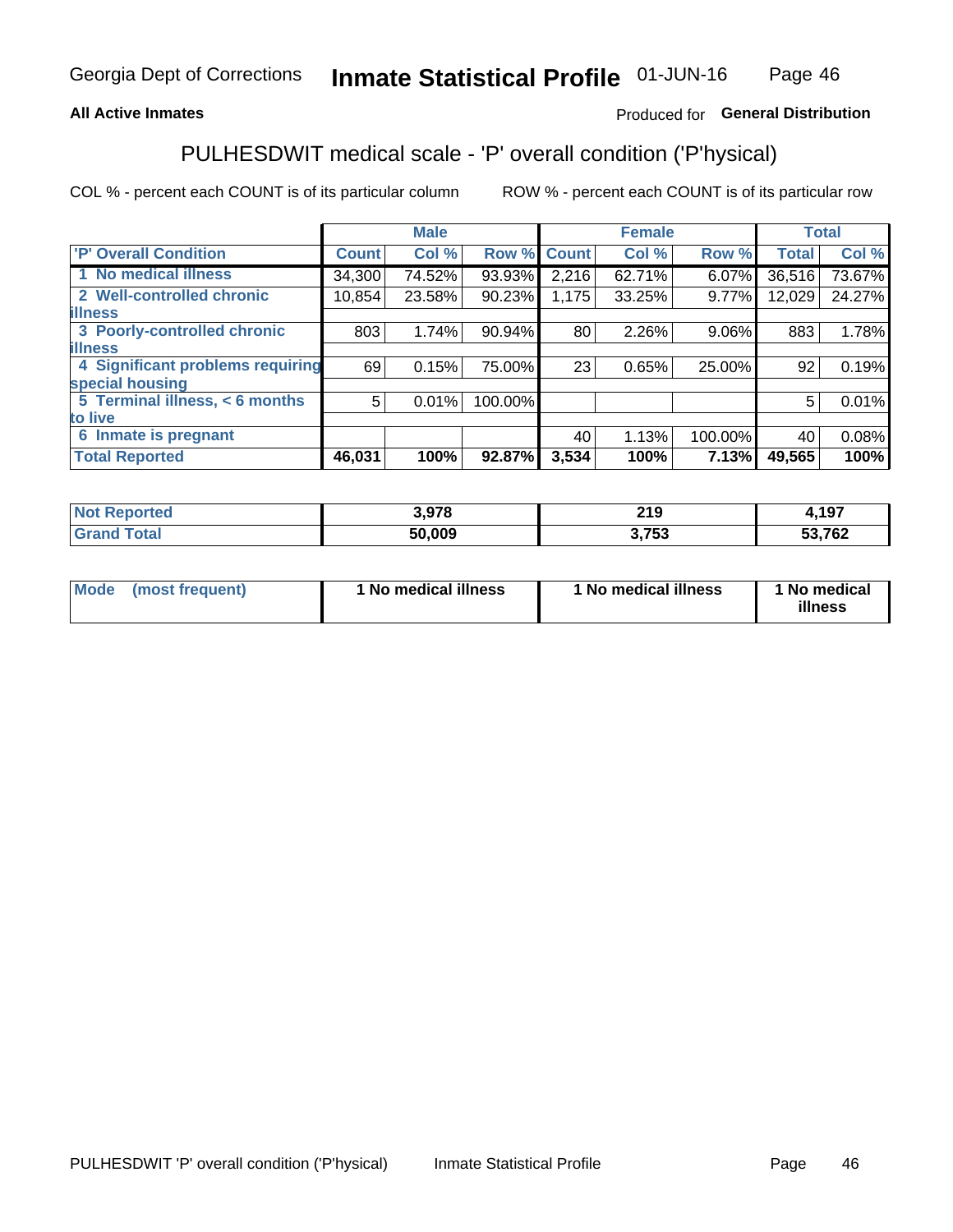### **All Active Inmates**

## Produced for General Distribution

# PULHESDWIT medical scale - 'U' upper body

COL % - percent each COUNT is of its particular column

|                              |               | <b>Male</b> |        |              | <b>Female</b> |        |              | <b>Total</b> |
|------------------------------|---------------|-------------|--------|--------------|---------------|--------|--------------|--------------|
| <b>U' Upper Body</b>         | <b>Count!</b> | Col %       | Row %  | <b>Count</b> | Col %         | Row %  | <b>Total</b> | Col %        |
| 1 Upper bones, joints,       | 43,966        | 95.68%      | 92.98% | 3,320        | 93.94%        | 7.02%  | 47,286       | 95.55%       |
| muscles all OK               |               |             |        |              |               |        |              |              |
| 2 One or both arms minimally | 1,713         | 3.73%       | 90.78% | 174          | 4.92%         | 9.22%  | 1,887        | 3.81%        |
| limited                      |               |             |        |              |               |        |              |              |
| 3 One or both arms           | 233           | 0.51%       | 88.59% | 30           | 0.85%         | 11.41% | 263          | 0.53%        |
| <b>moderately limited</b>    |               |             |        |              |               |        |              |              |
| 4 One arm disabled,          | 37            | 0.08%       | 80.43% | 9            | 0.25%         | 19.57% | 46           | 0.09%        |
| paralyzed, or amputated      |               |             |        |              |               |        |              |              |
| 5 Both arms disabled,        | 3             | 0.01%       | 75.00% |              | 0.03%         | 25.00% | 4            | 0.01%        |
| paralyzed, or amputated      |               |             |        |              |               |        |              |              |
| <b>Total Reported</b>        | 45,952        | 100%        | 92.86% | 3,534        | 100%          | 7.14%  | 49,486       | 100%         |

| <b>Not Reported</b>          | <b>057</b><br>4.UJ. | 219   | 4,276  |
|------------------------------|---------------------|-------|--------|
| <b>Total</b><br><b>Grand</b> | 50,009              | 3,753 | 53,762 |

|  | Mode (most frequent) | 1 Upper bones, joints,<br>muscles all OK | 1 Upper bones, joints,<br>muscles all OK | 1 Upper bones,<br>ljoints, muscles all<br>ΟK |
|--|----------------------|------------------------------------------|------------------------------------------|----------------------------------------------|
|--|----------------------|------------------------------------------|------------------------------------------|----------------------------------------------|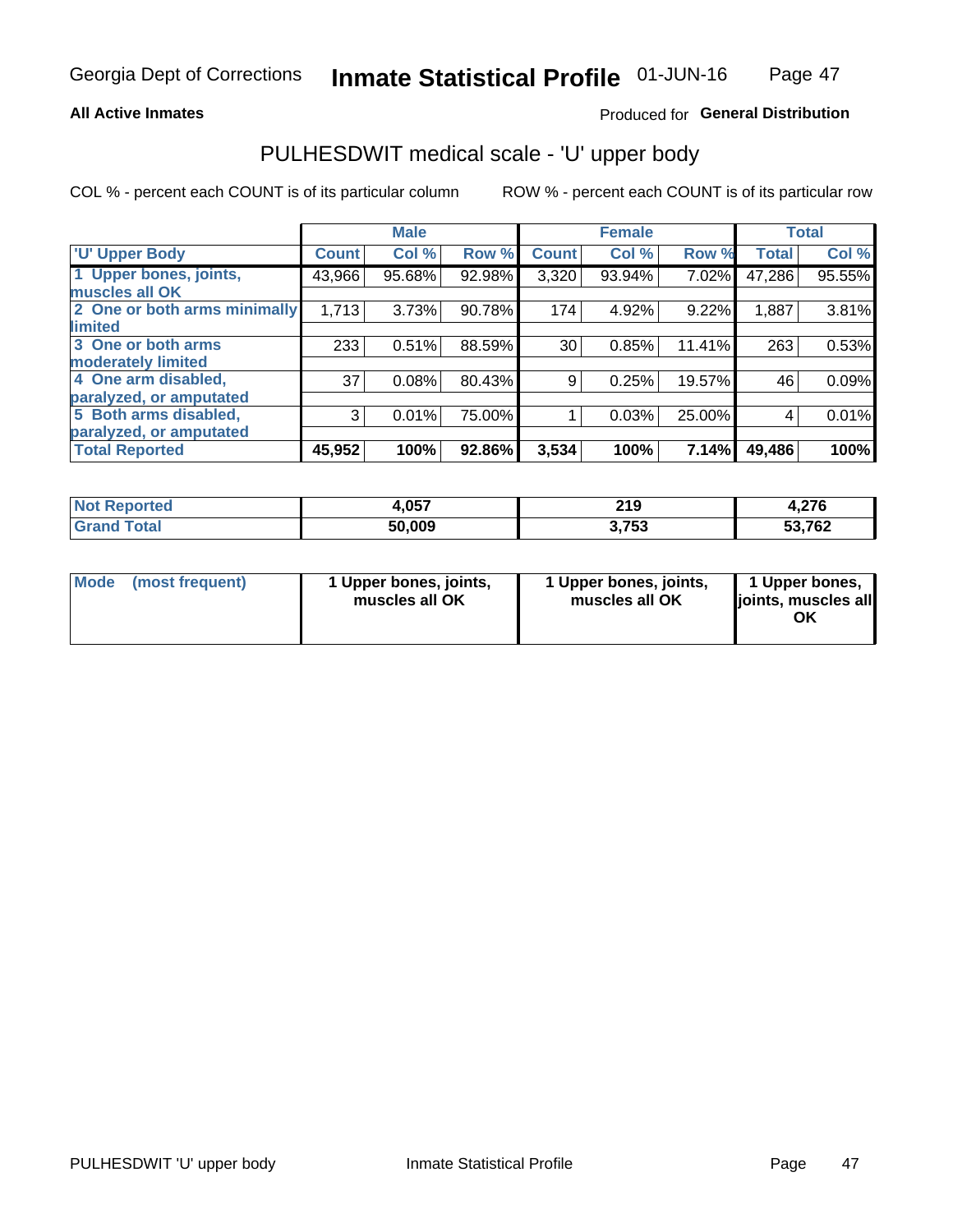## **All Active Inmates**

## Produced for General Distribution

# PULHESDWIT medical scale - 'L' lower body

COL % - percent each COUNT is of its particular column

|                                |              | <b>Male</b> |         |              | <b>Female</b> |       |              | <b>Total</b> |
|--------------------------------|--------------|-------------|---------|--------------|---------------|-------|--------------|--------------|
| 'L' Lower Body                 | <b>Count</b> | Col %       | Row %   | <b>Count</b> | Col %         | Row % | <b>Total</b> | Col %        |
| 1 Lower bones, joints,         | 41,331       | 89.96%      | 92.78%  | 3,215        | 91.02%        | 7.22% | 44,546       | 90.04%       |
| muscles all OK                 |              |             |         |              |               |       |              |              |
| 2 One or both legs minimally   | 3,919        | 8.53%       | 93.62%  | 267          | 7.56%         | 6.38% | 4,186        | 8.46%        |
| limited                        |              |             |         |              |               |       |              |              |
| 3 One or both legs             | 581          | 1.26%       | 93.56%  | 40           | 1.13%         | 6.44% | 621          | 1.26%        |
| moderately limited             |              |             |         |              |               |       |              |              |
| 4 One leg disabled, paralyzed, | 96           | 0.21%       | 90.57%  | 10           | 0.28%         | 9.43% | 106          | 0.21%        |
| or amputated                   |              |             |         |              |               |       |              |              |
| 5 Both legs disabled,          | 16           | 0.03%       | 100.00% |              |               |       | 16           | 0.03%        |
| paralyzed, or amputated        |              |             |         |              |               |       |              |              |
| <b>Total Reported</b>          | 45,943       | 100%        | 92.86%  | 3,532        | 100%          | 7.14% | 49,475       | 100%         |

| <b>Not Reported</b>   | 1,066  | 224<br>44 L | 4,287  |
|-----------------------|--------|-------------|--------|
| <b>Total</b><br>Grand | 50,009 | 3,753       | 53,762 |

|  | Mode (most frequent) | 1 Lower bones, joints,<br>muscles all OK | 1 Lower bones, joints,<br>muscles all OK | 1 Lower bones,<br>joints, muscles all<br>ΟK |
|--|----------------------|------------------------------------------|------------------------------------------|---------------------------------------------|
|--|----------------------|------------------------------------------|------------------------------------------|---------------------------------------------|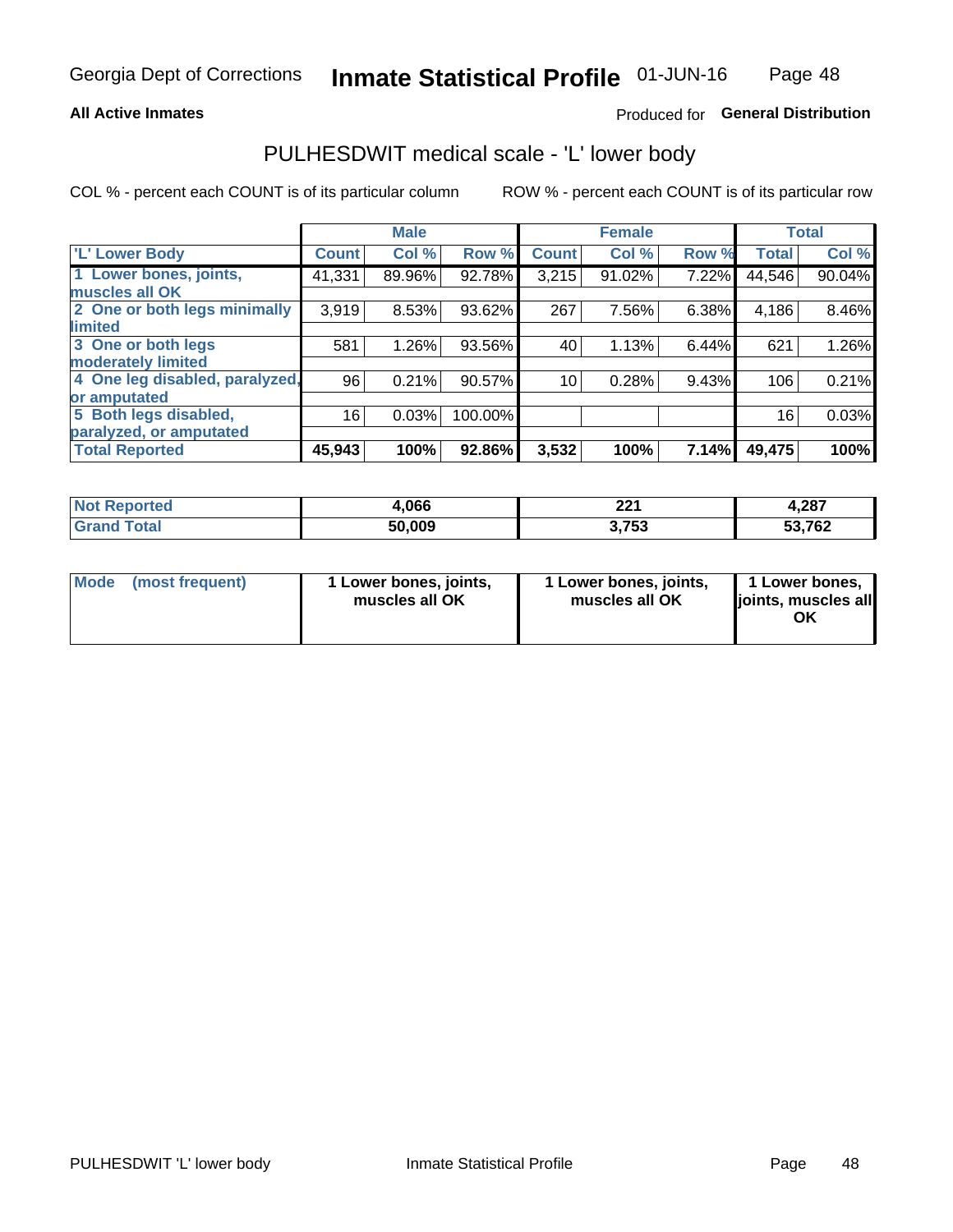## **All Active Inmates**

## Produced for General Distribution

## PULHESDWIT medical scale - 'H' hearing

COL % - percent each COUNT is of its particular column

|                                |                 | <b>Male</b> |                    |       | <b>Female</b> |       | <b>Total</b> |        |
|--------------------------------|-----------------|-------------|--------------------|-------|---------------|-------|--------------|--------|
| <b>'H' Hearing</b>             | <b>Count</b>    | Col %       | <b>Row % Count</b> |       | Col %         | Row % | <b>Total</b> | Col %  |
| 1 Normal hearing both ears     | 45,426          | 98.89%      | 92.85%             | 3,500 | 99.21%        | 7.15% | 48,926       | 98.92% |
| 2 Some loss in one ear with    | 400             | 0.87%       | 94.56%             | 23    | 0.65%         | 5.44% | 423          | 0.86%  |
| other OK, or mild loss in both |                 |             |                    |       |               |       |              |        |
| 3 Total loss in one ear with   | 75              | 0.16%       | 96.15%             | 3     | 0.09%         | 3.85% | 78           | 0.16%  |
| mild loss in other             |                 |             |                    |       |               |       |              |        |
| 4 Severe loss in both ears     | 20 <sub>1</sub> | 0.04%       | 95.24%             |       | 0.03%         | 4.76% | 21           | 0.04%  |
| 5 Total loss in both ears,     | 13 <sub>1</sub> | 0.03%       | 92.86%             |       | 0.03%         | 7.14% | 14           | 0.03%  |
| requiring special housing      |                 |             |                    |       |               |       |              |        |
| <b>Total Reported</b>          | 45,934          | 100%        | 92.87%             | 3,528 | 100%          | 7.13% | 49,462       | 100.0% |

| <b>orted</b>          | .27E   | <b>OOE</b> | Ⅰ.300  |
|-----------------------|--------|------------|--------|
| <b>NOT</b>            | ט וטה  | ZZJ        |        |
| $F \wedge f \wedge f$ | 50.009 | 3,753      | 53,762 |

| Mode (most frequent) | 1 Normal hearing both ears 1 Normal hearing both ears 1 Normal hearing | both ears |
|----------------------|------------------------------------------------------------------------|-----------|
|                      |                                                                        |           |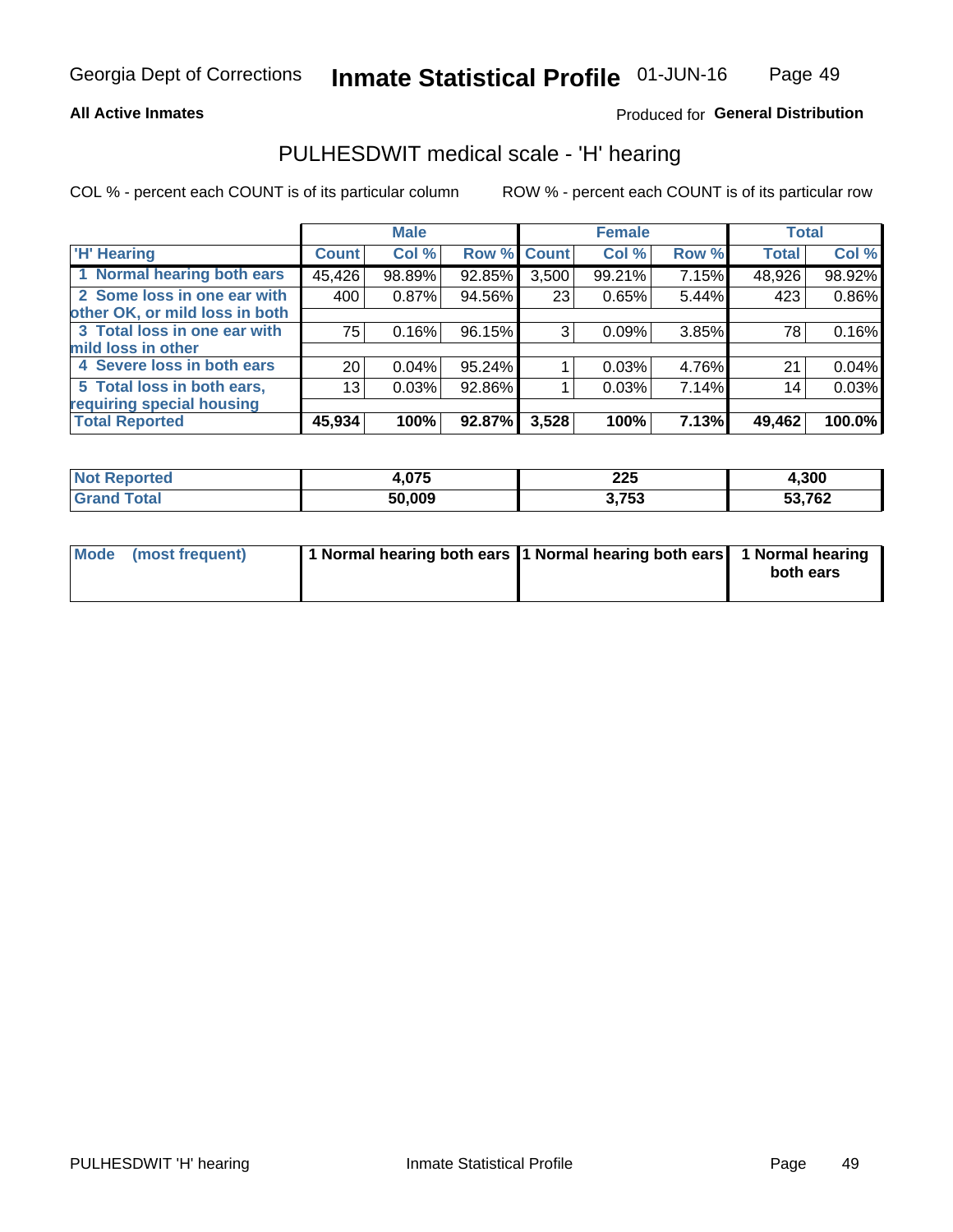## **All Active Inmates**

## Produced for General Distribution

## PULHESDWIT medical scale - 'E' vision

COL % - percent each COUNT is of its particular column

|                                 |              | <b>Male</b> |        |              | <b>Female</b> |        |              | <b>Total</b> |
|---------------------------------|--------------|-------------|--------|--------------|---------------|--------|--------------|--------------|
| 'E' Vision                      | <b>Count</b> | Col %       | Row %  | <b>Count</b> | Col %         | Row %  | <b>Total</b> | Col %        |
| 1 Correctable to 20/40 in both  | 35,716       | 78.54%      | 95.22% | 1,794        | 52.18%        | 4.78%  | 37,510       | 76.69%       |
| eyes                            |              |             |        |              |               |        |              |              |
| 2 Correctable to 20/70 in one   | 8,856        | 19.47%      | 86.09% | 1,431        | 41.62%        | 13.91% | 10,287       | 21.03%       |
| eye, may be blind in other      |              |             |        |              |               |        |              |              |
| 3 Correctable to 20/200 in one  | 748          | 1.64%       | 80.34% | 183          | 5.32%         | 19.66% | 931          | 1.90%        |
| eye, may be blind in other      |              |             |        |              |               |        |              |              |
| 4 One eye not correctable to    | 136          | 0.30%       | 83.44% | 27           | 0.79%         | 16.56% | 163          | 0.33%        |
| 20/200, other may be blind      |              |             |        |              |               |        |              |              |
| 5 Blind in both eyes, requiring | 18           | 0.04%       | 85.71% | 3            | 0.09%         | 14.29% | 21           | 0.04%        |
| special housing                 |              |             |        |              |               |        |              |              |
| <b>Total Reported</b>           | 45,474       | 100%        | 92.97% | 3,438        | 100%          | 7.03%  | 48,912       | 100%         |

| <b>Not Reported</b> | 4,535  | 24F<br>JIJ | 4,850        |
|---------------------|--------|------------|--------------|
| ີາtal               | 50,009 | 3,753      | 53,762<br>55 |

| Mode (most frequent) | 1 Correctable to 20/40 in both<br>eves | 1 Correctable to 20/40 in   1 Correctable to  <br>both eves | 20/40 in both eyes |  |
|----------------------|----------------------------------------|-------------------------------------------------------------|--------------------|--|
|                      |                                        |                                                             |                    |  |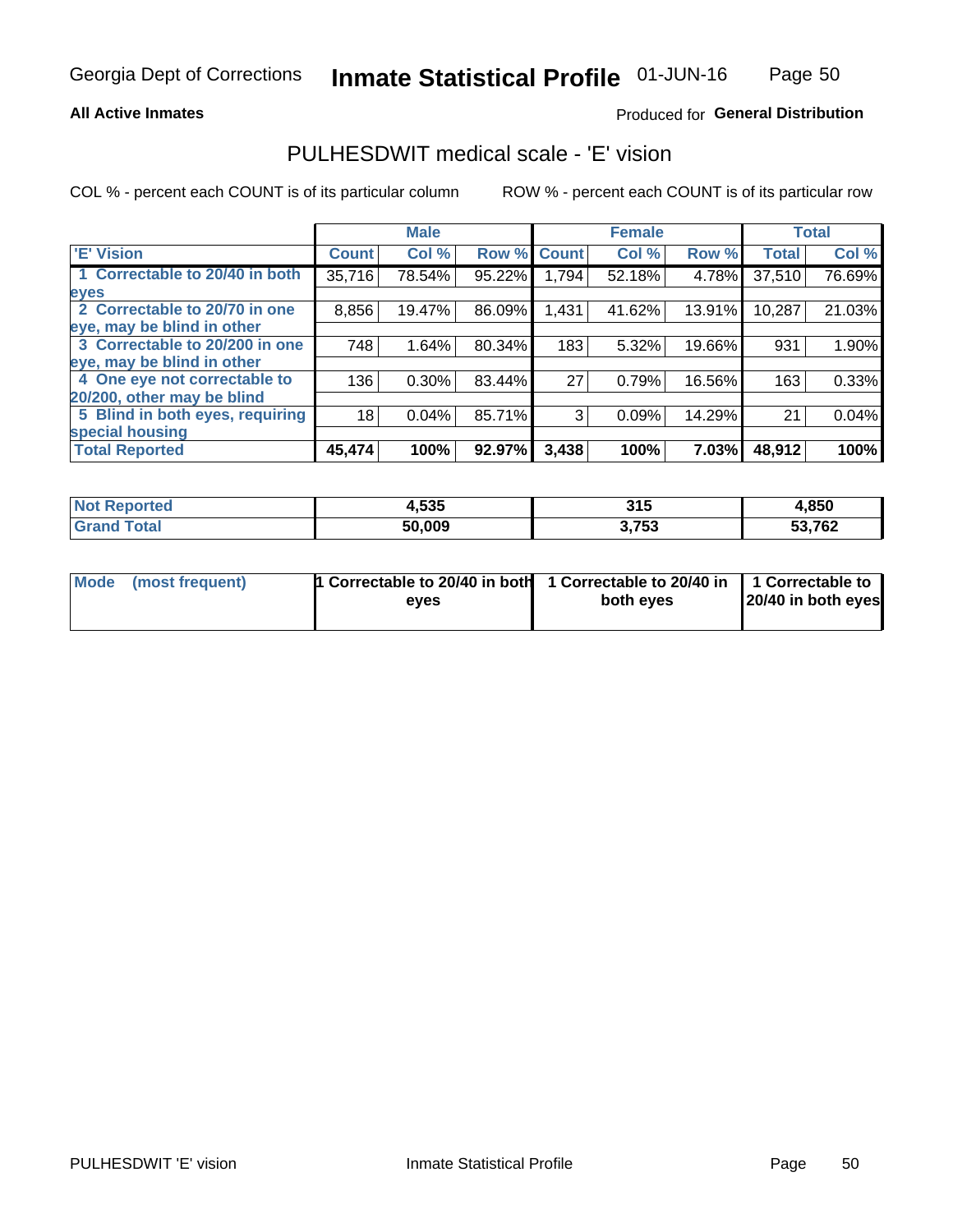## **All Active Inmates**

## Produced for General Distribution

# PULHESDWIT medical scale - 'S' pSychiatric

COL % - percent each COUNT is of its particular column

|                                        |              | <b>Male</b> |         |              | <b>Female</b> |        |              | <b>Total</b> |
|----------------------------------------|--------------|-------------|---------|--------------|---------------|--------|--------------|--------------|
| 'S' pSychiatric                        | <b>Count</b> | Col %       | Row %   | <b>Count</b> | Col %         | Row %  | <b>Total</b> | Col %        |
| 1 No impairment or disorders           | 39,723       | 87.73%      | 96.50%  | .442         | 45.20%        | 3.50%  | 41,165       | 84.93%       |
| 2 Stable, or in remission, or          | 4,378        | 9.67%       | 71.77%  | 1,722        | 53.98%        | 28.23% | 6,100        | 12.59%       |
| mild impairment or retardation         |              |             |         |              |               |        |              |              |
| 3 Requires moderate inpatient          | 978          | 2.16%       | 97.80%  | 22           | 0.69%         | 2.20%  | 1,000        | 2.06%        |
| treatment                              |              |             |         |              |               |        |              |              |
| 4 Requires intensive inpatient         | 191          | 0.42%       | 97.95%  |              | 0.13%         | 2.05%  | 195          | 0.40%        |
| treatment                              |              |             |         |              |               |        |              |              |
| <b>5 Requires Crisis Stabilization</b> |              | 0.02%       | 100.00% |              |               |        |              | 0.01%        |
| Unit (CSU) inpatient care              |              |             |         |              |               |        |              |              |
| <b>Total Reported</b>                  | 45,277       | 100%        | 93.42%  | 3,190        | 100%          | 6.58%  | 48,467       | 100%         |

| <b>Not Reported</b> | フクク<br>4. I JŁ | 563   | 5,295        |
|---------------------|----------------|-------|--------------|
| Total               | 50,009         | 3,753 | 53,762<br>აა |

| Mode (most frequent) | <b>1 No impairment or disorders 2 Stable, or in remission, 1 No impairment or</b> |                       |           |
|----------------------|-----------------------------------------------------------------------------------|-----------------------|-----------|
|                      |                                                                                   | or mild impairment or | disorders |
|                      |                                                                                   | retardation           |           |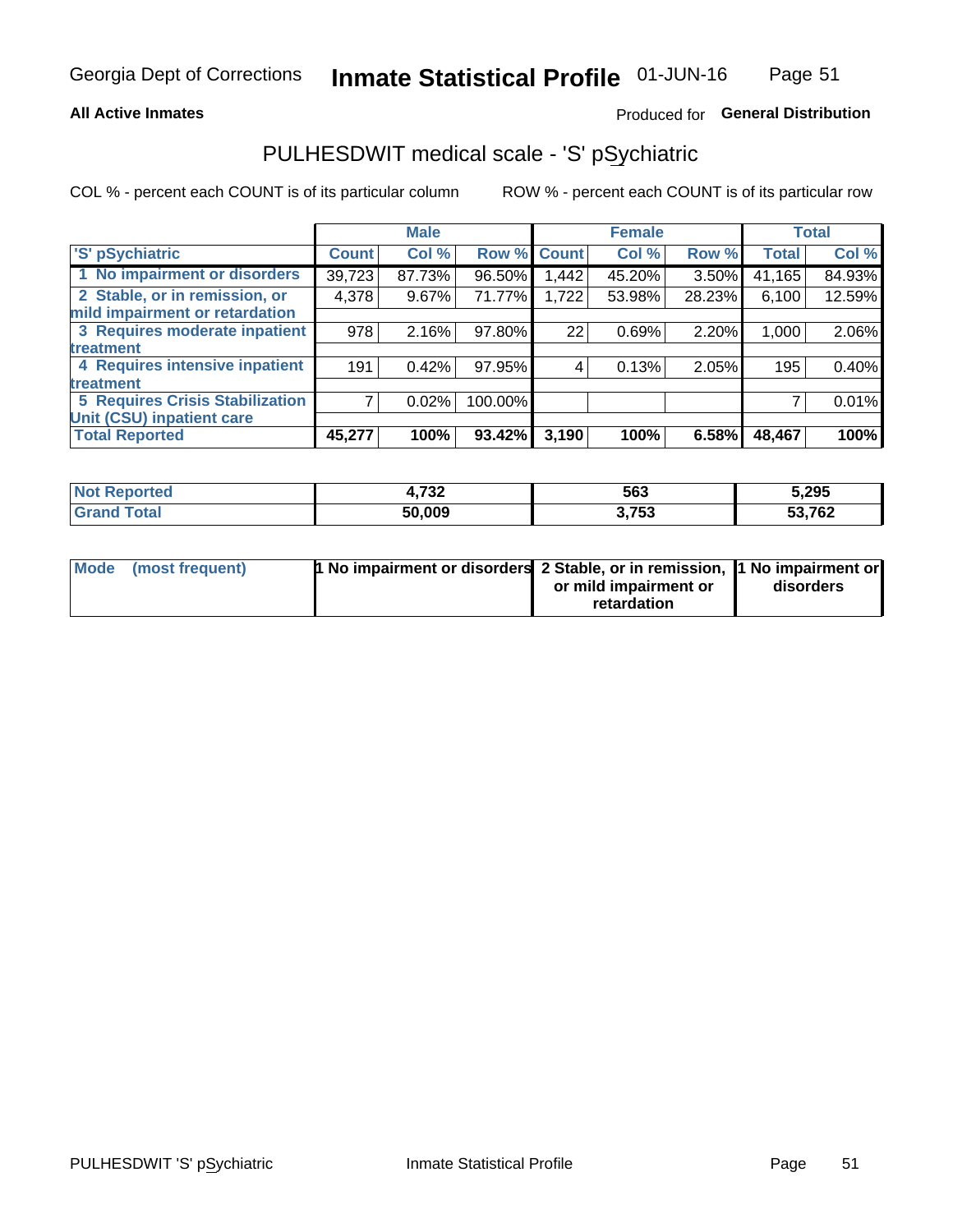## **All Active Inmates**

## Produced for General Distribution

# PULHESDWIT medical scale - 'D' dental

COL % - percent each COUNT is of its particular column

|                                 |              | <b>Male</b> |         |              | <b>Female</b> |       |              | <b>Total</b> |
|---------------------------------|--------------|-------------|---------|--------------|---------------|-------|--------------|--------------|
| 'D' Dental                      | <b>Count</b> | Col %       | Row %   | <b>Count</b> | Col %         | Row % | <b>Total</b> | Col %        |
| 1 Minimal routine dental health | 25,893       | 59.81%      | 92.23%  | 2,181        | 65.69%        | 7.77% | 28,074       | 60.23%       |
| <b>needs</b>                    |              |             |         |              |               |       |              |              |
| 2 Moderate cavities and/or gum  | 14,314       | 33.06%      | 94.39%  | 850          | 25.60%        | 5.61% | 15,164       | 32.53%       |
| disease                         |              |             |         |              |               |       |              |              |
| 3 Extensive gum disease         | 3,034        | 7.01%       | 91.36%  | 287          | 8.64%         | 8.64% | 3,321        | 7.12%        |
| and/or widespread decay         |              |             |         |              |               |       |              |              |
| 4 Urgent need for dental        | 50           | 0.12%       | 96.15%  | 2            | $0.06\%$      | 3.85% | 52           | 0.11%        |
| <b>services</b>                 |              |             |         |              |               |       |              |              |
| 5 Life-threatening disease or   |              | 0.01%       | 100.00% |              |               |       |              | 0.01%        |
| extreme pain or infection       |              |             |         |              |               |       |              |              |
| <b>Total Reported</b>           | 43,292       | 100%        | 92.88%  | 3,320        | 100%          | 7.12% | 46,612       | 100%         |

| <b>Not Reported</b>   | $c - 747$ | "^^<br>400 | 7,150  |
|-----------------------|-----------|------------|--------|
| <b>Total</b><br>Grand | 50,009    | 3,753      | 53,762 |

| 1 Minimal routine dental<br>Mode<br>(most frequent)<br>health needs | 1 Minimal routine dental 1 Minimal routine<br>health needs | dental health<br>needs |
|---------------------------------------------------------------------|------------------------------------------------------------|------------------------|
|---------------------------------------------------------------------|------------------------------------------------------------|------------------------|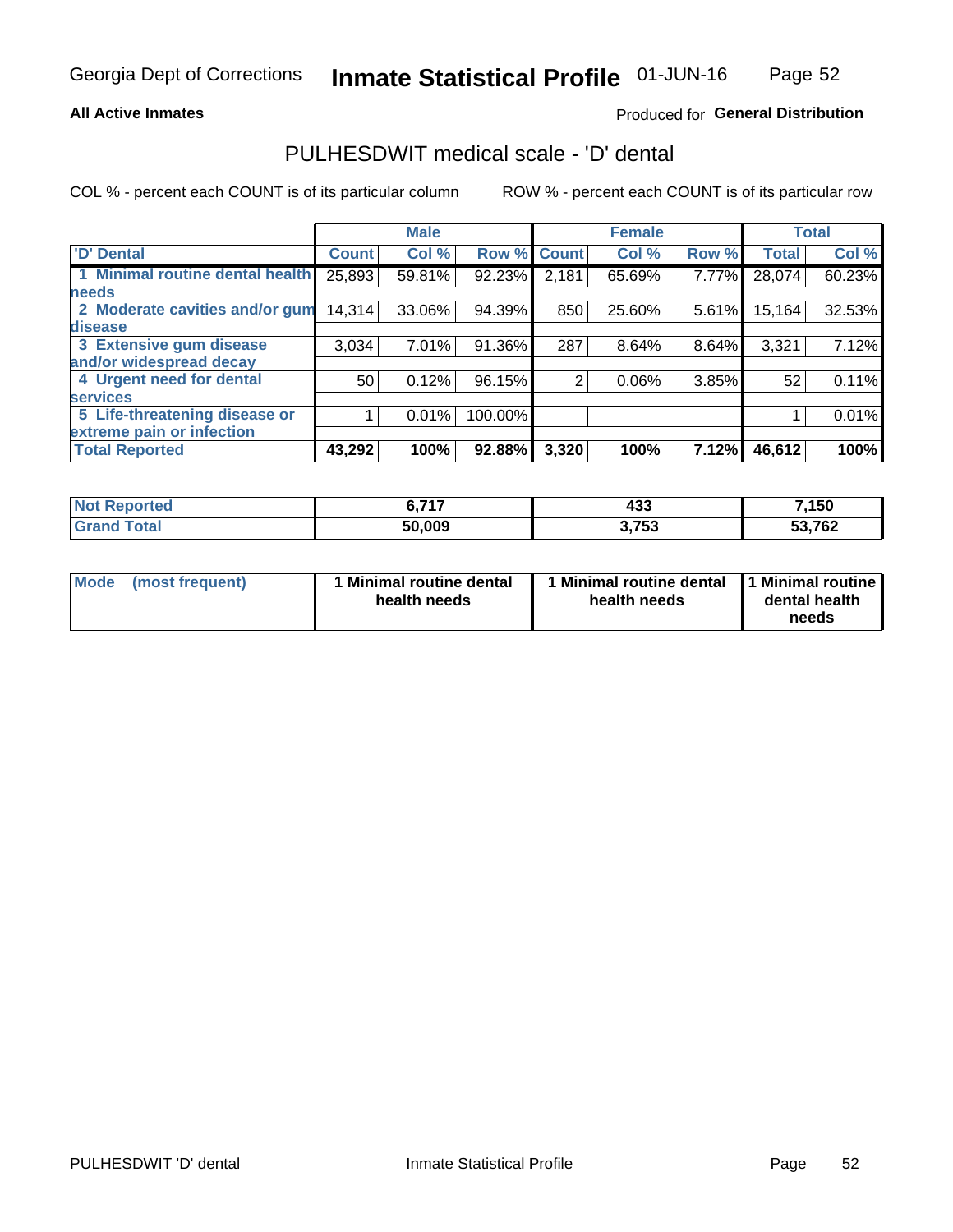## **All Active Inmates**

## Produced for General Distribution

# PULHESDWIT medical scale - 'W' work ability

COL % - percent each COUNT is of its particular column

|                                 |              | <b>Male</b> |             |       | <b>Female</b> |        |              | <b>Total</b> |
|---------------------------------|--------------|-------------|-------------|-------|---------------|--------|--------------|--------------|
| 'W' work ability                | <b>Count</b> | Col %       | Row % Count |       | Col %         | Row %  | <b>Total</b> | Col %        |
| 1 Unrestricted work or activity | 39,013       | 84.91%      | 93.17%      | 2,861 | 80.96%        | 6.83%  | 41,874       | 84.62%       |
| 2 Minor restrictions on type of | 5,502        | 11.97%      | 91.32%      | 523   | 14.80%        | 8.68%  | 6,025        | 12.18%       |
| <b>work</b>                     |              |             |             |       |               |        |              |              |
| 3 Moderate restrictions on type | 974          | 2.12%       | 93.74%      | 65    | 1.84%         | 6.26%  | 1,039        | 2.10%        |
| of work                         |              |             |             |       |               |        |              |              |
| 4 Major restrictions on type of | 327          | 0.71%       | 87.90%      | 45    | 1.27%         | 12.10% | 372          | 0.75%        |
| <b>work</b>                     |              |             |             |       |               |        |              |              |
| 5 Cannot work under any         | 132          | 0.29%       | 76.74%      | 40    | 1.13%         | 23.26% | 172          | 0.35%        |
| <b>circumstances</b>            |              |             |             |       |               |        |              |              |
| <b>Total Reported</b>           | 45,948       | 100%        | 92.86%      | 3,534 | 100%          | 7.14%  | 49,482       | 100%         |

| <b>Not Reported</b> | 1.061  | <b>210</b><br>4 I J | 4,280  |
|---------------------|--------|---------------------|--------|
| Total<br>Grand      | 50,009 | 3,753               | 53,762 |

| <b>Mode</b>     | 1 Unrestricted work or | 1 Unrestricted work or | 1 Unrestricted   |
|-----------------|------------------------|------------------------|------------------|
| (most frequent) | activity               | activity               | work or activity |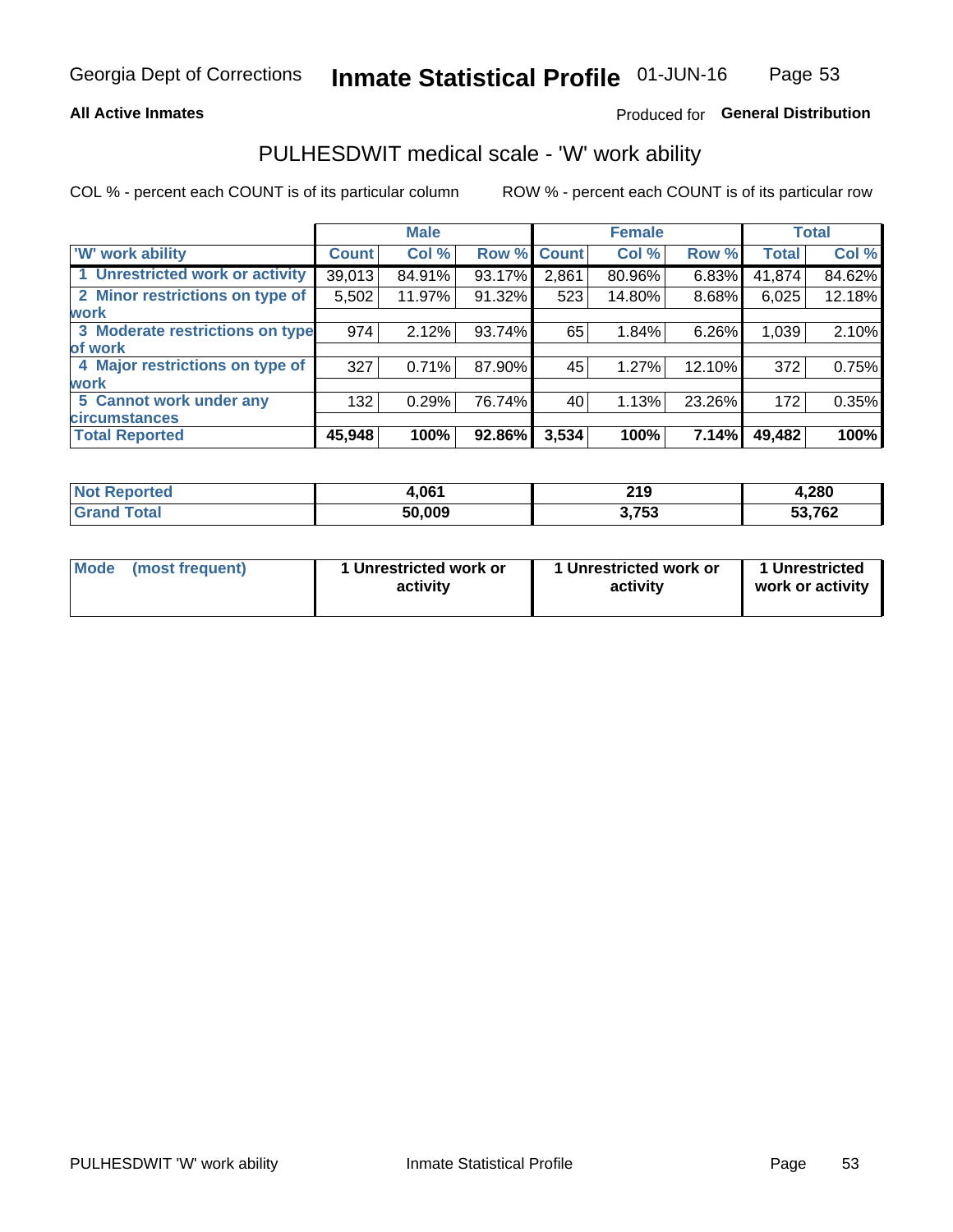### **All Active Inmates**

## Produced for General Distribution

# PULHESDWIT medical scale - 'I' impairment

COL % - percent each COUNT is of its particular column

|                                                              |              | <b>Male</b> |        |             | <b>Female</b> |        |              | <b>Total</b> |
|--------------------------------------------------------------|--------------|-------------|--------|-------------|---------------|--------|--------------|--------------|
| <b>T' Impairment</b>                                         | <b>Count</b> | Col %       |        | Row % Count | Col %         | Row %  | <b>Total</b> | Col %        |
| 1 No impairments or<br>disabilities                          | 45,614       | 99.29%      | 92.85% | 3,512       | 99.35%        | 7.15%  | 49,126       | 99.30%       |
| 2 Wheelchair-bound but<br>otherwise OK                       | 221          | 0.48%       | 94.44% | 13          | 0.37%         | 5.56%  | 234          | 0.47%        |
| <b>3 Needs low-level Assisted</b><br>Living (level I)        | 40           | 0.09%       | 86.96% | 6           | 0.17%         | 13.04% | 46           | 0.09%        |
| 4 Needs moderate Assisted<br>Living (level II)               | 12           | 0.03%       | 92.31% |             | 0.03%         | 7.69%  | 13           | 0.03%        |
| <b>5 Needs maximal Assisted</b><br><b>Living (level III)</b> | 52           | 0.11%       | 94.55% | 3           | 0.08%         | 5.45%  | 55           | 0.11%        |
| <b>Total Reported</b>                                        | 45,939       | 100%        | 92.85% | 3,535       | 100%          | 7.15%  | 49,474       | 100%         |

| <b>Not</b>           | .07c    | 218    | 4,288         |
|----------------------|---------|--------|---------------|
| Reported             | 1.v / u | $\sim$ |               |
| <b>Total</b><br>Grai | 50,009  | ,753   | 53,762<br>აა. |

| Mode | (most frequent) | 1 No impairments or<br>disabilities | 1 No impairments or<br>disabilities | 1 No impairments<br>or disabilities |
|------|-----------------|-------------------------------------|-------------------------------------|-------------------------------------|
|------|-----------------|-------------------------------------|-------------------------------------|-------------------------------------|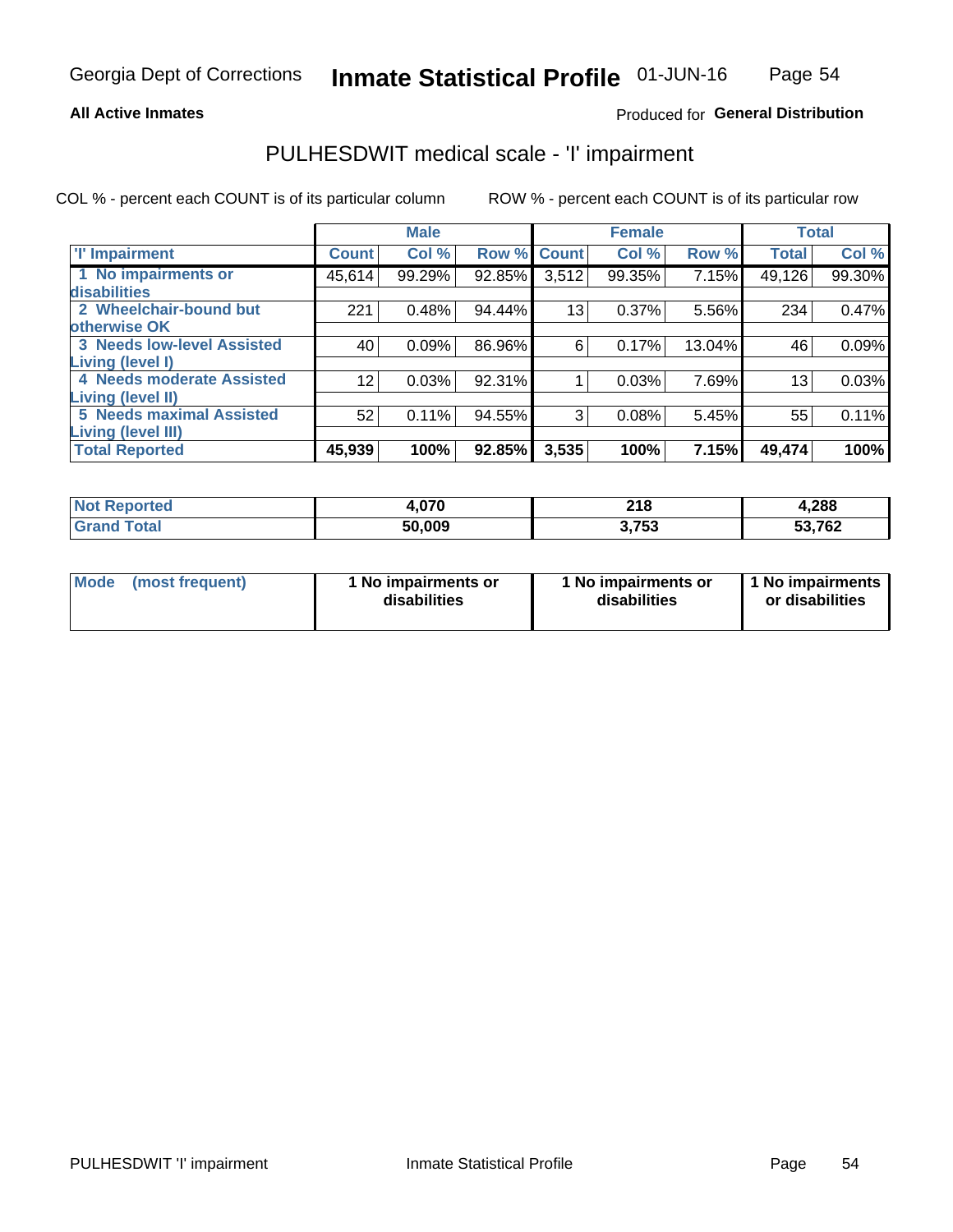## **All Active Inmates**

## Produced fo General Distribution

# PULHESDWIT medical scale - 'T' transportability

COL % - percent each COUNT is of its particular column

|                              |              | <b>Male</b> |         |              | <b>Female</b> |        |              | <b>Total</b> |
|------------------------------|--------------|-------------|---------|--------------|---------------|--------|--------------|--------------|
| <b>T' Transportability</b>   | <b>Count</b> | Col %       | Row %   | <b>Count</b> | Col %         | Row %  | <b>Total</b> | Col %        |
| 1 Can be transported in any  | 45,736       | 99.53%      | 92.88%  | 3,504        | 99.60%        | 7.12%  | 49,240       | 99.54%       |
| ordinary approved vehicle    |              |             |         |              |               |        |              |              |
| 2 Wheelchair-bound, not      | 44           | 0.10%       | 93.62%  | 3            | 0.09%         | 6.38%  | 47           | 0.10%        |
| needing special vehicle      |              |             |         |              |               |        |              |              |
| 3 Wheelchair-bound, requires | 9            | 0.02%       | 100.00% |              |               |        | 9            | 0.02%        |
| special vehicle              |              |             |         |              |               |        |              |              |
| 4 Needs specially-equipped   | 6            | 0.01%       | 85.71%  |              | 0.03%         | 14.29% |              | 0.01%        |
| medical vehicle              |              |             |         |              |               |        |              |              |
| <b>5 Requires ambulance</b>  | 157          | 0.34%       | 94.01%  | 10           | 0.28%         | 5.99%  | 167          | 0.34%        |
| transport                    |              |             |         |              |               |        |              |              |
| <b>Total Reported</b>        | 45,952       | 100%        | 92.89%  | 3,518        | 100%          | 7.11%  | 49,470       | 100.0%       |

| <b>:ported</b> | +,057  | 235           | 4,292  |
|----------------|--------|---------------|--------|
| <b>ota</b>     | 50,009 | フドク<br>ט, ו ט | 53,762 |

|  | Mode (most frequent) | 1 Can be transported in any 1 Can be transported in any<br>ordinary approved vehicle   ordinary approved vehicle   transported in any |  | 1 Can be<br>  ordinary approved  <br>vehicle |
|--|----------------------|---------------------------------------------------------------------------------------------------------------------------------------|--|----------------------------------------------|
|--|----------------------|---------------------------------------------------------------------------------------------------------------------------------------|--|----------------------------------------------|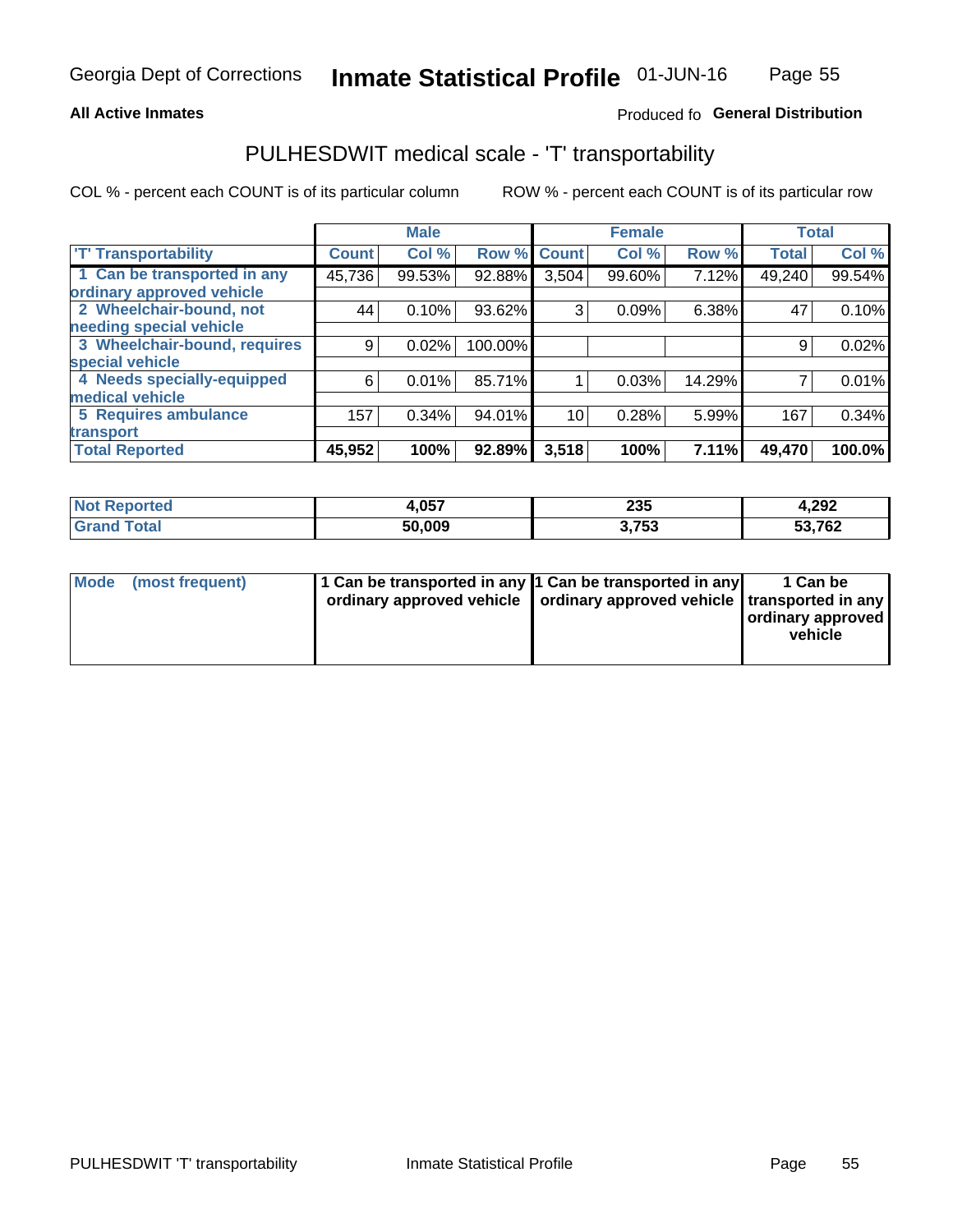#### Inmate Statistical Profile 01-JUN-16 Page 56

**All Active Inmates** 

### Produced for General Distribution

## Number of prior Georgia incarcerations

COL % - percent each COUNT is of its particular column

|                                       |              | <b>Male</b> |                    |       | <b>Female</b> |       |        | <b>Total</b> |
|---------------------------------------|--------------|-------------|--------------------|-------|---------------|-------|--------|--------------|
| <b>Num of Prior GA Incarcerations</b> | <b>Count</b> | Col %       | <b>Row % Count</b> |       | Col %         | Row % | Total  | Col %        |
| $\bf{0}$                              | 27,959       | 55.91%      | 91.28%             | 2,671 | 71.17%        | 8.72% | 30,630 | 56.97%       |
|                                       | 9,309        | 18.61%      | 94.37%             | 555   | 14.79%        | 5.63% | 9,864  | 18.35%       |
| $\mathbf{2}$                          | 5,266        | 10.53%      | 95.80%             | 231   | 6.16%         | 4.20% | 5,497  | 10.22%       |
| 3                                     | 3,125        | 6.25%       | 96.07%             | 128   | 3.41%         | 3.93% | 3,253  | 6.05%        |
| 4                                     | 1,745        | 3.49%       | 96.57%             | 62    | 1.65%         | 3.43% | 1,807  | 3.36%        |
| 5                                     | 1,091        | 2.18%       | 96.38%             | 41    | 1.09%         | 3.62% | 1,132  | 2.11%        |
| <b>More Than 5</b>                    | 1,514        | 3.03%       | 95.88%             | 65    | 1.73%         | 4.12% | 1,579  | 2.94%        |
| <b>Total Reported</b>                 | 50,009       | 100%        | 93.02%             | 3,753 | 100%          | 6.98% | 53,762 | 100%         |

| <b>Not</b><br>Reported      |        |       |        |
|-----------------------------|--------|-------|--------|
| Total<br>"Gran <sub>"</sub> | 50,009 | 3,753 | 53,762 |

| Mean (average)       | .05 | .oz | 1.02 |
|----------------------|-----|-----|------|
| Median (middle)      |     |     |      |
| Mode (most frequent) |     |     |      |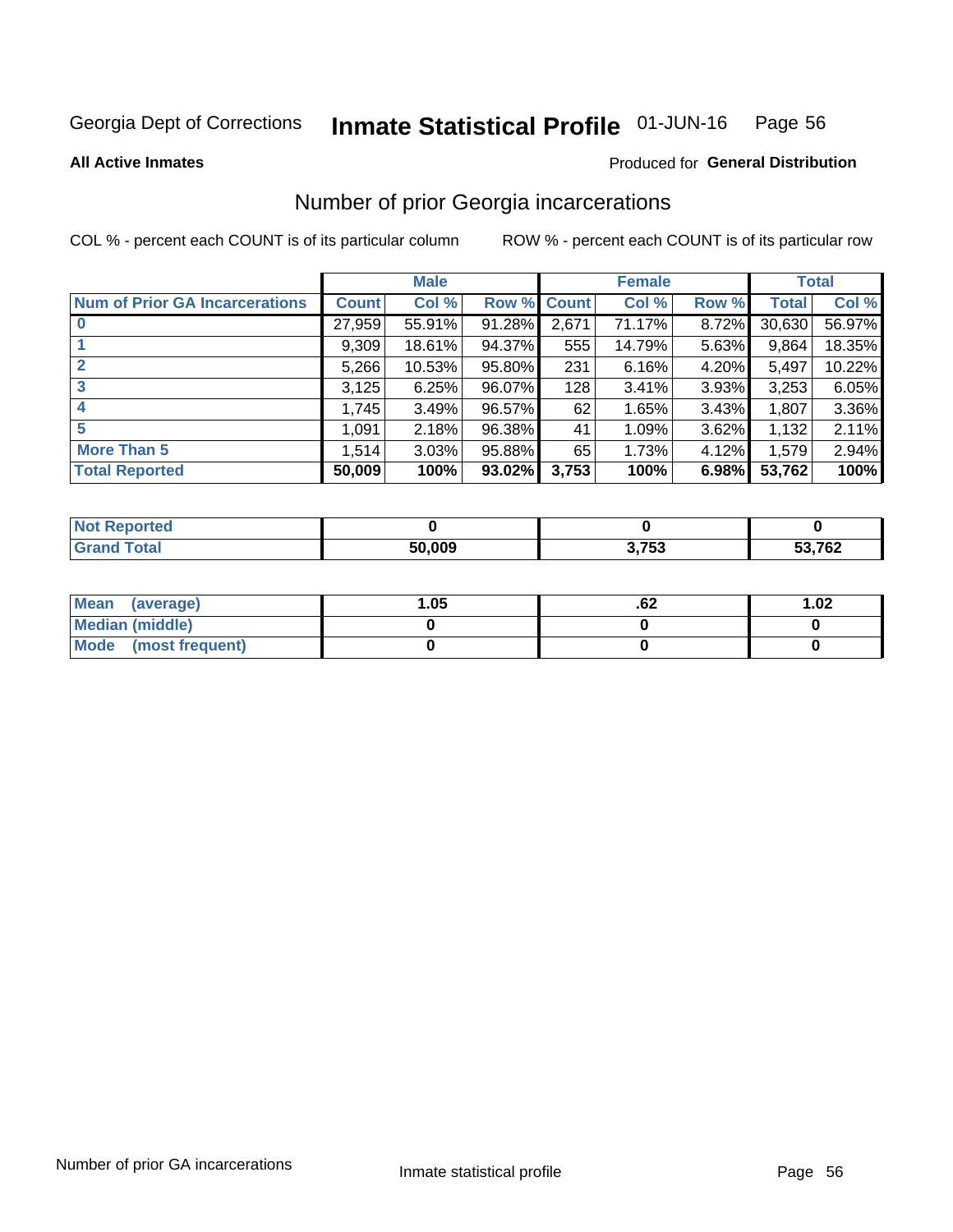#### Inmate Statistical Profile 01-JUN-16 Page 57

**All Active Inmates** 

### Produced for General Distribution

## Prison sentence in years

COL % - percent each COUNT is of its particular column

ROW % - percent each COUNT is of its particular row

|                                 |              | <b>Male</b> |         |              | <b>Female</b> |        |              | <b>Total</b> |
|---------------------------------|--------------|-------------|---------|--------------|---------------|--------|--------------|--------------|
| <b>Prison Sentence In Years</b> | <b>Count</b> | Col %       | Row %   | <b>Count</b> | Col %         | Row %  | <b>Total</b> | Col %        |
| $0 - 1$                         | 426          | 0.85%       | 92.61%  | 34           | 0.91%         | 7.39%  | 460          | 0.86%        |
| $1.1 - 2$                       | 657          | 1.31%       | 90.75%  | 67           | 1.79%         | 9.25%  | 724          | 1.35%        |
| $2.1 - 3$                       | 985          | 1.97%       | 89.30%  | 118          | 3.14%         | 10.70% | 1,103        | 2.05%        |
| $3.1 - 4$                       | 858          | 1.72%       | 89.84%  | 97           | 2.58%         | 10.16% | 955          | 1.78%        |
| $4.1 - 5$                       | 1,923        | 3.85%       | 89.32%  | 230          | 6.13%         | 10.68% | 2,153        | 4.00%        |
| $5.1 - 6$                       | 1,134        | 2.27%       | 90.00%  | 126          | 3.36%         | 10.00% | 1,260        | 2.34%        |
| $6.1 - 7$                       | 1,107        | 2.21%       | 90.96%  | 110          | 2.93%         | 9.04%  | 1,217        | 2.26%        |
| $7.1 - 8$                       | 1,193        | 2.39%       | 92.27%  | 100          | 2.66%         | 7.73%  | 1,293        | 2.41%        |
| $8.1 - 9$                       | 1,249        | 2.50%       | 93.14%  | 92           | 2.45%         | 6.86%  | 1,341        | 2.49%        |
| $9.1 - 10$                      | 4,389        | 8.78%       | 89.99%  | 488          | 13.00%        | 10.01% | 4,877        | 9.07%        |
| $10.1 - 12$                     | 2,544        | 5.09%       | 91.25%  | 244          | 6.50%         | 8.75%  | 2,788        | 5.19%        |
| $12.1 - 15$                     | 5,194        | 10.39%      | 92.01%  | 451          | 12.02%        | 7.99%  | 5,645        | 10.50%       |
| $15.1 - 20$                     | 9,558        | 19.11%      | 93.76%  | 636          | 16.95%        | 6.24%  | 10,194       | 18.96%       |
| 20.1 - Over                     | 10,251       | 20.50%      | 94.92%  | 549          | 14.63%        | 5.08%  | 10,800       | 20.09%       |
| <b>Life</b>                     | 7,150        | 14.30%      | 95.13%  | 366          | 9.75%         | 4.87%  | 7,516        | 13.98%       |
| <b>Life Without Parole</b>      | 1,166        | 2.33%       | 96.52%  | 42           | 1.12%         | 3.48%  | 1,208        | 2.25%        |
| <b>Death</b>                    | 144          | 0.29%       | 100.00% |              |               |        | 144          | 0.27%        |
| <b>Youthful Offenders</b>       | 81           | 0.16%       | 96.43%  | 3            | 0.08%         | 3.57%  | 84           | 0.16%        |
| <b>Total Reported</b>           | 50,009       | 100%        | 93.02%  | 3,753        | 100%          | 6.98%  | 53,762       | 100.0%       |

| ported<br>I NOT |     |                    |        |
|-----------------|-----|--------------------|--------|
|                 | nnn | <b>753</b><br>1 JJ | 53,762 |

### **Determinate (numeric) sentences only**

| <b>Mear</b> | . .<br>. .<br>. | 19.99 | 24C<br>$-1.00$ |
|-------------|-----------------|-------|----------------|
|             |                 |       |                |

All sentences (including determinate), with life, life without parole, and death sentences figured at 45 years

| -- --<br>$^{\dagger}$ Me:<br>24.72<br>$\sim$<br>n<br>.<br>$ -$ |  |  |  |
|----------------------------------------------------------------|--|--|--|
|                                                                |  |  |  |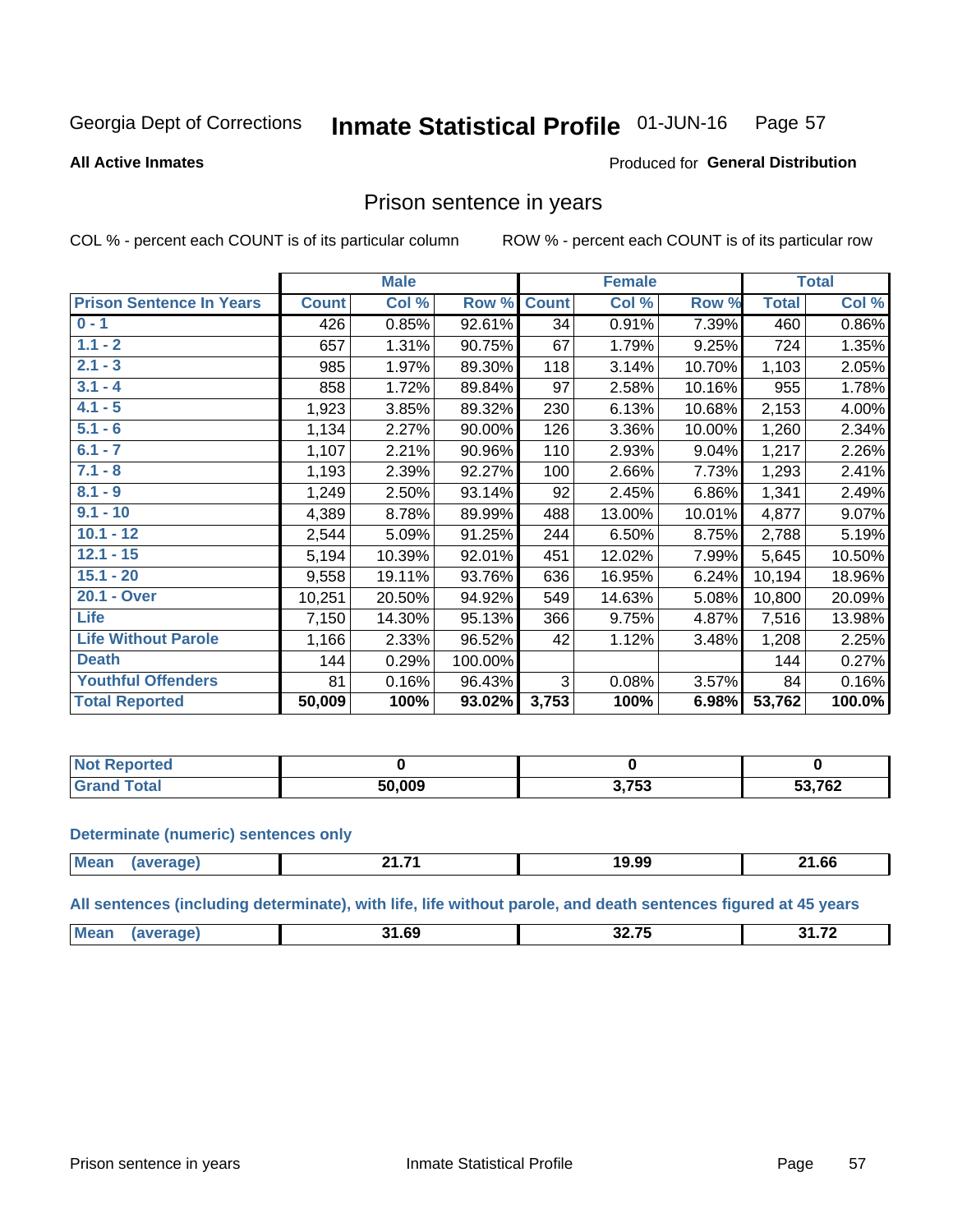#### Inmate Statistical Profile 01-JUN-16 Page 58

### **All Active Inmates**

## **Produced for General Distribution**

# Primary offense, broken out into felonies vs misdemeanors

COL % - percent each COUNT is of its particular column

|                                  |              | <b>Male</b> |                 |                    | <b>Female</b> |       | Total  |        |
|----------------------------------|--------------|-------------|-----------------|--------------------|---------------|-------|--------|--------|
| <b>Felonies and Misdemeanors</b> | <b>Count</b> | Col%        |                 | <b>Row % Count</b> | Col%          | Row % | Total, | Col %  |
| <b>Felonies</b>                  | 49,797       | 99.82%      | 93.01%          | 3.743              | 99.92%        | 6.99% | 53.540 | 99.82% |
| <b>Misdemeanors</b>              | 91           | 18%         | 96.81%          |                    | .08%          | 3.19% | 94     | 18%    |
| <b>Total Reported</b>            | 49,888       | 100%        | $93.02\%$ 3,746 |                    | 100%          | 6.98% | 53,634 | 100%   |

| <b>Not</b><br>rted<br>--- | 10/<br>. |        | റാ<br>1 Z O   |
|---------------------------|----------|--------|---------------|
| ' Gran⊾<br>⊺otai          | 50.009   | 49,895 | 53,762<br>JJ. |

|  | Mo | . | a masa sa sa<br>. | onies<br>. |
|--|----|---|-------------------|------------|
|--|----|---|-------------------|------------|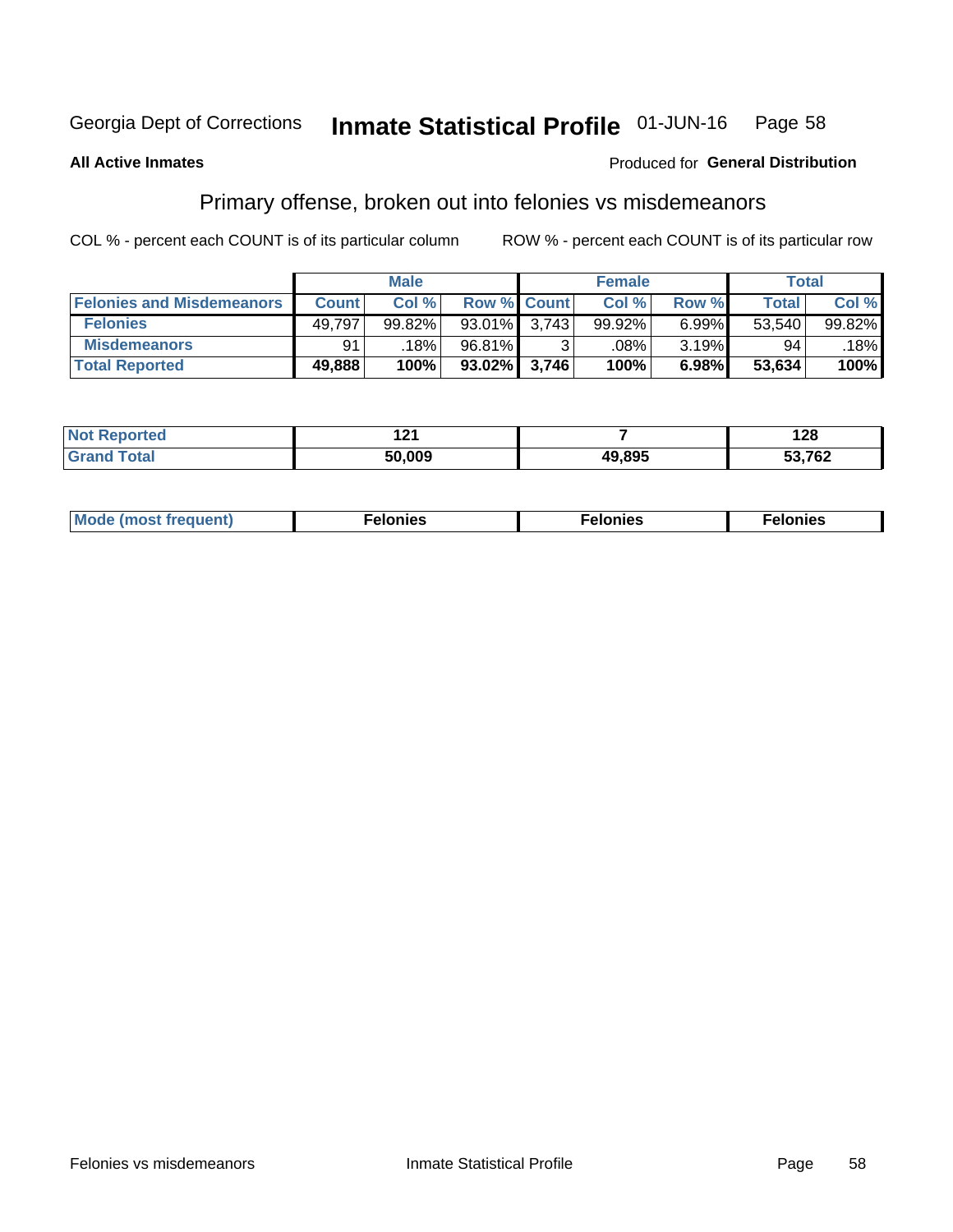#### Inmate Statistical Profile 01-JUN-16 Page 59

### **All Active Inmates**

### Produced for General Distribution

# Primary offense, broken out into six broad crime categories

COL % - percent each COUNT is of its particular column

|                                 |              | <b>Male</b> |           |             | <b>Female</b> |        |              | <b>Total</b> |
|---------------------------------|--------------|-------------|-----------|-------------|---------------|--------|--------------|--------------|
| <b>Crime Categories</b>         | <b>Count</b> | Col %       |           | Row % Count | Col %         | Row %  | <b>Total</b> | Col %        |
| <b>Violent</b>                  | 25,579       | 51.23%      | 94.03%    | 1,625       | 43.30%        | 5.97%  | 27,204       | 50.67%       |
| <b>Sex Crime</b><br>2           | 8,245        | 16.51%      | 98.38%    | 136         | 3.62%         | 1.62%  | 8,381        | 15.61%       |
| $\mathbf{3}$<br><b>Property</b> | 8,305        | 16.63%      | 88.90%    | 1,037       | 27.63%        | 11.10% | 9,342        | 17.40%       |
| <b>Drug</b><br>4                | 5,496        | 11.01%      | 87.85%    | 760         | 20.25%        | 12.15% | 6,256        | 11.65%       |
| <b>Habit/DUI</b><br>5           | 112          | .22%        | 91.06%    | 11          | .29%          | 8.94%  | 123          | .23%         |
| <b>Other</b><br>6               | 2,197        | 4.40%       | 92.27%    | 184         | 4.90%         | 7.73%  | 2,381        | 4.43%        |
| <b>Total Reported</b>           | 49,934       | 100%        | $93.01\%$ | 3,753       | 100%          | 6.99%  | 53,687       | 100%         |

| rtea<br>NO       |        |                 | --<br>w |
|------------------|--------|-----------------|---------|
| $F_{\mathbf{A}}$ | 50.009 | 2 フドマ<br>ניט וו | 53,762  |

| Mo<br>uent)<br>nos | .<br>/iolent | <br>Violent | - --<br><b>Tiolent</b> |
|--------------------|--------------|-------------|------------------------|
|                    |              |             |                        |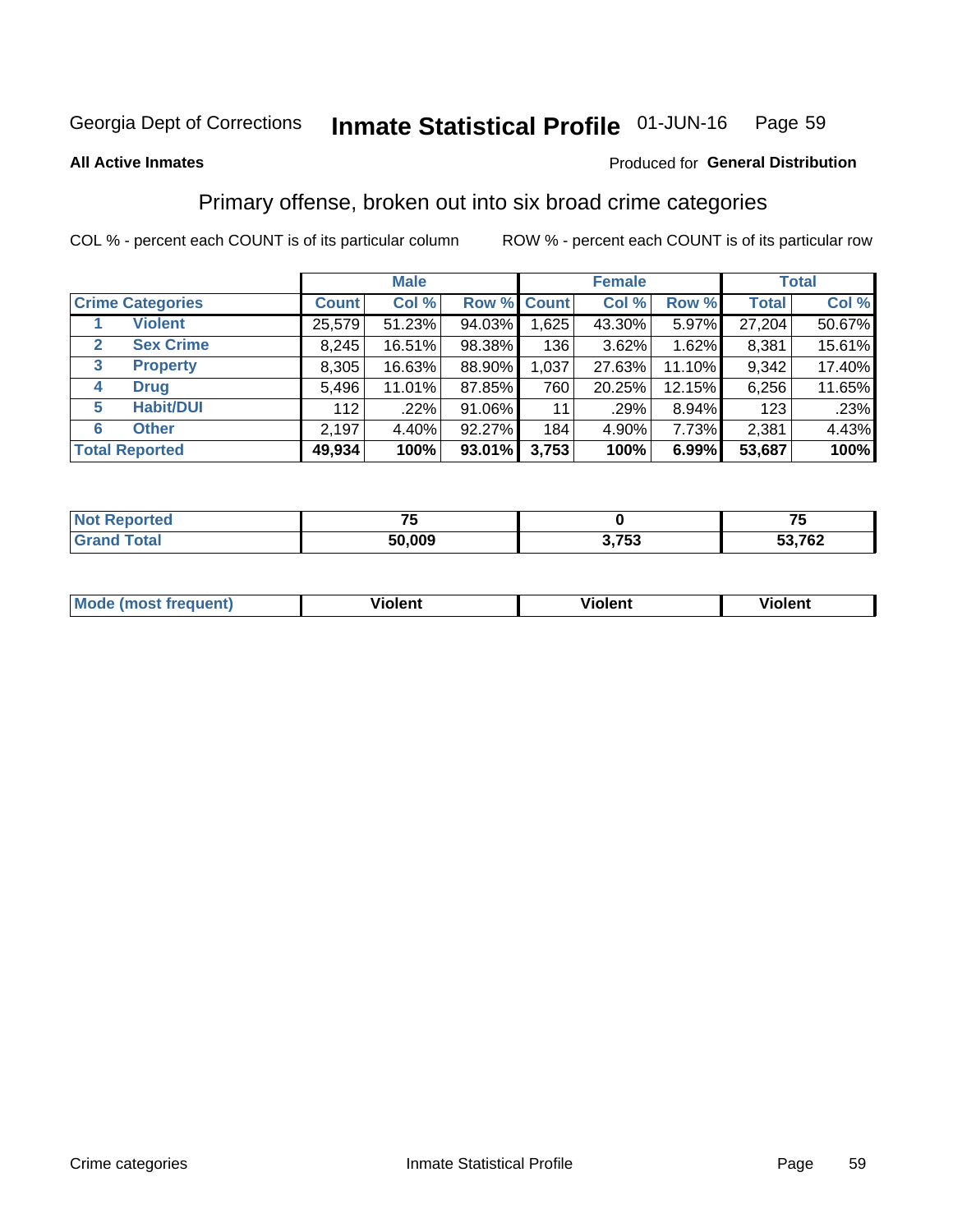### Inmate Statistical Profile 01-JUN-16 Page 60

### **All Active Inmates**

## **Produced for General Distribution**

# Primary offense, detailed offense code

COL % - percent each COUNT is of its particular column

|                                            |                | <b>Male</b> |         |                 | <b>Female</b> |        |                         | <b>Total</b> |
|--------------------------------------------|----------------|-------------|---------|-----------------|---------------|--------|-------------------------|--------------|
| <b>Primary Offense</b>                     | <b>Count</b>   | Col %       | Row %   | <b>Count</b>    | Col %         | Row %  | <b>Total</b>            | Col %        |
| <b>Abuse Neglect Elder/Disab (2812)</b>    | 41             | .08%        | 66.13%  | 21              | .56%          | 33.87% | 62                      | .12%         |
| Agg Aslt W Intnt To Rape (2095)            | 63             | .13%        | 100.00% |                 |               |        | 63                      | .12%         |
| <b>Agg Sex Battery Atmpt (2099)</b>        | 1              | .01%        | 100.00% |                 |               |        | 1                       | .01%         |
| <b>Aggrav Assault (1302)</b>               | 4,944          | 9.90%       | 94.23%  | 303             | 8.07%         | 5.77%  | 5,247                   | 9.77%        |
| <b>Aggrav Assault Peace Ofcr</b><br>(1314) | 286            | .57%        | 94.70%  | 16              | .43%          | 5.30%  | 302                     | .56%         |
| <b>Aggrav Battery (1305)</b>               | 1,215          | 2.43%       | 93.68%  | 82              | 2.18%         | 6.32%  | 1,297                   | 2.42%        |
| <b>Aggrav Battery Peace Ofcr</b><br>(1315) | 27             | .05%        | 100.00% |                 |               |        | 27                      | .05%         |
| <b>Aggrav Ch Molest Atmpt (2096)</b>       | 1              | .01%        | 100.00% |                 |               |        | 1                       | .01%         |
| <b>Aggrav Child Molestation (2021)</b>     | 1,247          | 2.50%       | 98.34%  | 21              | .56%          | 1.66%  | 1,268                   | 2.36%        |
| <b>Aggrav Cruelty To Animals</b><br>(2972) | 12             | .02%        | 100.00% |                 |               |        | 12                      | .02%         |
| <b>Aggrav Sexual Battery (2009)</b>        | 214            | .43%        | 99.53%  | 1               | .03%          | .47%   | 215                     | .40%         |
| <b>Aggrav Sodomy (2003)</b>                | 205            | .41%        | 98.56%  | 3               | .08%          | 1.44%  | 208                     | .39%         |
| <b>Aggrav Stalking (1321)</b>              | 288            | .58%        | 96.97%  | 9               | .24%          | 3.03%  | 297                     | .55%         |
| <b>Aggravated Assault On 65+</b><br>(1304) | 5              | .01%        | 83.33%  | 1               | .03%          | 16.67% | 6                       | .01%         |
| <b>Alter Id (1506)</b>                     | 3              | .01%        | 100.00% |                 |               |        | 3                       | .01%         |
| <b>Armed Robbery (1902)</b>                | 5,826          | 11.67%      | 96.60%  | 205             | 5.46%         | 3.40%  | 6,031                   | 11.23%       |
| Arson 1st Degree (1401)                    | 58             | .12%        | 85.29%  | 10              | .27%          | 14.71% | 68                      | .13%         |
| <b>Arson 2nd Degree (1402)</b>             | 10             | .02%        | 90.91%  | 1               | .03%          | 9.09%  | 11                      | .02%         |
| <b>Arson 3rd Degree (1403)</b>             | 3              | .01%        | 75.00%  | 1               | .03%          | 25.00% | 4                       | .01%         |
| <b>Arson Misc (1400)</b>                   | 1              | .01%        | 100.00% |                 |               |        | 1                       | .01%         |
| Ass W/ Int Transmit Hiv (1313)             | 1              | .01%        | 50.00%  | 1               | .03%          | 50.00% | $\overline{2}$          | .01%         |
| <b>Atmpt Aggrav Assault (1303)</b>         | 5              | .01%        | 83.33%  | 1               | .03%          | 16.67% | 6                       | .01%         |
| <b>Atmpt Aggrav Sodomy (2093)</b>          | 3              | .01%        | 100.00% |                 |               |        | 3                       | .01%         |
| <b>Atmpt Armed Robbery (1992)</b>          | 93             | .19%        | 96.88%  | 3               | .08%          | 3.13%  | 96                      | .18%         |
| <b>Atmpt Burglary (1690)</b>               | 27             | .05%        | 100.00% |                 |               |        | 27                      | .05%         |
| <b>Atmpt Child Molestation (2094)</b>      | 26             | .05%        | 100.00% |                 |               |        | 26                      | .05%         |
| <b>Atmpt Kidnap (1390)</b>                 | 4              | .01%        | 100.00% |                 |               |        | 4                       | .01%         |
| <b>Atmpt Murder (1190)</b>                 | 89             | .18%        | 92.71%  | 7               | .19%          | 7.29%  | 96                      | .18%         |
| Atmpt Rape (2091)                          | 42             | .08%        | 97.67%  | $\mathbf{1}$    | .03%          | 2.33%  | 43                      | .08%         |
| <b>Atmpt Robbery (1991)</b>                | 45             | .09%        | 97.83%  | 1.              | .03%          | 2.17%  | 46                      | .09%         |
| <b>Atmpt Sodomy (2092)</b>                 | 3              | .01%        | 100.00% |                 |               |        | 3                       | .01%         |
| <b>Atmpt Theft By Taking (1812)</b>        | 4              | .01%        | 100.00% |                 |               |        | $\overline{\mathbf{4}}$ | .01%         |
| <b>Atmpt Viol Substance Act (4090)</b>     | 21             | .04%        | 84.00%  | 4               | .11%          | 16.00% | 25                      | .05%         |
| <b>Att/Consprcy Commt C/S/Of</b><br>(4134) | 39             | .08%        | 79.59%  | 10 <sup>1</sup> | .27%          | 20.41% | 49                      | .09%         |
| <b>Bad Checks (1704)</b>                   | $\overline{2}$ | .01%        | 100.00% |                 |               |        | $\overline{2}$          | .01%         |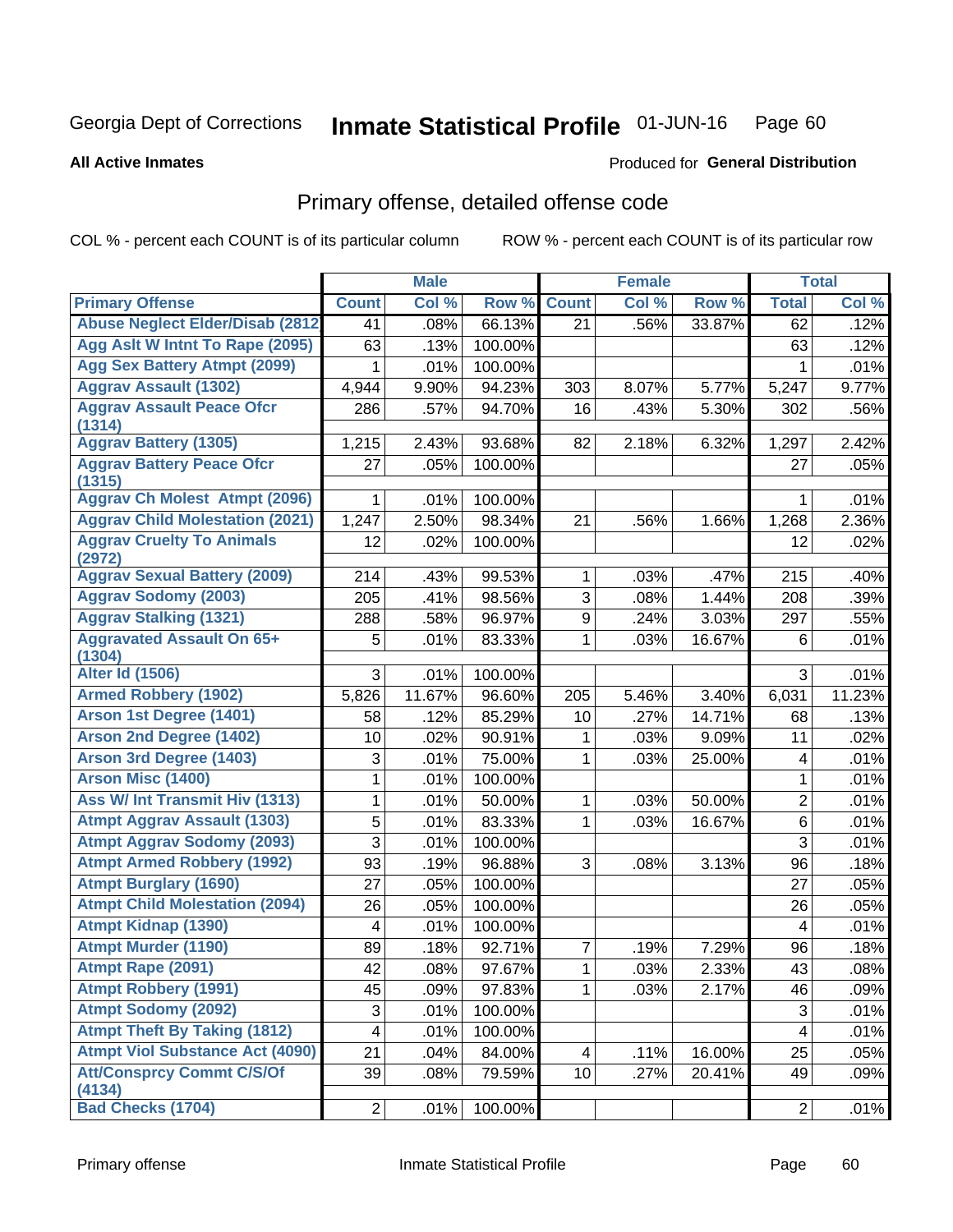### Inmate Statistical Profile 01-JUN-16 Page 61

**All Active Inmates** 

## **Produced for General Distribution**

## Primary offense, detailed offense code

COL % - percent each COUNT is of its particular column

|                                            |                | <b>Male</b> |         |                | <b>Female</b> |        |                  | <b>Total</b> |
|--------------------------------------------|----------------|-------------|---------|----------------|---------------|--------|------------------|--------------|
| <b>Primary Offense</b>                     | <b>Count</b>   | Col %       | Row %   | <b>Count</b>   | Col %         | Row %  | <b>Total</b>     | Col %        |
| <b>Bail Jumping (2511)</b>                 | 5              | .01%        | 83.33%  | $\mathbf{1}$   | .03%          | 16.67% | 6                | .01%         |
| <b>Bigamy (2007)</b>                       | 1              | .01%        | 100.00% |                |               |        | 1                | .01%         |
| <b>Bribery Govt Officer (2301)</b>         | 1              | .01%        | 50.00%  | 1              | .03%          | 50.00% | $\overline{2}$   | .01%         |
| Burg 1st Aft 6/30/12 (1611)                | 1,546          | 3.10%       | 93.13%  | 114            | 3.04%         | 6.87%  | 1,660            | 3.09%        |
| Burg 2nd Aft 6/30/12 (1612)                | 518            | 1.04%       | 95.40%  | 25             | .67%          | 4.60%  | 543              | 1.01%        |
| <b>Burg Bef 7/1/12 (1601)</b>              | 3,274          | 6.56%       | 96.35%  | 124            | 3.30%         | 3.65%  | 3,398            | 6.33%        |
| <b>Carry Concealed Weapon (2901)</b>       | 2              | .01%        | 100.00% |                |               |        | 2                | .01%         |
| <b>Carry Weapon At School (2915)</b>       | 4              | .01%        | 80.00%  | 1              | .03%          | 20.00% | 5                | .01%         |
| <b>Child Molestation (2019)</b>            | 2,584          | 5.17%       | 97.88%  | 56             | 1.49%         | 2.12%  | 2,640            | 4.92%        |
| <b>Chop Shop Violation (5003)</b>          | 2              | .01%        | 100.00% |                |               |        | 2                | .01%         |
| <b>Cnspire Traffic Cntrl Sub (4130)</b>    | 12             | .02%        | 92.31%  | 1              | .03%          | 7.69%  | 13               | .02%         |
| <b>Computer Pornography (1760)</b>         | 62             | .12%        | 100.00% |                |               |        | 62               | .12%         |
| <b>Computer Theft (1761)</b>               | 8              | .02%        | 53.33%  | 7              | .19%          | 46.67% | 15               | .03%         |
| <b>Computer Trespass (1762)</b>            | 1              | .01%        | 100.00% |                |               |        | $\mathbf 1$      | .01%         |
| <b>Conceal Death Of Another (1125)</b>     | 16             | .03%        | 66.67%  | 8              | .21%          | 33.33% | 24               | .04%         |
| <b>Conspiracy (9901)</b>                   | 35             | .07%        | 81.40%  | 8              | .21%          | 18.60% | 43               | .08%         |
| <b>Convsn Paymnts Real Propy</b><br>(1811) | 1              | .01%        | 100.00% |                |               |        | 1                | .01%         |
| <b>Convynce Handle Contrabnd</b><br>(5174) | 1              | .01%        | 100.00% |                |               |        | 1                | .01%         |
| <b>Crmnl Damage 1st Degree (1501)</b>      | 28             | .06%        | 90.32%  | 3              | .08%          | 9.68%  | 31               | .06%         |
| <b>Crmnl Damage 2nd Degree</b><br>(1502)   | 68             | .14%        | 93.15%  | 5              | .13%          | 6.85%  | 73               | .14%         |
| <b>Crmnl Interfere Govt Prop (2613)</b>    | 14             | .03%        | 82.35%  | 3              | .08%          | 17.65% | 17               | .03%         |
| <b>Crmnl Solicitation (9910)</b>           | 1              | .01%        | 50.00%  | 1              | .03%          | 50.00% | $\overline{2}$   | .01%         |
| <b>Crmnl Trespassing (9912)</b>            | 1              | .01%        | 100.00% |                |               |        | 1                | .01%         |
| <b>Cruelty To Children (2801)</b>          | 295            | .59%        | 75.26%  | 97             | 2.58%         | 24.74% | 392              | .73%         |
| <b>Cruelty To Elder Person (2811)</b>      | 16             | .03%        | 59.26%  | 11             | .29%          | 40.74% | 27               | .05%         |
| <b>Damage Destroy Secr Prop</b><br>(1504)  | $\overline{2}$ | .01%        | 66.67%  | 1              | .03%          | 33.33% | 3                | .01%         |
| <b>Distributing Obscene Mat (2101)</b>     | 1              | .01%        | 100.00% |                |               |        | 1                | .01%         |
| <b>Drvng Habtl Violator (5004)</b>         | 9              | .02%        | 100.00% |                |               |        | $\boldsymbol{9}$ | .02%         |
| Eavesdrop & Surveillance (3001)            | 1              | .01%        | 100.00% |                |               |        | $\overline{1}$   | .01%         |
| <b>Entering Vehicle (1880)</b>             | 100            | .20%        | 96.15%  | 4              | .11%          | 3.85%  | 104              | .19%         |
| <b>Entice Child Attempted (2090)</b>       | 8              | .02%        | 100.00% |                |               |        | 8                | .01%         |
| <b>Enticing Child-Indec Purp (2020)</b>    | 79             | .16%        | 95.18%  | 4              | .11%          | 4.82%  | 83               | .15%         |
| <b>Escape (2501)</b>                       | 23             | .05%        | 82.14%  | 5              | .13%          | 17.86% | 28               | .05%         |
| <b>False Certificates (2311)</b>           | $\mathbf{1}$   | .01%        | 100.00% |                |               |        | $\mathbf{1}$     | .01%         |
| <b>False Imprisonment (1308)</b>           | 188            | .38%        | 96.91%  | 6 <sup>1</sup> | .16%          | 3.09%  | 194              | $.36\%$      |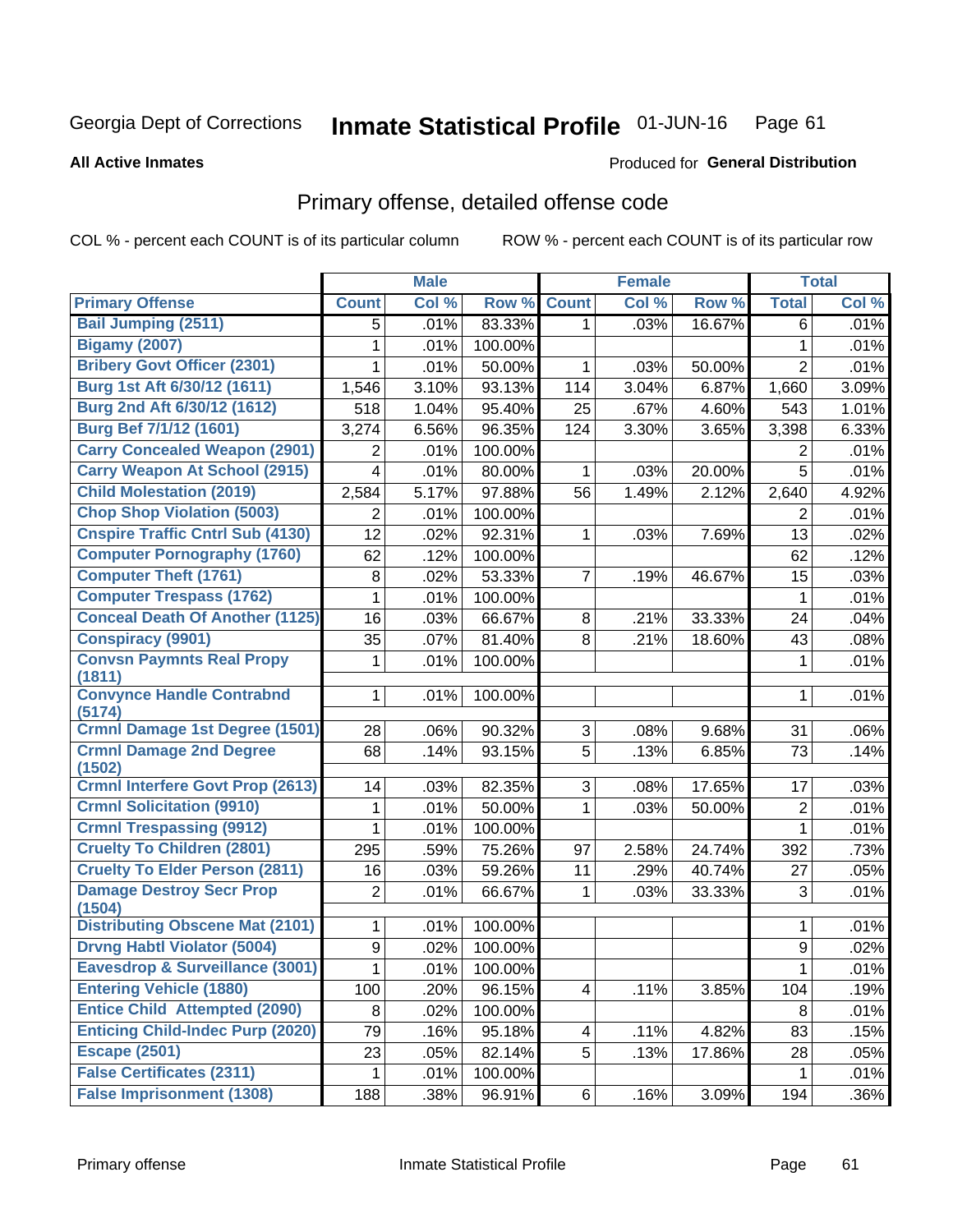### Inmate Statistical Profile 01-JUN-16 Page 62

### **All Active Inmates**

### **Produced for General Distribution**

## Primary offense, detailed offense code

COL % - percent each COUNT is of its particular column

|                                            |                | <b>Male</b> |         |                         | <b>Female</b> |         |                | <b>Total</b> |
|--------------------------------------------|----------------|-------------|---------|-------------------------|---------------|---------|----------------|--------------|
| <b>Primary Offense</b>                     | <b>Count</b>   | Col %       | Row %   | <b>Count</b>            | Col %         | Row %   | <b>Total</b>   | Col %        |
| <b>False Statements Govt (2408)</b>        | 23             | .05%        | 71.88%  | 9                       | .24%          | 28.13%  | 32             | .06%         |
| <b>False Swearing (2402)</b>               | $\mathbf 2$    | .01%        | 100.00% |                         |               |         | $\overline{c}$ | .01%         |
| <b>False Swearng Writtn Stmt</b>           | 3              | .01%        | 60.00%  | $\overline{2}$          | .05%          | 40.00%  | 5              | .01%         |
| (2205)                                     |                |             |         |                         |               |         |                |              |
| <b>Family Violence Battery (1301)</b>      | 153            | .31%        | 97.45%  | $\overline{\mathbf{4}}$ | .11%          | 2.55%   | 157            | .29%         |
| Feticide (1121)                            | 1              | .01%        | 100.00% |                         |               |         | 1              | .01%         |
| <b>Feticide By Vehicle (1118)</b>          | 3              | .01%        | 100.00% |                         |               |         | 3              | .01%         |
| <b>Financial Identity Fraud (1756)</b>     | 51             | .10%        | 57.30%  | 38                      | 1.01%         | 42.70%  | 89             | .17%         |
| <b>Fleeing/Eluding Police (2316)</b>       | 343            | .69%        | 96.08%  | 14                      | .37%          | 3.92%   | 357            | .66%         |
| Forg 1st Aft 6/30/12 (1711)                | 85             | .17%        | 68.55%  | 39                      | 1.04%         | 31.45%  | 124            | .23%         |
| Forg 1st Bef 7/1/12 (1701)                 | 368            | .74%        | 70.23%  | 156                     | 4.16%         | 29.77%  | 524            | .98%         |
| Forg 2nd Aft 6/30/12 (1712)                | 25             | .05%        | 80.65%  | 6                       | .16%          | 19.35%  | 31             | .06%         |
| Forg 2nd Bef 7/1/12 (1702)                 | 13             | .03%        | 100.00% |                         |               |         | 13             | .02%         |
| Forg 3rd Aft 6/30/12 (1713)                | 27             | .05%        | 60.00%  | 18                      | .48%          | 40.00%  | 45             | .08%         |
| Forg 4th Aft 6/30/12 (1714)                | 6              | .01%        | 37.50%  | 10                      | .27%          | 62.50%  | 16             | .03%         |
| <b>Forgery Credit Card (1752)</b>          | $\overline{2}$ | .01%        | 100.00% |                         |               |         | $\overline{2}$ | .01%         |
| <b>Fraudulent Access Compute</b>           | 4              | .01%        | 80.00%  | 1                       | .03%          | 20.00%  | 5              | .01%         |
| (1796)                                     |                |             |         |                         |               |         |                |              |
| <b>Fraudulent Checks (1750)</b>            | $\overline{2}$ | .01%        | 66.67%  | 1                       | .03%          | 33.33%  | 3              | .01%         |
| <b>Fraudulent Credit Card (1753)</b>       | 53             | .11%        | 69.74%  | 23                      | .61%          | 30.26%  | 76             | .14%         |
| <b>Gang Participation (9914)</b>           | 29             | .06%        | 100.00% |                         |               |         | 29             | .05%         |
| <b>Guard Line W/Weapon/Drugs</b><br>(2963) | 15             | .03%        | 75.00%  | 5                       | .13%          | 25.00%  | 20             | .04%         |
| <b>Habit Traf Viol/Impaired (5005)</b>     | 11             | .02%        | 100.00% |                         |               |         | 11             | .02%         |
| <b>Habit Traf Viol/Other (5006)</b>        | 11             | .02%        | 100.00% |                         |               |         | 11             | .02%         |
| <b>Hijacking Motor Vehicle (1911)</b>      | 33             | .07%        | 97.06%  | 1                       | .03%          | 2.94%   | 34             | .06%         |
| <b>Hindering Appreh Or Pun (2503)</b>      | 5              | .01%        | 100.00% |                         |               |         | $\overline{5}$ | .01%         |
| Hit-Run W/Injury/Fatality (5007)           | 27             | .05%        | 79.41%  | $\overline{7}$          | .19%          | 20.59%  | 34             | .06%         |
| <b>Homicide By Vessel (1124)</b>           | 46             | .09%        | 86.79%  | $\overline{7}$          | .19%          | 13.21%  | 53             | .10%         |
| <b>Illegal Attm To Obt Drugs (4011)</b>    |                |             |         | 1                       | .03%          | 100.00% | 1              | .01%         |
| <b>Impersonating Officer (2405)</b>        | 3              | .01%        | 75.00%  | 1                       | .03%          | 25.00%  | 4              | .01%         |
| <b>Impersonation (2404)</b>                | $\overline{2}$ | .01%        | 100.00% |                         |               |         | $\overline{2}$ | .01%         |
| <b>Incest (2006)</b>                       | 202            | .40%        | 99.02%  | $\overline{2}$          | .05%          | .98%    | 204            | .38%         |
| <b>Incest Atmpt (2098)</b>                 | 1              | .01%        | 100.00% |                         |               |         |                | .01%         |
| <b>Inciting To Insurrection (2203)</b>     | $\overline{c}$ | .01%        | 66.67%  | 1                       | .03%          | 33.33%  | 3              | .01%         |
| <b>Influencing Witness (2313)</b>          | 5              | .01%        | 62.50%  | 3                       | .08%          | 37.50%  | 8              | .01%         |
| <b>Injury By Vehicle (1318)</b>            | 78             | .16%        | 82.98%  | 16                      | .43%          | 17.02%  | 94             | .18%         |
| <b>Insurrection (2202)</b>                 | 4              | .01%        | 100.00% |                         |               |         | 4              | .01%         |
| <b>Interference With Custody (1312)</b>    | 9              | .02%        | 90.00%  | $\mathbf{1}$            | .03%          | 10.00%  | 10             | .02%         |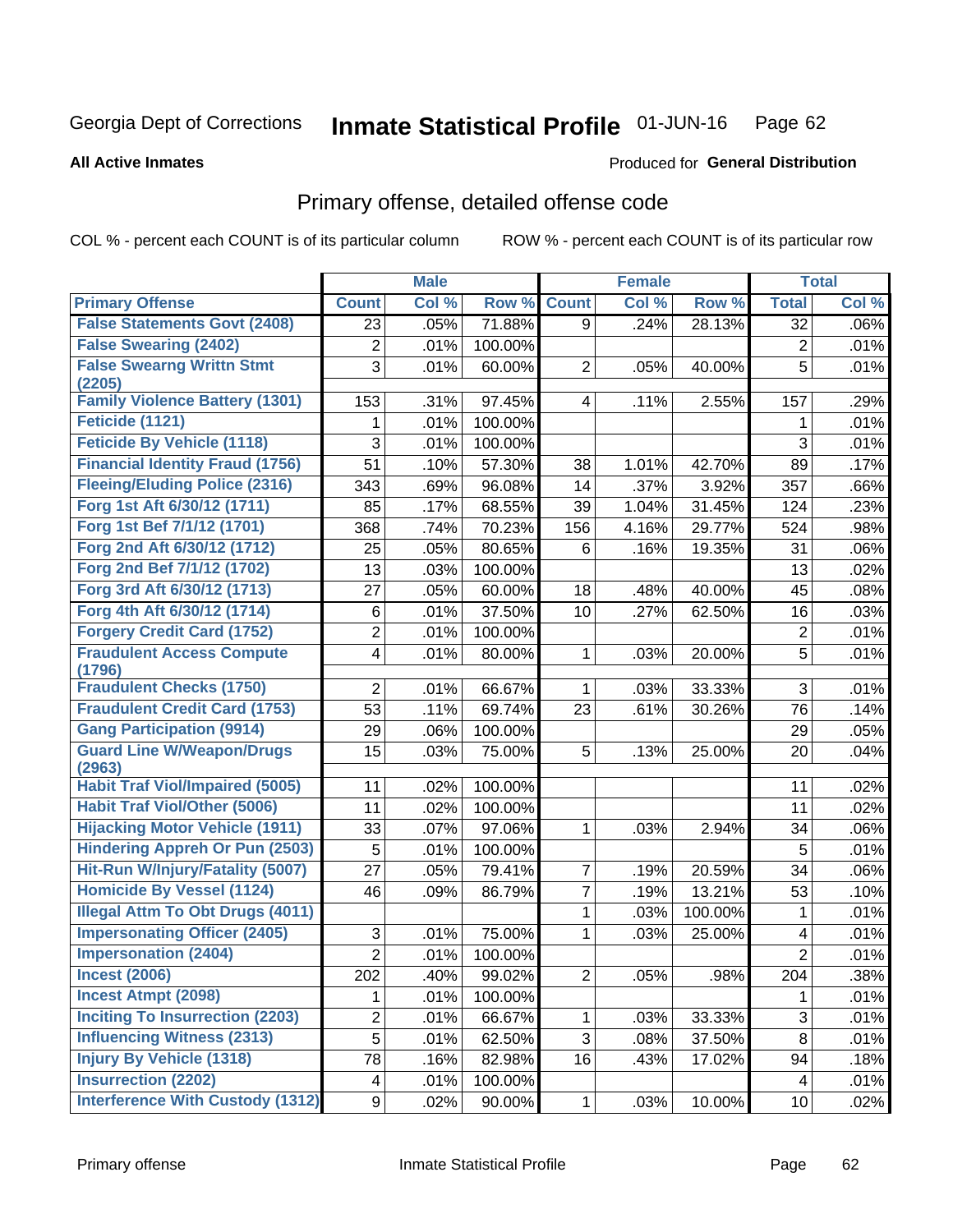### Inmate Statistical Profile 01-JUN-16 Page 63

**All Active Inmates** 

## **Produced for General Distribution**

# Primary offense, detailed offense code

COL % - percent each COUNT is of its particular column

|                                            |              | <b>Male</b> |         |                | <b>Female</b> |         |                 | <b>Total</b> |
|--------------------------------------------|--------------|-------------|---------|----------------|---------------|---------|-----------------|--------------|
| <b>Primary Offense</b>                     | <b>Count</b> | Col %       | Row %   | <b>Count</b>   | Col %         | Row %   | <b>Total</b>    | Col %        |
| <b>Involuntary Manslaughter (1103)</b>     | 160          | .32%        | 85.56%  | 27             | .72%          | 14.44%  | 187             | .35%         |
| Kidnapping (1311)                          | 1,493        | 2.99%       | 97.45%  | 39             | 1.04%         | 2.55%   | 1,532           | 2.85%        |
| <b>Livestock Theft (1817)</b>              | 3            | .01%        | 100.00% |                |               |         | 3               | .01%         |
| <b>Lottery Violation (2730)</b>            | 1            | .01%        | 100.00% |                |               |         | $\mathbf{1}$    | .01%         |
| <b>Malicious Conf Sane Pers (1310)</b>     |              |             |         | $\mathbf 1$    | .03%          | 100.00% | $\mathbf{1}$    | .01%         |
| Manf Methamph 200-399 Gm<br>(4144)         | 10           | .02%        | 100.00% |                |               |         | 10              | .02%         |
| <b>Manf Methamph 28-199 Gm</b><br>(4143)   | 15           | .03%        | 75.00%  | 5              | .13%          | 25.00%  | 20              | .04%         |
| Manf Methamph 400+ Gm (4145)               | 1            | .01%        | 100.00% |                |               |         | 1               | .01%         |
| <b>Manf Methamph Unspec Amt</b><br>(4147)  | 144          | .29%        | 92.90%  | 11             | .29%          | 7.10%   | 155             | .29%         |
| <b>Manufact Meth Near Child (2803)</b>     | 15           | .03%        | 83.33%  | 3              | .08%          | 16.67%  | 18              | .03%         |
| <b>Misc Assault/Battery (1300)</b>         | 9            | .02%        | 100.00% |                |               |         | $9\,$           | .02%         |
| <b>Misc Correctionl Inst Off (6200)</b>    | 5            | .01%        | 62.50%  | 3              | .08%          | 37.50%  | 8               | .01%         |
| <b>Misc Drugs Trafficking (4100)</b>       | 7            | .01%        | 100.00% |                |               |         | 7               | .01%         |
| <b>Misc Family Violence (1306)</b>         | 1            | .01%        | 100.00% |                |               |         | $\mathbf{1}$    | .01%         |
| <b>Misc Forgery (1700)</b>                 | 6            | .01%        | 85.71%  | $\mathbf 1$    | .03%          | 14.29%  | $\overline{7}$  | .01%         |
| <b>Misc Fraud (1799)</b>                   | 11           | .02%        | 52.38%  | 10             | .27%          | 47.62%  | 21              | .04%         |
| <b>Misc Homicide Offense (1100)</b>        | 7            | .01%        | 87.50%  | 1              | .03%          | 12.50%  | 8               | .01%         |
| <b>Misc Invasion Of Privacy (3000)</b>     | 9            | .02%        | 100.00% |                |               |         | 9               | .02%         |
| <b>Misc Sexual Offense (2000)</b>          | 20           | .04%        | 83.33%  | 4              | .11%          | 16.67%  | 24              | .04%         |
| <b>Misc Weapon/Explosive Off</b>           | 3            | .01%        | 100.00% |                |               |         | 3               | .01%         |
| (2900)<br><b>Murder (1101)</b>             | 5,785        | 11.59%      | 93.85%  | 379            | 10.10%        | 6.15%   | 6,164           | 11.48%       |
| <b>Murder Conspire To Commit</b>           | 9            | .02%        | 100.00% |                |               |         | 9               | .02%         |
| (1191)                                     |              |             |         |                |               |         |                 |              |
| <b>Mutiny In Penal Inst (2507)</b>         | 8            | .02%        | 100.00% |                |               |         | 8               | .01%         |
| <b>Obstr Of Law Enf Officer (2314)</b>     | 390          | .78%        | 91.98%  | 34             | .91%          | 8.02%   | 424             | .79%         |
| <b>Pandering By Compulsion (2017)</b>      | 3            | .01%        | 100.00% |                |               |         | 3               | .01%         |
| Peeping Tom (3002)                         | 22           | .04%        | 100.00% |                |               |         | 22              | .04%         |
| <b>Perjury (2401)</b>                      | 2            | .01%        | 50.00%  | $\overline{2}$ | .05%          | 50.00%  | 4               | .01%         |
| Pimping A Minor Under 18 (2016)            | 11           | .02%        | 84.62%  | $\overline{2}$ | .05%          | 15.38%  | 13              | .02%         |
| <b>Poss Contraband Articles (5171)</b>     | 5            | .01%        | 100.00% |                |               |         | 5               | .01%         |
| <b>Poss Dep Stim Cntrf Drugs</b><br>(4007) | 77           | .15%        | 71.30%  | 31             | .83%          | 28.70%  | 108             | .20%         |
| Poss Drug Related Matrl (4016)             | 23           | .05%        | 82.14%  | 5              | .13%          | 17.86%  | 28              | .05%         |
| Poss Ephedrine (4030)                      | 4            | .01%        | 80.00%  | $\mathbf{1}$   | .03%          | 20.00%  | $5\phantom{.0}$ | .01%         |
| Poss Firearm 1st Offender (2913)           | 94           | .19%        | 94.00%  | 6              | .16%          | 6.00%   | 100             | .19%         |
| <b>Poss Firearm Convct Felon</b>           | 956          | 1.91%       | 95.79%  | 42             | 1.12%         | 4.21%   | 998             | 1.86%        |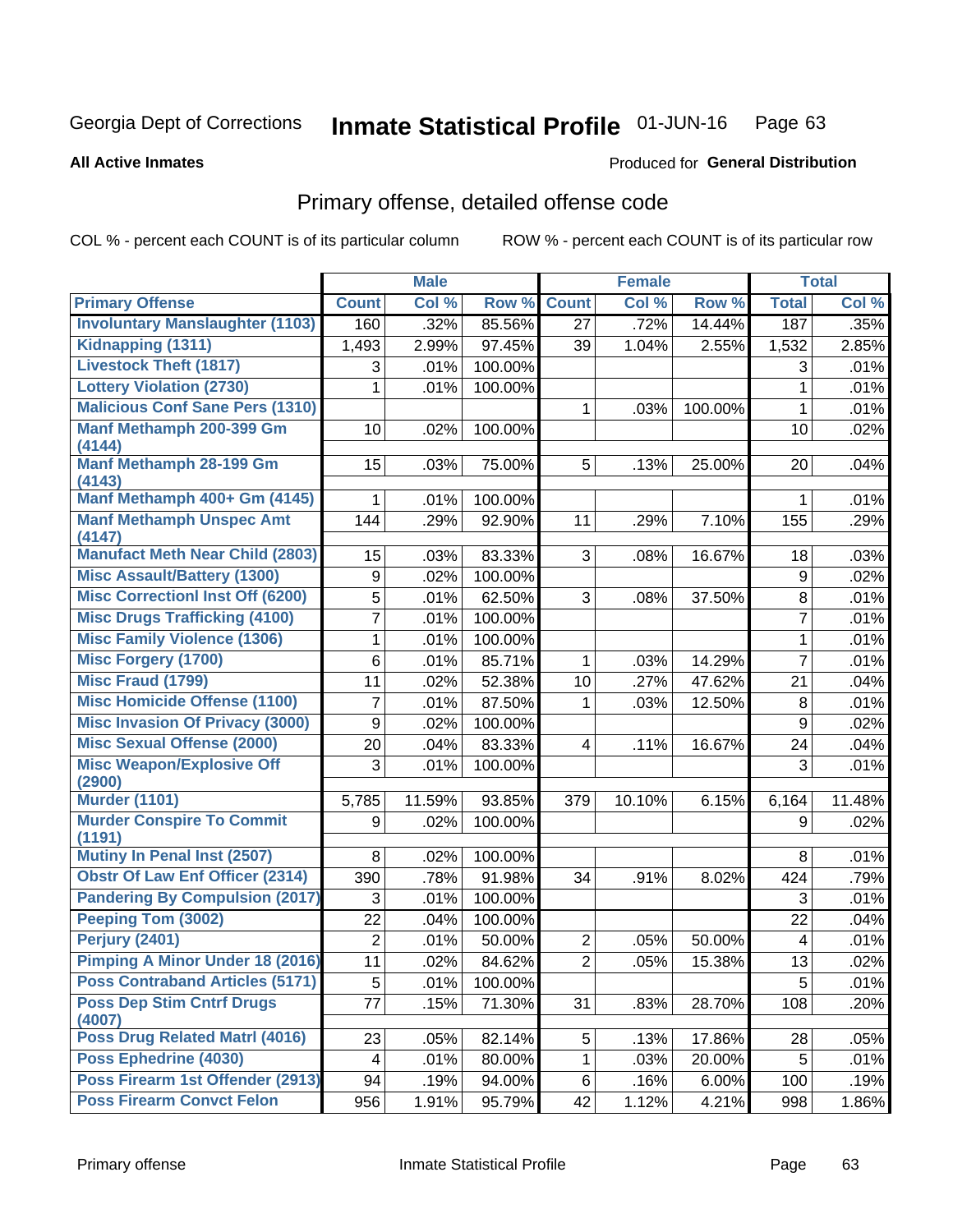### Inmate Statistical Profile 01-JUN-16 Page 64

**All Active Inmates** 

## **Produced for General Distribution**

# Primary offense, detailed offense code

COL % - percent each COUNT is of its particular column

|                                            |                | <b>Male</b> |         |                | <b>Female</b> |        |                | <b>Total</b> |
|--------------------------------------------|----------------|-------------|---------|----------------|---------------|--------|----------------|--------------|
| <b>Primary Offense</b>                     | <b>Count</b>   | Col %       | Row %   | <b>Count</b>   | Col %         | Row %  | <b>Total</b>   | Col %        |
| (2914)                                     |                |             |         |                |               |        |                |              |
| <b>Poss Knife During Crime (2911)</b>      | $\overline{2}$ | .01%        | 66.67%  | 1              | .03%          | 33.33% | 3              | .01%         |
| Poss Mda/Extsy (4033)                      | $\overline{2}$ | .01%        | 66.67%  | 1              | .03%          | 33.33% | $\overline{3}$ | .01%         |
| Poss Methamphetamine (4031)                | 428            | .86%        | 74.31%  | 148            | 3.94%         | 25.69% | 576            | 1.07%        |
| <b>Poss Narcotics Opiates (4006)</b>       | 78             | .16%        | 80.41%  | 19             | .51%          | 19.59% | 97             | .18%         |
| <b>Poss Of Certain Weapons (2912)</b>      | 25             | .05%        | 96.15%  | 1              | .03%          | 3.85%  | 26             | .05%         |
| Poss Of Cocaine (4022)                     | 467            | .94%        | 88.95%  | 58             | 1.55%         | 11.05% | 525            | .98%         |
| <b>Poss Of Firearm Dur Crime</b><br>(2910) | 619            | 1.24%       | 94.79%  | 34             | .91%          | 5.21%  | 653            | 1.22%        |
| <b>Poss Of Lsd (4008)</b>                  | 1              | .01%        | 100.00% |                |               |        | 1              | .01%         |
| Poss Of Marijuana (4009)                   | 72             | .14%        | 93.51%  | 5              | .13%          | 6.49%  | 77             | .14%         |
| Poss Tools Commit Crime (1602)             | 30             | .06%        | 100.00% |                |               |        | 30             | .06%         |
| Poss W Int Dis Other Drug (4053)           | 114            | .23%        | 84.44%  | 21             | .56%          | 15.56% | 135            | .25%         |
| <b>Poss W Int Dist Cocaine (4050)</b>      | 370            | .74%        | 95.85%  | 16             | .43%          | 4.15%  | 386            | .72%         |
| Poss W Int Dist Marijuana (4051)           | 648            | 1.30%       | 95.43%  | 31             | .83%          | 4.57%  | 679            | 1.26%        |
| Poss W Int Dist Meth (4052)                | 385            | .77%        | 79.55%  | 99             | 2.64%         | 20.45% | 484            | .90%         |
| <b>Poss Wpn Drugs By Prisnr</b>            | 50             | .10%        | 89.29%  | 6              | .16%          | 10.71% | 56             | .10%         |
| (2965)                                     |                |             |         |                |               |        |                |              |
| <b>Prov Sex Mater To Minors (2110)</b>     | 1              | .01%        | 100.00% |                |               |        | 1              | .01%         |
| <b>Racketeering (3404)</b>                 | 78             | .16%        | 67.83%  | 37             | .99%          | 32.17% | 115            | .21%         |
| <b>Rape (2001)</b>                         | 1,773          | 3.55%       | 99.49%  | 9              | .24%          | .51%   | 1,782          | 3.32%        |
| <b>Reck Cond Infected Person</b><br>(1317) | 5              | .01%        | 71.43%  | $\overline{2}$ | .05%          | 28.57% | 7              | .01%         |
| <b>Reckless Abandonment (1120)</b>         | 1              | .01%        | 100.00% |                |               |        | 1              | .01%         |
| <b>Recv Gds Srvs Fraud Obtnd</b>           | $\mathbf{1}$   | .01%        | 100.00% |                |               |        | 1              | .01%         |
| (1755)                                     |                |             |         |                |               |        |                |              |
| <b>Robbery (1901)</b>                      | 1,415          | 2.83%       | 92.79%  | 110            | 2.93%         | 7.21%  | 1,525          | 2.84%        |
| <b>Robbery By Force (1903)</b>             | 238            | .48%        | 94.44%  | 14             | .37%          | 5.56%  | 252            | .47%         |
| <b>Robbery By Intimidation (1904)</b>      | 254            | .51%        | 92.36%  | 21             | .56%          | 7.64%  | 275            | .51%         |
| <b>Robbery By Sudden Snatch</b><br>(1905)  | 142            | .28%        | 94.04%  | 9              | .24%          | 5.96%  | 151            | .28%         |
| <b>S/D Cocaine (4021)</b>                  | 532            | 1.07%       | 95.17%  | 27             | .72%          | 4.83%  | 559            | 1.04%        |
| S/D Cont Sub Public (4017)                 | 46             | .09%        | 97.87%  | 1              | .03%          | 2.13%  | 47             | .09%         |
| S/D Cont Sub School (4018)                 | 36             | .07%        | 97.30%  | 1              | .03%          | 2.70%  | 37             | .07%         |
| S/D Dep Stim Cntrf Drugs (4002)            | 49             | .10%        | 77.78%  | 14             | .37%          | 22.22% | 63             | .12%         |
| <b>S/D Narcotics Opiates (4001)</b>        | 14             | .03%        | 77.78%  | 4              | .11%          | 22.22% | 18             | .03%         |
| S/D Of Marijuana (4004)                    | 273            | .55%        | 96.13%  | 11             | .29%          | 3.87%  | 284            | .53%         |
| Sale Mda/Extsy (4034)                      | 1              | .01%        | 100.00% |                |               |        |                | .01%         |
| Sale Methamphetamine (4032)                | 208            | .42%        | 78.49%  | 57             | 1.52%         | 21.51% | 265            | .49%         |
| <b>Sex Exploitation Child (2843)</b>       | 202            | .40%        | 98.54%  | 3 <sup>1</sup> | .08%          | 1.46%  | 205            | .38%         |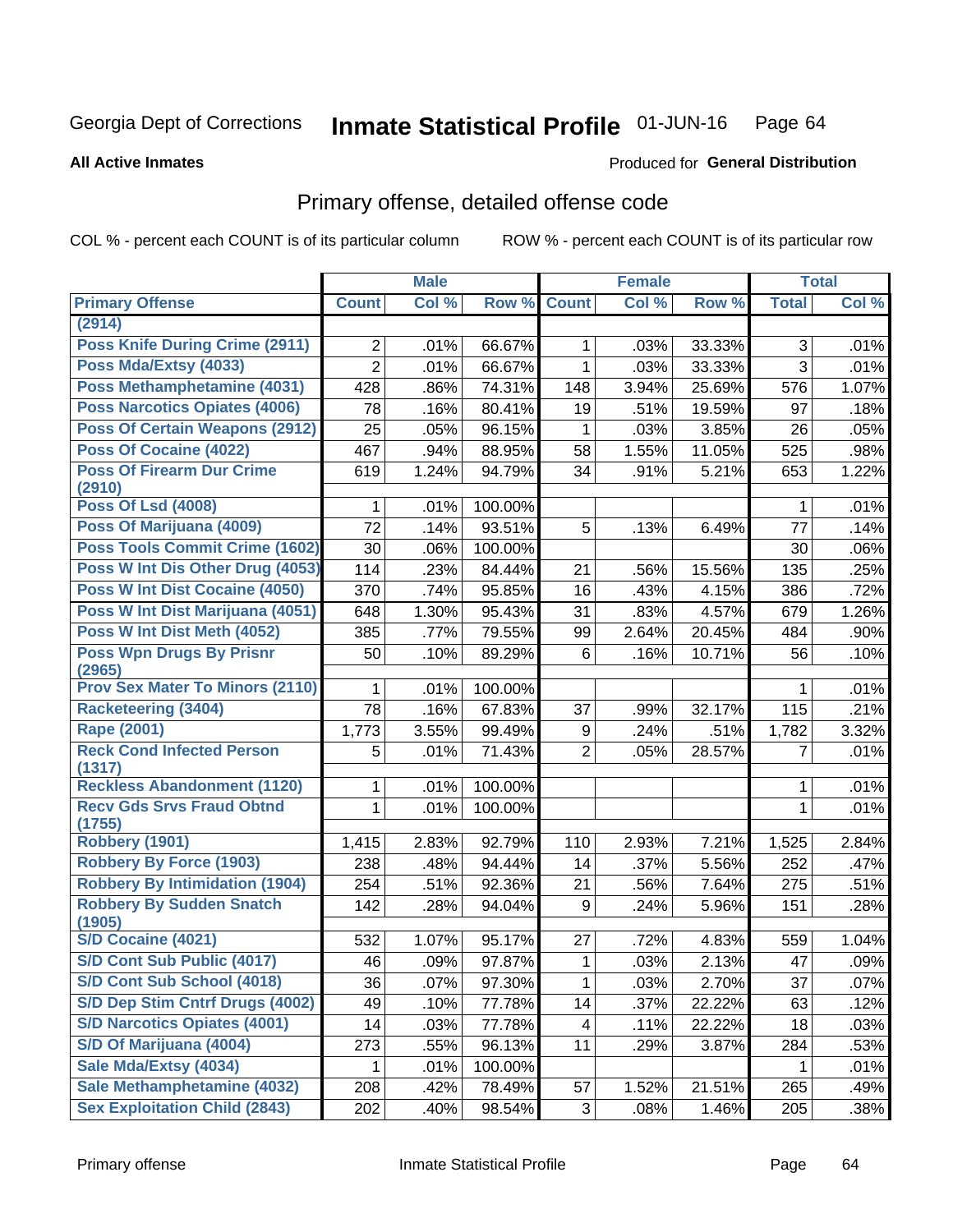### Inmate Statistical Profile 01-JUN-16 Page 65

**All Active Inmates** 

### Produced for General Distribution

## Primary offense, detailed offense code

COL % - percent each COUNT is of its particular column

|                                            |                | <b>Male</b> |         |                         | <b>Female</b> |         |                  | <b>Total</b> |
|--------------------------------------------|----------------|-------------|---------|-------------------------|---------------|---------|------------------|--------------|
| <b>Primary Offense</b>                     | <b>Count</b>   | Col %       | Row %   | <b>Count</b>            | Col %         | Row %   | <b>Total</b>     | Col %        |
| <b>Sex Offender Fail Registr (2026)</b>    | 477            | .96%        | 98.76%  | 6                       | .16%          | 1.24%   | 483              | .90%         |
| <b>Sex Offender Fail To Move (2028)</b>    | 2              | .01%        | 100.00% |                         |               |         | $\overline{2}$   | .01%         |
| Sexl/Asslt/Agn/Pers/Cstdy (2023)           | 13             | .03%        | 92.86%  | 1                       | .03%          | 7.14%   | 14               | .03%         |
| <b>Sexual Aslt By Therapist (2024)</b>     |                |             |         | $\mathbf{1}$            | .03%          | 100.00% | 1                | .01%         |
| <b>Sexual Battery (2011)</b>               | 192            | .38%        | 99.48%  | $\mathbf{1}$            | .03%          | .52%    | 193              | .36%         |
| <b>Simple Battery (1316)</b>               | 16             | .03%        | 94.12%  | 1                       | .03%          | 5.88%   | 17               | .03%         |
| <b>Sodomy (2002)</b>                       | 11             | .02%        | 91.67%  | 1                       | .03%          | 8.33%   | 12               | .02%         |
| <b>Solicit Sodomy From Minor</b><br>(2025) | 5              | .01%        | 100.00% |                         |               |         | 5                | .01%         |
| <b>Solicit/Accepting Bribe (2712)</b>      | 1              | .01%        | 100.00% |                         |               |         | 1                | .01%         |
| Stalking (1320)                            | 7              | .01%        | 100.00% |                         |               |         | $\overline{7}$   | .01%         |
| <b>Statutory Rape (2018)</b>               | 767            | 1.54%       | 97.58%  | 19                      | .51%          | 2.42%   | 786              | 1.46%        |
| <b>Tampering With Evidence (2315)</b>      | 8              | .02%        | 72.73%  | 3                       | .08%          | 27.27%  | 11               | .02%         |
| <b>Terrorist Threats &amp; Acts (1307)</b> | 368            | .74%        | 95.83%  | 16                      | .43%          | 4.17%   | 384              | .72%         |
| <b>Theft Bring Prop In State (1815)</b>    | 6              | .01%        | 85.71%  | 1                       | .03%          | 14.29%  | $\overline{7}$   | .01%         |
| <b>Theft By Conversion (1808)</b>          | 15             | .03%        | 65.22%  | 8                       | .21%          | 34.78%  | 23               | .04%         |
| <b>Theft By Deception (1803)</b>           | 41             | .08%        | 85.42%  | $\overline{7}$          | .19%          | 14.58%  | 48               | .09%         |
| <b>Theft By Extortion (1804)</b>           | $\overline{2}$ | .01%        | 100.00% |                         |               |         | $\overline{2}$   | .01%         |
| <b>Theft By Rec Stolen Prop (1806)</b>     | 560            | 1.12%       | 90.18%  | 61                      | 1.63%         | 9.82%   | 621              | 1.16%        |
| <b>Theft By Shoplifting (1821)</b>         | 397            | .80%        | 69.41%  | 175                     | 4.66%         | 30.59%  | 572              | 1.07%        |
| <b>Theft By Taking (1802)</b>              | 753            | 1.51%       | 84.51%  | 138                     | 3.68%         | 15.49%  | 891              | 1.66%        |
| <b>Theft Credit Card (1751)</b>            | 14             | .03%        | 77.78%  | 4                       | .11%          | 22.22%  | 18               | .03%         |
| <b>Theft Motorveh Or Part (1813)</b>       | 42             | .08%        | 91.30%  | $\overline{\mathbf{4}}$ | .11%          | 8.70%   | 46               | .09%         |
| <b>Theft Of Lost Property (1805)</b>       | $\overline{2}$ | .01%        | 50.00%  | $\overline{2}$          | .05%          | 50.00%  | 4                | .01%         |
| <b>Theft Of Services (1807)</b>            | 4              | .01%        | 100.00% |                         |               |         | 4                | .01%         |
| <b>Theft Recv Prop Out State (1816)</b>    | $\overline{c}$ | .01%        | 100.00% |                         |               |         | $\boldsymbol{2}$ | .01%         |
| <b>Traf Amphtmine 200-399 Gm</b>           | $\overline{2}$ | .01%        | 100.00% |                         |               |         | $\overline{2}$   | .01%         |
| (4127)<br><b>Traf Amphtmine 28-199 Gm</b>  | $\overline{2}$ | .01%        | 66.67%  | $\mathbf{1}$            | .03%          | 33.33%  | 3                | .01%         |
| (4126)<br>Traf Amphtmine 400+ Gm (4128)    | 6              | .01%        | 100.00% |                         |               |         | 6                | .01%         |
| <b>Traf Cocaine 201-400 Gm (4102)</b>      | 122            | .24%        | 98.39%  | $\overline{2}$          | .05%          | 1.61%   | 124              | .23%         |
| <b>Traf Cocaine 401+ Gm (4103)</b>         | 104            | .21%        | 94.55%  | 6                       | .16%          | 5.45%   | 110              | .20%         |
| Traf Cocaine Less 200 Gm (4101)            | 292            | .58%        | 97.33%  | 8                       | .21%          | 2.67%   | 300              | .56%         |
| <b>Traf Marijna 10-2000 Lb (4121)</b>      | 68             | .14%        | 89.47%  | 8                       | .21%          | 10.53%  | 76               | .14%         |
| <b>Traf Marijna 10001+ Lb (4123)</b>       | 3              | .01%        | 100.00% |                         |               |         | $\sqrt{3}$       | .01%         |
| Traf Mda/Extsy 200-399gm                   | 3              | .01%        |         |                         |               |         | 3                | .01%         |
| (4151)                                     |                |             | 100.00% |                         |               |         |                  |              |
| <b>Traf Mda/Extsy 28-199gm (4150)</b>      | 14             | .03%        | 93.33%  | 1                       | .03%          | 6.67%   | 15               | .03%         |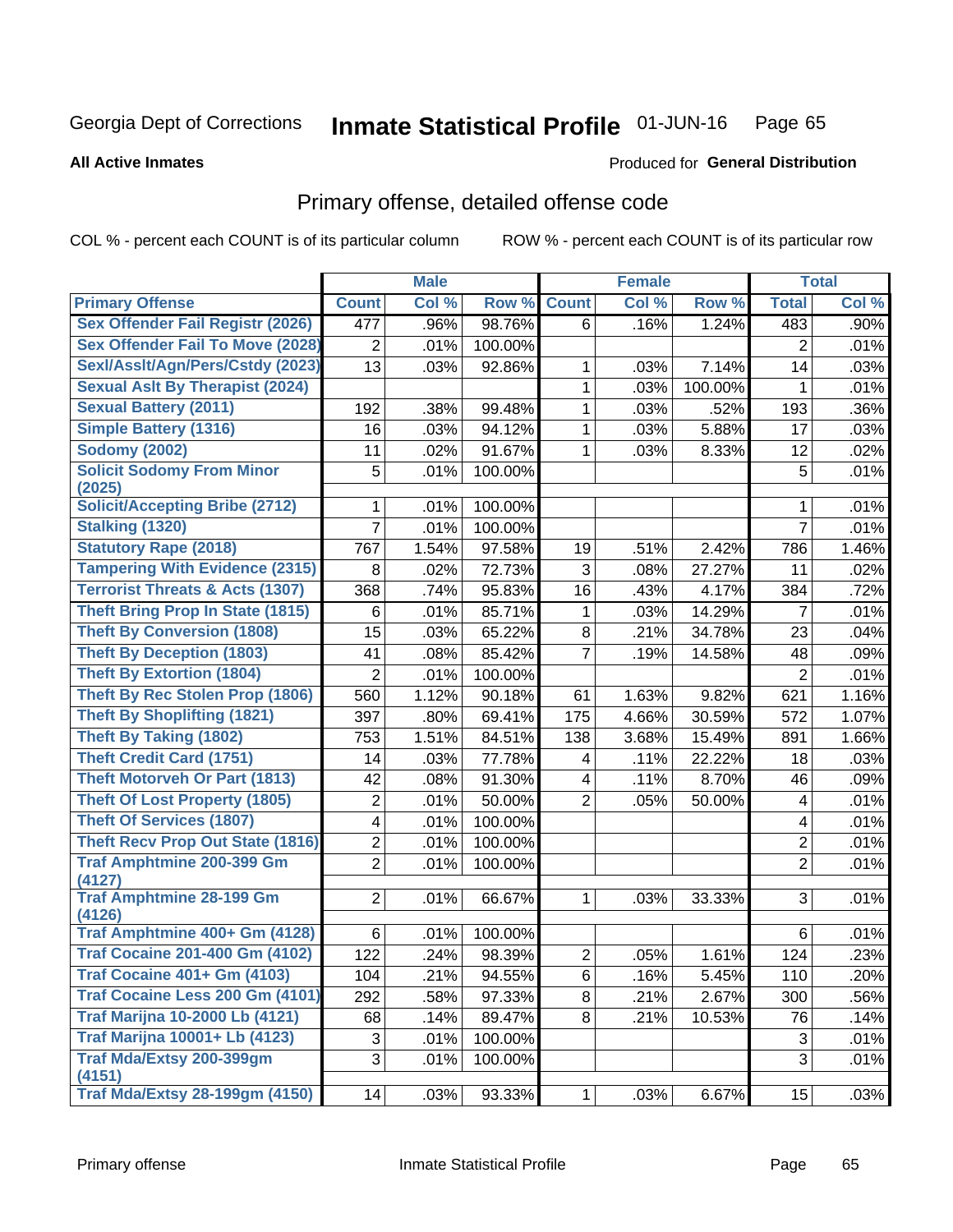### Inmate Statistical Profile 01-JUN-16 Page 66

### **All Active Inmates**

## **Produced for General Distribution**

# Primary offense, detailed offense code

COL % - percent each COUNT is of its particular column

|                                          |                         | <b>Male</b> |         |              | <b>Female</b> |        |                | <b>Total</b> |
|------------------------------------------|-------------------------|-------------|---------|--------------|---------------|--------|----------------|--------------|
| <b>Primary Offense</b>                   | <b>Count</b>            | Col %       | Row %   | <b>Count</b> | Col %         | Row %  | <b>Total</b>   | Col %        |
| Traf Mda/Extsy 400+Gm (4152)             | 1.                      | .01%        | 100.00% |              |               |        | 1              | .01%         |
| Traf Methamph 200-399 Gm                 | 85                      | .17%        | 88.54%  | 11           | .29%          | 11.46% | 96             | .18%         |
| (4141)                                   |                         |             |         |              |               |        |                |              |
| <b>Traf Methamph 28-199 Gm</b><br>(4140) | 259                     | .52%        | 81.19%  | 60           | 1.60%         | 18.81% | 319            | .59%         |
| Traf Methamph 400+ Gm (4142)             | 54                      | .11%        | 85.71%  | 9            | .24%          | 14.29% | 63             | .12%         |
| <b>Traf Methamph Unspec Amt</b>          | 87                      | .17%        | 78.38%  | 24           | .64%          | 21.62% | 111            | .21%         |
| (4146)                                   |                         |             |         |              |               |        |                |              |
| <b>Traf Methaqualone&lt; 400 Gm</b>      | $\overline{2}$          | .01%        | 100.00% |              |               |        | $\overline{2}$ | .01%         |
| (4124)                                   |                         |             |         |              |               |        |                |              |
| <b>Traf Narcotic 15-28 Gm (4112)</b>     | 22                      | .04%        | 95.65%  | $\mathbf{1}$ | .03%          | 4.35%  | 23             | .04%         |
| Traf Narcotic 29+ Gm (4113)              | 20                      | .04%        | 100.00% |              |               |        | 20             | .04%         |
| Traf Narcotic Less 14 Gm (4111)          | 26                      | .05%        | 96.30%  | 1            | .03%          | 3.70%  | 27             | .05%         |
| <b>Traffick Sexual Servitude (1331)</b>  | $\overline{\mathbf{4}}$ | .01%        | 100.00% |              |               |        | 4              | .01%         |
| <b>Unauth Dist Recrd Devices</b>         | $\overline{2}$          | .01%        | 100.00% |              |               |        | $\overline{2}$ | .01%         |
| (9907)<br><b>Unknown Offense (9999)</b>  | 14                      | .03%        | 93.33%  | 1            | .03%          | 6.67%  | 15             | .03%         |
| Uniwfl Mfg/Del/Dist N-C S (4014)         | $\overline{12}$         | .02%        | 92.31%  | $\mathbf{1}$ | .03%          | 7.69%  | 13             | .02%         |
| <b>Use Comm Facity Vio C Sub</b>         | 10                      | .02%        | 90.91%  | 1            | .03%          | 9.09%  | 11             | .02%         |
| (4133)                                   |                         |             |         |              |               |        |                |              |
| <b>Vehicular Homicide (1123)</b>         | 268                     | .54%        | 82.97%  | 55           | 1.47%         | 17.03% | 323            | .60%         |
| <b>Viol Dngrous Drgs Act (4013)</b>      | 193                     | .39%        | 82.83%  | 40           | 1.07%         | 17.17% | 233            | .43%         |
| <b>Viol Ga Cntrl Sbst Act (4012)</b>     | 16                      | .03%        | 94.12%  | 1            | .03%          | 5.88%  | 17             | .03%         |
| <b>Viol Motor Vehicle Laws (5001)</b>    | 46                      | .09%        | 92.00%  | 4            | .11%          | 8.00%  | 50             | .09%         |
| <b>Viol Oath Public Offcr (2302)</b>     | 3                       | .01%        | 100.00% |              |               |        | 3              | .01%         |
| <b>Violatn Othr States Law (8001)</b>    | 37                      | .07%        | 80.43%  | 9            | .24%          | 19.57% | 46             | .09%         |
| <b>Vol Manslaughter Of Fetus</b>         | $\overline{2}$          | .01%        | 100.00% |              |               |        | $\overline{2}$ | .01%         |
| (1119)                                   |                         |             |         |              |               |        |                |              |
| <b>Voluntary Manslaughter (1102)</b>     | 1,079                   | 2.16%       | 88.81%  | 136          | 3.62%         | 11.19% | 1,215          | 2.26%        |
| <b>Abandonment Of Dep Child (11)</b>     | $\overline{\mathbf{4}}$ | .01%        | 100.00% |              |               |        | 4              | .01%         |
| <b>Agg Assault With Knife (26)</b>       | 1                       | .01%        | 100.00% |              |               |        | 1              | .01%         |
| <b>Assault &amp; Battery (21)</b>        | 6                       | .01%        | 100.00% |              |               |        | 6              | .01%         |
| <b>Bad Checks (52)</b>                   | $\overline{2}$          | .01%        | 66.67%  | 1            | .03%          | 33.33% | 3              | .01%         |
| <b>Burglary (45)</b>                     | $\overline{5}$          | .01%        | 100.00% |              |               |        | $\overline{5}$ | .01%         |
| <b>Cheating &amp; Swindling (51)</b>     | $\mathbf{1}$            | .01%        | 100.00% |              |               |        | 1              | .01%         |
| <b>Cpwl &amp; Concealed Weapon (93)</b>  | 5                       | .01%        | 100.00% |              |               |        | 5              | .01%         |
| <b>Crmnl Attempt (98)</b>                | $\overline{2}$          | .01%        | 100.00% |              |               |        | $\overline{2}$ | .01%         |
| <b>Dui</b> (72)                          | $\overline{8}$          | .02%        | 100.00% |              |               |        | 8              | .01%         |
| Escape (92)                              | 3                       | .01%        | 100.00% |              |               |        | 3              | .01%         |
| Forgery (55)                             | $\overline{\mathbf{4}}$ | .01%        | 100.00% |              |               |        | 4              | .01%         |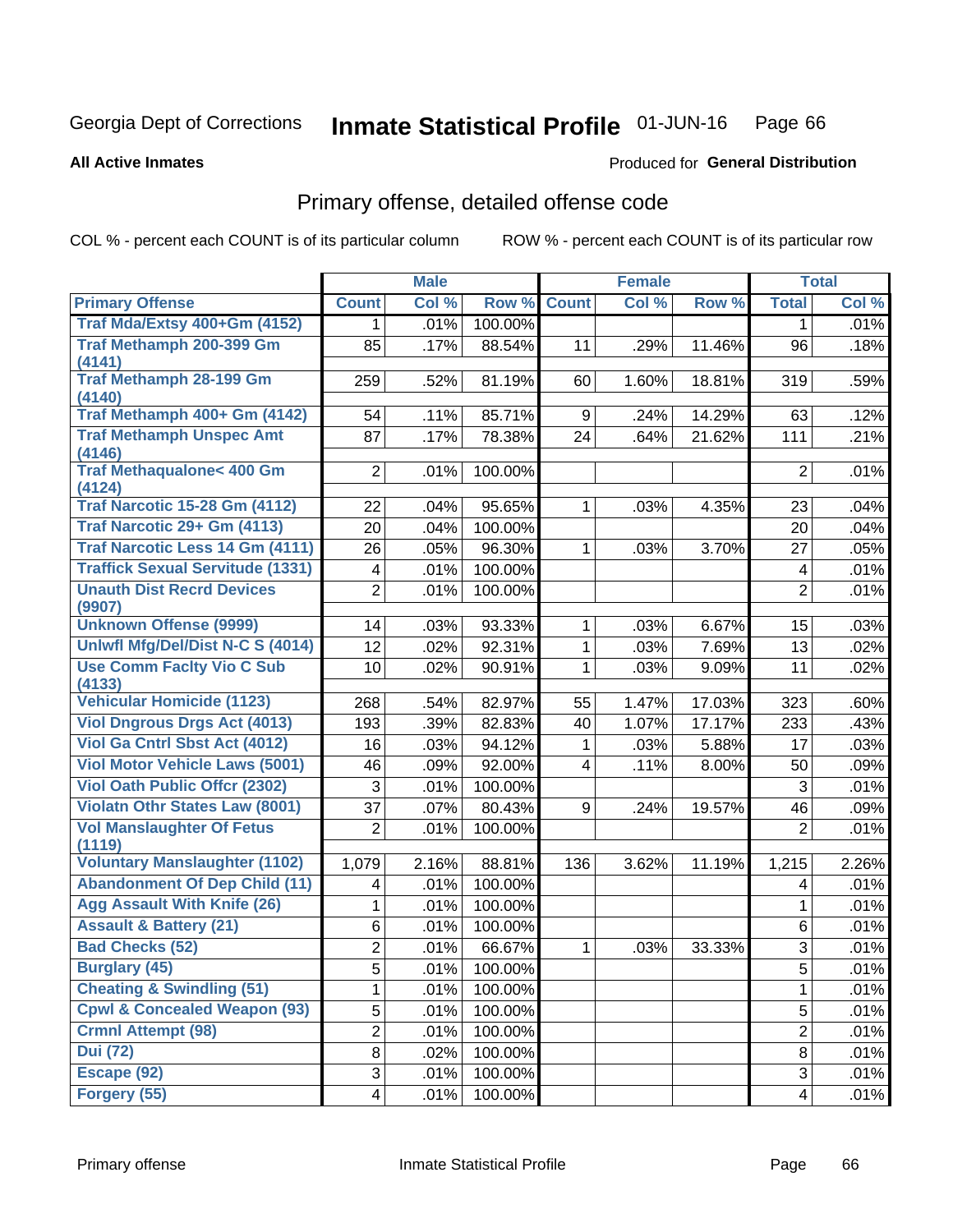### Inmate Statistical Profile 01-JUN-16 Page 67

### **All Active Inmates**

# **Produced for General Distribution**

# Primary offense, detailed offense code

COL % - percent each COUNT is of its particular column

|                                        |                | <b>Male</b> |         |              | <b>Female</b> |         |                | <b>Total</b> |
|----------------------------------------|----------------|-------------|---------|--------------|---------------|---------|----------------|--------------|
| <b>Primary Offense</b>                 | <b>Count</b>   | Col %       | Row %   | <b>Count</b> | Col %         | Row %   | <b>Total</b>   | Col %        |
| <b>Loitering Or Prowling (109)</b>     |                | .01%        | 100.00% |              |               |         |                | .01%         |
| <b>Misc Misdemeanor (500)</b>          | 3              | .01%        | 100.00% |              |               |         | 3              | .01%         |
| <b>Obstr Of Law Enf Officer (73)</b>   |                | .01%        | 100.00% |              |               |         |                | .01%         |
| <b>Obtn/Attmpt Drugs Illegly (165)</b> |                | .01%        | 100.00% |              |               |         |                | .01%         |
| <b>Other Misdemeanor (99)</b>          | 9              | .02%        | 100.00% |              |               |         | 9              | .02%         |
| <b>Pointing Gun At Another (96)</b>    |                | .01%        | 100.00% |              |               |         |                | .01%         |
| <b>Poss Ntp Whiskey (64)</b>           |                | .01%        | 100.00% |              |               |         |                | .01%         |
| <b>Prostitution (81)</b>               |                |             |         |              | .03%          | 100.00% |                | .01%         |
| <b>Public Drunkenness (61)</b>         | $\overline{2}$ | .01%        | 100.00% |              |               |         | $\overline{2}$ | .01%         |
| <b>Public Indecency (83)</b>           | 4              | .01%        | 100.00% |              |               |         | 4              | .01%         |
| <b>Shoplifting (94)</b>                |                | .01%        | 50.00%  |              | .03%          | 50.00%  | 2              | .01%         |
| Simple Assault (24)                    |                | .01%        | 100.00% |              |               |         |                | .01%         |
| <b>Simple Battery (25)</b>             |                | .01%        | 100.00% |              |               |         |                | .01%         |
| <b>Theft By Taking (43)</b>            |                | .01%        | 100.00% |              |               |         |                | .01%         |
| <b>Theft By Taking - Larceny (41)</b>  | 21             | .04%        | 100.00% |              |               |         | 21             | .04%         |
| Viol Motor Veh Law (71)                | 2              | .01%        | 100.00% |              |               |         | 2              | .01%         |
| <b>Wife Beating (28)</b>               | 2              | .01%        | 100.00% |              |               |         | 2              | .01%         |
| <b>Total Rported</b>                   | 49,934         | 101%        | 93.01%  | 3,753        | 100%          | 6.99%   | 53,687         | 100%         |

| portea<br>Nt | $\rightarrow$ |       | --     |
|--------------|---------------|-------|--------|
| $\sim$       | 50.009        | 3,753 | 53,762 |

| <b>Mode (most frequent)</b> | 1902 Armed Robbery | 1101 Murder | 1101 Murder |
|-----------------------------|--------------------|-------------|-------------|
|-----------------------------|--------------------|-------------|-------------|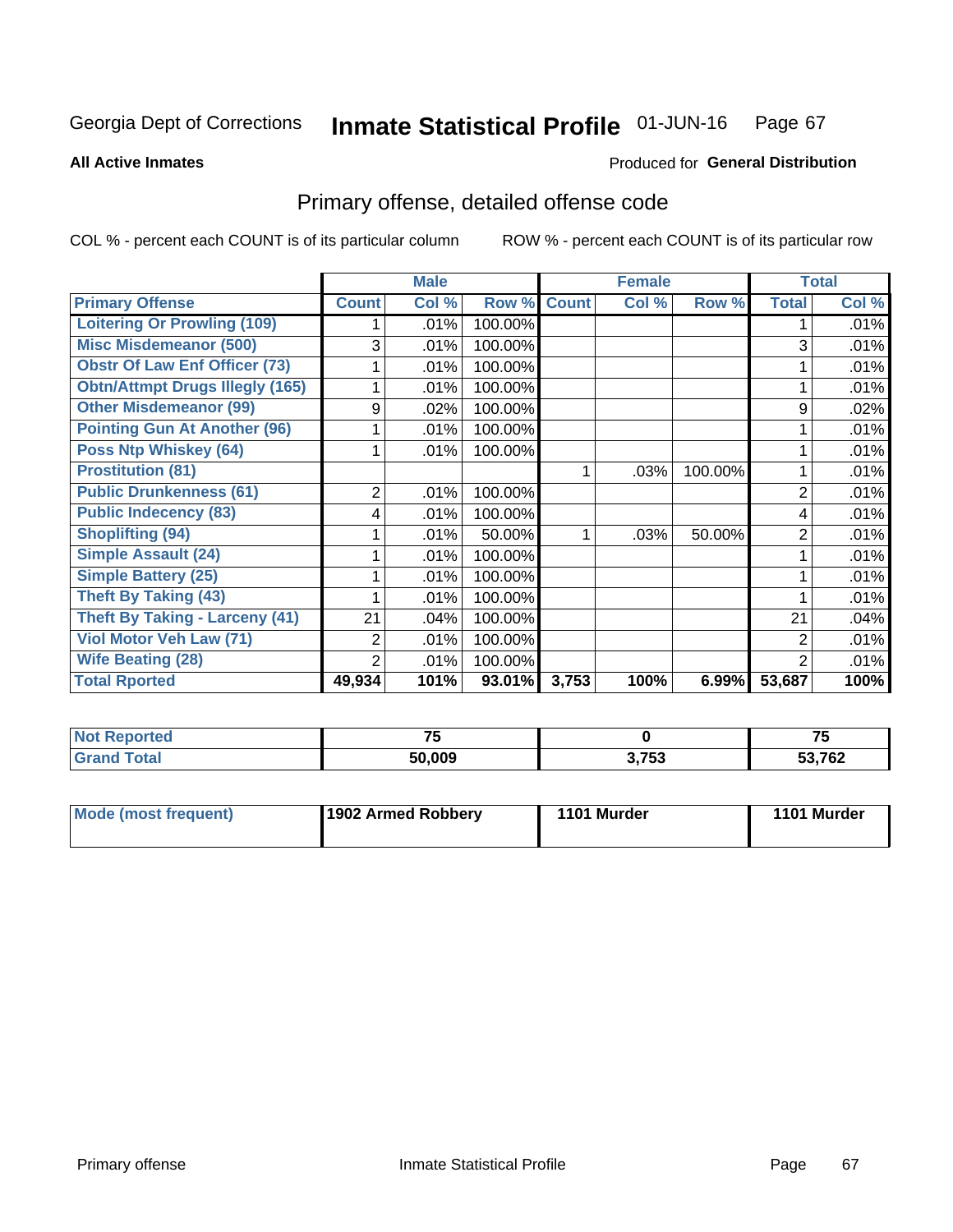#### Inmate Statistical Profile 01-JUN-16 Page 68

**All Active Inmates** 

### Produced for General Distribution

# County of conviction of primary offense

COL % - percent each COUNT is of its particular column

|     |                             |              | <b>Male</b> |        |                          | <b>Female</b> |        |              | <b>Total</b> |
|-----|-----------------------------|--------------|-------------|--------|--------------------------|---------------|--------|--------------|--------------|
|     | <b>County of Conviction</b> | <b>Count</b> | Col %       | Row %  | <b>Count</b>             | Col %         | Row %  | <b>Total</b> | Col %        |
| 000 | <b>Unknown</b>              | 177          | .35%        | 94.15% | 11                       | .29%          | 5.85%  | 188          | .35%         |
| 001 | <b>Appling County</b>       | 93           | .19%        | 94.90% | 5                        | .13%          | 5.10%  | 98           | .18%         |
| 002 | <b>Atkinson County</b>      | 43           | .09%        | 89.58% | 5                        | .13%          | 10.42% | 48           | .09%         |
| 003 | <b>Bacon County</b>         | 72           | .14%        | 92.31% | 6                        | .16%          | 7.69%  | 78           | .15%         |
| 004 | <b>Baker County</b>         | 6            | .01%        | 75.00% | $\overline{2}$           | .05%          | 25.00% | 8            | .01%         |
| 005 | <b>Baldwin County</b>       | 278          | .56%        | 92.67% | 22                       | .59%          | 7.33%  | 300          | .56%         |
| 006 | <b>Banks County</b>         | 55           | .11%        | 93.22% | $\overline{4}$           | .11%          | 6.78%  | 59           | .11%         |
| 007 | <b>Barrow County</b>        | 248          | .50%        | 89.86% | 28                       | .75%          | 10.14% | 276          | .51%         |
| 008 | <b>Bartow County</b>        | 644          | 1.29%       | 88.22% | 86                       | 2.29%         | 11.78% | 730          | 1.36%        |
| 009 | <b>Ben Hill County</b>      | 247          | .49%        | 92.86% | 19                       | .51%          | 7.14%  | 266          | .49%         |
| 010 | <b>Berrien County</b>       | 92           | .18%        | 95.83% | $\overline{\mathbf{4}}$  | .11%          | 4.17%  | 96           | .18%         |
| 011 | <b>Bibb County</b>          | 1,133        | 2.27%       | 94.26% | 69                       | 1.84%         | 5.74%  | 1,202        | 2.24%        |
| 012 | <b>Bleckley County</b>      | 59           | .12%        | 93.65% | 4                        | .11%          | 6.35%  | 63           | .12%         |
| 013 | <b>Brantley County</b>      | 51           | .10%        | 94.44% | 3                        | .08%          | 5.56%  | 54           | .10%         |
| 014 | <b>Brooks County</b>        | 69           | .14%        | 97.18% | $\overline{2}$           | .05%          | 2.82%  | 71           | .13%         |
| 015 | <b>Bryan County</b>         | 77           | .15%        | 97.47% | $\overline{2}$           | .05%          | 2.53%  | 79           | .15%         |
| 016 | <b>Bulloch County</b>       | 553          | 1.11%       | 94.05% | 35                       | .93%          | 5.95%  | 588          | 1.09%        |
| 017 | <b>Burke County</b>         | 208          | .42%        | 96.30% | 8                        | .21%          | 3.70%  | 216          | .40%         |
| 018 | <b>Butts County</b>         | 111          | .22%        | 95.69% | 5                        | .13%          | 4.31%  | 116          | .22%         |
| 019 | <b>Calhoun County</b>       | 29           | .06%        | 96.67% | 1                        | .03%          | 3.33%  | 30           | .06%         |
| 020 | <b>Camden County</b>        | 182          | .36%        | 95.79% | 8                        | .21%          | 4.21%  | 190          | .35%         |
| 021 | <b>Candler County</b>       | 114          | .23%        | 92.68% | 9                        | .24%          | 7.32%  | 123          | .23%         |
| 022 | <b>Carroll County</b>       | 549          | 1.10%       | 90.30% | 59                       | 1.57%         | 9.70%  | 608          | 1.13%        |
| 023 | <b>Catoosa County</b>       | 351          | .70%        | 89.77% | 40                       | 1.07%         | 10.23% | 391          | .73%         |
| 024 | <b>Charlton County</b>      | 61           | .12%        | 93.85% | 4                        | .11%          | 6.15%  | 65           | .12%         |
| 025 | <b>Chatham County</b>       | 1,971        | 3.94%       | 95.87% | 85                       | 2.26%         | 4.13%  | 2,056        | 3.82%        |
| 026 | <b>Chattahoochee County</b> | 32           | .06%        | 94.12% | $\overline{2}$           | .05%          | 5.88%  | 34           | .06%         |
| 027 | <b>Chattooga County</b>     | 261          | .52%        | 86.42% | 41                       | 1.09%         | 13.58% | 302          | .56%         |
| 028 | <b>Cherokee County</b>      | 554          | 1.11%       | 89.07% | 68                       | 1.81%         | 10.93% | 622          | 1.16%        |
| 029 | <b>Clarke County</b>        | 503          | 1.01%       | 94.19% | 31                       | .83%          | 5.81%  | 534          | .99%         |
| 030 | <b>Clay County</b>          | 25           | .05%        | 86.21% | $\overline{\mathcal{A}}$ | .11%          | 13.79% | 29           | .05%         |
| 031 | <b>Clayton County</b>       | 1,477        | 2.95%       | 93.66% | 100                      | 2.66%         | 6.34%  | 1,577        | 2.93%        |
| 032 | <b>Clinch County</b>        | 36           | .07%        | 94.74% | $\overline{2}$           | .05%          | 5.26%  | 38           | .07%         |
| 033 | <b>Cobb County</b>          | 2,523        | 5.05%       | 91.25% | 242                      | 6.45%         | 8.75%  | 2,765        | 5.14%        |
| 034 | <b>Coffee County</b>        | 251          | .50%        | 94.01% | 16                       | .43%          | 5.99%  | 267          | .50%         |
| 035 | <b>Colquitt County</b>      | 209          | .42%        | 95.43% | 10                       | .27%          | 4.57%  | 219          | .41%         |
| 036 | <b>Columbia County</b>      | 404          | .81%        | 89.58% | 47                       | 1.25%         | 10.42% | 451          | .84%         |
| 037 | <b>Cook County</b>          | 132          | .26%        | 93.62% | 9                        | .24%          | 6.38%  | 141          | .26%         |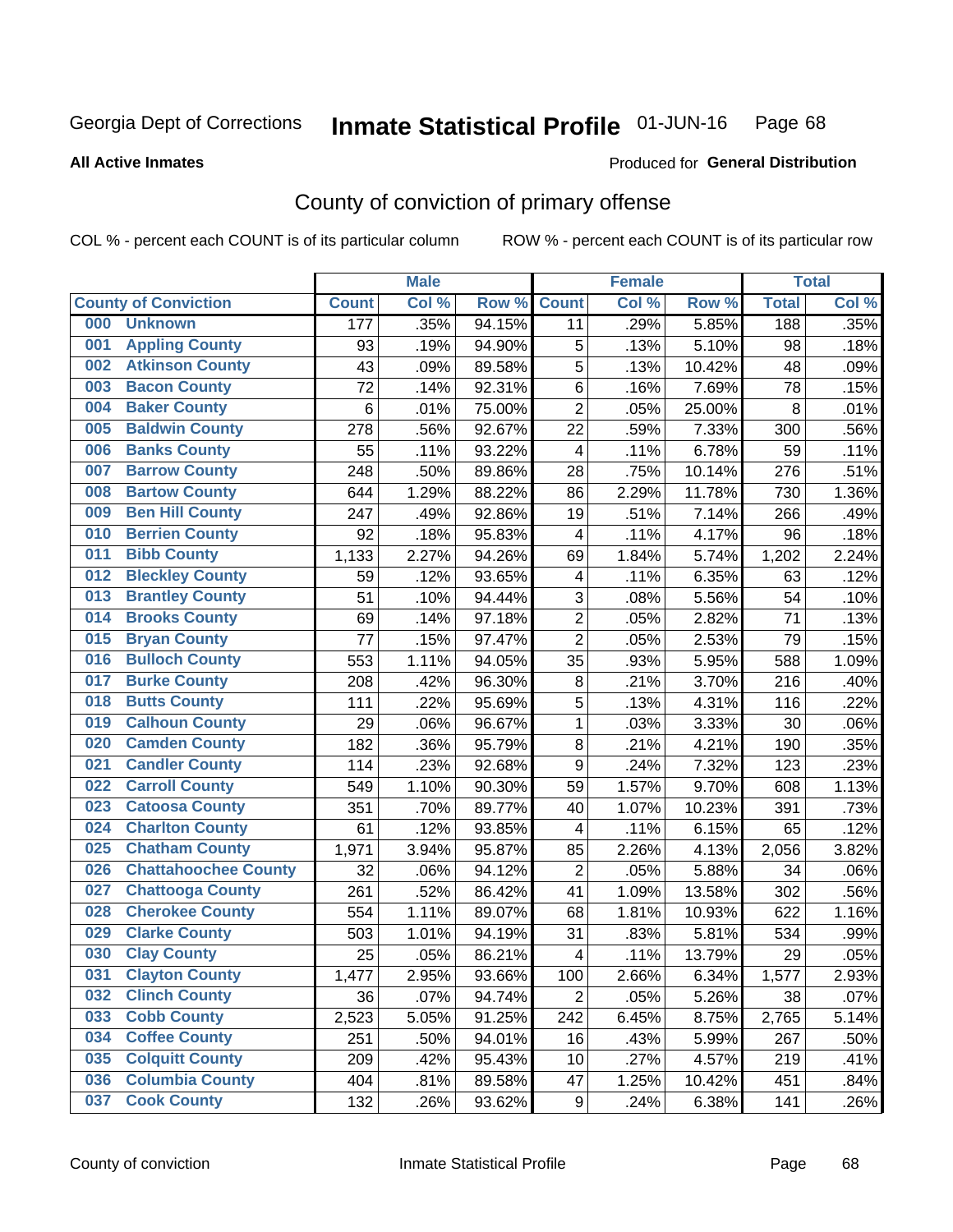#### Inmate Statistical Profile 01-JUN-16 Page 69

**All Active Inmates** 

### Produced for General Distribution

# County of conviction of primary offense

COL % - percent each COUNT is of its particular column

|     |                             |                  | <b>Male</b> |         |                | <b>Female</b> |        |                | <b>Total</b> |
|-----|-----------------------------|------------------|-------------|---------|----------------|---------------|--------|----------------|--------------|
|     | <b>County of Conviction</b> | <b>Count</b>     | Col %       | Row %   | <b>Count</b>   | Col %         | Row %  | <b>Total</b>   | Col %        |
| 038 | <b>Coweta County</b>        | $\overline{573}$ | 1.15%       | 94.09%  | 36             | .96%          | 5.91%  | 609            | 1.13%        |
| 039 | <b>Crawford County</b>      | 21               | .04%        | 100.00% |                |               |        | 21             | .04%         |
| 040 | <b>Crisp County</b>         | 288              | .58%        | 94.12%  | 18             | .48%          | 5.88%  | 306            | .57%         |
| 041 | <b>Dade County</b>          | 94               | .19%        | 95.92%  | 4              | .11%          | 4.08%  | 98             | .18%         |
| 042 | <b>Dawson County</b>        | 104              | .21%        | 91.23%  | 10             | .27%          | 8.77%  | 114            | .21%         |
| 043 | <b>Decatur County</b>       | 241              | .48%        | 95.26%  | 12             | .32%          | 4.74%  | 253            | .47%         |
| 044 | <b>Dekalb County</b>        | 3,116            | 6.23%       | 94.91%  | 167            | 4.45%         | 5.09%  | 3,283          | 6.11%        |
| 045 | <b>Dodge County</b>         | 162              | .32%        | 92.57%  | 13             | .35%          | 7.43%  | 175            | .33%         |
| 046 | <b>Dooly County</b>         | 102              | .20%        | 95.33%  | 5              | .13%          | 4.67%  | 107            | .20%         |
| 047 | <b>Dougherty County</b>     | 963              | 1.93%       | 94.41%  | 57             | 1.52%         | 5.59%  | 1,020          | 1.90%        |
| 048 | <b>Douglas County</b>       | 1,113            | 2.23%       | 89.47%  | 131            | 3.49%         | 10.53% | 1,244          | 2.31%        |
| 049 | <b>Early County</b>         | 98               | .20%        | 93.33%  | 7              | .19%          | 6.67%  | 105            | .20%         |
| 050 | <b>Echols County</b>        | $\boldsymbol{9}$ | .02%        | 90.00%  | 1              | .03%          | 10.00% | 10             | .02%         |
| 051 | <b>Effingham County</b>     | 218              | .44%        | 91.98%  | 19             | .51%          | 8.02%  | 237            | .44%         |
| 052 | <b>Elbert County</b>        | 123              | .25%        | 91.79%  | 11             | .29%          | 8.21%  | 134            | .25%         |
| 053 | <b>Emanuel County</b>       | 173              | .35%        | 93.51%  | 12             | .32%          | 6.49%  | 185            | .34%         |
| 054 | <b>Evans County</b>         | 93               | .19%        | 93.00%  | $\overline{7}$ | .19%          | 7.00%  | 100            | .19%         |
| 055 | <b>Fannin County</b>        | 86               | .17%        | 84.31%  | 16             | .43%          | 15.69% | 102            | .19%         |
| 056 | <b>Fayette County</b>       | 354              | .71%        | 89.85%  | 40             | 1.07%         | 10.15% | 394            | .73%         |
| 057 | <b>Floyd County</b>         | 900              | 1.80%       | 89.29%  | 108            | 2.88%         | 10.71% | 1,008          | 1.87%        |
| 058 | <b>Forsyth County</b>       | 385              | .77%        | 89.33%  | 46             | 1.23%         | 10.67% | 431            | .80%         |
| 059 | <b>Franklin County</b>      | 152              | .30%        | 94.41%  | 9              | .24%          | 5.59%  | 161            | .30%         |
| 060 | <b>Fulton County</b>        | 5,046            | 10.09%      | 96.11%  | 204            | 5.44%         | 3.89%  | 5,250          | 9.77%        |
| 061 | <b>Gilmer County</b>        | 99               | .20%        | 92.52%  | $\bf 8$        | .21%          | 7.48%  | 107            | .20%         |
| 062 | <b>Glascock County</b>      | $6\phantom{1}6$  | .01%        | 85.71%  | $\mathbf{1}$   | .03%          | 14.29% | $\overline{7}$ | .01%         |
| 063 | <b>Glynn County</b>         | 540              | 1.08%       | 92.15%  | 46             | 1.23%         | 7.85%  | 586            | 1.09%        |
| 064 | <b>Gordon County</b>        | 401              | .80%        | 87.55%  | 57             | 1.52%         | 12.45% | 458            | .85%         |
| 065 | <b>Grady County</b>         | 162              | .32%        | 95.29%  | $\bf 8$        | .21%          | 4.71%  | 170            | .32%         |
| 066 | <b>Greene County</b>        | 115              | .23%        | 95.04%  | 6              | .16%          | 4.96%  | 121            | .23%         |
| 067 | <b>Gwinnett County</b>      | 2,423            | 4.85%       | 92.59%  | 194            | 5.17%         | 7.41%  | 2,617          | 4.87%        |
| 068 | <b>Habersham County</b>     | 98               | .20%        | 92.45%  | $\,8\,$        | .21%          | 7.55%  | 106            | .20%         |
| 069 | <b>Hall County</b>          | 692              | 1.38%       | 91.05%  | 68             | 1.81%         | 8.95%  | 760            | 1.41%        |
| 070 | <b>Hancock County</b>       | 31               | .06%        | 93.94%  | $\overline{2}$ | .05%          | 6.06%  | 33             | .06%         |
| 071 | <b>Haralson County</b>      | 143              | .29%        | 94.70%  | 8              | .21%          | 5.30%  | 151            | .28%         |
| 072 | <b>Harris County</b>        | 113              | .23%        | 88.98%  | 14             | .37%          | 11.02% | 127            | .24%         |
| 073 | <b>Hart County</b>          | 150              | .30%        | 94.34%  | 9              | .24%          | 5.66%  | 159            | .30%         |
| 074 | <b>Heard County</b>         | 48               | .10%        | 94.12%  | 3              | .08%          | 5.88%  | 51             | .09%         |
| 075 | <b>Henry County</b>         | 513              | 1.03%       | 90.16%  | 56             | 1.49%         | 9.84%  | 569            | 1.06%        |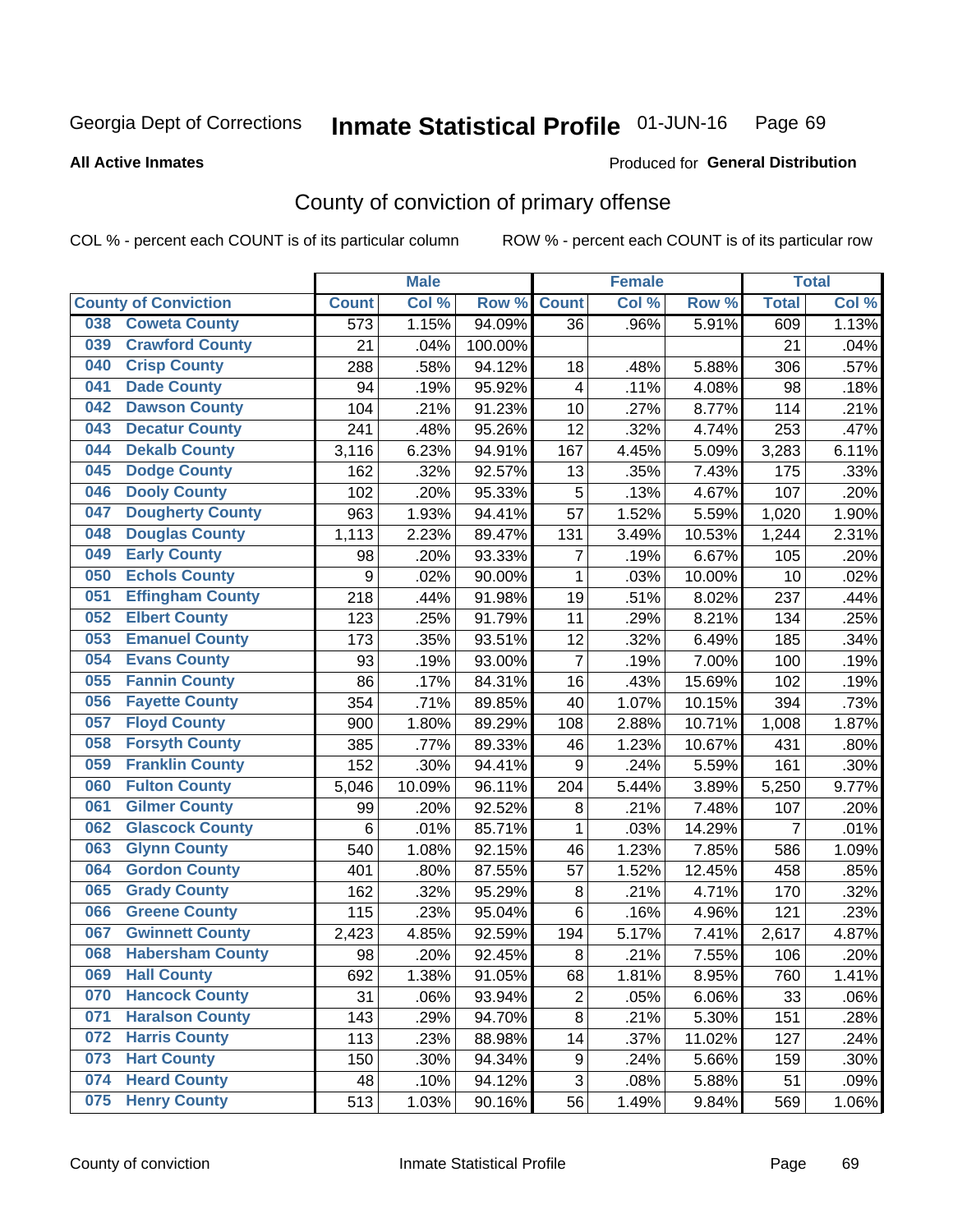#### Inmate Statistical Profile 01-JUN-16 Page 70

**All Active Inmates** 

### Produced for General Distribution

# County of conviction of primary offense

COL % - percent each COUNT is of its particular column

|     |                             |              | <b>Male</b> |         |                           | <b>Female</b> |        |              | <b>Total</b> |
|-----|-----------------------------|--------------|-------------|---------|---------------------------|---------------|--------|--------------|--------------|
|     | <b>County of Conviction</b> | <b>Count</b> | Col %       | Row %   | <b>Count</b>              | Col%          | Row %  | <b>Total</b> | Col %        |
| 076 | <b>Houston County</b>       | 703          | 1.41%       | 93.73%  | 47                        | 1.25%         | 6.27%  | 750          | 1.40%        |
| 077 | <b>Irwin County</b>         | 76           | .15%        | 98.70%  | 1                         | .03%          | 1.30%  | 77           | .14%         |
| 078 | <b>Jackson County</b>       | 246          | .49%        | 93.54%  | 17                        | .45%          | 6.46%  | 263          | .49%         |
| 079 | <b>Jasper County</b>        | 55           | .11%        | 93.22%  | $\overline{\mathbf{4}}$   | .11%          | 6.78%  | 59           | .11%         |
| 080 | <b>Jeff Davis County</b>    | 91           | .18%        | 94.79%  | 5                         | .13%          | 5.21%  | 96           | .18%         |
| 081 | <b>Jefferson County</b>     | 153          | .31%        | 97.45%  | 4                         | .11%          | 2.55%  | 157          | .29%         |
| 082 | <b>Jenkins County</b>       | 91           | .18%        | 95.79%  | 4                         | .11%          | 4.21%  | 95           | .18%         |
| 083 | <b>Johnson County</b>       | 47           | .09%        | 97.92%  | 1                         | .03%          | 2.08%  | 48           | .09%         |
| 084 | <b>Jones County</b>         | 182          | .36%        | 91.00%  | 18                        | .48%          | 9.00%  | 200          | .37%         |
| 085 | <b>Lamar County</b>         | 73           | .15%        | 90.12%  | 8                         | .21%          | 9.88%  | 81           | .15%         |
| 086 | <b>Lanier County</b>        | 53           | .11%        | 100.00% |                           |               |        | 53           | .10%         |
| 087 | <b>Laurens County</b>       | 275          | .55%        | 93.86%  | 18                        | .48%          | 6.14%  | 293          | .54%         |
| 088 | <b>Lee County</b>           | 67           | .13%        | 91.78%  | 6                         | .16%          | 8.22%  | 73           | .14%         |
| 089 | <b>Liberty County</b>       | 252          | .50%        | 93.33%  | 18                        | .48%          | 6.67%  | 270          | .50%         |
| 090 | <b>Lincoln County</b>       | 29           | .06%        | 100.00% |                           |               |        | 29           | .05%         |
| 091 | <b>Long County</b>          | 76           | .15%        | 91.57%  | $\overline{7}$            | .19%          | 8.43%  | 83           | .15%         |
| 092 | <b>Lowndes County</b>       | 516          | 1.03%       | 96.09%  | 21                        | .56%          | 3.91%  | 537          | 1.00%        |
| 093 | <b>Lumpkin County</b>       | 86           | .17%        | 91.49%  | 8                         | .21%          | 8.51%  | 94           | .17%         |
| 094 | <b>Macon County</b>         | 62           | .12%        | 100.00% |                           |               |        | 62           | .12%         |
| 095 | <b>Madison County</b>       | 139          | .28%        | 90.26%  | 15                        | .40%          | 9.74%  | 154          | .29%         |
| 096 | <b>Marion County</b>        | 21           | .04%        | 91.30%  | $\overline{2}$            | .05%          | 8.70%  | 23           | .04%         |
| 097 | <b>Mcduffie County</b>      | 196          | .39%        | 95.15%  | 10                        | .27%          | 4.85%  | 206          | .38%         |
| 098 | <b>Mcintosh County</b>      | 51           | .10%        | 100.00% |                           |               |        | 51           | .09%         |
| 099 | <b>Meriwether County</b>    | 180          | .36%        | 90.45%  | 19                        | .51%          | 9.55%  | 199          | .37%         |
| 100 | <b>Miller County</b>        | 32           | .06%        | 96.97%  | $\mathbf 1$               | .03%          | 3.03%  | 33           | .06%         |
| 101 | <b>Mitchell County</b>      | 159          | .32%        | 92.44%  | 13                        | .35%          | 7.56%  | 172          | .32%         |
| 102 | <b>Monroe County</b>        | 139          | .28%        | 89.68%  | 16                        | .43%          | 10.32% | 155          | .29%         |
| 103 | <b>Montgomery County</b>    | 28           | .06%        | 90.32%  | $\ensuremath{\mathsf{3}}$ | .08%          | 9.68%  | 31           | .06%         |
| 104 | <b>Morgan County</b>        | 139          | .28%        | 90.26%  | 15                        | .40%          | 9.74%  | 154          | .29%         |
| 105 | <b>Murray County</b>        | 165          | .33%        | 91.67%  | 15                        | .40%          | 8.33%  | 180          | .33%         |
| 106 | <b>Muscogee County</b>      | 1,206        | 2.41%       | 94.37%  | 72                        | 1.92%         | 5.63%  | 1,278        | 2.38%        |
| 107 | <b>Newton County</b>        | 683          | 1.37%       | 91.92%  | 60                        | 1.60%         | 8.08%  | 743          | 1.38%        |
| 108 | <b>Oconee County</b>        | 58           | .12%        | 95.08%  | 3                         | .08%          | 4.92%  | 61           | .11%         |
| 109 | <b>Oglethorpe County</b>    | 61           | .12%        | 96.83%  | $\overline{2}$            | .05%          | 3.17%  | 63           | .12%         |
| 110 | <b>Paulding County</b>      | 238          | .48%        | 91.54%  | 22                        | .59%          | 8.46%  | 260          | .48%         |
| 111 | <b>Peach County</b>         | 92           | .18%        | 93.88%  | 6                         | .16%          | 6.12%  | 98           | .18%         |
| 112 | <b>Pickens County</b>       | 86           | .17%        | 88.66%  | 11                        | .29%          | 11.34% | 97           | .18%         |
| 113 | <b>Pierce County</b>        | 91           | .18%        | 94.79%  | 5                         | .13%          | 5.21%  | 96           | .18%         |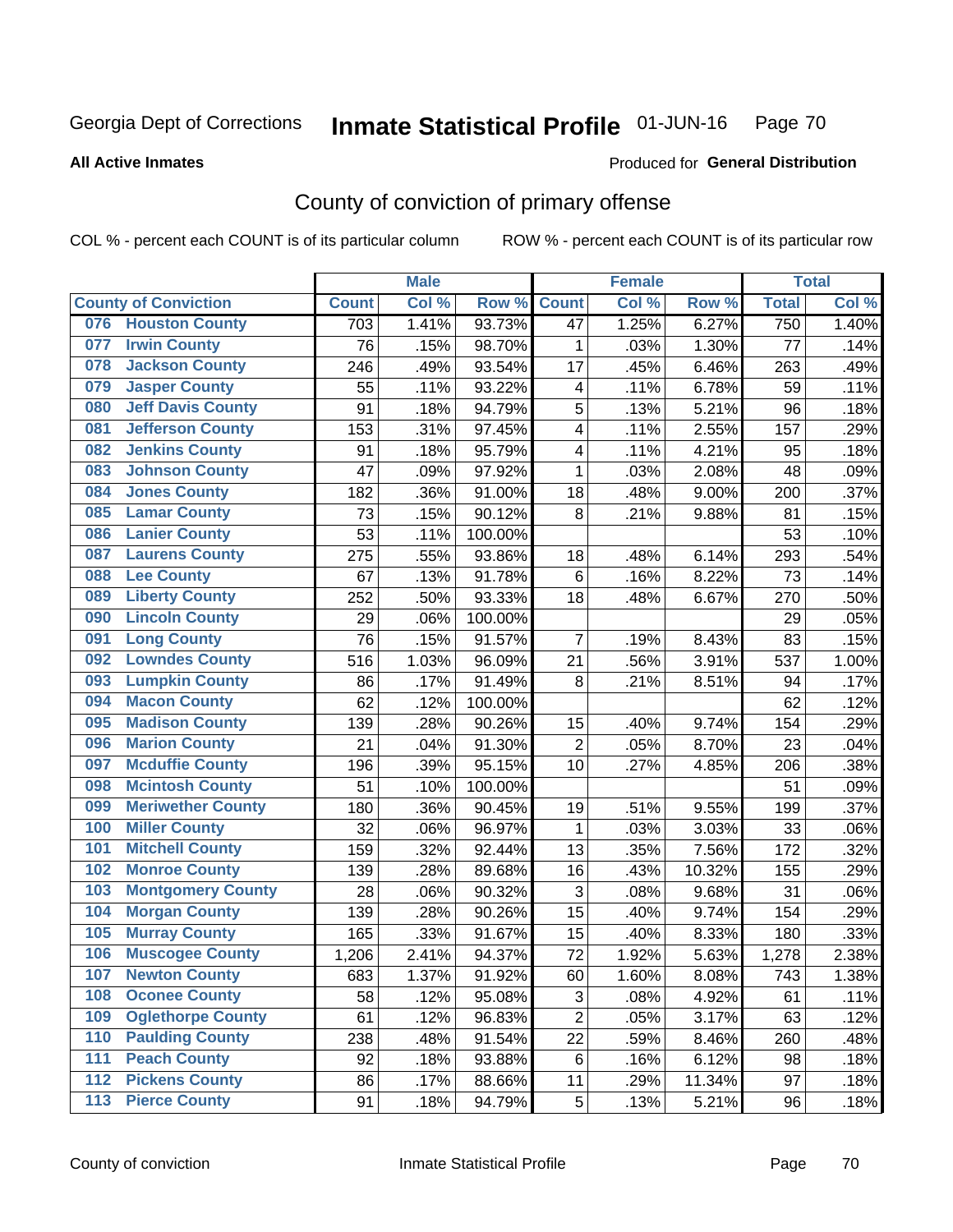### Inmate Statistical Profile 01-JUN-16 Page 71

### **All Active Inmates**

### Produced for General Distribution

# County of conviction of primary offense

COL % - percent each COUNT is of its particular column

|                                          |              | <b>Male</b> |         |                | <b>Female</b> |        |              | <b>Total</b> |
|------------------------------------------|--------------|-------------|---------|----------------|---------------|--------|--------------|--------------|
| <b>County of Conviction</b>              | <b>Count</b> | Col %       | Row %   | <b>Count</b>   | Col %         | Row %  | <b>Total</b> | Col %        |
| 114 Pike County                          | 44           | .09%        | 89.80%  | $\overline{5}$ | .13%          | 10.20% | 49           | .09%         |
| <b>Polk County</b><br>$\overline{115}$   | 173          | .35%        | 93.51%  | 12             | .32%          | 6.49%  | 185          | .34%         |
| <b>Pulaski County</b><br>116             | 45           | .09%        | 93.75%  | 3              | .08%          | 6.25%  | 48           | .09%         |
| 117<br><b>Putnam County</b>              | 156          | .31%        | 93.41%  | 11             | .29%          | 6.59%  | 167          | .31%         |
| <b>Quitman County</b><br>118             | 14           | .03%        | 100.00% |                |               |        | 14           | .03%         |
| <b>Rabun County</b><br>119               | 54           | .11%        | 88.52%  | $\overline{7}$ | .19%          | 11.48% | 61           | .11%         |
| <b>Randolph County</b><br>120            | 66           | .13%        | 95.65%  | 3              | .08%          | 4.35%  | 69           | .13%         |
| <b>Richmond County</b><br>121            | 1,975        | 3.95%       | 94.50%  | 115            | 3.06%         | 5.50%  | 2,090        | 3.89%        |
| <b>Rockdale County</b><br>122            | 461          | .92%        | 91.83%  | 41             | 1.09%         | 8.17%  | 502          | .93%         |
| <b>Schley County</b><br>123              | 14           | .03%        | 100.00% |                |               |        | 14           | .03%         |
| <b>Screven County</b><br>124             | 140          | .28%        | 95.24%  | 7              | .19%          | 4.76%  | 147          | .27%         |
| <b>Seminole County</b><br>125            | 72           | .14%        | 86.75%  | 11             | .29%          | 13.25% | 83           | .15%         |
| <b>Spalding County</b><br>126            | 521          | 1.04%       | 91.73%  | 47             | 1.25%         | 8.27%  | 568          | 1.06%        |
| <b>Stephens County</b><br>127            | 160          | .32%        | 93.57%  | 11             | .29%          | 6.43%  | 171          | .32%         |
| <b>Stewart County</b><br>128             | 37           | .07%        | 97.37%  | $\mathbf 1$    | .03%          | 2.63%  | 38           | .07%         |
| <b>Sumter County</b><br>129              | 196          | .39%        | 94.69%  | 11             | .29%          | 5.31%  | 207          | .39%         |
| <b>Talbot County</b><br>130              | 42           | .08%        | 95.45%  | $\overline{2}$ | .05%          | 4.55%  | 44           | .08%         |
| <b>Taliaferro County</b><br>131          | 16           | .03%        | 94.12%  | $\mathbf{1}$   | .03%          | 5.88%  | 17           | .03%         |
| <b>Tattnall County</b><br>132            | 174          | .35%        | 91.58%  | 16             | .43%          | 8.42%  | 190          | .35%         |
| <b>Taylor County</b><br>133              | 73           | .15%        | 97.33%  | $\overline{2}$ | .05%          | 2.67%  | 75           | .14%         |
| <b>Telfair County</b><br>134             | 97           | .19%        | 90.65%  | 10             | .27%          | 9.35%  | 107          | .20%         |
| <b>Terrell County</b><br>135             | 94           | .19%        | 94.95%  | 5              | .13%          | 5.05%  | 99           | .18%         |
| <b>Thomas County</b><br>136              | 231          | .46%        | 92.77%  | 18             | .48%          | 7.23%  | 249          | .46%         |
| <b>Tift County</b><br>137                | 362          | .72%        | 94.52%  | 21             | .56%          | 5.48%  | 383          | .71%         |
| <b>Toombs County</b><br>138              | 335          | .67%        | 93.06%  | 25             | .67%          | 6.94%  | 360          | .67%         |
| <b>Towns County</b><br>139               | 35           | .07%        | 71.43%  | 14             | .37%          | 28.57% | 49           | .09%         |
| <b>Treutlen County</b><br>140            | 74           | .15%        | 93.67%  | 5              | .13%          | 6.33%  | 79           | .15%         |
| <b>Troup County</b><br>141               | 563          | 1.13%       | 91.84%  | 50             | 1.33%         | 8.16%  | 613          | 1.14%        |
| <b>Turner County</b><br>142              | 68           | .14%        | 97.14%  | $\overline{2}$ | .05%          | 2.86%  | 70           | .13%         |
| <b>Twiggs County</b><br>$\overline{143}$ | 59           | .12%        | 95.16%  | $\mathfrak{S}$ | .08%          | 4.84%  | 62           | .12%         |
| <b>Union County</b><br>144               | 69           | .14%        | 92.00%  | $\,6$          | .16%          | 8.00%  | 75           | .14%         |
| 145<br><b>Upson County</b>               | 165          | .33%        | 93.22%  | 12             | .32%          | 6.78%  | 177          | .33%         |
| <b>Walker County</b><br>146              | 432          | .86%        | 89.26%  | 52             | 1.39%         | 10.74% | 484          | .90%         |
| <b>Walton County</b><br>147              | 531          | 1.06%       | 91.39%  | 50             | 1.33%         | 8.61%  | 581          | 1.08%        |
| <b>Ware County</b><br>148                | 339          | .68%        | 91.62%  | 31             | .83%          | 8.38%  | 370          | .69%         |
| <b>Warren County</b><br>149              | 38           | .08%        | 95.00%  | $\overline{2}$ | .05%          | 5.00%  | 40           | .07%         |
| <b>Washington County</b><br>150          | 191          | .38%        | 90.95%  | 19             | .51%          | 9.05%  | 210          | .39%         |
| <b>Wayne County</b><br>151               | 146          | .29%        | 92.41%  | 12             | .32%          | 7.59%  | 158          | .29%         |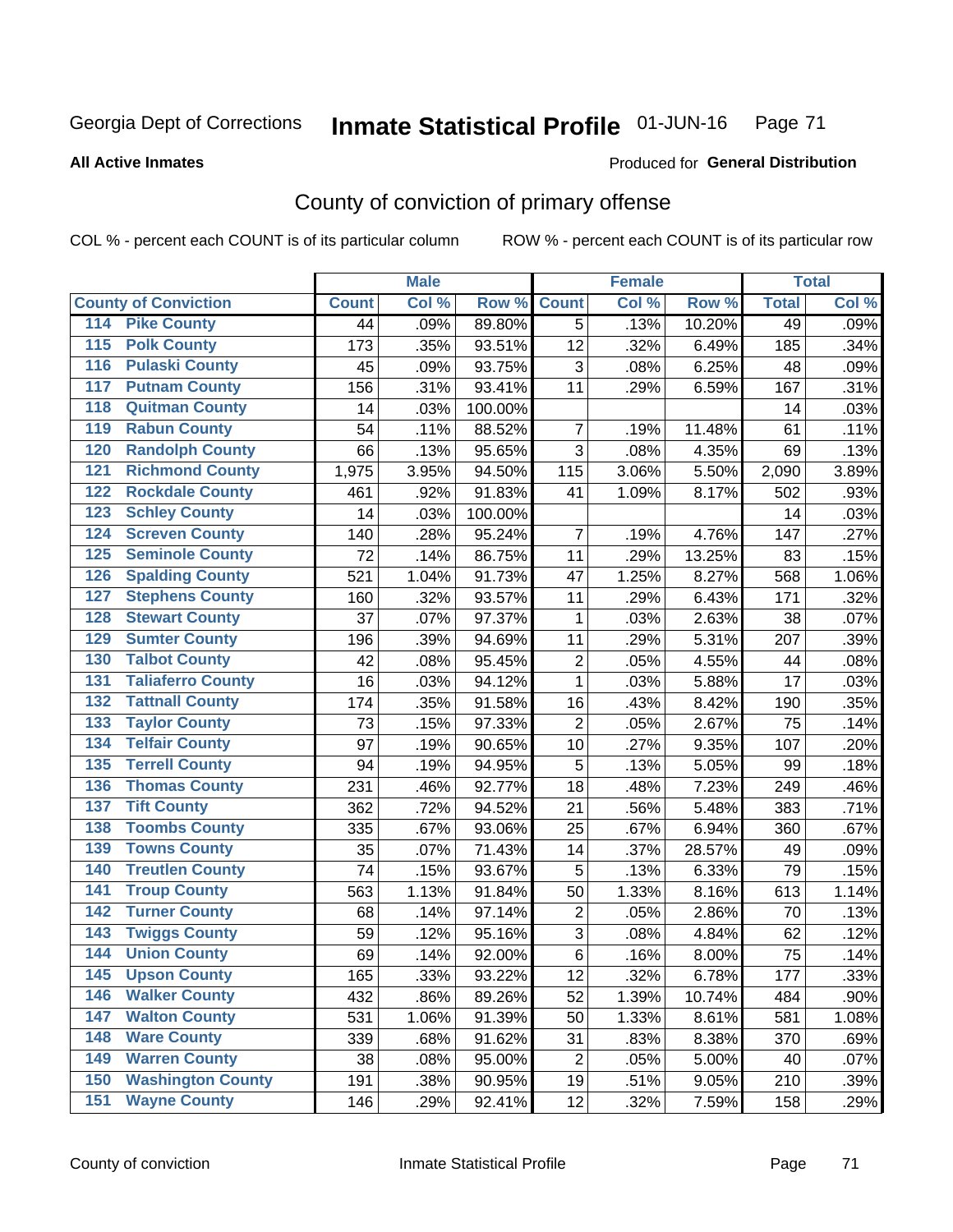### Inmate Statistical Profile 01-JUN-16 Page 72

**All Active Inmates** 

### Produced for General Distribution

# County of conviction of primary offense

COL % - percent each COUNT is of its particular column

|                                |              | <b>Male</b> |         |             | <b>Female</b> |        |              | <b>Total</b> |
|--------------------------------|--------------|-------------|---------|-------------|---------------|--------|--------------|--------------|
| <b>County of Conviction</b>    | <b>Count</b> | Col %       |         | Row % Count | Col %         | Row %  | <b>Total</b> | Col %        |
| <b>Webster County</b><br>152   |              | $.01\%$     | 100.00% |             |               |        |              | .01%         |
| <b>Wheeler County</b><br>153   | 23           | .05%        | 100.00% |             |               |        | 23           | .04%         |
| <b>White County</b><br>154     | 110          | $.22\%$     | 85.94%  | 18          | .48%          | 14.06% | 128          | .24%         |
| <b>Whitfield County</b><br>155 | 596          | 1.19%       | 87.65%  | 84          | 2.24%         | 12.35% | 680          | 1.26%        |
| <b>Wilcox County</b><br>156    | 36           | $.07\%$     | 97.30%  |             | $.03\%$       | 2.70%  | 37           | .07%         |
| <b>Wilkes County</b><br>157    | 72           | .14%        | 96.00%  | 3           | $.08\%$       | 4.00%  | 75           | .14%         |
| <b>Wilkinson County</b><br>158 | 51           | $.10\%$     | 100.00% |             |               |        | 51           | .09%         |
| <b>Worth County</b><br>159     | 126          | .25%        | 94.03%  | 8           | .21%          | 5.97%  | 134          | .25%         |
| <b>Troup County Ci</b><br>447  |              | $.01\%$     | 100.00% |             |               |        |              | .01%         |
| <b>Total Rported</b>           | 50,009       | 100%        | 93.02%  | 3,753       | 100%          | 6.98%  | 53,762       | 100%         |

| <b>Not Reported</b> |        |                |        |
|---------------------|--------|----------------|--------|
| <b>Total</b>        | 50,009 | ? フら?<br>ט ווי | 53,762 |

|  | <b>Mode (most frequent)</b> | <b>Fulton County</b> | <b>Cobb County</b> | <b>Fulton County</b> |
|--|-----------------------------|----------------------|--------------------|----------------------|
|--|-----------------------------|----------------------|--------------------|----------------------|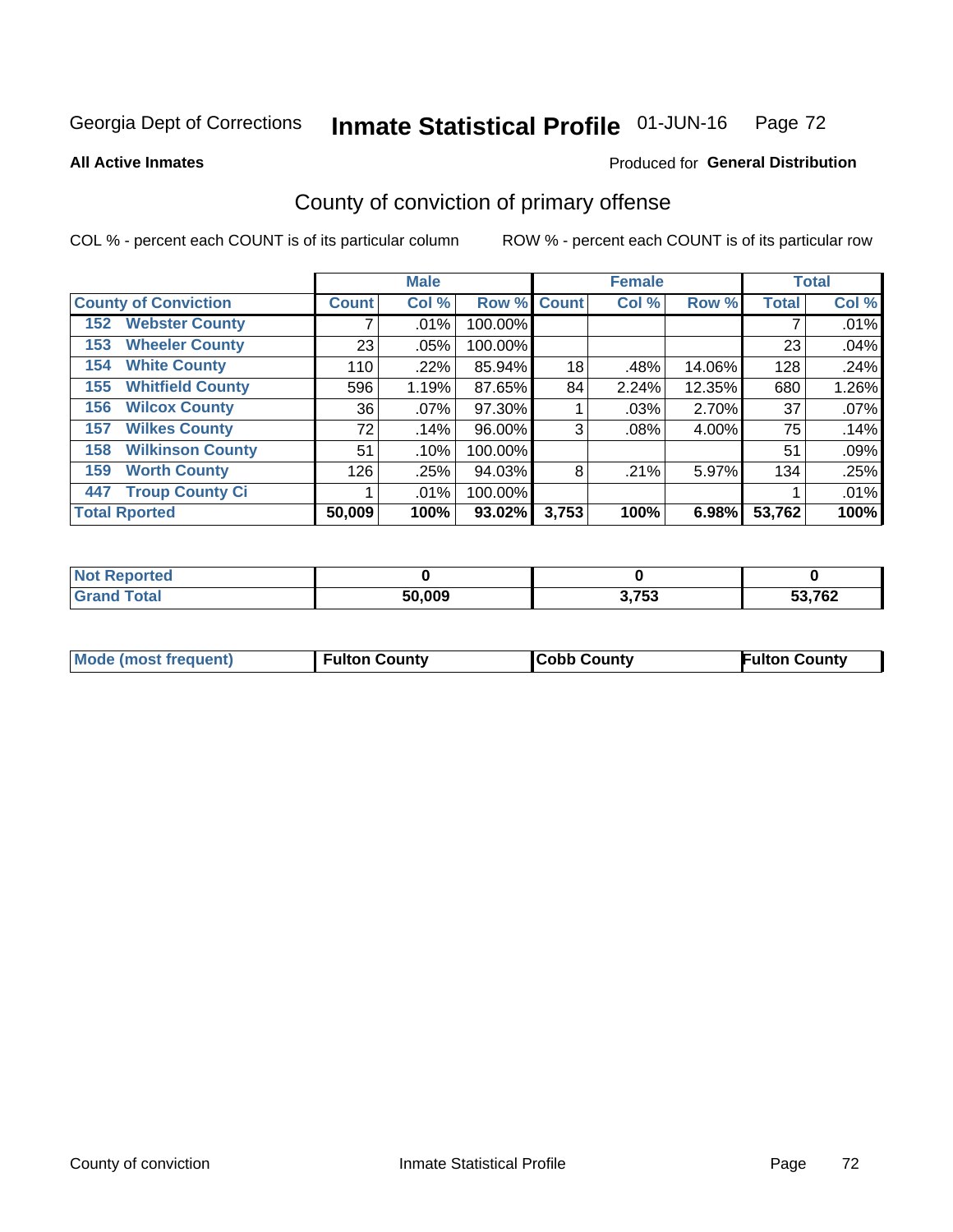## Georgia Dept of Corrections **All Active Inmates**

### Inmate Statistical Profile 01-JUN-16 Page 73

Produced for General Distribution

# Circuit of conviction of primary offense

COL % - percent each COUNT is of its particular column ROW % - percent each COUNT is of its particular row

|                         |                                 |              | <b>Male</b> |        |              | <b>Female</b> |        |              | <b>Total</b> |
|-------------------------|---------------------------------|--------------|-------------|--------|--------------|---------------|--------|--------------|--------------|
|                         | <b>Circuit of Conviction</b>    | <b>Count</b> | Col %       | Row %  | <b>Count</b> | Col %         | Row %  | <b>Total</b> | Col %        |
| 1                       | <b>Alapaha Circuit</b>          | 356          | .71%        | 94.68% | 20           | .53%          | 5.32%  | 376          | .70%         |
| $\overline{2}$          | <b>Alcovy Circuit</b>           | 1,214        | 2.44%       | 91.69% | 110          | 2.94%         | 8.31%  | 1,324        | 2.47%        |
| $\overline{\mathbf{3}}$ | <b>Atlanta Circuit</b>          | 5,046        | 10.13%      | 96.11% | 204          | 5.45%         | 3.89%  | 5,250        | 9.80%        |
| 4                       | <b>Atlantic Circuit</b>         | 723          | 1.45%       | 93.53% | 50           | 1.34%         | 6.47%  | 773          | 1.44%        |
| 5                       | <b>Augusta Circuit</b>          | 2,587        | 5.19%       | 93.83% | 170          | 4.54%         | 6.17%  | 2,757        | 5.15%        |
| $\overline{6}$          | <b>Blue Ridge Circuit</b>       | 554          | 1.11%       | 89.07% | 68           | 1.82%         | 10.93% | 622          | 1.16%        |
| $\overline{\mathbf{7}}$ | <b>Brunswick Circuit</b>        | 1,052        | 2.11%       | 93.26% | 76           | 2.03%         | 6.74%  | 1,128        | 2.11%        |
| 8                       | <b>Chattahoochee Circuit</b>    | 1,487        | 2.98%       | 94.05% | 94           | 2.51%         | 5.95%  | 1,581        | 2.95%        |
| $\overline{9}$          | <b>Cherokee Circuit</b>         | 1,045        | 2.10%       | 87.96% | 143          | 3.82%         | 12.04% | 1,188        | 2.22%        |
| 10                      | <b>Clayton Circuit</b>          | 1,477        | 2.96%       | 93.66% | 100          | 2.67%         | 6.34%  | 1,577        | 2.94%        |
| $\overline{11}$         | <b>Cobb Circuit</b>             | 2,523        | 5.06%       | 91.25% | 242          | 6.47%         | 8.75%  | 2,765        | 5.16%        |
| $\overline{12}$         | <b>Conasauga Circuit</b>        | 761          | 1.53%       | 88.49% | 99           | 2.65%         | 11.51% | 860          | 1.61%        |
| $\overline{13}$         | <b>Cordele Circuit</b>          | 673          | 1.35%       | 93.99% | 43           | 1.15%         | 6.01%  | 716          | 1.34%        |
| $\overline{14}$         | <b>Coweta Circuit</b>           | 1,913        | 3.84%       | 91.97% | 167          | 4.46%         | 8.03%  | 2,080        | 3.88%        |
| $\overline{15}$         | <b>Dougherty Circuit</b>        | 963          | 1.93%       | 94.41% | 57           | 1.52%         | 5.59%  | 1,020        | 1.90%        |
| 16                      | <b>Dublin Circuit</b>           | 455          | .91%        | 94.40% | 27           | .72%          | 5.60%  | 482          | .90%         |
| $\overline{17}$         | <b>Eastern Circuit</b>          | 1,971        | 3.96%       | 95.87% | 85           | 2.27%         | 4.13%  | 2,056        | 3.84%        |
| $\overline{18}$         | <b>Flint Circuit</b>            | 513          | 1.03%       | 90.16% | 56           | 1.50%         | 9.84%  | 569          | 1.06%        |
| 19                      | <b>Griffin Circuit</b>          | 1,084        | 2.18%       | 91.25% | 104          | 2.78%         | 8.75%  | 1,188        | 2.22%        |
| 20                      | <b>Gwinnett Circuit</b>         | 2,423        | 4.86%       | 92.59% | 194          | 5.18%         | 7.41%  | 2,617        | 4.88%        |
| 21                      | <b>Houston Circuit</b>          | 703          | 1.41%       | 93.73% | 47           | 1.26%         | 6.27%  | 750          | 1.40%        |
| $\overline{22}$         | <b>Lookout Mountain Circuit</b> | 1,138        | 2.28%       | 89.25% | 137          | 3.66%         | 10.75% | 1,275        | 2.38%        |
| 23                      | <b>Macon Circuit</b>            | 1,246        | 2.50%       | 94.32% | 75           | 2.00%         | 5.68%  | 1,321        | 2.47%        |
| 24                      | <b>Middle Circuit</b>           | 966          | 1.94%       | 93.33% | 69           | 1.84%         | 6.67%  | 1,035        | 1.93%        |
| $\overline{25}$         | <b>Mountain Circuit</b>         | 312          | .63%        | 92.31% | 26           | .69%          | 7.69%  | 338          | .63%         |
| 26                      | <b>Northeastern Circuit</b>     | 796          | 1.60%       | 91.08% | 78           | 2.08%         | 8.92%  | 874          | 1.63%        |
| $\overline{27}$         | <b>Northern Circuit</b>         | 625          | 1.25%       | 93.14% | 46           | 1.23%         | 6.86%  | 671          | 1.25%        |
| 28                      | <b>Ocmulgee Circuit</b>         | 1,007        | 2.02%       | 92.81% | 78           | 2.08%         | 7.19%  | 1,085        | 2.03%        |
| 29                      | <b>Oconee Circuit</b>           | 414          | .83%        | 92.62% | 33           | .88%          | 7.38%  | 447          | .83%         |
| 30                      | <b>Ogeechee Circuit</b>         | 1,002        | 2.01%       | 93.91% | 65           | 1.74%         | 6.09%  | 1,067        | 1.99%        |
| $\overline{31}$         | <b>Pataula Circuit</b>          | 401          | .80%        | 92.82% | 31           | .83%          | 7.18%  | 432          | .81%         |
| 32                      | <b>Piedmont Circuit</b>         | 549          | 1.10%       | 91.81% | 49           | 1.31%         | 8.19%  | 598          | 1.12%        |
| 33                      | <b>Rome Circuit</b>             | 900          | 1.81%       | 89.29% | 108          | 2.89%         | 10.71% | 1,008        | 1.88%        |
| 34                      | <b>South Georgia Circuit</b>    | 597          | 1.20%       | 94.31% | 36           | .96%          | 5.69%  | 633          | 1.18%        |
| 35                      | <b>Southern Circuit</b>         | 1,034        | 2.08%       | 95.21% | 52           | 1.39%         | 4.79%  | 1,086        | 2.03%        |
| 36                      | <b>Southwestern Circuit</b>     | 383          | .77%        | 95.51% | 18           | .48%          | 4.49%  | 401          | .75%         |
| 37                      | <b>Stone Mountain Circuit</b>   | 3,116        | 6.25%       | 94.91% | 167          | 4.46%         | 5.09%  | 3,283        | 6.13%        |
| 38                      | <b>Tallapoosa Circuit</b>       | 316          | .63%        | 94.05% | 20           | .53%          | 5.95%  | 336          | .63%         |
| 39                      | <b>Tifton Circuit</b>           | 632          | 1.27%       | 95.18% | 32           | .86%          | 4.82%  | 664          | 1.24%        |
| 40                      | <b>Toombs Circuit</b>           | 357          | .72%        | 95.45% | 17           | .45%          | 4.55%  | 374          | .70%         |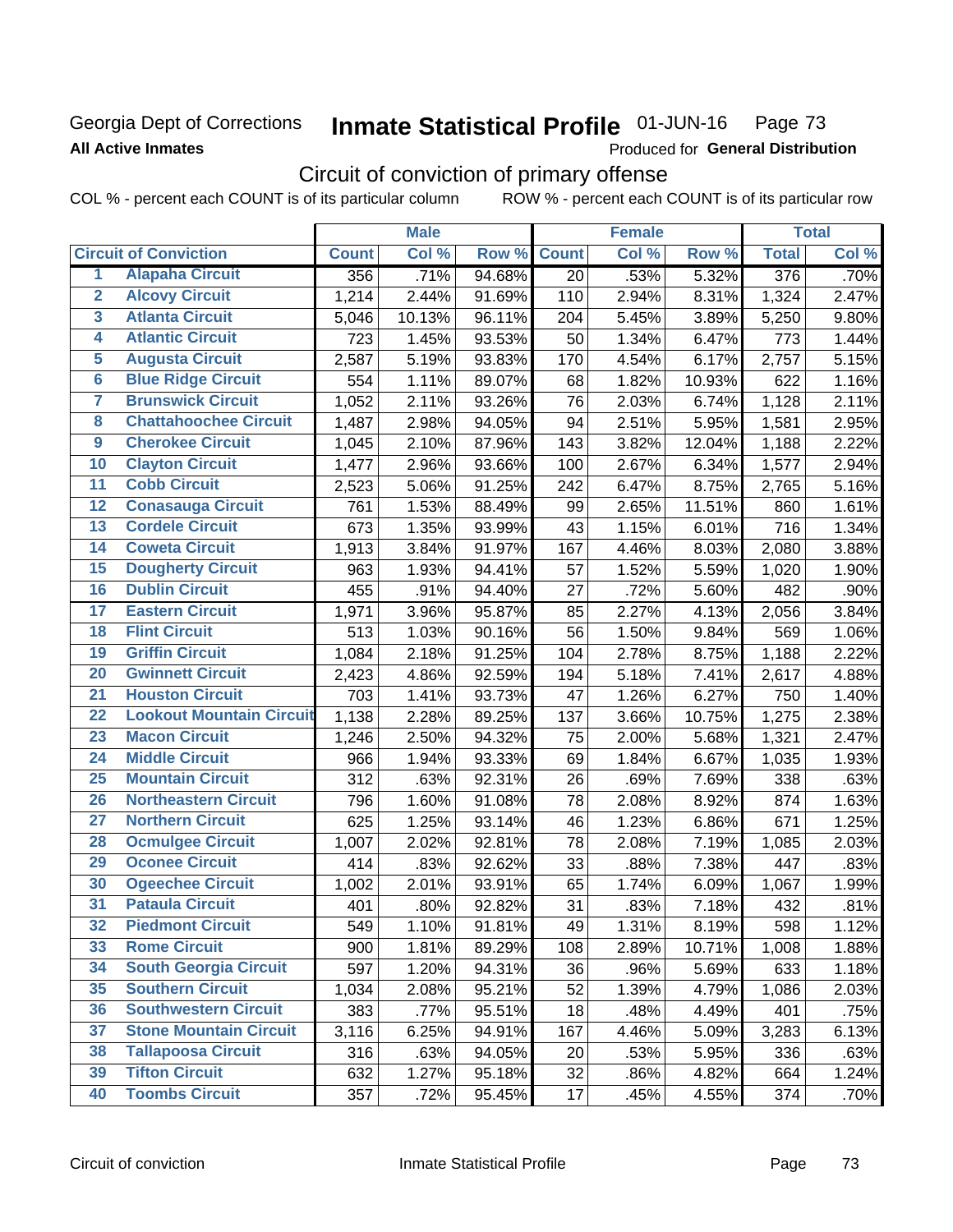# Georgia Dept of Corrections **All Active Inmates**

# Inmate Statistical Profile 01-JUN-16 Page 74

Produced for General Distribution

# Circuit of conviction of primary offense

COL % - percent each COUNT is of its particular column ROW % - percent each COUNT is of its particular row

|                                        |              | <b>Male</b> |        |              | <b>Female</b> |        |              | <b>Total</b> |  |
|----------------------------------------|--------------|-------------|--------|--------------|---------------|--------|--------------|--------------|--|
| <b>Circuit of Conviction</b>           | <b>Count</b> | Col %       | Row %  | <b>Count</b> | Col %         | Row %  | <b>Total</b> | Col %        |  |
| <b>Waycross Circuit</b><br>41          | 865          | 1.74%       | 93.01% | 65           | 1.74%         | 6.99%  | 930          | 1.74%        |  |
| <b>Western Circuit</b><br>42           | 561          | 1.13%       | 94.29% | 34           | .91%          | 5.71%  | 595          | 1.11%        |  |
| <b>Rockdale Circuit</b><br>43          | 461          | .93%        | 91.83% | 41           | 1.10%         | 8.17%  | 502          | .94%         |  |
| <b>Douglas Circuit</b><br>44           | 1,113        | 2.23%       | 89.47% | 131          | 3.50%         | 10.53% | 1,244        | 2.32%        |  |
| <b>Appalachian Circuit</b><br>45       | 271          | .54%        | 88.56% | 35           | .94%          | 11.44% | 306          | .57%         |  |
| <b>Enotah Circuit</b><br>46            | 300          | .60%        | 86.71% | 46           | 1.23%         | 13.29% | 346          | .65%         |  |
| <b>Bell-Forsyth J.C.</b><br>47         | 385          | .77%        | 89.33% | 46           | 1.23%         | 10.67% | 431          | .80%         |  |
| <b>Towaliga Judicial Circuit</b><br>48 | 323          | .65%        | 91.76% | 29           | .77%          | 8.24%  | 352          | .66%         |  |
| <b>Paulding Circuit</b><br>49          | 238          | .48%        | 91.54% | 22           | .59%          | 8.46%  | 260          | .49%         |  |
| <b>Total Rported</b>                   | 49,831       | 100%        | 93.02% | 3,742        | 100%          | 6.98%  | 53,573       | 100%         |  |
| <b>Not Reported</b>                    |              | 178         |        |              | 11            |        |              | 189          |  |
| <b>Grand Total</b>                     |              | 50.009      |        |              | 3753          |        |              | 53762        |  |

| $\overline{\phantom{a}}$ l Gilu Tudi | JU,UUJ  | טט ווט | <b>שט וי</b> טר |
|--------------------------------------|---------|--------|-----------------|
|                                      |         |        |                 |
| 'requent)<br><b>Mode</b>             | ⊿tlanta | Cobb   | Atlanta         |
|                                      |         |        |                 |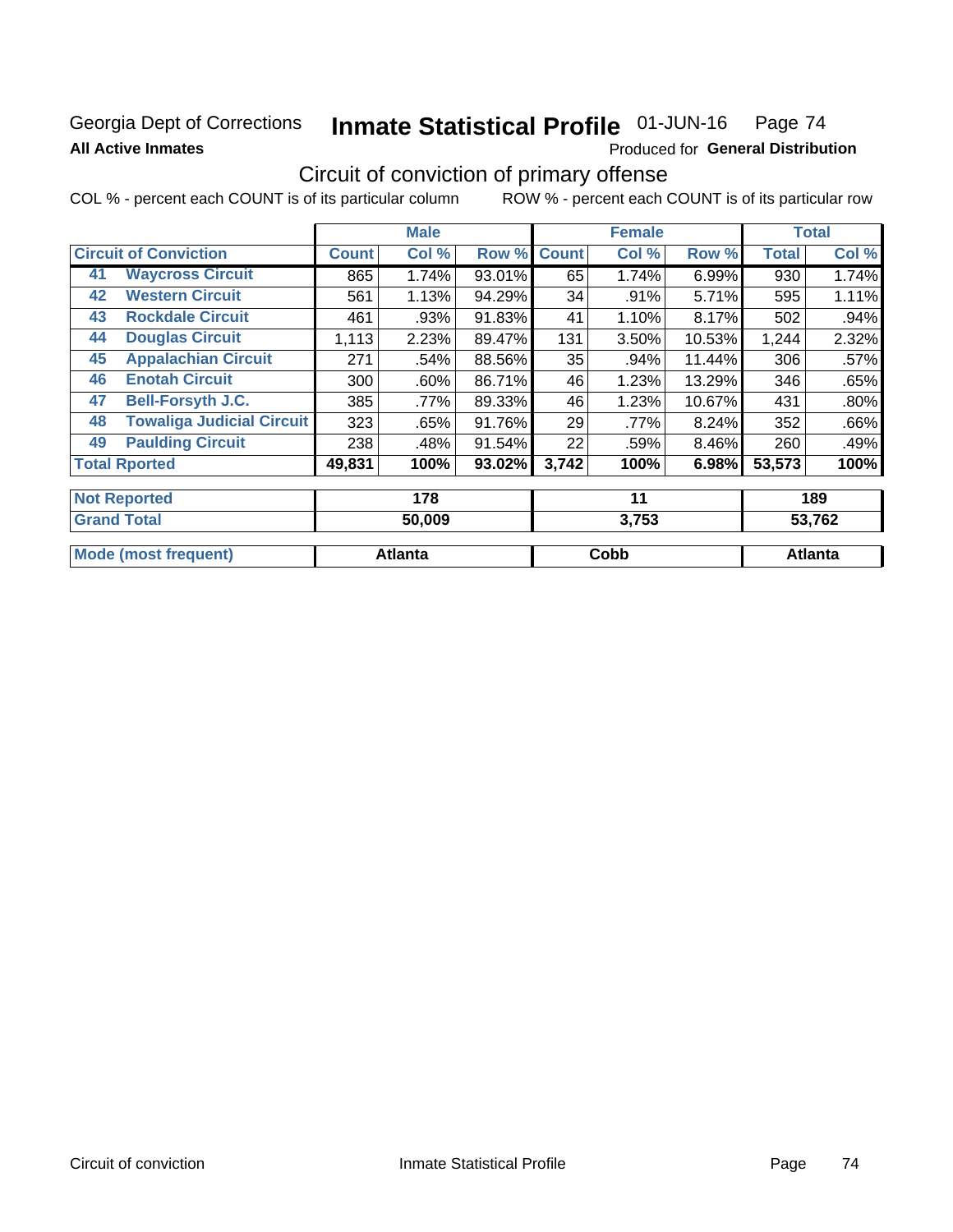### **All Active Inmates**

### Produced for **General Distribution**

## Years served (jail + prison) in this incarceration

|                              |              | <b>Male</b> |         |              | <b>Female</b> |       |              | <b>Total</b> |
|------------------------------|--------------|-------------|---------|--------------|---------------|-------|--------------|--------------|
| <b>Years Served</b>          | <b>Count</b> | Col %       | Row %   | <b>Count</b> | Col %         | Row % | <b>Total</b> | Col %        |
| Less than one year           | 9,577        | 19.17%      | 90.51%  | 1,004        | 26.76%        | 9.49% | 10,581       | 19.70%       |
| 1 to 1.99 years              | 7,542        | 15.09%      | 91.37%  | 712          | 18.98%        | 8.63% | 8,254        | 15.36%       |
| 2 to 2.99 years              | 5,170        | 10.35%      | 91.86%  | 458          | 12.21%        | 8.14% | 5,628        | 10.48%       |
| $3$ to $3.99$ years          | 4,198        | 8.40%       | 91.64%  | 383          | 10.21%        | 8.36% | 4,581        | 8.53%        |
| $\overline{4}$ to 4.99 years | 3,551        | 7.11%       | 93.06%  | 265          | 7.06%         | 6.94% | 3,816        | 7.10%        |
| $\overline{5}$ to 5.99 years | 2,765        | 5.53%       | 93.79%  | 183          | 4.88%         | 6.21% | 2,948        | 5.49%        |
| $6$ to $6.99$ years          | 2,156        | 4.31%       | 94.40%  | 128          | 3.41%         | 5.60% | 2,284        | 4.25%        |
| 7 to 7.99 years              | 1,816        | 3.63%       | 94.68%  | 102          | 2.72%         | 5.32% | 1,918        | 3.57%        |
| 8 to 8.99 years              | 1,823        | 3.65%       | 95.90%  | 78           | 2.08%         | 4.10% | 1,901        | 3.54%        |
| 9 to 9.99 years              | 1,623        | 3.25%       | 95.13%  | 83           | 2.21%         | 4.87% | 1,706        | 3.18%        |
| 10 to 10.99 years            | 1,047        | 2.10%       | 95.62%  | 48           | 1.28%         | 4.38% | 1,095        | 2.04%        |
| 11 to 11.99 years            | 825          | 1.65%       | 95.49%  | 39           | 1.04%         | 4.51% | 864          | 1.61%        |
| 12 to 12.99 years            | 727          | 1.45%       | 95.03%  | 38           | 1.01%         | 4.97% | 765          | 1.42%        |
| 13 to 13.99 years            | 764          | 1.53%       | 95.86%  | 33           | 0.88%         | 4.14% | 797          | 1.48%        |
| 14 to 14.99 years            | 630          | 1.26%       | 96.33%  | 24           | 0.64%         | 3.67% | 654          | 1.22%        |
| 15 to 15.99 years            | 576          | 1.15%       | 97.63%  | 14           | 0.37%         | 2.37% | 590          | 1.10%        |
| 16 to 16.99 years            | 499          | 1.00%       | 94.33%  | 30           | 0.80%         | 5.67% | 529          | 0.98%        |
| 17 to 17.99 years            | 500          | 1.00%       | 95.79%  | 22           | 0.59%         | 4.21% | 522          | 0.97%        |
| 18 to 18.99 years            | 540          | 1.08%       | 97.30%  | 15           | 0.40%         | 2.70% | 555          | 1.03%        |
| 19 to 19.99 years            | 530          | 1.06%       | 97.25%  | 15           | 0.40%         | 2.75% | 545          | 1.01%        |
| 20 to 20.99 years            | 384          | 0.77%       | 96.97%  | 12           | 0.32%         | 3.03% | 396          | 0.74%        |
| 21 to 21.99 years            | 369          | 0.74%       | 96.85%  | 12           | 0.32%         | 3.15% | 381          | 0.71%        |
| 22 to 22.99 years            | 321          | 0.64%       | 96.40%  | 12           | 0.32%         | 3.60% | 333          | 0.62%        |
| 23 to 23.99 years            | 268          | 0.54%       | 97.81%  | 6            | 0.16%         | 2.19% | 274          | 0.51%        |
| 24 to 24.99 years            | 237          | 0.47%       | 95.95%  | 10           | 0.27%         | 4.05% | 247          | 0.46%        |
| 25 to 25.99 years            | 203          | 0.41%       | 97.60%  | 5            | 0.13%         | 2.40% | 208          | 0.39%        |
| 26 to 26.99 years            | 153          | 0.31%       | 96.84%  | 5            | 0.13%         | 3.16% | 158          | 0.29%        |
| 27 to 27.99 years            | 152          | 0.30%       | 99.35%  | 1            | 0.03%         | 0.65% | 153          | 0.28%        |
| 28 to 28.99 years            | 135          | 0.27%       | 97.12%  | 4            | 0.11%         | 2.88% | 139          | 0.26%        |
| 29 to 29.99 years            | 99           | 0.20%       | 100.00% |              |               |       | 99           | 0.18%        |
| Thirty + years               | 791          | 1.58%       | 98.63%  | 11           | 0.29%         | 1.37% | 802          | 1.49%        |
| <b>Total Reported</b>        | 49,971       | 100%        | 93.02%  | 3,752        | 100%          | 6.98% | 53,723       | 100%         |

| <b>Not Reported</b> | 38     |       | 39     |
|---------------------|--------|-------|--------|
| <b>Grand Total</b>  | 50,009 | 3,753 | 53,762 |
|                     |        |       |        |

| Mean<br>(average)    | 6.42               |                    | 6.25          |
|----------------------|--------------------|--------------------|---------------|
| Median (middle)      | 3.62               | 2.31               | 3.49          |
| Mode (most frequent) | Less than one year | Less than one year | Less than one |
|                      |                    |                    | vear          |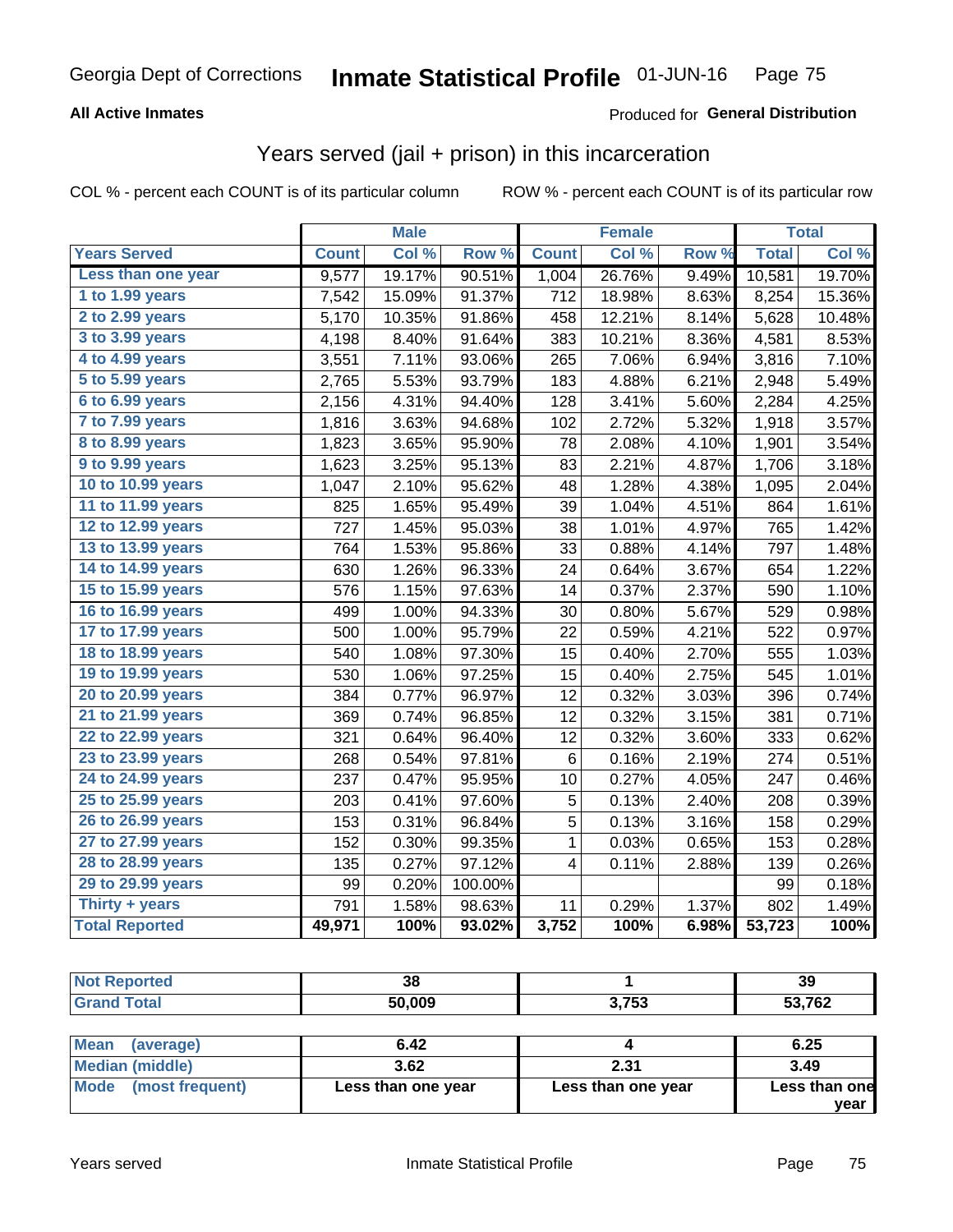#### **All Active Inmates**

Produced for **General Distribution**

# Results of most recent HIV tests

|                         | <b>Male</b>  |        |           | <b>Female</b> |           |          | Total  |        |
|-------------------------|--------------|--------|-----------|---------------|-----------|----------|--------|--------|
| <b>HIV Test Results</b> | <b>Count</b> | Col %  | Row %I    | <b>Count</b>  | Col %     | Row %    | Total  | Col %  |
| <b>Positive</b>         | 702          | 1.58%  | $92.25\%$ | 59            | $1.66\%$  | 7.75%    | 761    | 1.59%  |
| <b>Negative</b>         | 43,696       | 98.41% | 92.59%    | 3,498         | $98.34\%$ | 7.41%    | 47,194 | 98.41% |
| Indeterminate           | າ            | 0.01%  | 100.00%   |               |           |          |        | 0.01%  |
| <b>Total Reported</b>   | 44,401       | 100%   | 92.58%    | 3,557         | 100%      | $7.42\%$ | 47,958 | 100.0% |

| <b>Not Reported</b> | 5,608  | 196   | 5,804  |
|---------------------|--------|-------|--------|
| Total               | 50,009 | 3,753 | 53,762 |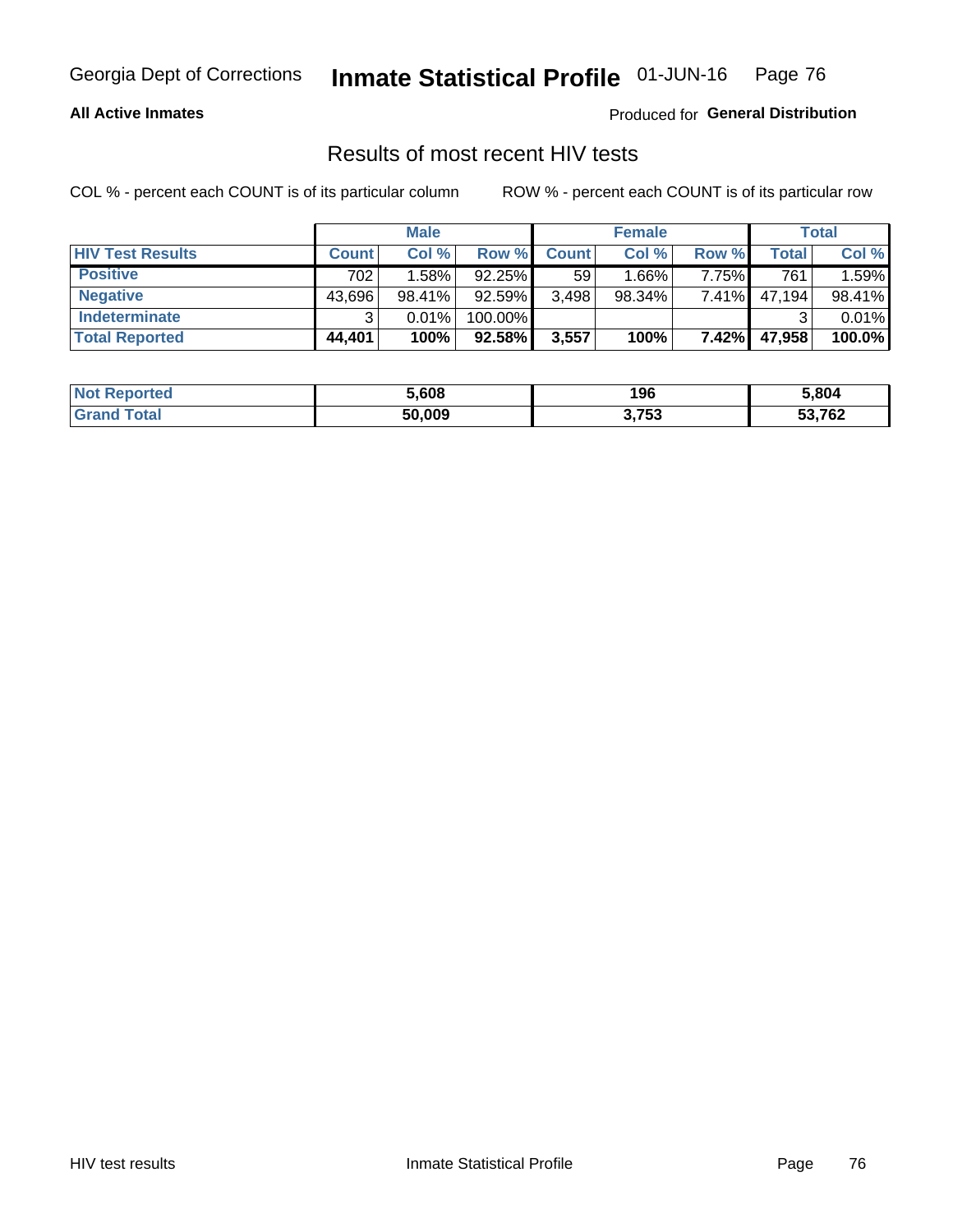#### **All Active Inmates**

### Produced for **General Distribution**

### Results of most recent tuberculosis test

|                                  | <b>Male</b>  |          |           | <b>Female</b> |           |          | Total  |        |
|----------------------------------|--------------|----------|-----------|---------------|-----------|----------|--------|--------|
| <b>Tuberculosis Test Results</b> | <b>Count</b> | Col %    | Row %     | <b>Count</b>  | Col %     | Row %    | Total  | Col %  |
| <b>Positive on current test</b>  | .264         | 15.69%   | $97.62\%$ | 177           | 4.91%     | 2.38%    | 7,441  | 14.91% |
| <b>Positive on previous test</b> | 8            | $0.02\%$ | 100.00%   |               |           |          |        | 0.02%  |
| <b>Negative</b>                  | 39.029       | 84.29%   | $91.92\%$ | 3.429         | $95.09\%$ | $8.08\%$ | 42,458 | 85.07% |
| <b>Total Reported</b>            | 46,301       | 100%     | $92.77\%$ | 3,606         | 100%      | 7.23%    | 49,907 | 100%   |

| <b>Not Reported</b> | 3,708  | 47ء   | 3,855  |
|---------------------|--------|-------|--------|
| <b>Total</b>        | 50,009 | 3,753 | 53,762 |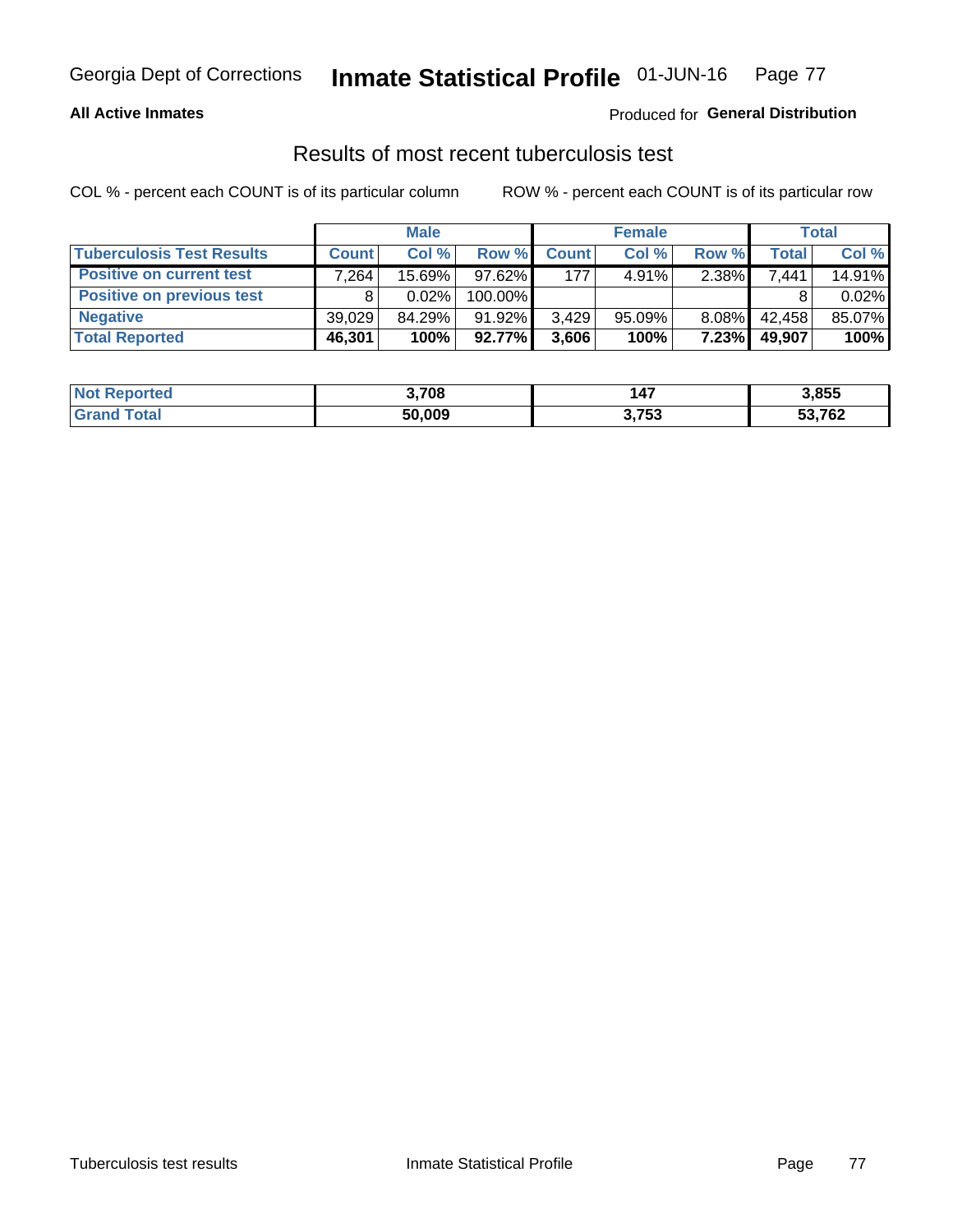#### **All Active Inmates**

Produced for **General Distribution**

## Results of most recent syphilis test

|                                 | <b>Male</b>  |           |        | <b>Female</b> |           |          | Total   |        |
|---------------------------------|--------------|-----------|--------|---------------|-----------|----------|---------|--------|
| <b>Syphilis Test Results</b>    | <b>Count</b> | Col%      | Row %I | <b>Count</b>  | Col %     | Row %    | Total I | Col %  |
| <b>Positive on current test</b> | 233          | $1.41\%$  | 93.95% | 15            | 2.37%     | $6.05\%$ | 248     | 1.44%  |
| <b>Negative</b>                 | 16.315       | $98.59\%$ | 96.35% | 618           | $97.63\%$ | $3.65\%$ | 16,933  | 98.56% |
| <b>Total Reported</b>           | 16,548       | 100%      | 96.32% | 633           | 100%      | $3.68\%$ | 17.181  | 100%   |

| <b>Not Reported</b> | 33,461 | 3,120 | 36,581 |
|---------------------|--------|-------|--------|
| <b>Grand Total</b>  | 50,009 | 3,753 | 53,762 |